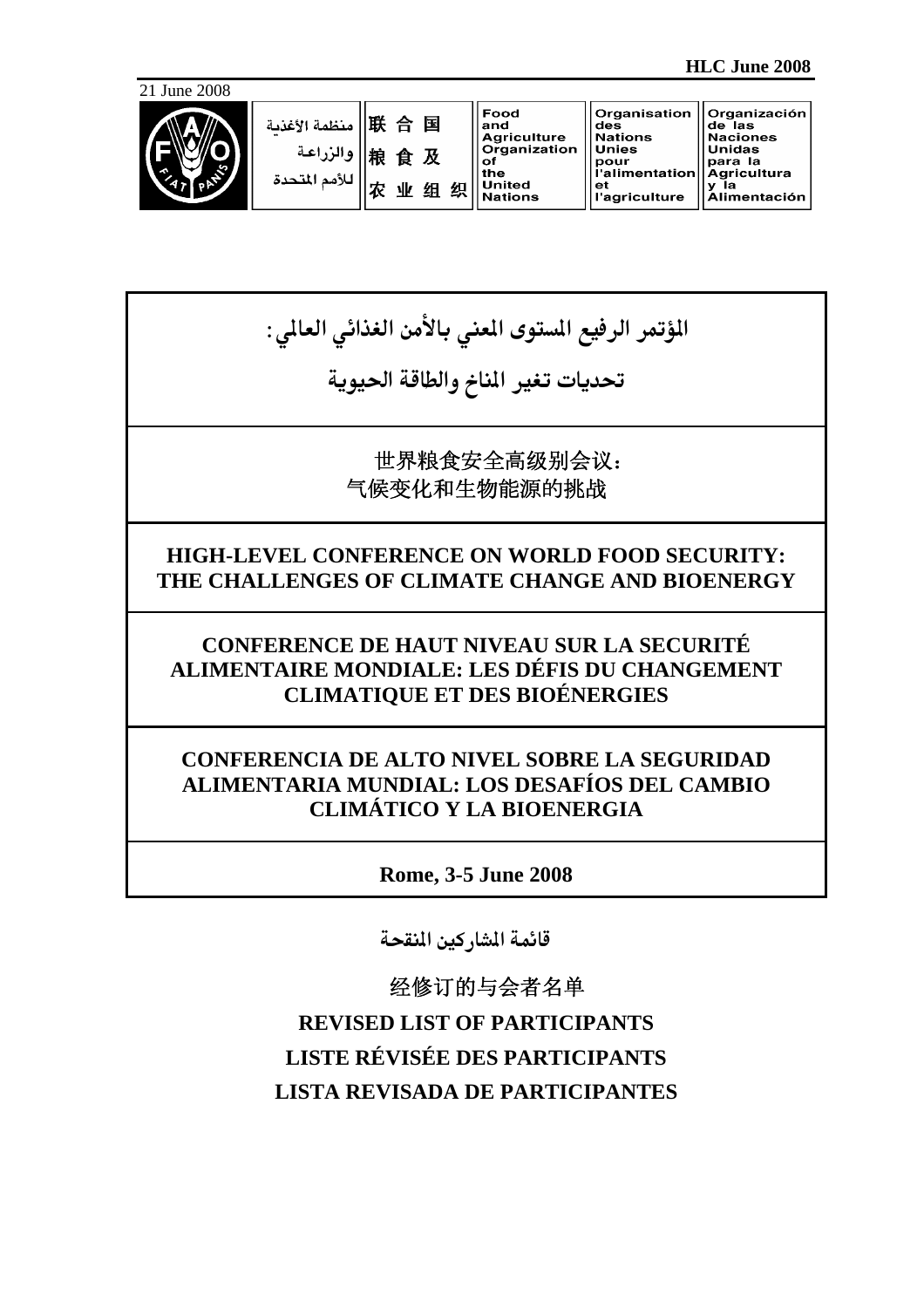# النلدان 国家 **COUNTRIES** PAYS **PAÍSES**

#### **AFGHANISTAN - AFGANISTÁN**

Head of Delegation Obaidullah RAMIN Minister for Agriculture, Irrigation and Livestock Kabul

Alternate(s) Musa M. MAROOFI Ambassador Permanent Representative to FAO Rome

Hassan RASHIQ President Department of Research and Extension Ministry of Agriculture, Irrigation and Livestock Kabul

Abdul Qahar SEMEN Adviser to the Minister for Agriculture Ministry of Agriculture, Irrigation and Livestock Kabul

Abdul Razak AYAZI Agricultural Attaché Alternate Permanent Representative to FAO Rome

#### **ALBANIA - ALBANIE**

Head of Delegation Bamir TOPI President of the Republic Tirana

Alternate(s) Ms Teuta TOPI First Lady Tirana

> Jemin GJANA Minister for Agriculture, Food and Consumer's Protection Tirana

Llesh KOLA Ambassador Permanent Representative to FAO Rome

Rexhep UKA Member of Parliament Tirana

Ndriçim HYSA Member of Parliament Tirana

Dashamir XHAXHIU Chief of Cabinet of the President Tirana

Kasem SEFERI Adviser Cabinet of President of the Republic Tirana

Edwin SCHWARTZ **Director** Department of Public Relations Tirana

Vera CARA First Secretary Alternate Permanent Representative to FAO Rome

Adrian DAKO Director Ministry of Agriculture, Food and Consumer's Protection Tirana

## **ALGERIA - ALGÉRIE - ARGELIA -** رئازجلا

Chef de délégation Saïd BARKAT Ministre de l'agriculture et du développement rural Alger رئيس الوفد

سعيد بركات وزير الفلاحة والتنمية الريفية الجزائر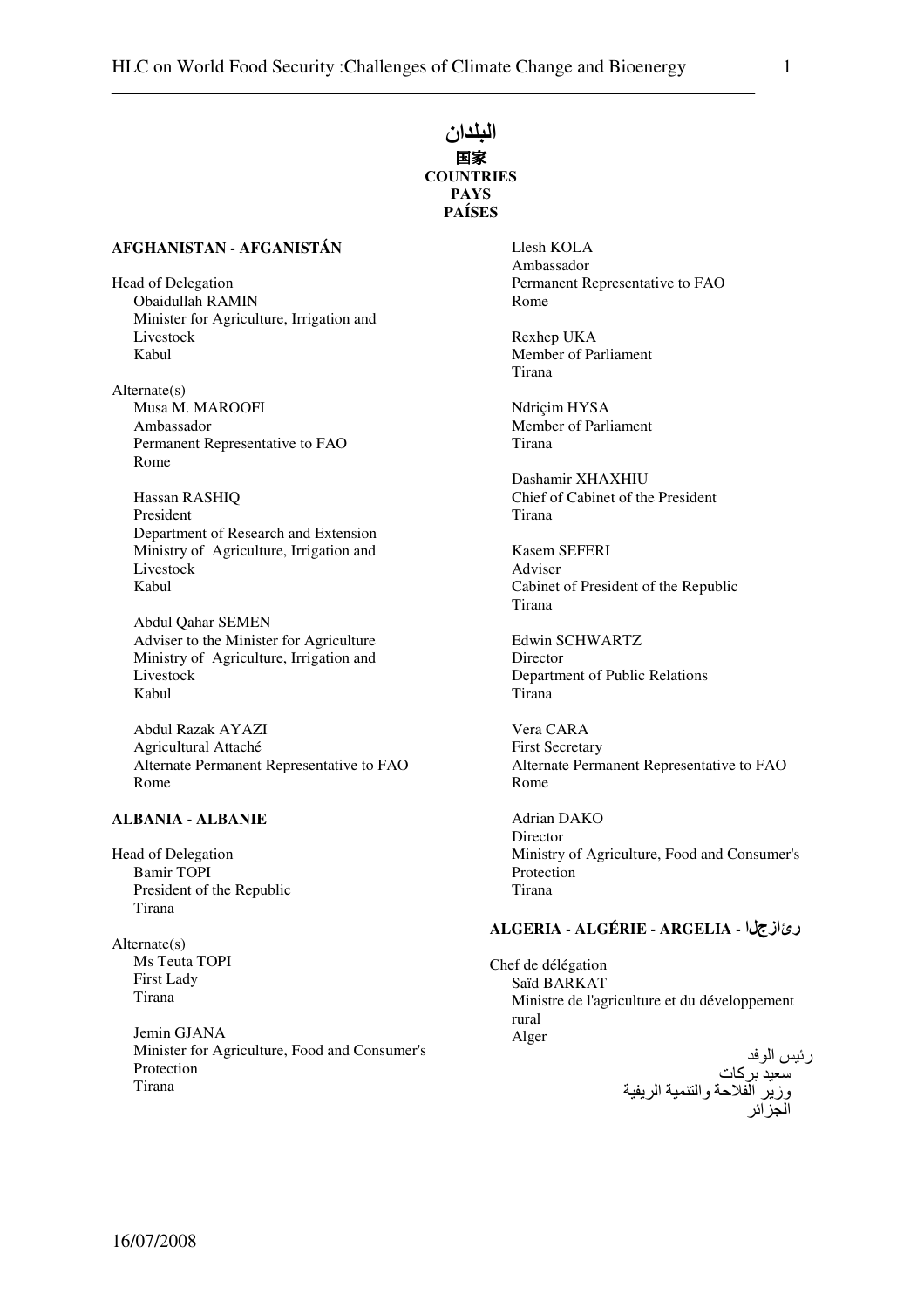Suppléant(s)

Rachid MARIF

Ambassadeur Représentant permanent auprès de la FAO Rome

ا وب/ا ون ر!- #ر" ا -\$ وا &% ا ا' ى ا ( رو#

Nasreddine RIMOUCHE Ministre plénipotentiaire Représentant permanent adjoint auprès de la FAO Rome

+\* ا , رش ا ز ا ض وا &% ا ا' ا وب ى ا ( رو#

Abderrahman HAMIDAOUI Ministre plénipotentiaire Représentant permanent adjoint auprès de la FAO Rome

> عبد الرحمان حميداوي الوزير المفوض والممثل الدائم المناوب لدى المنظمة ر و ما

Aomar AIT AMER MEZIANE Directeur d'Études Ministère de l'agriculture et du développement rural Alger

عمر أيت عامر مز يان مدير الدر اسات وزارة الفلاحة والتنمية الريفية الحز ائر

Bousekrine BOUDAA Chargé d'études et de synthèse Ministère de l'agriculture et du développement rural Alger

,6 دا70 86#" رات وا 9-8: وزارة ا وا - ا - ا ا

Ali KESSAÏ Sous-Directeur Coopération avec institutions spécialisées Ministère des affaires étrangères Alger علے کسای

+> # إدارة ا ون #< ا آ?ت ا :\*\* وزارة ا A@ون ا :رB-ا ا

#### **ANGOLA**

Chef de délégation João Bernardo DE MIRANDA Ministre des relations extérieures Luanda

Suppléant(s) Afonso Pedro CANGA Ministre de l'agriculture et du développement rural Luanda

Luis de Assunção Pedro da Mota LIZ Vice Ministre de l'urbanisme et environnement Luanda

Manuel Pedro PACAVIRA Ambassadeur Représentant permanent auprès de la FAO Rome

Virgilio Marques FARIA Ambassadeur Directeur des organismes internationaux Ministère des relations extérieures Luanda

Domingos Nazaré DA CRUZ VELOSO Directeur National de l'agriculture, élevage et forêts Ministère de l'agriculture et du développement rural Luanda

Sra. Maria Antonia NELUMBA Directrice Nationale des infrastructures des pêches Ministère des pêches Luanda

Pedro BARROS KATENDI Directeur National de l'agro-industrie Ministère de l'industrie Luanda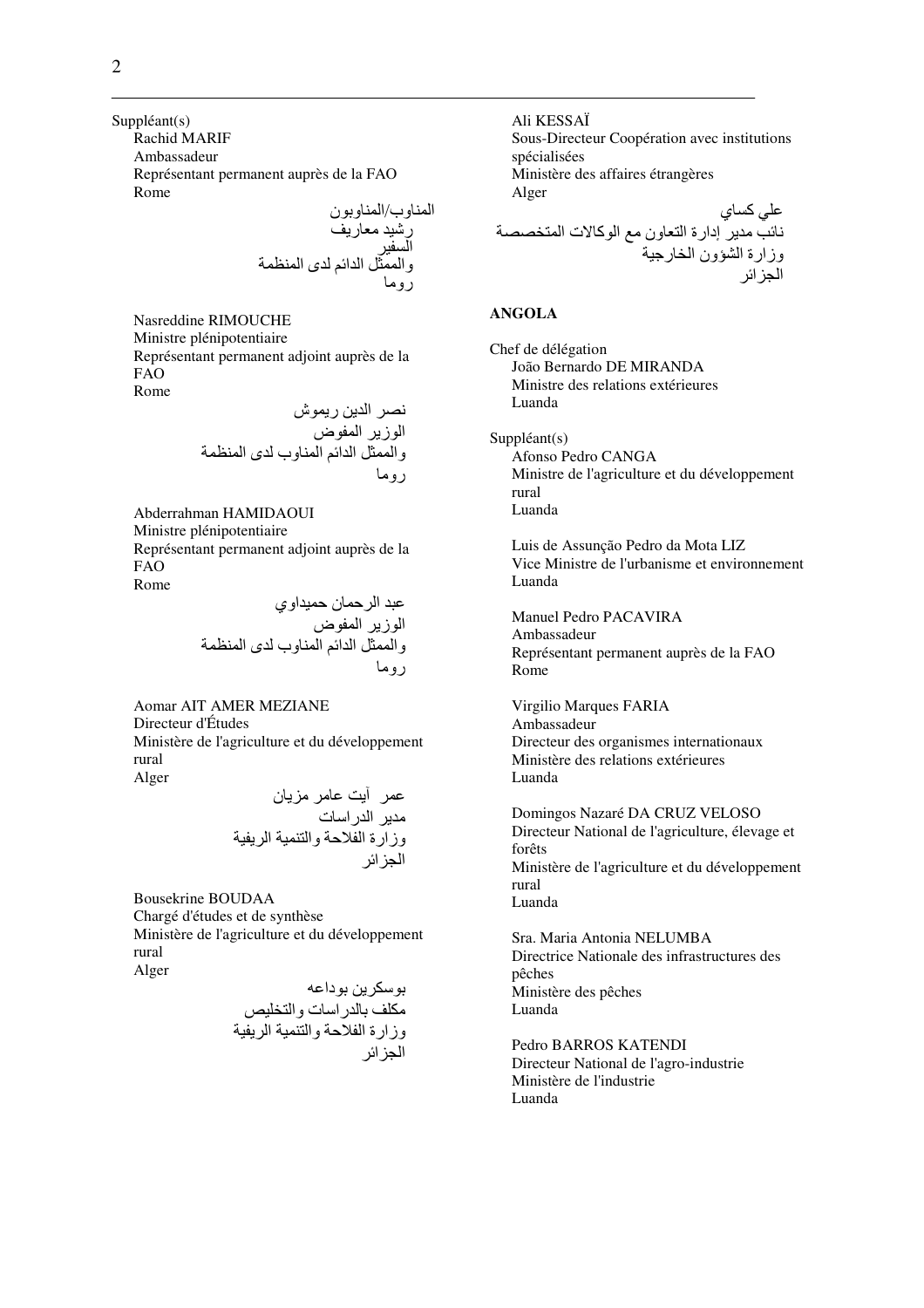Antonio Manuel TOMBIA Directeur Adjoint du Cabinet du Ministre des relations extérieures Luanda

Tobias LOPES Directeur du Cabinet du Ministre de l'agriculture et développement rural Ministère de l'agriculture et du développement rural Luanda

Alice Ondina Sousa MENDONÇA Conseil diplomatique Présidence de la République Luanda

Mme Aia Eza MACILIA Assistante du Conseiller économique du Président de la République Luanda

Lucas MARCOLINO MIRANDA Conseiller du Cabinet Ministeriel Ministère de l'urbanisme et environnement Luanda

Kiala KIA MATEVA Conseiller Représentant permanent adjoint auprès de la FAO Rome

Carlos Alberto AMARAL Conseiller Représentant permanent supplèant auprès de la FAO Rome

Manuel DOMINGOS Chef de Département du cabinet des relations internationales et de la coopération Ministère de l'agriculture et du développement rural Luanda

Bomba BAZICA SANGOLAY Chef de Departement de l'environnement et santé des ecosystemes aquatiques Ministère des pêches Luanda

Mme Maria Eugenia DA SILVA Chef de departement pour la securité alimentaire Ministère de l'agriculture et du développement rural Luanda

#### **ARGENTINA - ARGENTINE**

Jefe de Delegación Doña Cristina FERNÁNDEZ DE KIRCHNER Presidente de la República Buenos Aires

Suplente(s)

Jorge TAIANA Ministro de Relaciones Exteriores, Comercio Internacional y Culto Buenos Aires

Julio DE VIDO Ministro de Planificación Federal, Inversión Pública y Servicios Buenos Aires

Alfredo CHIARADIA Embajador Secretario de Comercio y Relaciones Económicas Internacionales Ministerio de Relaciones Exteriores, Comercio Internacional y Culto Buenos Aires

Gabriel Marcelo FUKS Embajador Presidente de la Comisión Cascos Blancos Ministerio de Relaciones Exteriores, Comercio Internacional y Culto Buenos Aires

Carlos CHEPPI Presidente del Instituto Nacional de Tecnología Agropecuaria –INTA-Buenos Aires

Sra. Norma NASCIMBENE Ministro Encargada de Negocios a.i. Embajada Argentina ante Italia Roma

Luis Pablo NISCOVOLOS Ministro Dirección de Asuntos Multilaterales Ministerio de Relaciones Exteriores y Culto Buenos Aires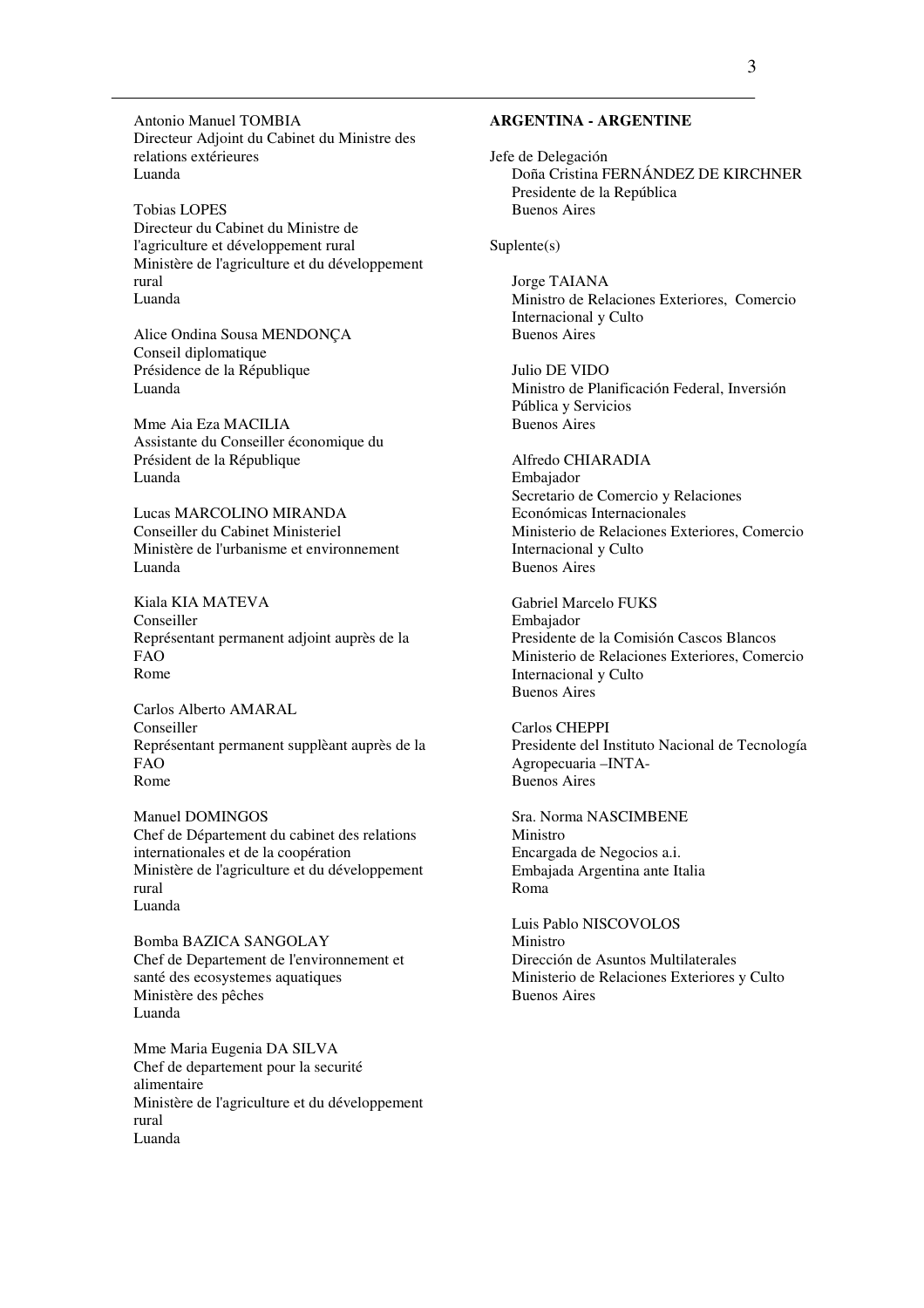Sra. María DEL CARMEN SQUEFF Consejero Representante Permanente Alterno ante la FAO Roma

Claudio ROZENCWAIG Consejero Ministerio de Relaciones Exteriores, Comercio Internacional y Culto Buenos Aires

Agustín ZIMMERMANN Tercer Secretario Representante Permanente Alterno ante la FAO Roma

Ruben ZACARÍAS Subdirector General de Cerimonial Presidencia de la Nación Buenos Aires

Isidro BOUNINE Secretario Privado del Presidente de la República Balcarce

Fabian GUTIERREZ Secretario Privado del Presidente de la República Buenos Aires

Miguel Angel PICHETTO Senador Nacional Buenos Aires

Silvia GIUSTI Senadora Nacional Buenos Aires

Guillermo JENEFES Senador Nacional Buenos Aires

Jose Maria DÍAZ BANCALARI Diputado Nacional Buenos Aires

Agustin ROSSI Diputado Nacional Buenos Aires

Alberto CANTERO GUTIÉRREZ Diputado Nacional Buenos Aires

Ariel BASTEIRO Diputado Nacional Buenos Aires

Sra. Silvia VÁZQUEZ Diputada Nacional Buenos Aires

Hugo J. GOBBI Ministro, Encargado de Negocios a.i. Embajada de la República Argentina ante la Santa Sede Roma

#### **ARMENIA - ARMÉNIE**

Head of Delegation Zohrab V. MALEK Ambassador Permanent Representative To FAO Rome

Alternate(s) Zara MARTIROSYAN Chargé d'affaires Embassy of Armenia Rome

#### **AUSTRALIA - AUSTRALIE**

Head of Delegation Stephen SMITH Minister for Foreign Affairs Ministry of Foreign Affairs Canberra

Alternate(s) Ms Kate CALLAGHAN Acting Chief of Staff Ministry of Foreign Affairs Canberra

> Justin HAYHURST Departmental Liaison Officer Ministry of Foreign Affairs Canberra

Ms Amanda VANSTONE Ambassador Permanent Representative to FAO Rome

Ms Paula WATT Deputy Head of Mission Embassy of Australia Rome

Ms Fiona BARTLETT Counsellor (Agricultural Affairs) Alternate Permanent Representative to FAO Rome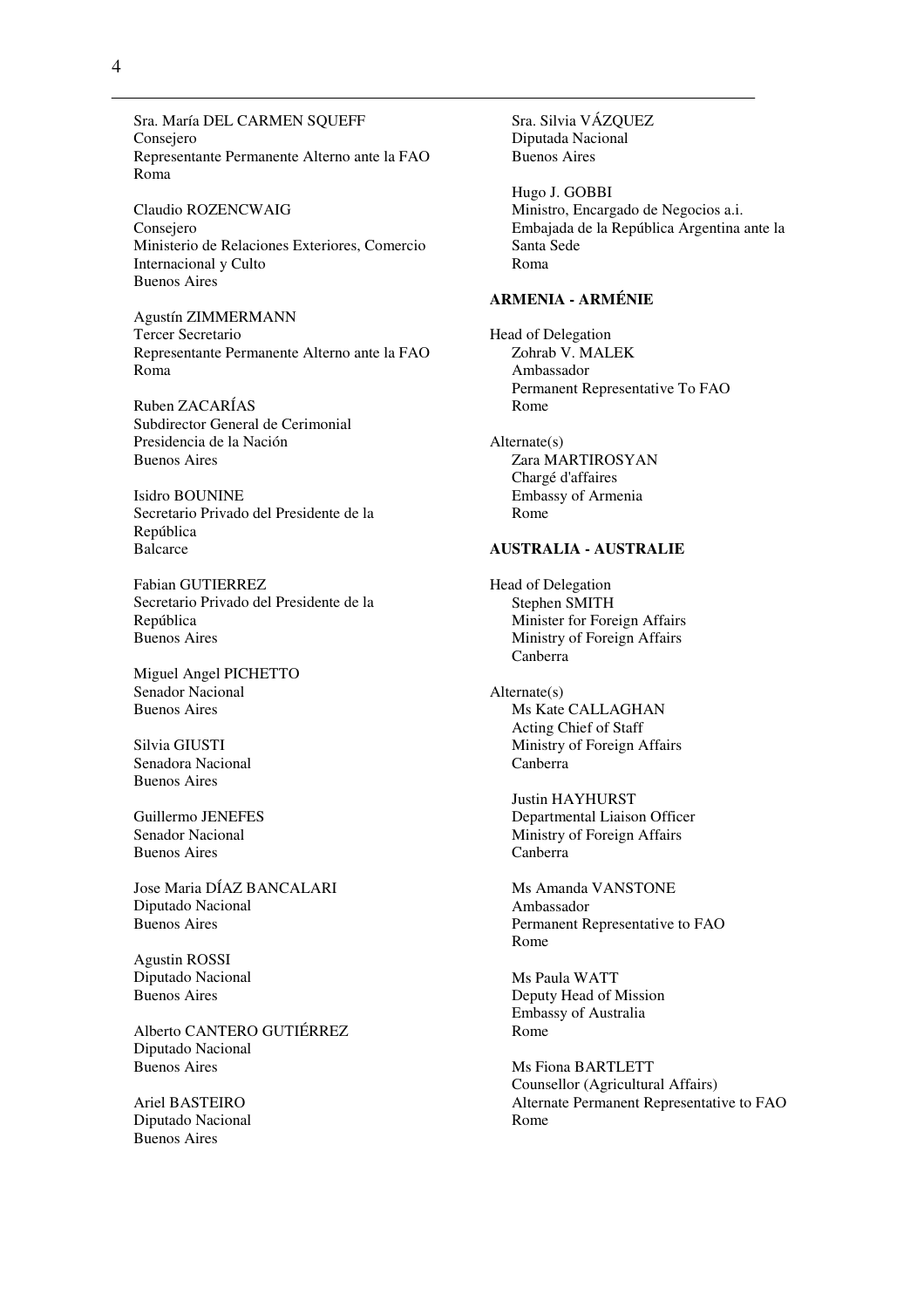Lorenzo STRANO First Secretary and Consul Embassy of Australia Rome

Ms Lee HOLLOWAY Second Secretary Embassy of Australia Rome

Ms Belinda WALDRON Second Secretary and Vice Consul Embassy of Australia Rome

Phillip GLYDE Executive Director Australian Bureau of Agriculture and Resource **Economics** Canberra

John SKERRITT Deputy Chief Executive Officer Australian Centre for International Agricultural Research Canberra

Ms Jacqui DE LACY Assistant Director General of Food Security AusAID Canberra

Ms Judy BARFIELD Department of Agriculture, Fisheries and Forestries Canberra

Ms Lisa HANNIGAN AusAID Canberra

Paul GARWOOD Embassy of Australia Rome

Ms Madonna NOONAN Embassy of Australia Rome

Ms Jane MURRAY Embassy of Australia Rome

Ms Emily COLLINS Assistant to the Counsellor Embassy of Australia Rome

#### **AUSTRIA - AUTRICHE**

Head of Delegation Ms Edith KLAUSER Director-General Federal Ministry of Agriculture, Forestry, Environment and Water Management Vienna

Alternate(s) Johannes KRESBACH **Officer** Deaprtment III (FAO, OECD, Food Aid, Economic Provisions Federal Ministry of Agriculture, Forestry, Environment and Water Management Vienna

Ms Natalie FEISTRITZER Counsellor (Agricultural Affairs) Permanent Representative to FAO Rome

Gerhard WEINBERGER Director of Humanitarian Affairs Ministry for European and International Affairs Vienna

### **AZERBAIJAN - AZERBAÏDJAN - AZERBAIYÁN**

Head of Delegation Emil Zulfgar oglu KARIMOV Ambassador Permanent Representative to FAO Rome

Alternate(s) Rashad ASLANOV Second Secretary Alternate Permanent Representative to FAO Rome

Mammad ZULFUGAROV Attaché Alternate Permanent Representative to FAO Rome

### **BAHAMAS**

Head of Delegation Dion A. FOULKES Minister for Maritime Affairs and Labour Nassau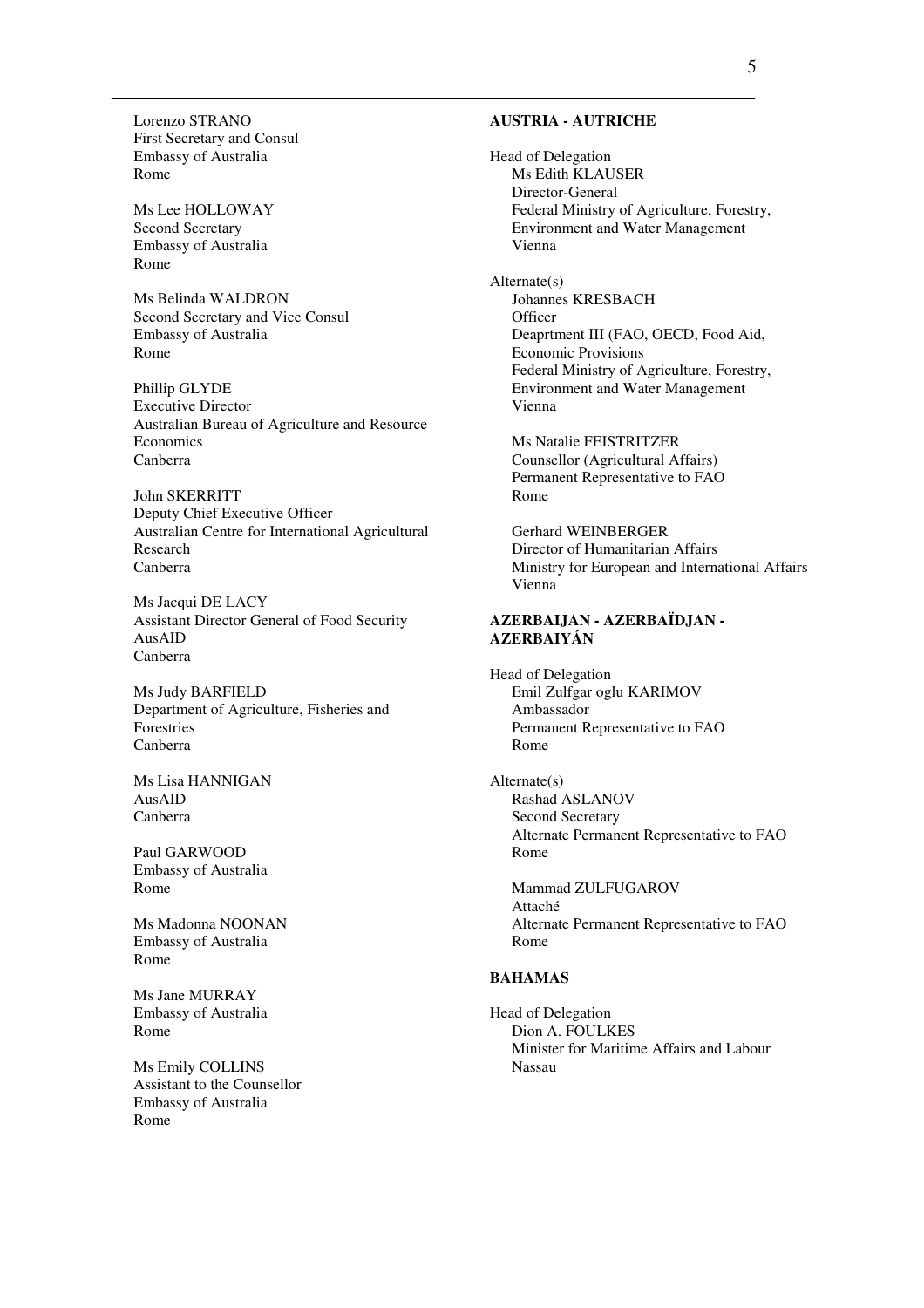#### **BAHRAIN - BAHREÏN - BAHREIN -** نيرحبلا

#### Head of Delegation

Mansoor Ben Hassan BEN RAJAB Minister for Municipalities and Agriculture Affairs Manama

ر- ا #\*ر , ,\$ , رB< وز !@ون ا 8/ت وا را0 ا #

Alternate(s)

Sheik Mohammad AL KHALIFA Assistance Undersecretary for Land and Water Ministry of Municipalities and Agriculture Affairs Manama

> المناوب/المناوبون شيخ محمد آل خليفة الوكيل المساعد لوزير الأراضي والمياه وزارة شؤون البلديات والزارعة المنامة

Khalil AL DERAZI Director, Extension and Agricultural Relations Ministry of Municipalities and Agriculture Affairs Manama

> خليل الدر از ي مدير إدارة الإرشاد والعلاقات الزراعية وزارة شؤون البلديات والزراعة المنامة

Hassan AL HUSSINI

Director of Human and Finance Resources Ministry of Municipalities and Agriculture **Affairs** Manama

,\$ ا D-\$; # ا ار د ا /A وا -وزارة !@ون ا 8/ت وا را0 ا #

Hussain ALI

Head Department and Management Analysis Ministry of Municipalities and Agriculture Affairs

Manama

L80 ,-\$ ر- #\*8D وإدارة ا D %-وزارة !@ون ا 8/ت وا را0 ا #

Mohammed ISSA Media Specialist Ministry of Municipalities and Agriculture Affairs Manama

L\$-0 D# أF\* ;إ0م وزارة !@ون ا 8/ت وا را0 ا #

Kadhim AL ORAYED Ambassador Ministry of Foreign Affairs Manama

> كاظم العريض السفير وزارة الخارجية المنامة

Salah ALMALKI First Secretary Ministry of Foreign Affairs Manama

> صلاح المالكي سكرتير أول وزارة الخارجية المنامة

#### **BANGLADESH**

Head of Delegation Chowdhury Sajjadul KARIM Adviser for Agriculture (Cabinet Minister) Dhaka

Alternate(s)

Fazlul KARIM Ambassador Permanent Representative to FAO Rome

Anwar FARUQUE Director-General Seed Wing Ministry of Agriculture Dhaka

Masud Bin MOMEN Director General Ministry of Foreign Affairs Dhaka

Shameem AHSAN Minister (Political) Embassy of Bangladesh Rome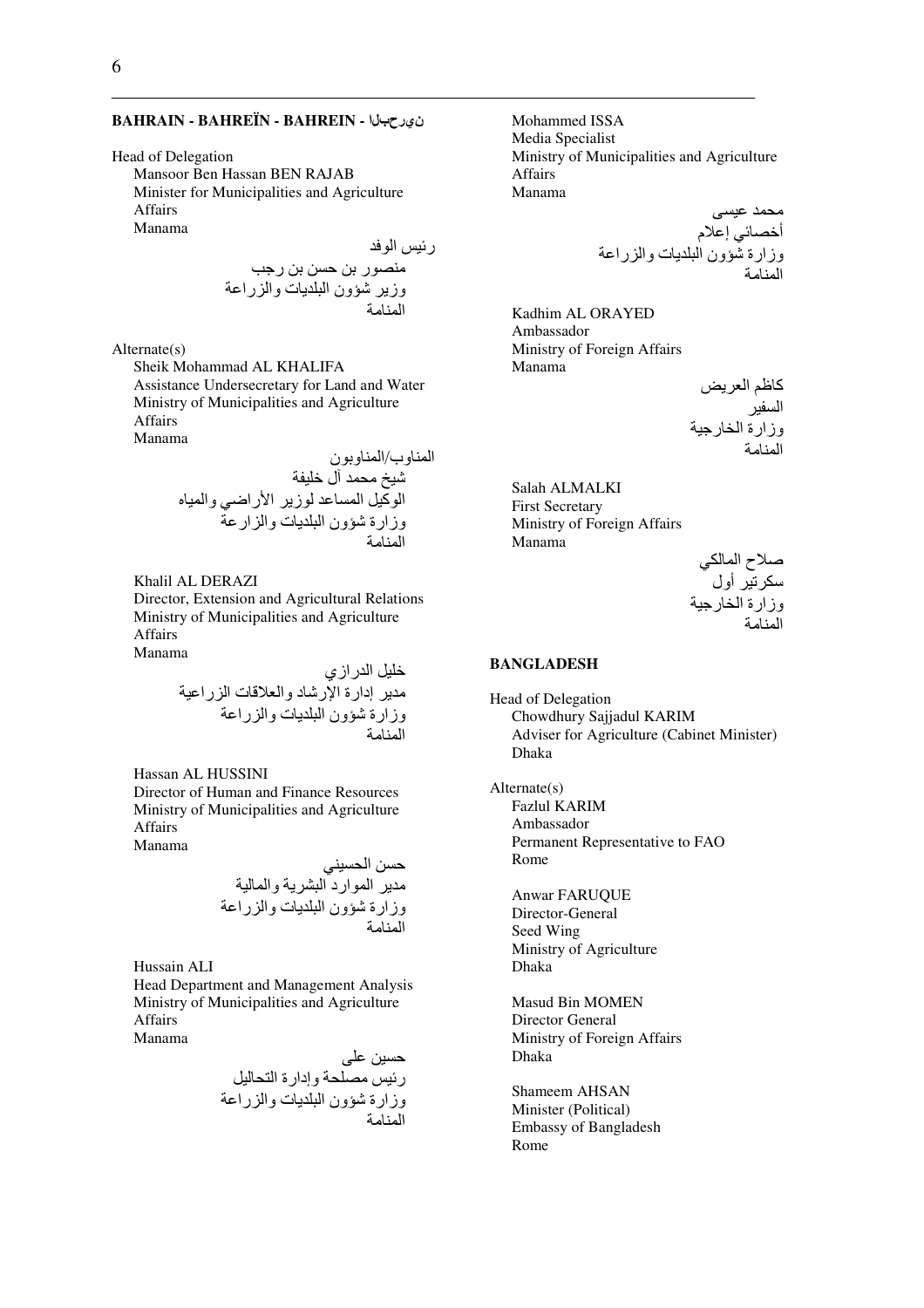Mrs Sultana AFROZ Economic Counsellor Embassy of Bangladesh Rome

Mohammed ASADUZZAMAN Research Director Bangladesh Institute of Development Studies Dhaka

Harun Al RASHID First Secretary Embassy of Bangladesh Rome

#### **BARBADOS - BARBADE**

Head of Delegation Haynesley BENN Minister for Agriculture and Rural Development Bridgetown

Alternate(s) Barton CLARKE Chief Agricultural Officer Ministry of Agriculture and Rural Development Bridgetown

# **BELARUS - BÉLARUS - BELARÚS**

Head of Delegation Ms Zynaida ILYINA Head of the Department of Food Safety The National Academy of Sciences Minsk

Alternate(s) Aleksei SKRIPKO Ambassador Permanent Representative to FAO Rome

Ms Nadzeya BATOVA The National Academy of Sciences Minsk

Mrs Viktoria PARKHOTIK Third Secretary Embassy of Belarus Rome

# **BELGIUM - BELGIQUE - BÉLGICA**

Chef de délégation Charles MICHEL Ministre de la coopération au développement Bruxelles

Suppléant(s) Jan DE BOCK Ambassadeur Représentant permanent auprès de la FAO Rome

Mme Martine VAN DOOREN Ministre Conseiller Représentant permanent adjoint auprès de la FAO Rome

Jean-Pierre LOIR Conseiller Général Service public fédéral (SFP) affaires étrangères, commerce extérieur et coopération au développement Bruxelles

John CORNET D'ELZIUS Directeur Adjoint Cabinet du Ministre de la coopération au développement Bruxelles

Mme Francoise DEMEUSE Conseillere Cabinet du Ministre de la coopération au développement Bruxelles

Rene POISMANS Conseiller Cabinet du Ministre wallon de l'agriculture Namur

Hugo VERBIST Conseiller Représentant permanent suppléant auprès de la FAO Rome

Philippe BENOIT Conseiller Ambassade de Belgique Rome

Joseph KALDERS Attaché ingénieur Ministère des affaires étrangères et coopération au développement Bruxelles

Gabriel YSEBAERT Ingenieur Conseiller Departement de l'agriculture et de la pêche auprès de la région Flamande en Belgique Bruxelles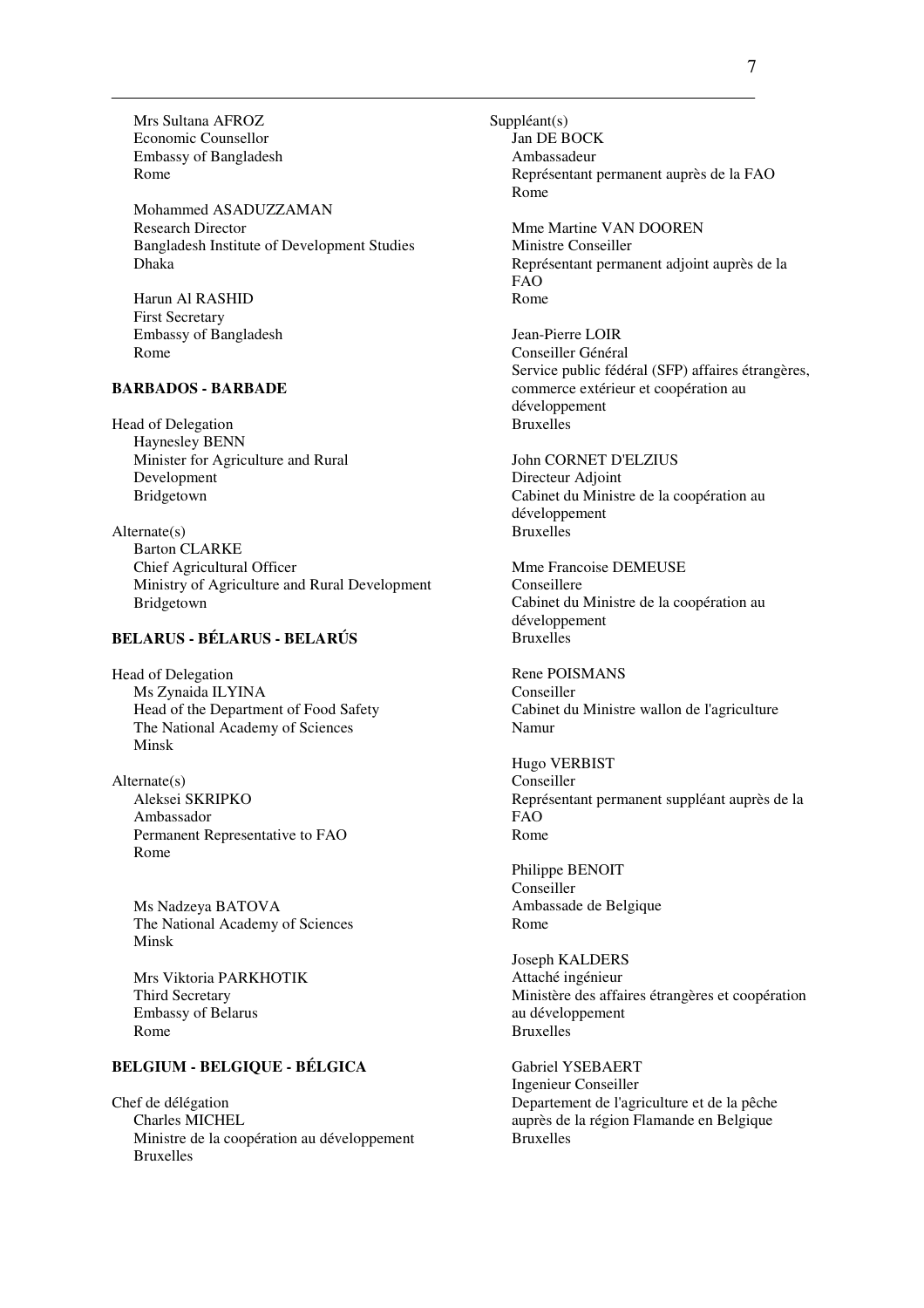Mme Mieke GOVAERTS Conseiller Politique Département affaires étrangères de la Région Flamande Bruxelles

Gert ENGELEN Fonctionnaire des politiques Leuven

Mme Brigitte GLOIRE Responsable développement durable et changements climatiques OXFAM -SOLIDARITÉ Bruxelles

Bart BODE Fonctionnaire de l'agriculture et le commerce Broederlijk Delen Bruxelles

Mme Anne VERKINDEREN Secrétaire Bureau de la Représentation permanente Rome

Mme Thèrese MEYNS Secrétaire Bureau de la Représentation permanente Rome

Bart LAEREMANS Président de la commission de l'économie, de la politique scientifique, de l'éducation, des Institutions scientifiques et culturelles nationales, des classes moyennes et de l'agriculture Bruxelles

Mme Thérèse SNOY ET D'OPPUERS Membre de la Chambre des représentants Bruxelles

Flor VAN NOPPEN Membre de la Chambre des représentants Bruxelles

Jean CORNIL Membre de la Chambre des représentants Bruxelles

Martin PELEMAN Secrétaire de la commission de l'économie, de la politique scientifique, de l'éducation, des Institutions scientifiques et culturelles nationales, des classes moyennes et de l'agriculture Bruxelles

#### **BELIZE - BELICE**

Head of Delegation Nunzio A. D'ANGIERI Ambassador Extraordinary to Italy Rome

### **BENIN - BÉNIN**

Chef de délégation Boni YAYI Président de la République Cotonou

Suppléant(s) Roger DOVONOU Ministre de l'agriculture, de l'élevage, et de la pêche Cotonou

Pascal Irénée KOUPAKI Ministre d'État, chargé de l'économie, de la prospective, du développement et de l'évaluation de l'action publique Cotonou

Mme Juliette KOUDENOUKPO BIAO Ministre de l'environnement et de la protection de la nature Cotonou

Bonaventure KOUAKANOU Directeur de la programmation et de la prospective Ministère de l'agriculture, de l'élevage, et de la pêche Cotonou

Hontonnou DOSSOU BATA Directeur de l'Agriculture Ministère de l'agriculture, de l'élevage, et de la pêche Cotonou

Albert AGOSSOU Ambassadeur Représentant permanent auprès de la FAO Paris

Joseph Victor MENARD DE POGNON Consul Général Consulat Général du Benin Paris

Jonas GBIAN Conseiller du Président de la République Cotonou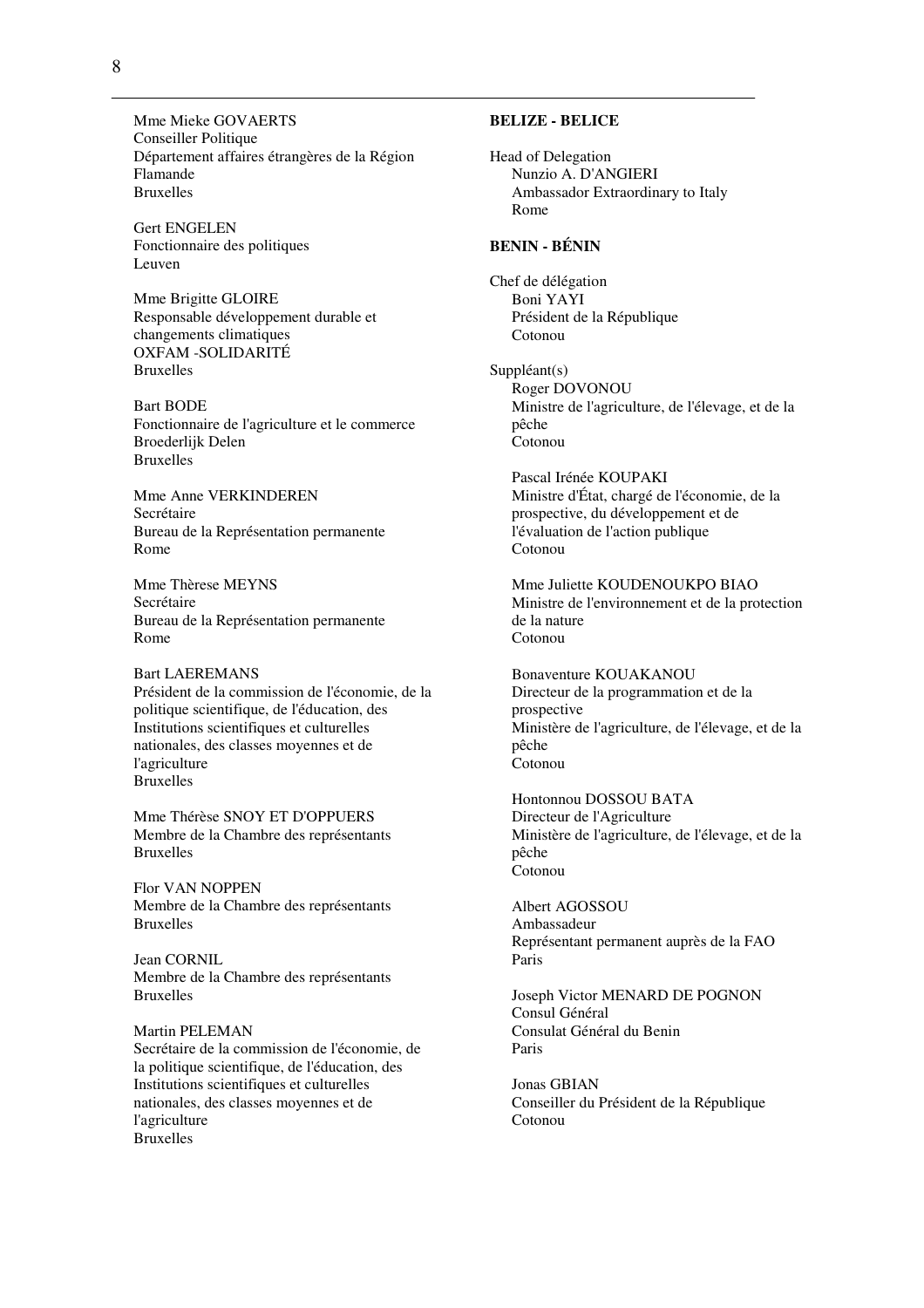Raoufou M. BADAROU Conseiller technique aux ressources energétiques et miniéres Minstère des mines, de l'énergie et de l'eau Cotonou

Mariam ALADJI BONI DIALLO Conseiller Spécial Présidence de la République Cotonou

Mme Valerie ETEKA-FALL Conseiller aux Communications Ambassade du Benin Paris

Zinsou Daniel DANHIN Premier Conseiller Ambassade du Benin Paris

# **BHUTAN - BHOUTAN - BHUTÁN**

Head of Delegation Lyonpo Pema GYAMTSHO Minister for Agriculture Thimphu

Alternate(s) Chencho NORBU Director Ministry of Agriculture Thimphu

#### **BOLIVIA - BOLIVIE**

Jefe de Delegación Esteban Elmer CATARINA MAMANI Embajador Representante Permanente ante la FAO Roma

Suplente(s) Juan Sebastian CAMACHO CANEDO Segundo Secretario Representante Permanente Alterno ante la FAO Roma

Oscar Bailon RIVERO ECHEVERRÍA Segundo Secretario Representante Permanente Alterno ante la FAO Roma

Sra. Patricia JAÚREGUI ZAPATA Tercer Secretario Embajada de la República de Bolivia Roma

#### **BOSNIA AND HERZEGOVINA – BOSNIE-HERZÉGOVINE – BOSNIA Y HERZEGOVINA**

Head of Delegation Sejad MACKIC Director Food Safety Agency Mostar

Alternate(s) Ms Tamara DOGO KOVACEVIC Minister Counsellor Alternate Permanent Representative to FAO Rome

Midhat HARACIC' Ambassador Permanent Representative to FAO Rome

#### **BOTSWANA**

Head of Delegation Christiaan DE GRAAFF Minister for Agriculture Gaborone

Alternate(s) Thabo BATLHOKI First Secretary Embassy of Botswana Brussels

> Carter Nkatla MORUPISI Deputy Permanent Secretary Ministry of Agriculture Gaborone

### **BRAZIL - BRÉSIL - BRASIL**

Head of Delegation Luiz Inácio LULA DA SILVA President of the Federative Republic Brasília - DF

Alternate(s) Patrus ANANIAS Minister of Social Development and Fight against Hunger Presidency of the Republic Brasilia - DF

Guilherme CASSEL Minister Ministry of Agrarian Development Brasília - DF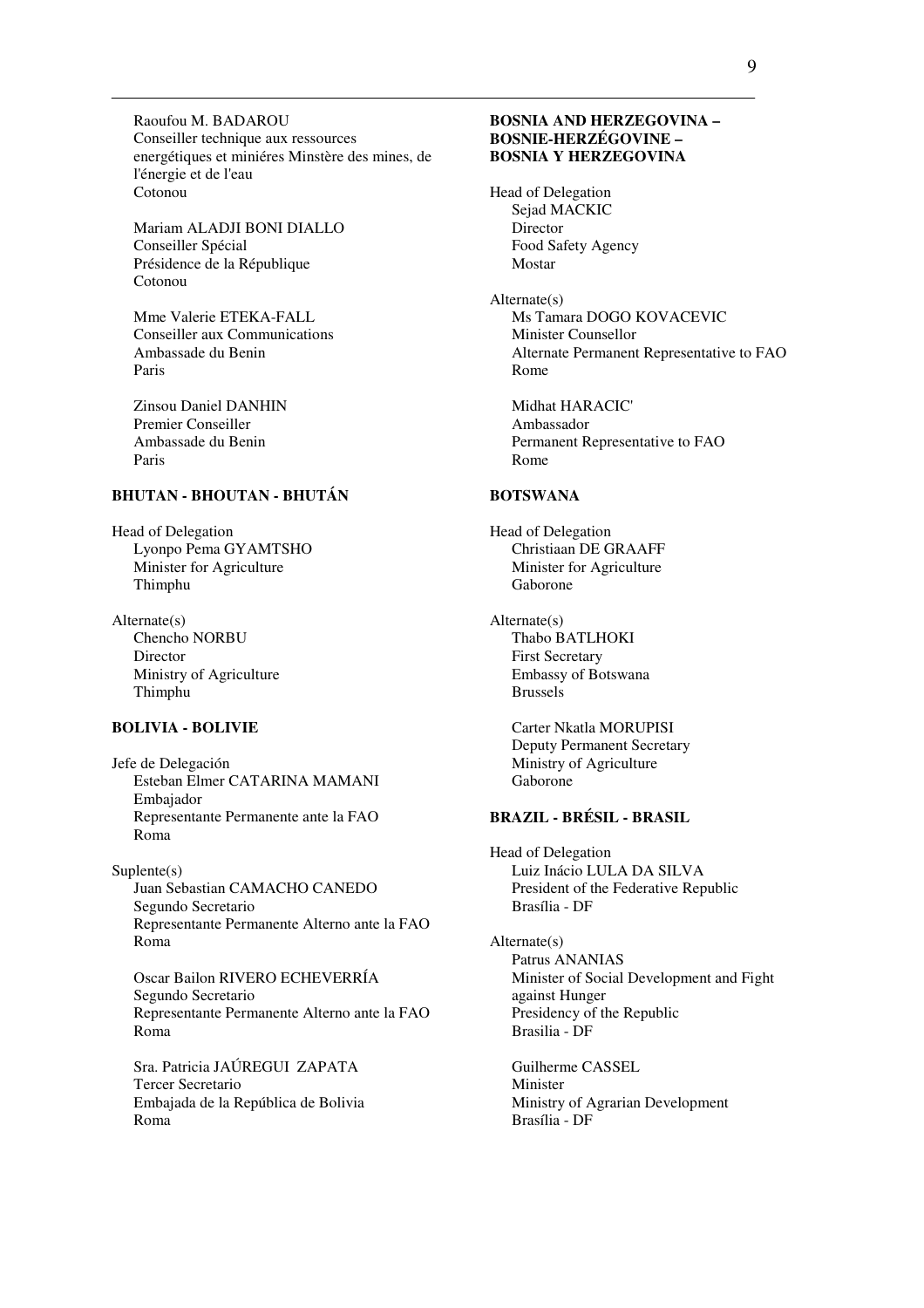Geddel QUADROS VIEIRA LIMA Minister of National Integration Ministry of National Integration Brasilia - DF

Franklin MARTINS Minister Head of the Secretary of Social Communications of the Presidency of the Republic Ministry of the Secretary of Social Communications of the Presidency of the Republic Brasilia - DF

Ruy Nunes Pinto NOGUEIRA Undersecretary-General for Cooperation and Trade Promotion Ministry of External Relations Brasilia - DF

Adhemar BAHADIAN Ambassador Embassy of Brazil Rome

Ruy CASAES Ambassador - Head of Protocol Ministry of External Relations Brasília - DF

Paulo César OLIVEIRA CAMPOS Ambassador Head of Protocol of the Presidency of the Republic Ministry of External Relations Presidency of the Republic Brasília - DF

José Antônio MARCONDES DE CARVALHO Ambassador Permanent Representative to FAO Rome

Ricardo NEVIA TAVARES Senior Advisor to the Minister of External Relations Ministry of External Relations Brasilia - DF

Gonçalo MOURÃO Ambassador Director for Central America and the Caribbean Ministry of External Relations Brasilia - DF

Ms Maria Laura DA ROCHA Ambassador Undersecretary of Diplomatic Planning Ministry of External Relations Brasilia - DF

João EVANGELISTA DA COSTA TENÓRIO President of the Permanent Under-Commission for Biofuels Federal Senate Brasilia - DF

Rodrigo SOBRAL ROLLEMBERG Member of Parliament Commission for Science and Technology House of Parliament Brasilia - DF

José Nazareno CARDEAL FONTELES Member of Parliament President Parliamentary Front for Food Security Brasilia -DF

Onaur RUANO National Secretary of Security, Food and Nutrition Ministry of Social Development and Fight Against Hunger Brasilia - DF

Joe Carlo VIANA VALLE Secretary for Social Inclusion Ministry of Science and Technology Brasilia - DF

Célio PORTO Secretary of International Relations Ministry of Agriculture, Livestock and Food Supply Brasilia

Manoel Vicente FERNANDES BERTONE Secretary of Production and Agroenergy Ministry of Agriculture, Livestock and Food Supply Brasilia - DF

Renato Sérgio MALUF National Secretary of Security, Food and Nutrition National Council for Food Security Brasilia - DF

André CORRÊA DO LAGO Head of the Department of Energy Ministry of External Relations Brasilia - DF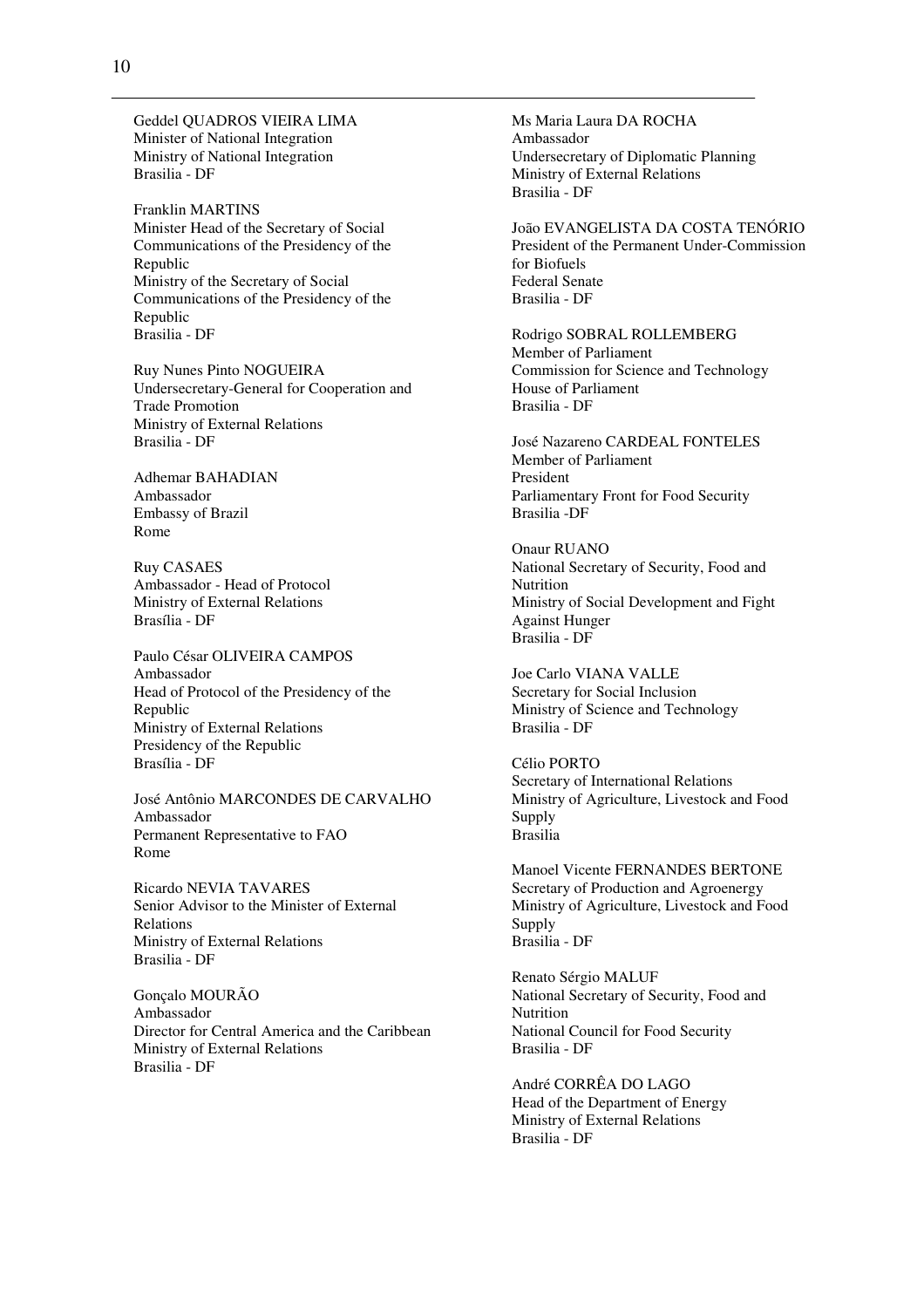Benedicto FONSECA FILHO Advisor to the Minister of External Relations Ministry of External Relations Brasilia - DF

Sílvio PORTO Director "Campanhia Nacional de Abastecimento" (CONAB) Ministry of Agriculture, Livestock and Supply Brasilia, DF

Milton RONDÓ General Coordinator for International Actions for Fight Against Hunger - CGFOME Ministry of External Relations Brasilia - DF

Renato MOSCA DE SOUZA Deputy Permanent Representative to FAO Rome

Ms Claudia VIEIRA SANTOS First Secretary Chief of the Renewable Energy Resourses Unit Ministry of External Relations Brasilia - DF

Carlos VILLANOVA Head of the Department for International Press Special Secretariat for Social Communications Presidency of the Republic Brasilia - DF

Nilo DYTZ Advisor to the Minister of External Relations Ministry of External Relations Brasilia - DF

Saulo ARANTES CEOLIN Alternate Permanent Representative to FAO Rome

Mario Gustavo MOTTIN Alternate Permanent Representative to FAO Rome

Ricardo BARROS Second Secretary Ministry of External Relations Brasilia - DF

Celso MENDES DE CARVALHO Head of the International and Commercial Promotion Advisory to the Minister Ministry of Agrarian Development Brasilia - DF

Patricia DA ROCHA CANUTO Ministry of External Relations Brasilia - DF

Francesco PIERRI International Advisor to the Minister Ministry of Agrarian Development Brasilia - DF

Ms Roberta CALDO Ministry Assistant Ministry of Social Development and Fight Brasilia - DF

Fabio GONÇALVES DE OLIVEIRA Biofuels Advisor Federal Senate Brasilia - DF

Sergio GUERRA Senator Brasilia - DF

Igor KIPMAN Ambassador to Brazil Port-au-Prince

Ms Lillian Raquel HAZAN SABAN Alternate Permanent Representative to FAO Rome

Sérgio RODRIGUES DOS SANTOS Cabinet Ministry of External Relations Brasilia - DF

#### **BRUNEI DARUSSALAM – BRUNÉI DARUSSALAM**

Head of Delegation Haji Mohd Hamid bin Haji Mohd JAAFAR Permanent Secretary Ministry of Industry and Primary Resources Bandar Seri Begawan

Alternate(s) Hj Mohd Zakaria bin Haji SARUDIN Director of Environment, Parks and Recreation Department Ministry of Development Bandar Seri Begawan

Ms Siti Nurbani TENGAH Senior Counsel Ministry of Industry and Primary Resources Bandar Seri Begawan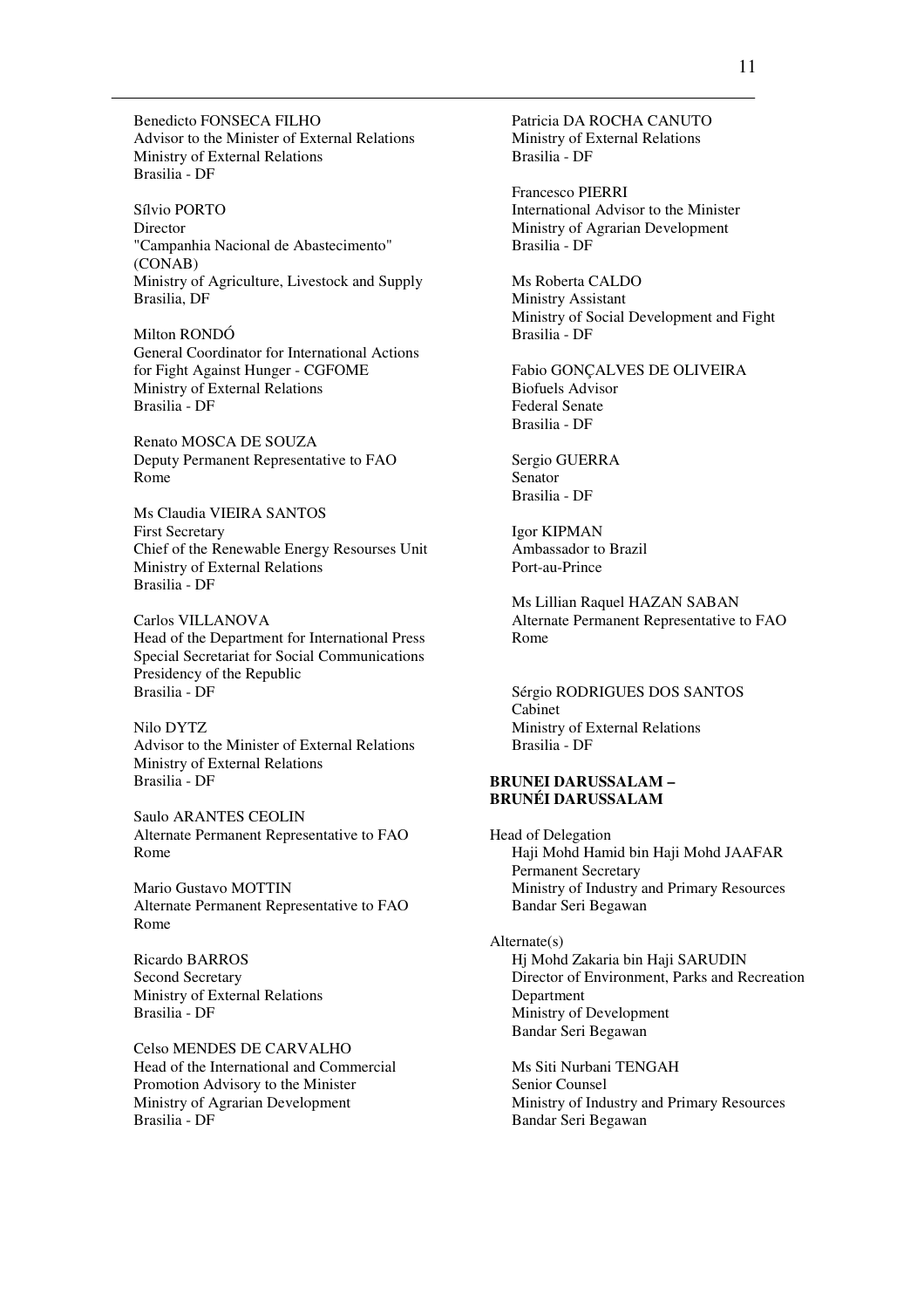Hj Mohammad Sufri ABDULLAH Assistant Director Department of Agriculture Ministry of Industry and Primary Resources Bandar Seri Begawan

Ms Hajah Norliza HAJI MAHALLE Economic Officer Ministry of Industry and Primary Resources Bandar Seri Begawan

### **BULGARIA - BULGARIE**

Head of Delegation Krassimir Kostov Minister Plenipotentiary Permanent Representative to FAO Rome

### **BURKINA FASO**

Chef de délégation Laurent SÉDOGO Ministre de l'agriculture, de l'hydraulique et des ressources halieutiques Ouafadougou

Suppléant(s) Alphonse BONOU D. Secrétaire permanent de la coordination des Politiques sectorielles agricoles Ouagadougou

André A. YAMEOGO Secrétaire Exécutif Conseil national de la sécurité alimentaire Ouagadougou

Boubakar CISSE Conseiller economique Représentant permanent adjoint auprès de la FAO Rome

#### **BURUNDI**

Chef de délégation Gabriel NTISEZERANA Vice Président de la République Bujumbura

Suppléant(s) Ferdinand NDERAGAKURA Ministre de l'agriculture et de l'élevage Bujumbura

Léopold NDAYISABA Ambassadeur Représentant permanent auprès de la FAO Rome

Anselme NYANDWI Chef du Protocole Vice-Présidence Bujumbura

Adrien NAHAYO Premier Conseiller Représentant permanent adjoint auprès de la FAO Rome

Daniel NTAMAGIRO KABUTO Porte-Parole du Vice-Président Bujumbura

#### **CAMBODIA - CAMBODGE - CAMBOYA**

Head of Delegation Sarun CHAN Minister for Agriculture, Forestry and Fisheries Phnom Penh

Alternate(s) San VANTY Deputy Director-General Ministry of Agriculture, Forestry and Fisheries Phnom Penh

Hong NARIT Director of Minister's Cabinet Ministry of Agriculture, Forestry and Fisheries Phnom Penh

Vanhan HEAN Deputy Director Department of Agronomy and Agricultural Land Improvement Ministry of Agriculture, Forestry and Fisheries Phnom Penh

Chuop PARIS Deputy Director Department of Planning and International Cooperation Ministry of Agriculture, Forestry and Fisheries Phnom Penh

Eang SAVET Director of Mekong Forestry Administration Inspectorial Ministry of Agriculture, Forestry and Fisheries Phnom Penh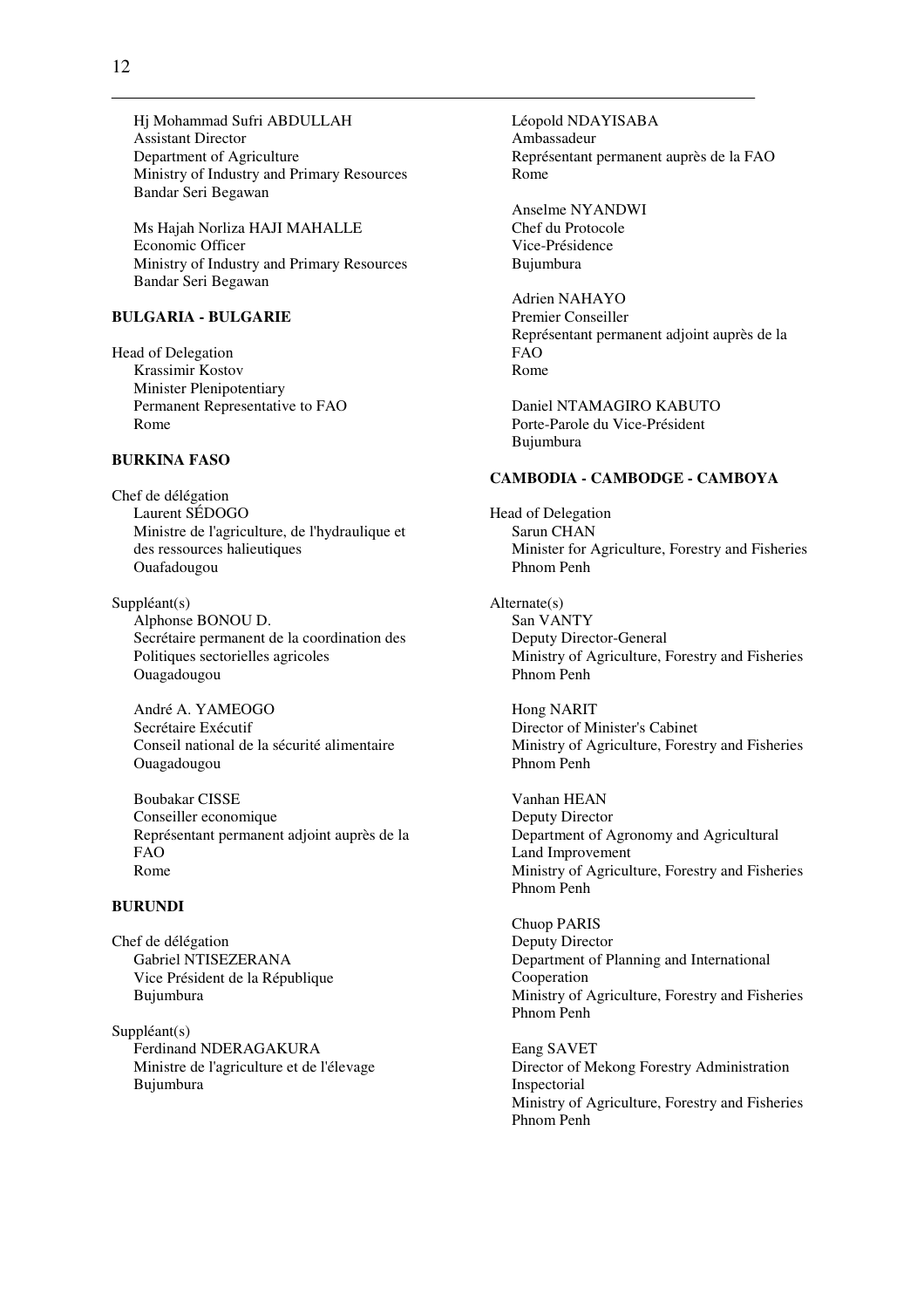# **CAMEROON - CAMEROUN - CAMERÚN**

Chef de délégation Jean NKUETE Vice-Premier Ministre, Ministre de l'agriculture et du développement rural Yaoundé

Suppléant(s) Pierre HÉLÉ Ministre de l'environnement et de la protection de la nature Yaoundé

Michael TABONG KIMA Ambassadeur Représentant permanent auprès de la FAO Rome

Moungui MÉDI Deuxième Conseiller Représentant permanent adjoint auprès de la FAO Rome

Barthélemy NDONGO Conseiller Technique Ministère de l'environnement et de la protection de la nature Yaoundé

Rabelais YANKAM N. Conseiller Technique Ministère de l'agriculture et du développement rural Yaoundé

Unusa HAMAN Cellule du Monitoring Ministère de l'environnement et de la protection de la nature Yaoundé

Charles APARANDI ETUNYI Ministre Conseiller Ambassade du Cameroun Rome

Patrick MVONDO NNA Directeur des études, des programmes et de la coopération Ministère de l'agriculture et du développement rural Yaoundé

# **CANADA - CANADÁ**

Head of Delegation Alexander HIMELFARB Ambassador Permanent Representative to FAO Rome

Alternate(s) James MELANSON Deputy Permanent Representative to FAO Rome

Paul MURPHY Executive Director, Programs and Multilateral Affairs Agriculture and Agri-Food Canada **Ottawa** 

Kent VACHON Alternate Permanent Representative to FAO Rome

Daryl NEARING Deputy Director, Programs and Multilateral Affairs Agriculture and Agri-Food Canada **Ottawa** 

Ms Rachel ARCHER Multilateral Affairs Officer Programs and Multilateral Affairs Agriculture and Agri-Food Canada **Ottawa** 

Ms Andrea JOHNSTON Deputy Director, Innovation and Science Agriculture and Agri-Food Canada **Ottawa** 

Ms Stephanie HARRIS-LALONDE Senior Officer United Nations and Commonwealth Affairs Division Department of Foreign Affairs and International Trade Canada **Ottawa** 

Peter SHARP Senior Policy Analyst Department of Foreign Affairs and International Trade Canada **Ottawa** 

Ms Anar MAMDANI Manager Food Aid Program Canadian International Development Agency **Ottawa**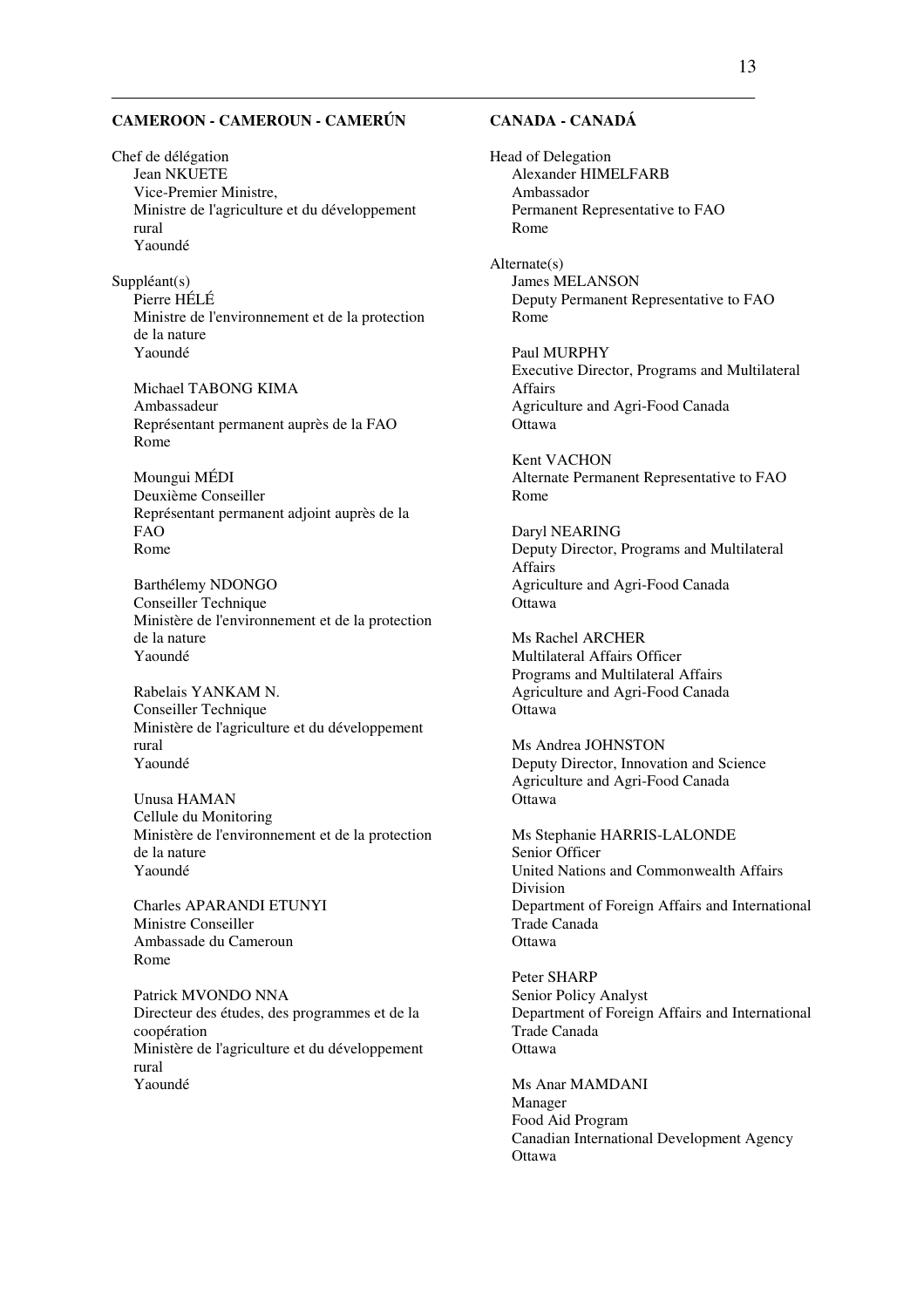Andrew DAWE Environmental Advisor Canadian International Development Agency **Ottawa** 

Roger MÉNARD Director, Political and Economic Analysis Division Ministry of International Relations Québec City

Stuart CLARK Senior Policy Advisor Canadian Foodgrains Bank **Ottawa** 

Ms Patrizia GIULIOTTI Trade Commissioner Commercial-Economic Affairs Embassy of Canada Rome

### **CAPE VERDE - CAP-VERT - CABO VERDE**

Chef de délégation Mme Maria Madalena DE BRITO NEVES Ministre de l'environnement et de l'agriculture Praia

Suppléant(s) Mme Cristina DUARTE Ministre des finances et de l'administration publique Praia

José Eduardo DANTAS FERREIRA BARBOSA Ambassadeur Représentant permanent auprès de la FAO Rome

Mme Maria Goretti SANTOS LIMA Conseiller Représentant permanent adjoint auprès de la FAO Rome

Miguel MONTEIRO Président Agence nationale de la sécurité alimentaire Ministère de l'economie Praia

Mme Sandra MARTINS **Directrice** Service de la sécurite alimentaire Ministère de l'environnement et de l'agriculture Praia

### **CENTRAL AFRICAN REPUBLIC - RÉPUBLIQUE CENTRAFRICAINE - REPÚBLICA CENTROAFRICANA**

Chef de délégation Jean-Eudes TÉYA Ministre d'État au développement rural Bangui

Suppléant(s) Michel BISSEFI Ministère des eaux, forêts, chasses et pêches et de l'environnement Bangui

### **CHAD - TCHAD**

Chef de délégation Youssouf SALEH ABBAS Premier Ministre N'Djaména

Suppléant(s) Naimbaye Lossimian MBAILAO Ministre de l'agriculture N'Djaména

Dono MOGUINANGAR Premier Conseiller Chargé d'affaires, a.i. Ambassade du Tchad Berlin

Diard DJALBORD Conseiller au développement rural Présidence de la République N'Djaména

Mikail GIBRAIL Conseiller au développement rural Cabinet du Premier Ministre N'Djaména

Dago MOUSSA MAHAMAT Conseiller à la Communication Cabinet du Premier Ministre N'Djaména

Issa OUTHMAN Directeur General Institut Tchadien de la recherche Agronomique pour le développement Ministère de l'agriculture N'Djaména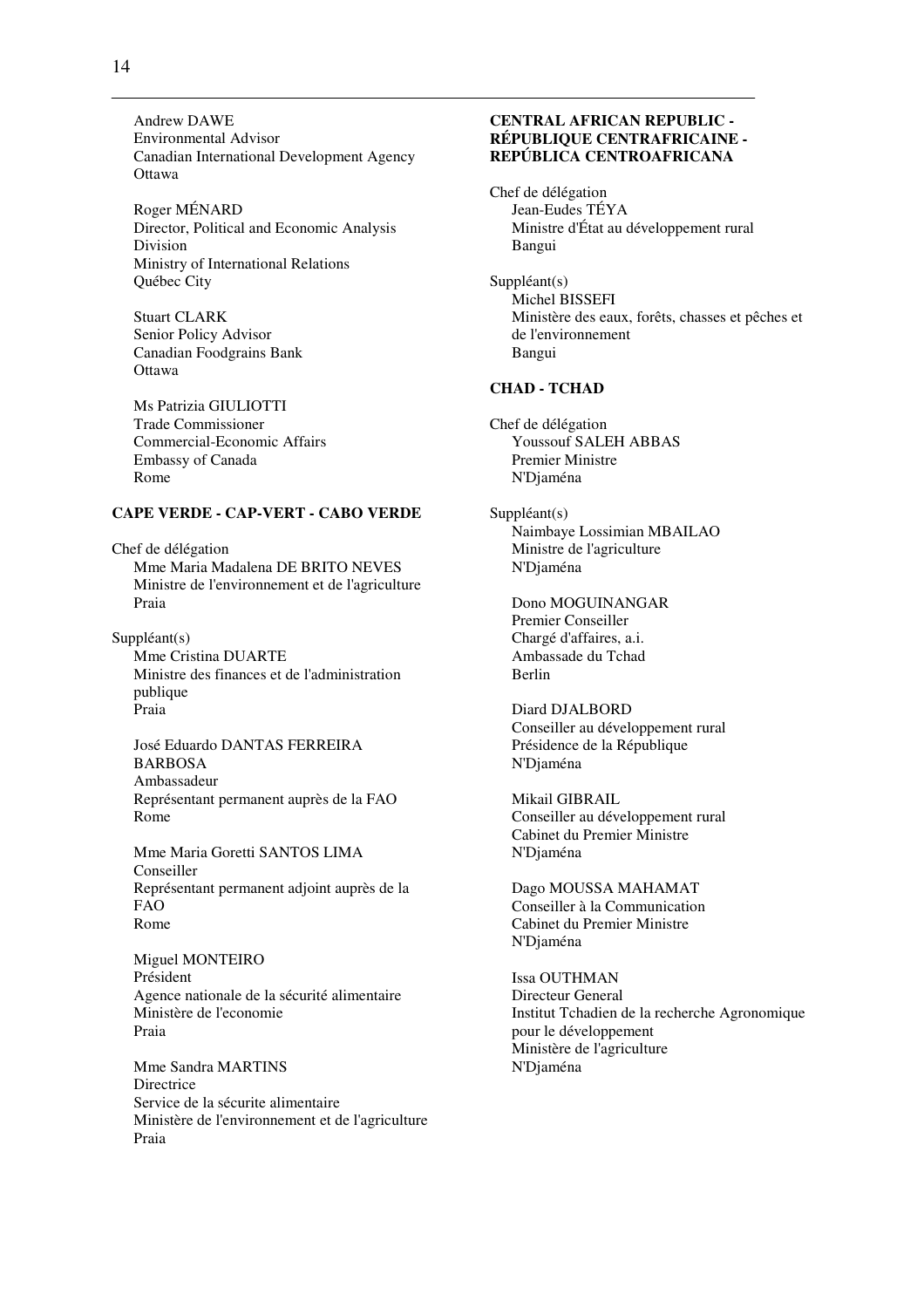Djibangar DJITAÏNGOR Directeur Géneral de production agricole et de la formation Ministère de l'agriculture N'Djaména

Tchouadang KADJONGA Directeur Général du genie rural Ministère de l'agriculture N'Djaména

Letinan MAKADJIBEYE Directeur de Protocole Cabinet du Premier Ministre N'Djaména

Mahamat Amine MAHAMAT BECHIR Chef de service de Protocole Cabinet du Premier Ministre N'Djaména

Mme Toupta BOGUENA Conseillère à l'Environnement, à l'éau et aux ressources halieutiques Cabinet du Premier Ministre N'Djaména

# **CHILE - CHILI**

Jefe de Delegación Sra. Marigen HORNKOHL VENEGAS Ministro de Agricultura Santiago

Suplente(s) Konrad PAULSEN RIVAS Ministro Consejero Encargado de Negocios, a.i. Representante Permanente Adjunto ante la FAO Roma

Julio FIOL Consejero Representante Permanente Alterno ante la FAO Roma

Arturo BARRERA Asesor del Ministro de Agricultura Ministerio de Agricultura Santiago

Victor VENEGAS Asesor del Ministro de Agricultura Ministerio de Agricultura Santiago

Julio CORDANO Segundo Secretario Representante Permanente Alterno ante la FAO Roma Francesca PRATICO Administrativa Embajada de Chile Roma Elias IBAÑEZ Administrativo Embajada de Chile Roma **CHINA - CHINE**-中国 Head of Delegation SUN ZHENGCAI Minister for Agriculture Beijing 代表团团长 孙政才 农业部 部长 北京 Alternate(s) LI ZHENGDONG Director-General Department of International Cooperation Ministry of Agriculture Beijing 副代表 李正东 农业部 国际合作司司长 北京 MA YOUXIANG Minister Plenipotentiary Permanent Representative to FAO Rome 马有祥 常驻粮农组织代表 全权公使 罗马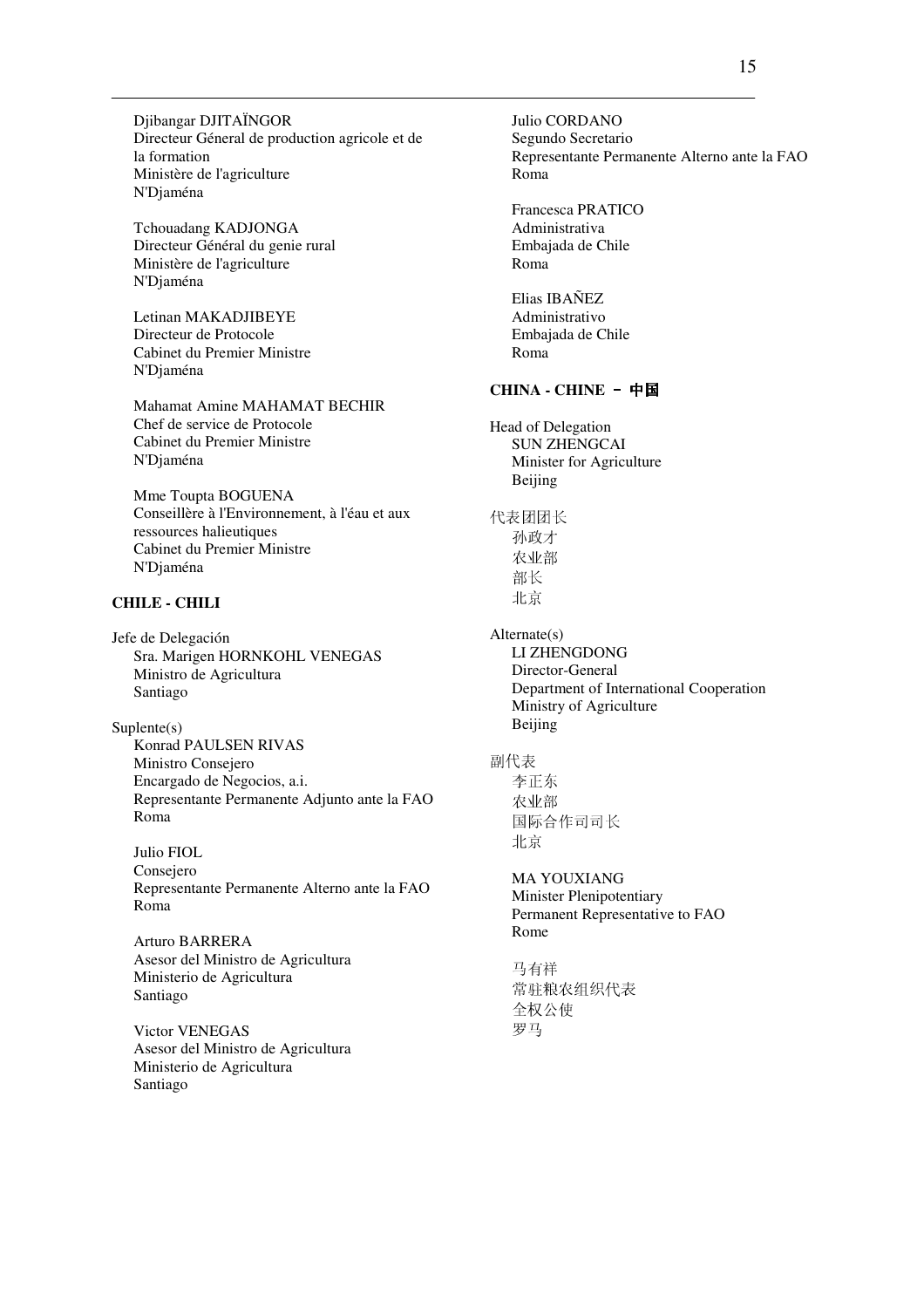HU YAN'AN Counsellor Alternate Permanent Representative to FAO Rome

胡延安 常驻粮农组织代表处 参赞 罗马

CHEN BANGXUN Deputy Director-General General Office Ministry of Agriculture Beijing

陈邦勋 农业部 办公厅处长 北京

LIU LE Division Director General Office Ministry of Agriculture Beijing

刘 乐 农业部 办公厅处长 北京

LUO MING Division Director Department of International Cooperation Ministry of Agriculture Beijing

罗 鸣 农业部 国际合作司处长 北京

NIE CHUANG First Secretary Alternate Permanent Representative to FAO Rome

聂 闯 常驻粮农组织代表处 一秘 罗马

WANG PING Division Director Center for International Cooperation Services Ministry of Agriculture Beijing 王 平 农业部 国际交流服务中心 处长 北京 ZHANG MING Second Secretary Alternate Permanent Representative to FAO Rome 张 明 常驻粮农组织代表处 二秘 罗马 PANG YULIANG Third Secretary Alternate Permanent Representative to FAO Rome 庞玉良 常驻粮农组织代表处 三秘 罗马 Ms YU QIAN Third Secretary Alternate Permanent Representtaive to FAO Rome 钱 钰 常驻粮农组织代表处 三秘 罗马 ZHAO LIJUN Programme Officer Department of International Cooperation Ministry of Agriculture **Beijing** 赵立军 农业部 国际合作司 副主任科员

北京

16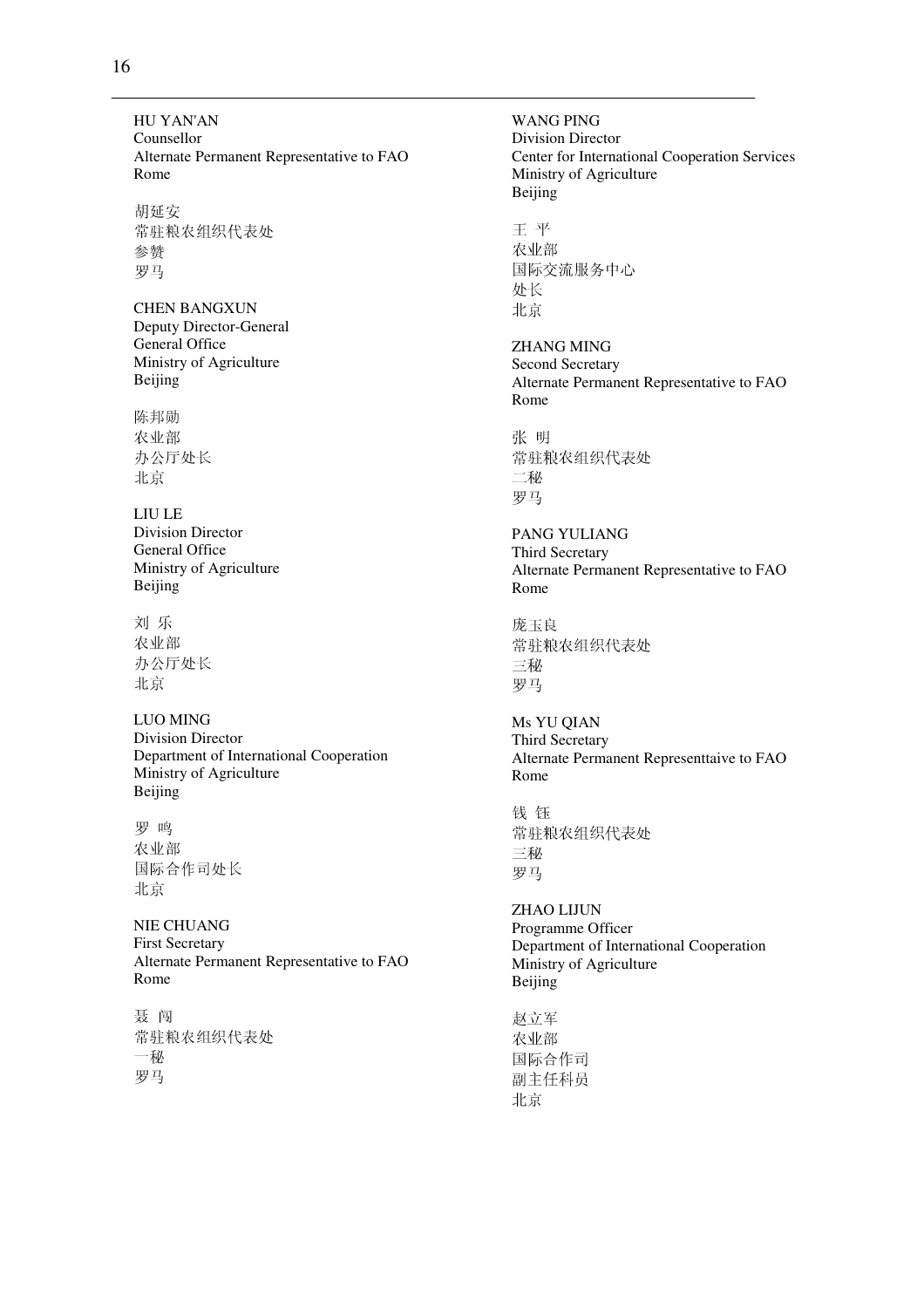AN QUAN Attaché Alternate Permanent Representative to FAO Rome

安 全 常驻粮农组织代表处 随员 罗马

DING RUIQIANG Third Secretary Alternate Permanent Representative to FAO Rome 丁瑞强 常驻粮农组织代表处 三秘 罗马

#### **COLOMBIA - COLOMBIE**

Jefe de Delegación Francisco José COY GRANADOS Ministro Plenipotenciario Encargado de Negocios Representante Permanente Adjunto ante la FAO Roma

Suplente(s) Sra. Beatriz CALVO VILLEGAS Primer Secretario Representante Permanente Adjunto ante la FAO Roma

#### **CONGO**

Chef de délégation Denis SASSOU NGUESSO Président de la République Brazzaville

Suppléant(s) Mme Antoinette SASSOU NGUESSO Première Dame Brazzaville

Pacifique ISSOÏBÉKA Ministre de l'économie, des finances et du budget Brazzaville

Basile IKOUEBÉ Ministre des affaires étrangères, et de la francophonie Brazzaville

Henri DJOMBO Ministre de l'économie forestière Brazzaville

Rigobert MABOUNDOU Ministre de l'agriculture et de l'élevage Brazzaville

Mamadou DEKAMO KAMARA Ambassadeur Représentant permanent auprès de la FAO Rome

Mme Angélique Awa KAMARA Ambassadrice Brazzaville

Macaire NZOMONO Conseiller du Chef d'État Brazzaville

Martin ADOUKI Ambassadeur Conseiller diplomatique du Président de la République Brazzaville

Mme Claudia LEMBOUMBA SASSOU **NGUESSO** Conseiller du Président Brazzaville

Jean Claude ELOMBILA Inspecteur général des services techniques Ministère de l'agriculture et de l'élevage Brazzaville

Noël BAOBAB Conseiller aux forêts Ministère de l'économie forestière Brazzaville

Germain KOMBO Conseiller à l'environnement Ministère de l'économie forestière Brazzaville

Emile ESSEMA Deuxième Conseiller Représentant permanent suppléant auprès de la FAO Rome

Chryst Bonaventure ENGOBO Ambassadeur Directeur nationale du protocole Brazzaville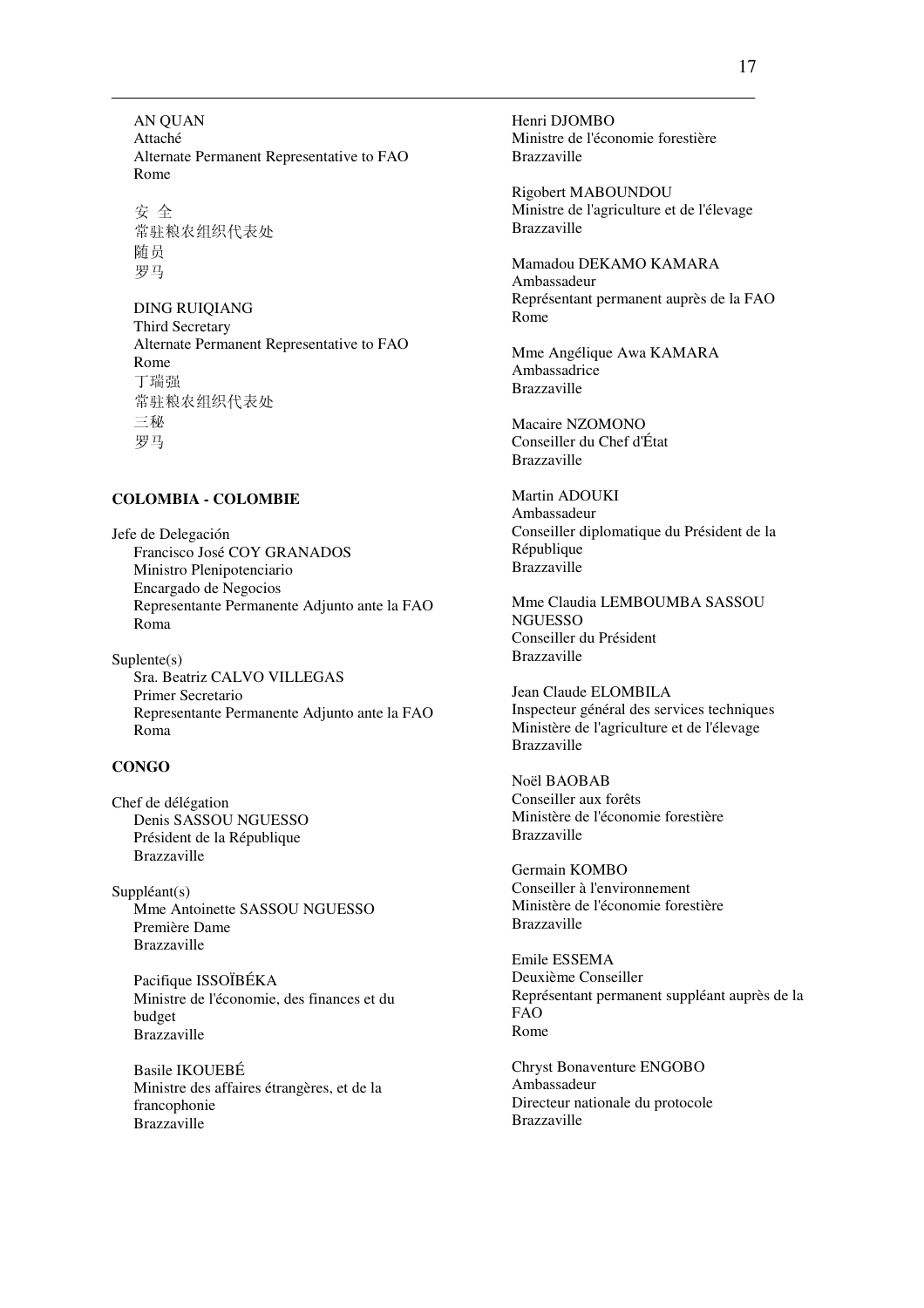Jean Dominique OKEMBA Conseiller Spécial du Président Secrétaire Général du Conseil National de Sécurité Brazzaville

### **COOK ISLANDS - ÎLES COOK – ISLAS COOK**

Head of Delegation Jim MARURAI Prime Minister Rarotonga

Alternate(s) Trevor PITT Executive Advisor to the Prime Minister Prime Minister's Support Office Rarotonga

### **COSTA RICA**

Jefe de Delegación Javier FLORES GALARZA Ministro de Agricultura y Ganadería San José

Suplente(s) Luis PARIS Embajador Representante Permanente ante la FAO Roma

Jorge REVOLLO Ministro Consejero Representante Permanente Adjunto ante la FAO Roma

Sra. Aida María MONTIEL HÉCTOR Directora del Instituto de Desarrollo Agrario San José

Sra. Annie Alicia SABORÍO MORA Gerente General del Instituto de Desarrollo Agrario Instituto de Desarrollo Agrario Los Colegios-Moravia Diagonal al IFAM San José

José Luis SALAS ZUÑIGA Miembro de Junta Directiva Instituto Costarricense de Acueductos y Alcantarillados San José

Sra. Greta PREDELLA Representación Permanente de Costa Rica Roma

# **CÔTE D'IVOIRE**

Chef de délégation Guillaume Kigbafory SORO Premier Ministre Abidjan

Suppléant(s) Amadou Gon COULIBALY Ministre de l'agriculture Abidjan

> Alassane Zié DIAMOUTENE Directeur de Cabinet du Ministre de l'agriculture Ministère de l'agriculture Abidjan

Richard ZADY GBAKA Ambassadeur Représentant permanent auprès de la FAO Rome

Souleymane FADIGA Directeur de Cabinet Adjoint Ministère de la production animale et des ressources halieutiques Abidjan

Yacouba ATTA Premier Conseillier Ambassade de la République de Côte d'Ivoire Rome

Aboubakar BAKAYOKO Conseiller Représentant permanent adjoint auprès de la FAO Rome

Koffi Joseph AMICHIA Chargé de Mission du Ministre de l'agriculture Ministère de l'agriculture Abidjan

Atse ASSI Chargé du protocole Ambassade de la République de Côte d'Ivoire Rome

Lida Lambert BALLOU Représentant permanent adjoint auprès de la FAO Rome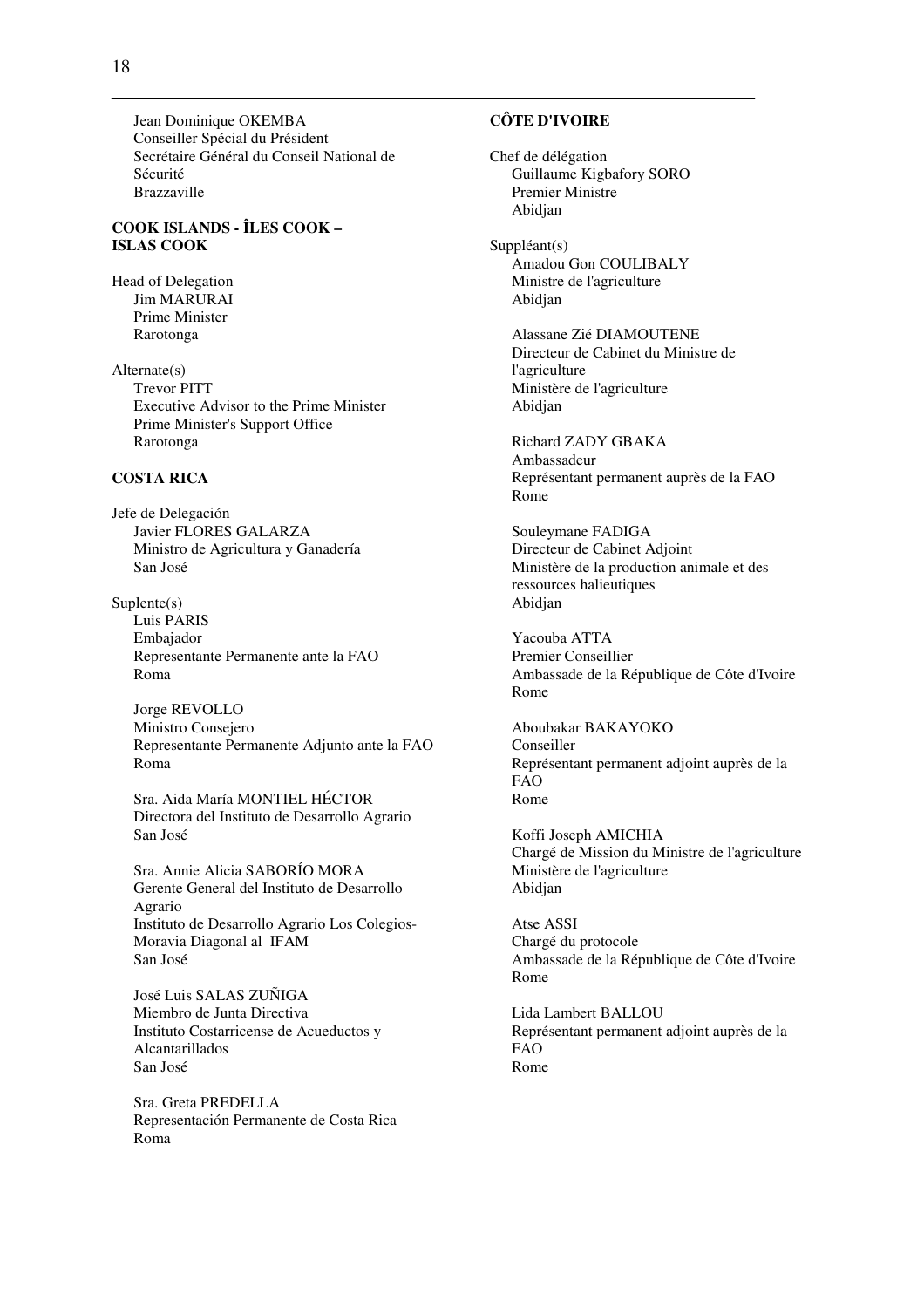Mme Diénébou CONDE Directeur Général des productions et de la diversification agricoles Ministère de l'agriculture Abidjan

Amian KOUASSI Sous-Directeur Direction de la planification Ministère de l'environnement et des eaux et forêts Abidjan

Agnima Alain Michel LOBOGNON Conseiller spécial du Premier Ministre Cabinet du Premier Ministre Abidjan

Samuel OUATTARA Conseiller chargé des affaires économiques et commercial Ambassade de Côte d'Ivoire Rome

#### **CROATIA - CROATIE - CROACIA**

Head of Delegation Stjepan MESIC President of the Republic Zagreb

Alternate(s) Bozidar PANKRETIC Minister for Agriculture, Fisheries and Rural Development Zagreb

Budimir LONCAR Special Adviser Office of the President Zagreb

Tomislav JAKIC Foreign Policy Adviser Office of the President Zagreb

Tomislav VIDOSEVIC Ambassador Permanent Representative to FAO Rome

Mrs Ana SIMUNDZA Assistant Foreign Policy Adviser Office of the President Zagreb

Mrs Petra FURDEK Assistant Chief of Protocol Office of the President Zagreb

Ms Marina DEUR Senior Counsellor Ministry of Agriculture, Fisheries and Rural Development Zagreb

Ms Zlata PENIC IVANKO First Secretary Alternate Permanent Representative to FAO Rome

### **CUBA**

Jefe de Delegación José Ramón MACHADO VENTURA Primer Vice-Presidente de los Consejos de Estado y de Ministros La Habana

Suplente(s) Esteban LAZO HERNÁNDEZ Vice-Presidente del Consejo de Estado de la República de Cuba La Habana

Fernando REMÍREZ DE ESTENOZ Miembro del Secretariado del Comité Central del Partido Comunista de Cuba Jefe del Departamento de Relaciones Internacionales La Habana

Felipe PÉREZ ROQUE Ministro de Relaciones Exteriores La Habana

Orlando REQUEIJO GÜAL Vice-Ministro del Ministerio para la Inversión Extranjera y la Colaboración Económica La Habana

Enrique MORET ECHEVERRÍA Embajador Representante Permanente ante la FAO Roma

Raúl ROA KOURÍ Embajador Extraordinario y Plenipotenciario ante el Vaticano Roma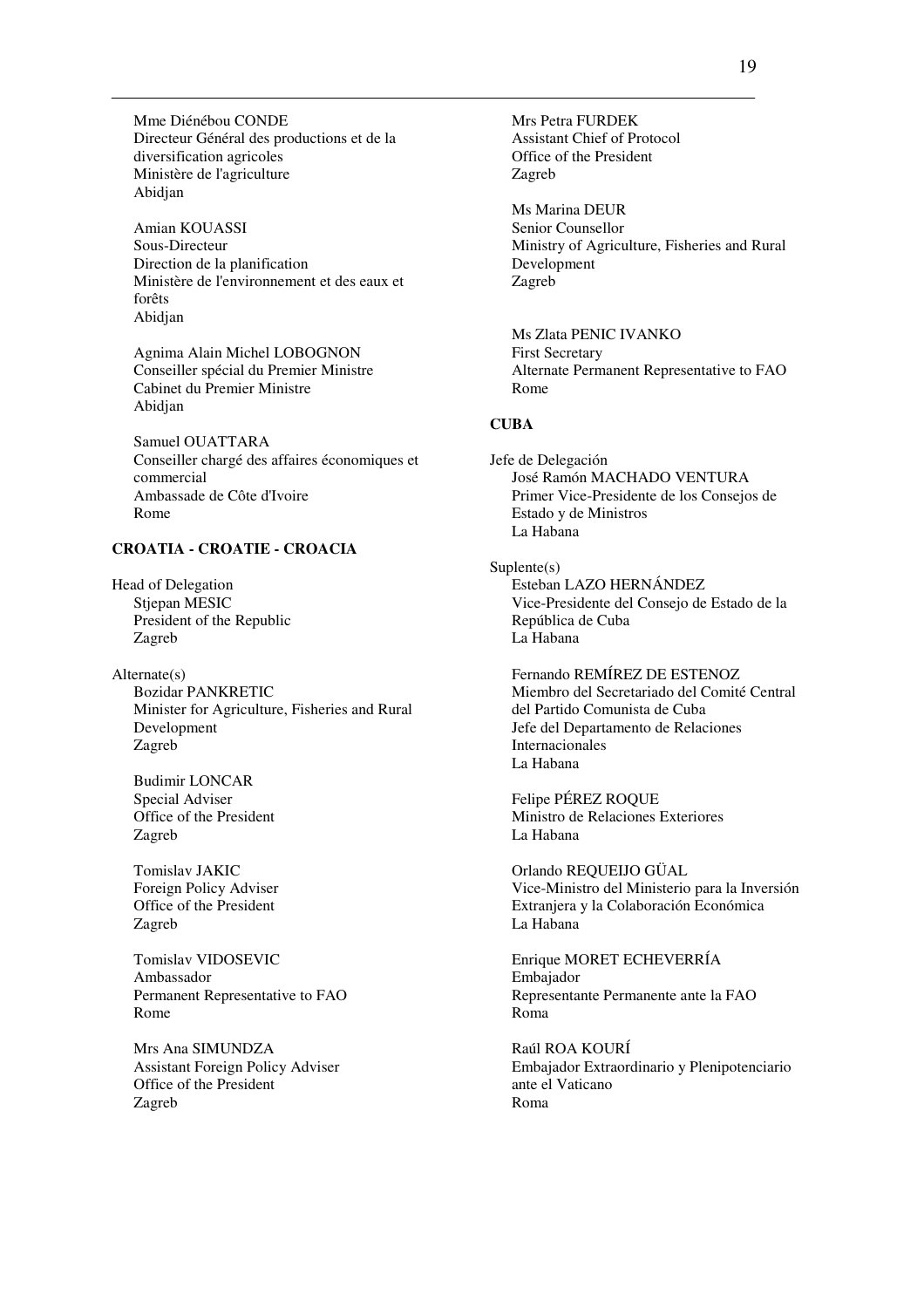Rodney LÓPEZ CLEMENTE Embajador Extraordinario y Plenipotenciario Roma

#### **CYPRUS - CHYPRE - CHIPRE**

Head of Delegation Michalis POLINIKIS CHARALAMBIDES Minister for Agriculture, Natural Resources and Environment Nicosia

Alternate(s) George F. POULIDES Ambassador Permanent Representative to FAO Rome

Haris ZANNETIS Senior Agricultural, Natural Resources and Environment Officer Ministry of Agriculture, Natural Resources and Environment Nicosia

Gabriel ODYSSEOS Agricultural Attaché Deputy Permanent Representative to FAO Rome

Ms Christina PITTA Agricultural Research Officer Ministry of Agriculture, Natural Resources and Environment Nicosia

#### **CZECH REPUBLIC – RÉPUBLIQUE TCHÈQUE – REPÚBLICA CHECA**

Head of Delegation Ivo HLAVÁC First Deputy Minister - State Secretary Chairman of the National FAO Committee Ministry of Agriculture Prague

Alternate(s) Mrs Daniela MOYZESOVÁ Counsellor Permanent Representative to FAO Rome

Katerina TOMASOVÁ Officer Responsible for Relations with FAO Trade and International Cooperation Department Ministry of Agriculture Prague

Juraj KOUDELKA Development and Humanitarian Cooperation Department Ministry of Foreign Affairs Prague

#### **DEMOCRATIC PEOPLE'S REPUBLIC OF KOREA – RÉPUBLIQUE POPULAIRE DÉMOCRATIQUE DE CORÉE – REPÚBLICA POPULAR DEMOCRÁTICA DE COREA**

Head of Delegation TAE SONG Han Ambassador Permanent Representative to FAO Rome

Alternate(s) JONG Sun Won Counsellor Alternate Permanent Representative to FAO Rome

CHOL Ri Song Second Secretary Alternate Permanent Representative to FAO Rome

#### **DEMOCRATIC REPUBLIC OF THE CONGO RÉPUBLIQUE DÉMOCRATIQUE DU CONGO – REPÚBLICA DEMOCRÁTICA DEL CONGO**

Chef de délégation François Joseph MOBUTU NZANGA NGBANGAWE Ministre d'État, chargé de l'agriculture et du développement rural Kinshasa-Gombe

Suppléant(s) Hubert ALI RAMAZANI Secrétaire Général Ministère de l'agriculture et du développement rural Kinshasa-Gombe

Albert TSHISELEKA FELHA Ambassadeur Représentant permanent auprès de la FAO Rome

Jacques MIKA SABA Conseiller chargé du secteur agricole et du développement rural Cabinet du Premier Ministre Kinshasa-Gombe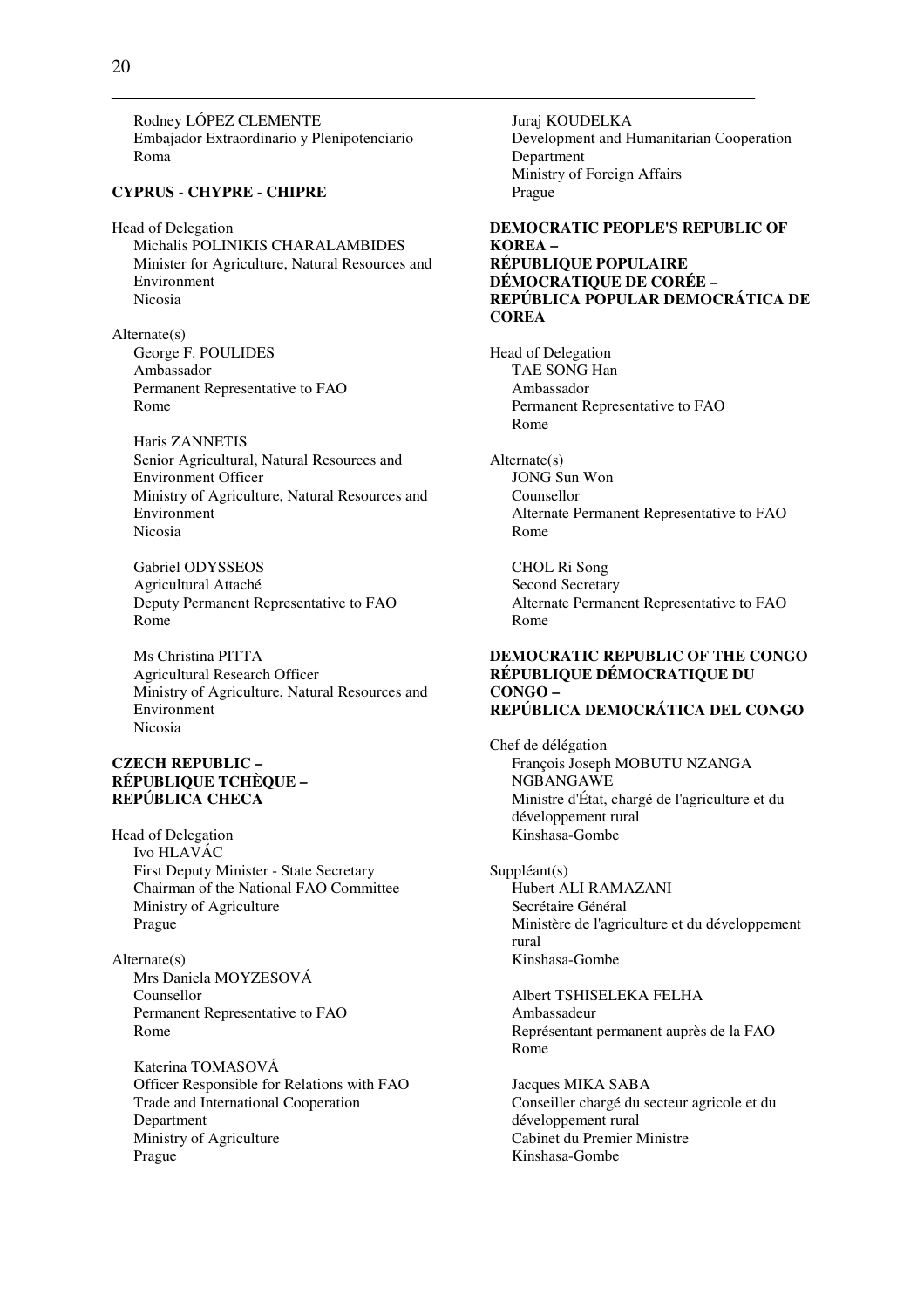Innocent Mokosa MANDENDE Ministre Conseiller Représentant permanent adjoint auprès de la FAO Rome

#### **DENMARK - DANEMARK - DINAMARCA**

Head of Delegation Eva Kjer HANSEN Minister for Food, Agriculture and Fisheries Copenhagen

Alternate(s) Gunnar ORTMANN Ambassador Permanent Representative to FAO Rome

Henrik KRØLL Head of Department Ministry of Food, Agriculture and Fisheries Copenhagen

Søren SKAFTE Minister Deputy Permanent Representative to FAO Rome

Kristian HØJERSHOLT Minister Counsellor Deputy Permanent Counsellor to FAO Rome

Finn Norman CHRISTENSEN Senior Counsellor Ministry of Foreign Affairs Copenhagen

Cristopher ARZROUNI Special Advisor to the Minister for Food, Agriculture and Fisheries Ministry of Food, Agriculture and Fisheries Copenhagen

Hans Martin KUHL Ministry of Climate and Energy Copenhagen

Egill BOCCANERA Attaché Royal Danish Embassy Rome

Lars Bønløkke HANSEN Attaché Royal Danish Embassy Rome

Ms Joo Ran NORREEN Attaché Royal Danish Embassy Rome

Ms Gitte SEEBERG Member of Parliament Chairperson of the Foreign Affairs Committee Parliament of Denmark Copenhagen

Ms Dorte NEIMANN Advisor to the Foreign Affairs Committee of the Danish Parliament Parliament of Denmark Copenhagen

#### يتوبيج **- DJIBOUTI**

Chef de délégation Ismaël Omar GUELLEH Président de la République Djibouti

> رئيس الوفد اسماعيل عمر جيله<br>رئيس الجمهورية جيبوتي

Suppléant(s) Mahamoud Ali YOUSSOUF Ministre des affaires étrangères et de la coopération internationale Djibouti

ا وب/ا ون #Dد 80; " وز ا A@ون ا :رB- وا ون ا و ; ;S/-B

Abdoulkader Kamil MOHAMED Ministre de l'agriculture, de l'élevage et de la mer Djibouti

عبد القادر كامل محمد وزير الزراعة والتربية الحيوانية والصيد البحري جيبوتي

Mohamed MOUSSA CHEHEM Ambassadeur Représentant permanent auprès de la FAO Bruxelles

'T-! L# D# ا -\$ وا &% ا ا' ى ا ( وآ%-\$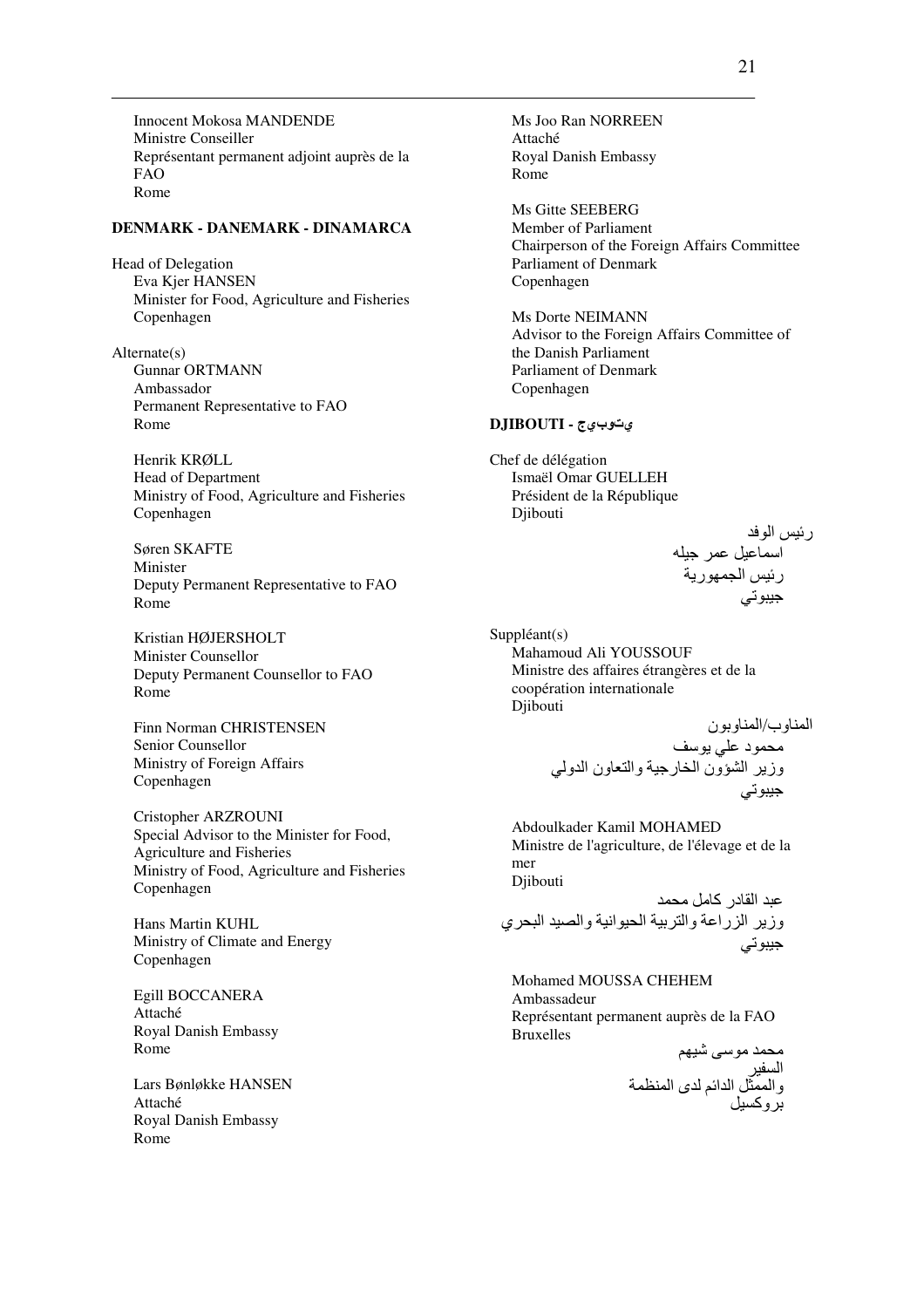Rachad FARAH Ambassador of Djibouti Paris

رشاد فرح سفار ة جيبوت*ي* باريس

Ali Guelleh ABOUBAKER Chef de Cabinet du Président Djibouti

> علي جيله أبو بكر رئيس ديوان رئيس الجمهورية جيبوتي

Mohamed Ali KAMIL Conseiller Technique du Président chargé de la sécurité alimentaire Djibouti

> محمد عل*ی* کامل المستشار الفني للرئيس والمسؤول عن الأمن الغذائي جيبوتي

Mme Fathia DJAMA OUDINE Conseillère du Président chargé des affaires diplomatiques Djibouti

> فتحيه دجاما أودين مستشار الرئيس والمسؤول عن الشؤون الدبلوماسية

Nagub Ali TAHER Conseiller du Président chargé de la Communication Djibouti

> نجوب على طاهر مستشار الرئيس والمسؤول عن الاتصالات جيبوتي

Djama Mahamoud Doualeh DOUALEH Secrétaire Général Ministère de l'agriculture, de l'élevage et de la mer

Djibouti دجاما محمد دوله دوله أمين عام وزارة الزراعة والتربية الحيوانية والصيد البحري يبوتي B

Aden ALI MAHAMADE Directeur de la Coopération Internationale Diibouti

D# L80 ن0 # ا ون ا و ; ;S/-B

### **DOMINICAN REPUBLIC – RÉPUBLIQUE DOMINICAINE – REPÚBLICA DOMINICANA**

Jefe de Delegación Leonel Antonio FERNÁNDEZ REYNA Presidente de la República Santo Domingo

Suplente(s) Sra. Margarita CEDEÑO DE FERNÁNDEZ Primera Dama de la República Santo Domingo

Carlos MORALES TRONCOSO Secretario de Estado de Relaciones Exteriores Santo Domingo

Salvador JIMÉNEZ Secretario de Estado de Agricultura Santo Domingo

Omar RAMÍREZ Secretario de Estado de Medio Ambiente y Recursos Naturales Santo Domingo

Luis Manuel BONETTI Secretario Administrativo de la Presidencia Presidencia de la República Santo Domingo

Vicente BENGOA Secretario de Estado Secretaría de Estado de Hacienda Santo Domingo

Carlos DORE CABRAL Secretario de Estado Director Ejecutivo Dirección de Información, Análisis y Programación Estratégica de la Presidencia (DIAPE) Santo Domingo

Rafael NÚÑEZ Secretario de Estado Director de la Dirección General de Información, Prensa y Publicidad de la Presidencia Santo Domingo

Maximiliano PUIG Secretario de Estado sin Cartera Santo Domingo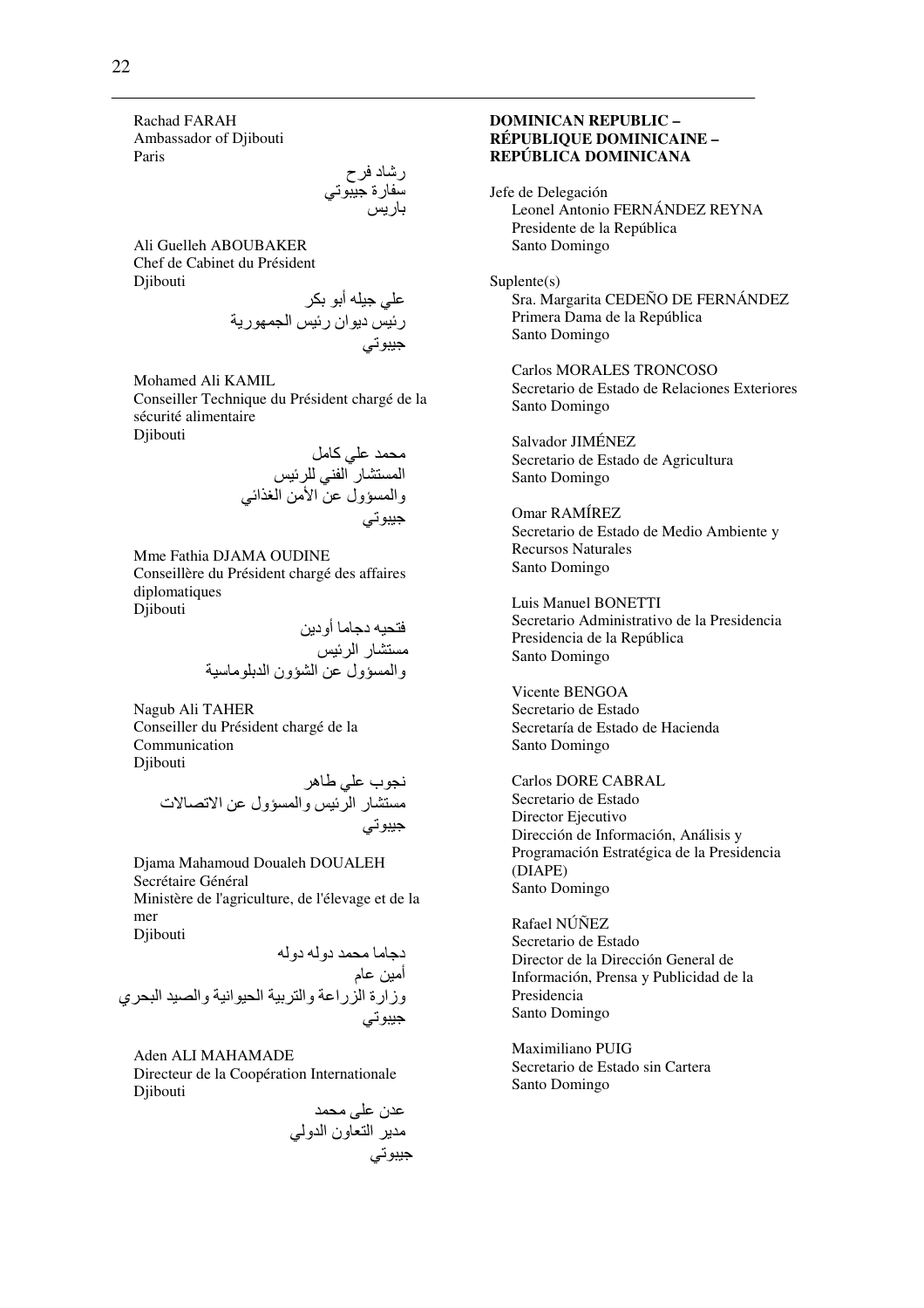Miguel MEJIA Secretario de Estado Presidencia de la República Santo Domingo

Jaime David FERNANDEZ Ex Vice-Presidente de la República Santo Domingo

Ramón DE LA ROSA Y CARPIO Arzobispo de Santiago de los Caballeros República Dominicana

José Miguel BONETTI Embajador Presidencia de la República Santo Domingo

Gerardo BOGAERT Diputado Congreso Nacional Santo Domingo

Elpidio BAEZ Diputado Congreso Nacional Santo Domingo

Pedro Pablo PEÑA ViceMinistro de Agricultura Santo Domingo

Sra. Ana Ilse MENA Gerente General del Consejo Nacional de Seguridad Social Despacho de la Primera Dama Santo Domingo

Louis BOGAERT Embajador Asistente Especial del Canciller Ministerio de Relaciones Exteriores Santo Domingo

Arturo PÉREZ MATOS Ministro Consejero Embajada de la Républica Dominicana Roma

Vinicio TOBAL Embajador de la República Dominicana Roma

Rafael MARION-LANDAIS Embajador de la República Dominicana ante la Santa Sede Roma

Mario ARVELO CAAMAÑO Embajador Representante Permanente ante la FAO Roma

Carlos Antonio CASTILLO Invitado Especial del Canciller Ministerio de Relaciones Exteriores Santo Domingo

Miguel Eloy Enrique DE MOYA PÉREZ Agroempresario Secretaría de Estado de Agricultura Santo Domingo

Léon BOSH Ministro Consejero Embajada de la Républica Dominicana Roma

Ignacio GONZÁLEZ Ministro Consejero Embajada de la República Dominicana Roma

Porfirio CHAHIN MATOS Ministro Consejero Embajada de la República Dominicana Roma

Sra. Gina D'ALESSANDRO RICART Ministro Consejero Embajada de la República Dominicana Roma

Joanny LUNA Ministro Consejero Embajada de la República Dominicana Roma

Camilo GARCIA Consejero Embajada de la República Dominicana Roma

Sra. Altagracia Amelia SALAS SÁNCHEZ Consejero Embajada de la Republica Dominicana Roma

Sra. Supjeila ROMERO ALMONTE Primer Secretario Embajada de la República Dominicana Roma

Sra. Margarita CEDEÑO Ministro Consejero de la Embajada de la República Dominicana ante la Santa Sede Roma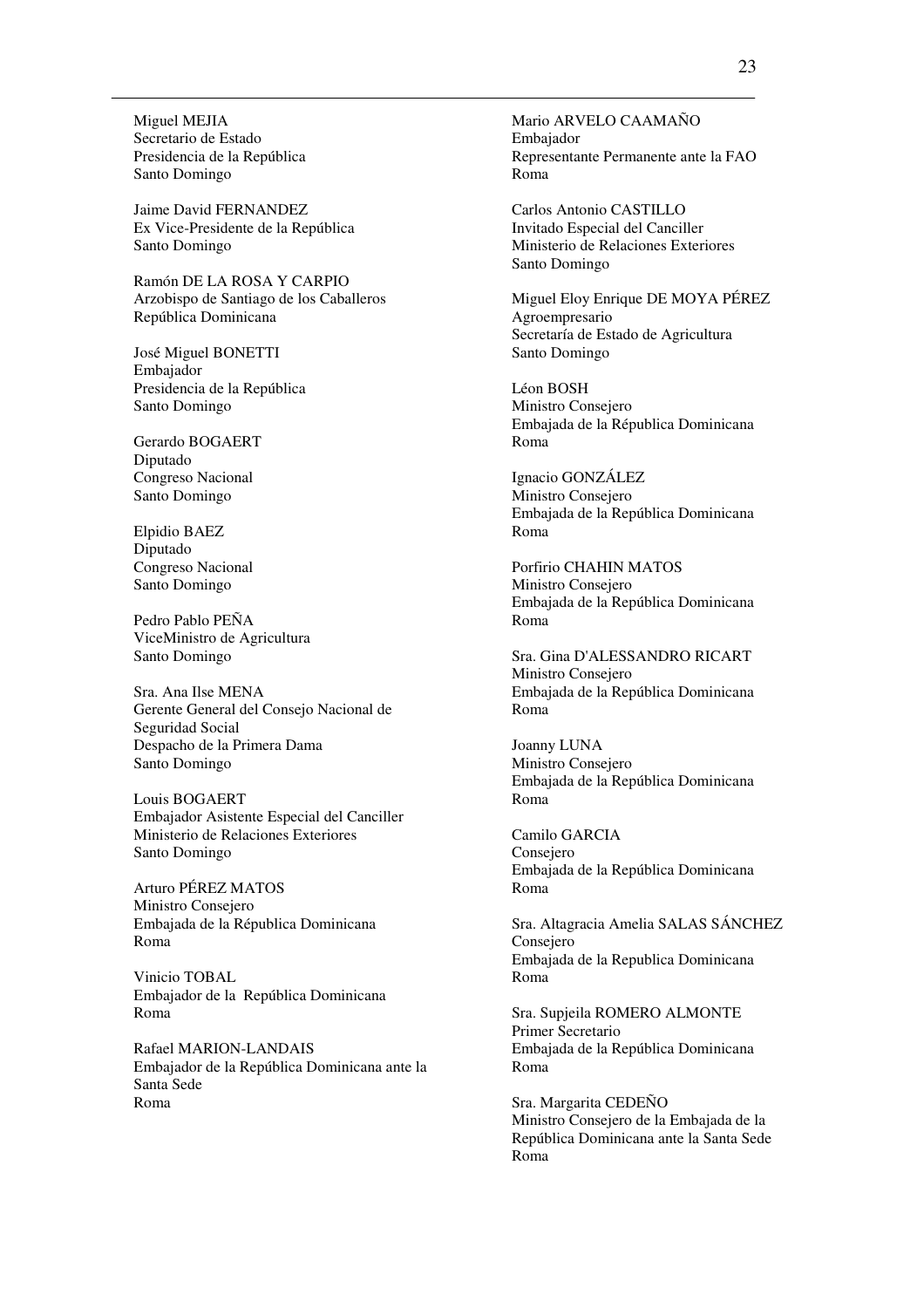Sra. Yanina GRATEREAUX Ministro Consejero Representante Permanente Alterna ante la FAO Roma

Héctor Manuel MARTÍNEZ FERNÁNDEZ Ministro Consejero Representante Permanente Alterno ante la FAO Roma

Sra. Altagracia SANTANA Ministro Consejero Representación Permanente ante la FAO Roma

Denise BULOS Asistente del Canciller Ministerio de Relaciones Exteriores Santo Domingo

# **ECUADOR - ÉQUATEUR**

Jefe de Delegación Walter POVEDA RICAURTE Ministro de Agricultura, Ganadería, Acuacultura y Pesca Quito

Suplente(s) Sra. Geoconda M. GALÁN CASTELO Embajador Representante Permanente ante la FAO Roma

Sra. Mónica MARTÍNEZ Consejero Representante Permanente Alterno ante la FAO Roma

#### **EGYPT - ÉGYPTE - EGIPTO -** رصم

Head of Delegation Mohamed Hosni MUBARAK President of the Arab Republic of Egypt Cairo

رئيس الوفد

\$; /#رك /#رك ر- BTر #\* ا - ا Uهة

Alternate(s) Amin Ahmed Mohamed Othman ABBAZA Minister for Agriculture and Land Reclamation Cairo

ا وب/ا ون أ,-# أ #D 0&ن أO وز ا را0 وا\*ح اHراG; ا Uهة

Anas Ahmed Nabih AL FEKY Minister for Information Cairo أنس أحمد نبيه الفقي

وز اJ0م ا Uهة

Farouk Abdel Aziz HOSNY Minister for Culture Cairo

روق /0 ا \$; وز ا &U ا Uهة

Ahmed Ali Ahmed ABOUL EL-GHEIT Minister for Foreign Affairs Cairo

أ 80L أ أ ا W-\ وز ا :رB-ا Uهة

Amin Sameh Samir FAHMY Minister for Petroleum Cairo

أ,-# #[ - T; وز ا /ول ا Uهة

Rashid Mohamed RASHID Minister for Trade and Industry Cairo

ر!- #D ر!-وز ا رة ا :رB- وا \*0 ا Uهة

Mohamed Younen M. LOTFY MANSOUR Minister for Transport Cairo

> محمد لطفي منصور وزير النقل القاهرة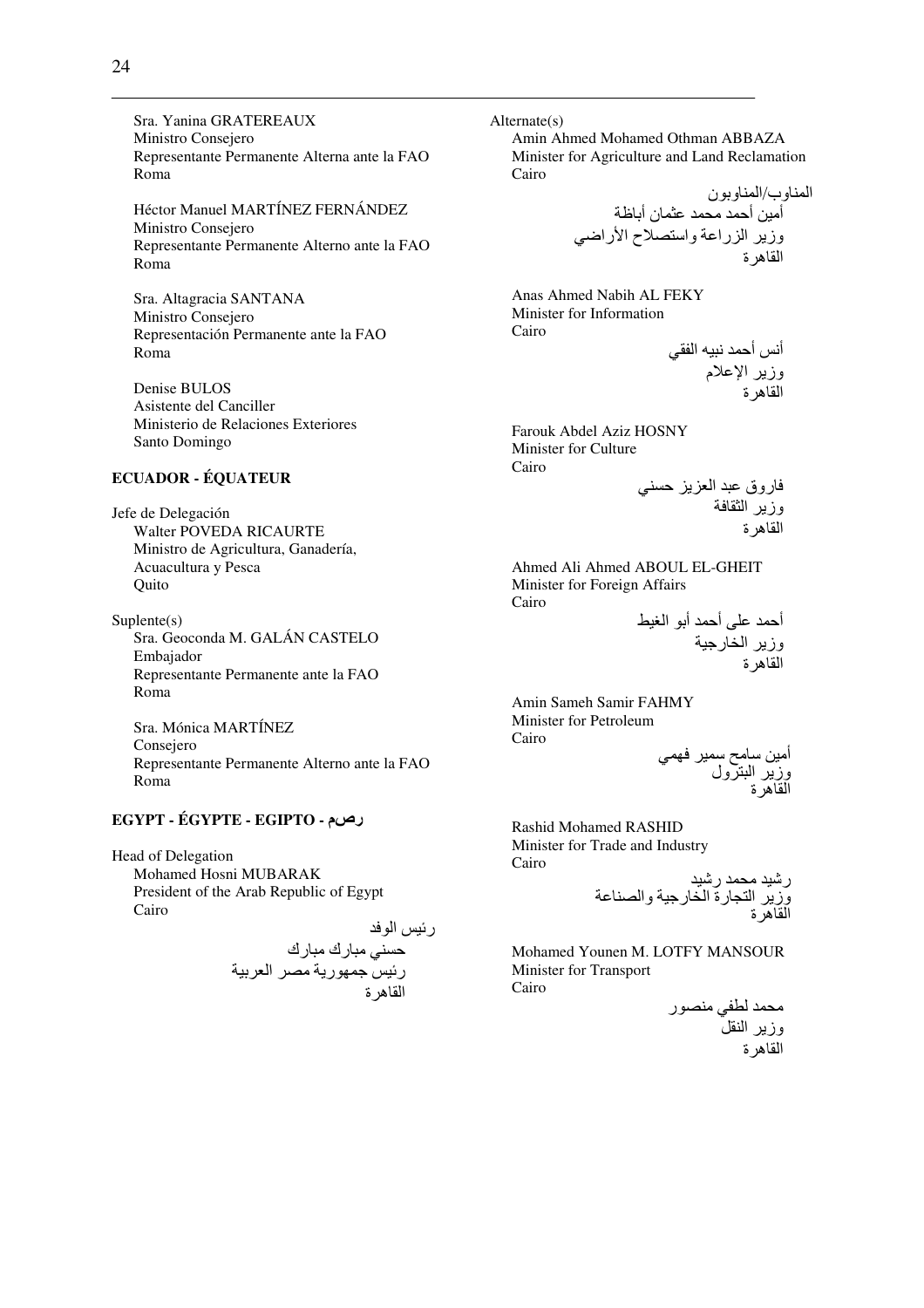Ayman Farid ABUHADID

President of the Agricultural Research Center Ministry of Agriculture and Land Reclamation Cairo

أ, أ ر- #آ ا /Dث ا را-0 ا Uهة

Ms Dawlat HASSAN Advisor to the Minister Ministry of Agriculture and Land Reclamation Cairo

> السيدة دولت حسن مستشار الوزير وزارة الزراعة واستصلاح الأراضي القاهر ة

R.E. RAMZY Assistant Minister of Foreign Affairs for Economic Affairs and International Cooperation Ministry of Foreign Affairs Cairo

عز الدين رمزي رمزي مساعد وزير وزارة الخارجية للشؤون الاقتصادية والنعاون الدولي وزارة الخارجية<br>القاهرة

Ashraf RASHED Ambassador Embassy of the Arab Republic of Egypt Rome

أ!ف را! ا -\$ رة BTر #\* ا - رو#

Ms Somaya SAAD Ambassador Deputy Assistant for Environment and Sustainable Development Ministry of Foreign Affairs Cairo

ا -\$ة -  ا -\$ة +> 0\$# وز ا :رB- -/8a وا - ا \$ا# وزارة ا :رB-ا Uهة

Omar Mamoud SOLIMAN Ambassador Ministry of Foreign Affairs Cairo

0 #D -8ن ا -\$ وزارة ا :رB-ا Uهة

Adel EL-BELTAGY Chair Global Forum on Agricultural Research Ministry of Agriculture Cairo  $0.01$ 

ر،- ا ى ا ; /8Dث ا را-0 وزارة ا را0 ا Uهة

Zakaria Hussein AZMI Chief of the Presidential Cabinet Cairo

زآ ,-\$ 0#; ر- دان ر ا Tر ا Uهة

Abdel Aziz Mohamed HOSNI Deputy Permanent Representative to FAO Rome

> عبد العزيز محمد حسني الممثل الدائم المناوب لدى المنظمة ر و ما

Yasser SOROUR First Secretary Embassy of the Arab Republic of Egypt Rome

 ور ا 6\$S- اHول رة BTر #\* ا - رو#

Alaa HEGAZY First Secretary Ministry of Foreign Affairs Cairo

> علاء حجازي السكرتير الأول وزارة الشؤون الخارجية<br>القاهرة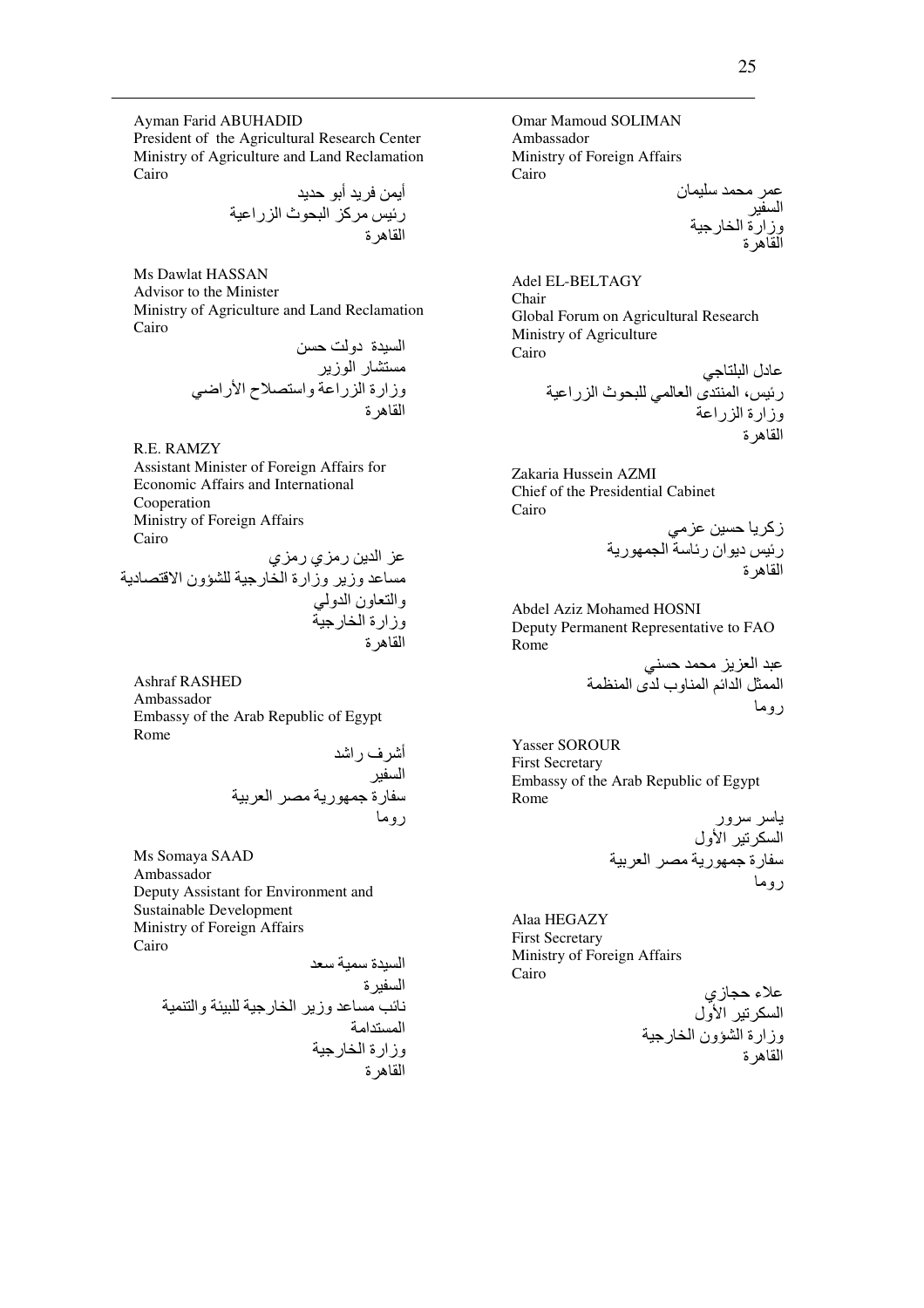Adel ABOUL NAGA Advisor of the Agricultural Research & Development Council, (ARDC) Ministry of Agriculture Giza

عادل أبو النجا مستشار مجلس البحوث والتنمية الزراعية وزارة الزراعة الجيزة

Mohamed NASR Second Secretary Embassy of the Arab Republic of Egypt Rome

> محمد نصر السكرتير الثاني سفارة جمهورية مصر العربية روما

Magdy MADKOUR

Supervisor of the Agricultural Genetics Eng. Res. Institute (AGERI), (ARC) Ministry of Agriculture and Land Reclamation Cairo

مجدي مدكور المشرف على معهد البحوث للهندسة الجينية<br>الزراعية وزارة الزراعة واستصلاح الأراضي القاهرة

Ms Heba MOSTAFA Third Secretary Ministry of Foreign Affairs Cairo

> هبة مصطفى السكرتير الثالث وزارة الخارجية القاهرة

#### **EL SALVADOR**

Jefe de Delegación Mario Ernesto SALAVERRÍA Ministro de Agricultura y Ganadería San Salvador

Suplente(s) Carlos José GUERRERO CONTRERAS Ministro de Medio Ambiente y Recursos Naturales San Salvador

José Roberto ANDINO SALAZAR Embajador Representante Permanente de El Salvador ante la FAO

Sra. María Eulalia JIMÉNEZ DE MOCHI ONORI Ministro Consejero Representante Permanente Adjunto ante la FAO Roma

Eduardo VIDES LARIN Ministro Consejero Embajada de el Salvador ante la Santa Sede Roma

Patricia COMANDARI-ANDINO Ministro Consejero Embajada de El Salvador ante la Santa Sede Roma

José Salvador ARIAS PEÑATE Diputado Propietario San Salvador

Mario Antonio PONCE LÓPEZ Diputado Propietario por el Departamento de Cusscatlan San Salvador

Fernando Alberto José ÁVILA QUETGLAS Diputado San Salvador

#### **EQUATORIAL GUINEA – GUINÉE ÉQUATORIALE – GUINEA ECUATORIAL**

Jefe de Delegación Teodoro NGUEMA OBIANG MANGUE Ministro de Agricultura y Bosques Malabo

#### Suplente(s)

Sra. Cecilia OBONO NDONG Embajador de la Guinea Ecuatorial ante la FAO Rome

Pascual BACALE MBIANG Embajador Representante Permanente ante la FAO Roma

Salomón NFA NDONG Director General Ministerio de Agricultura y Bosques Malabo

Andrés NDONG MICHA Director General de Ganadería Ministerio de Agricultura y Bosques Malabo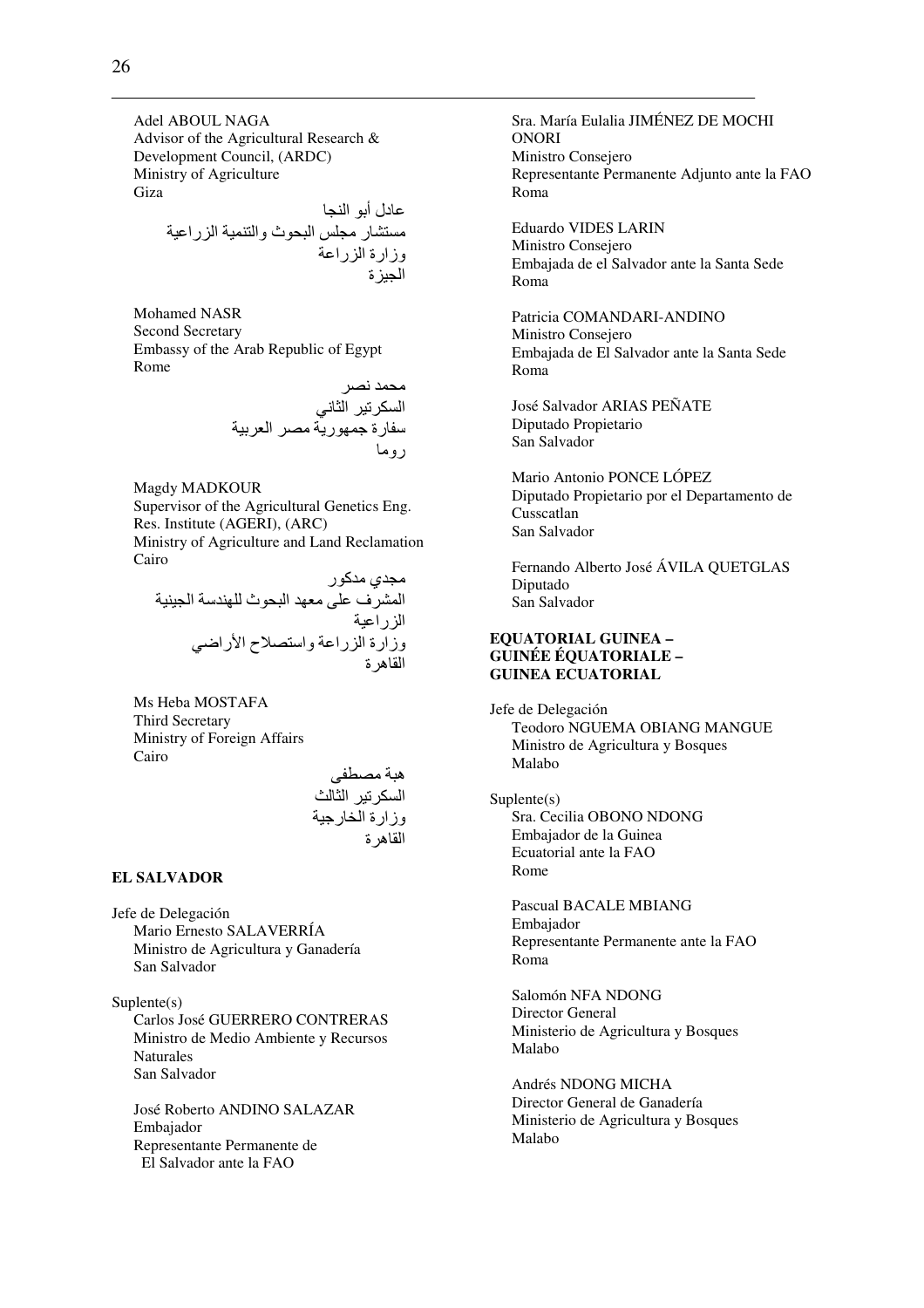Invitado Especial Domingo OLOMO NVE Vice-Ministro de Agricultura y Bosques Malabo

### **ERITREA - ÉRYTHRÉE**

Head of Delegation Isaias AFWERKI President of the State of Eritrea Asmara

Alternate(s) Arefaine BERHE Minister for Agriculture Asmara

> Berhane ABREHE Minister for Finance Asmara

Osman SALEH Minister for Foreign Affairs Asmara

Saleh MEKI Minister for Health Asmara

Zemede TEKLE WOLDETATIOS Ambassador Rome

Yemane GEBREMESKEL Director General Office of the President Asmara

Fesseha GEBREHIWET Chief of Protocol Ministry of Foreign Affairs Asmara

Samuel ASFAHA Commercial Officer Embassy of Eritrea Rome

Yohannes TENSUE Alternate Permanent Representative to FAO Rome

Ms Azieb KIDANE Protocol Officer Ministry of Foreign Affairs Asmara

Alamin HASSEN Secretary of the President Asmara

Amanuel TESFAGABR DEMOZ Office of the President Asmara

### **ESTONIA - ESTONIE**

Head of Delegation Helir-Valdor SEEDER Minister for Agriculture Tallinn

Alternate(s) Andres OOPKAUP Deputy Secretary-General for Agricultural and Trade Policies Tallinn

Raul ROSENBERG Chairman of the Board of the Rural Development Foundation Tallinn

Ms Tiina SARON Member of the Council Estonian Chamber of Agriculture and **Commerce** Tallinn

Mr Ruve SCHANK Minister Counsellor Permanent Representative to FAO Rome

# **ETHIOPIA - ÉTHIOPIE - ETIOPÍA**

Head of Delegation Aseffa ABREHA GHEBRAI Minister Plenipotentiary Deputy Permanent Representative to FAO Rome

Alternate(s) Beide MELAKU Counsellor Embassy of Ethiopia Rome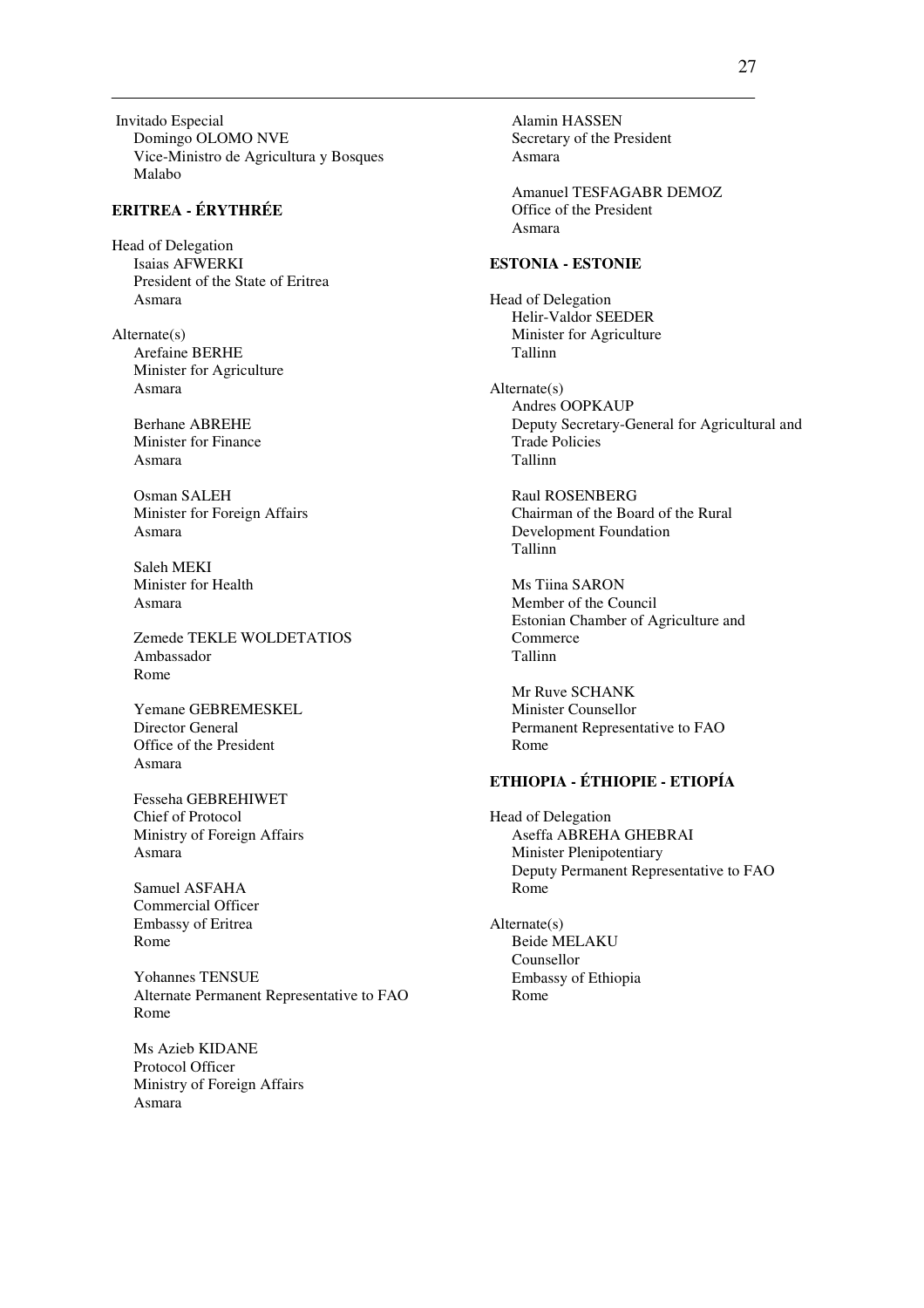#### **EUROPEAN COMMUNITY (MEMBER ORGANIZATION) – COMMUNAUTÉ EUROPÉENNE (ORGANISATION MEMBRE) – COMUNIDAD EUROPEA (ORGANIZACIÓN MIEMBRO)**

Chef de délégation Louis MICHEL Commissioner for Development and Humanitarian Aid Brussels

Suppléant(s) Mariann FISCHER BOEL European Commissioner for Agriculture and Rural Development European Commission Brussels

Jerzy PLEWA Directeur Général Adjoint Direction générale de l'agriculture et du développement rural Bruxelles

Poul Skytte CHRISTOFFERSEN Head of Cabinet European Commission Brussels

Luis RITTO Ambassador Permanent Representative to FAO Rome

Philip MIKOS Head of Unit DG Development and Relations with ACP **States** Brussels

Jan-Artur SIENCZEWSKI Head of Unit A4 Food Aid and Disaster Brussels

Leonard MIZZI Chef d'Unité Direction générale de l'agriculture et du développement rurale Bruxelles

Ms Maud ARNOULD Member of Cabinet of the Commissioner for Development and Humanitarian Aid Brussels

Ms Pia FOGSGAARD Assistant to the Commissioner for Agriculture and Rural Development European Commission Brussels

Renaud-François MOULINER First Counsellor Alternate Permanent Representative to FAO Rome

Ms Maria PARIS-KETTING Principal Administrator External Relations Directorate-General Brussels

Nicholas WEATHERILL Policy Adviser DG Echo Brussels

Thierry NÈGRE Conseiller Représentant permanent suppléant auprès de la FAO Rome

Mme Bénédicte VAN DEN BERG Member of Cabinet of the Commissioner for Development and Humanitarian Aid Brussels

Ms Clara MARTÍNEZ ALBEROLA Member of Cabinet European Commission Belgium

Daniel CONTEL Senior Officer "Food Security" DG Development and Relations with ACP States - Dev/B/2 Brussels

Mme Soline DE VILLARD Conseiller Représentant permanent suppléant auprès de la FAO Rome

Herman KOËTER Special Adviser to the Executive Director European Food Safety Authority Parma Italy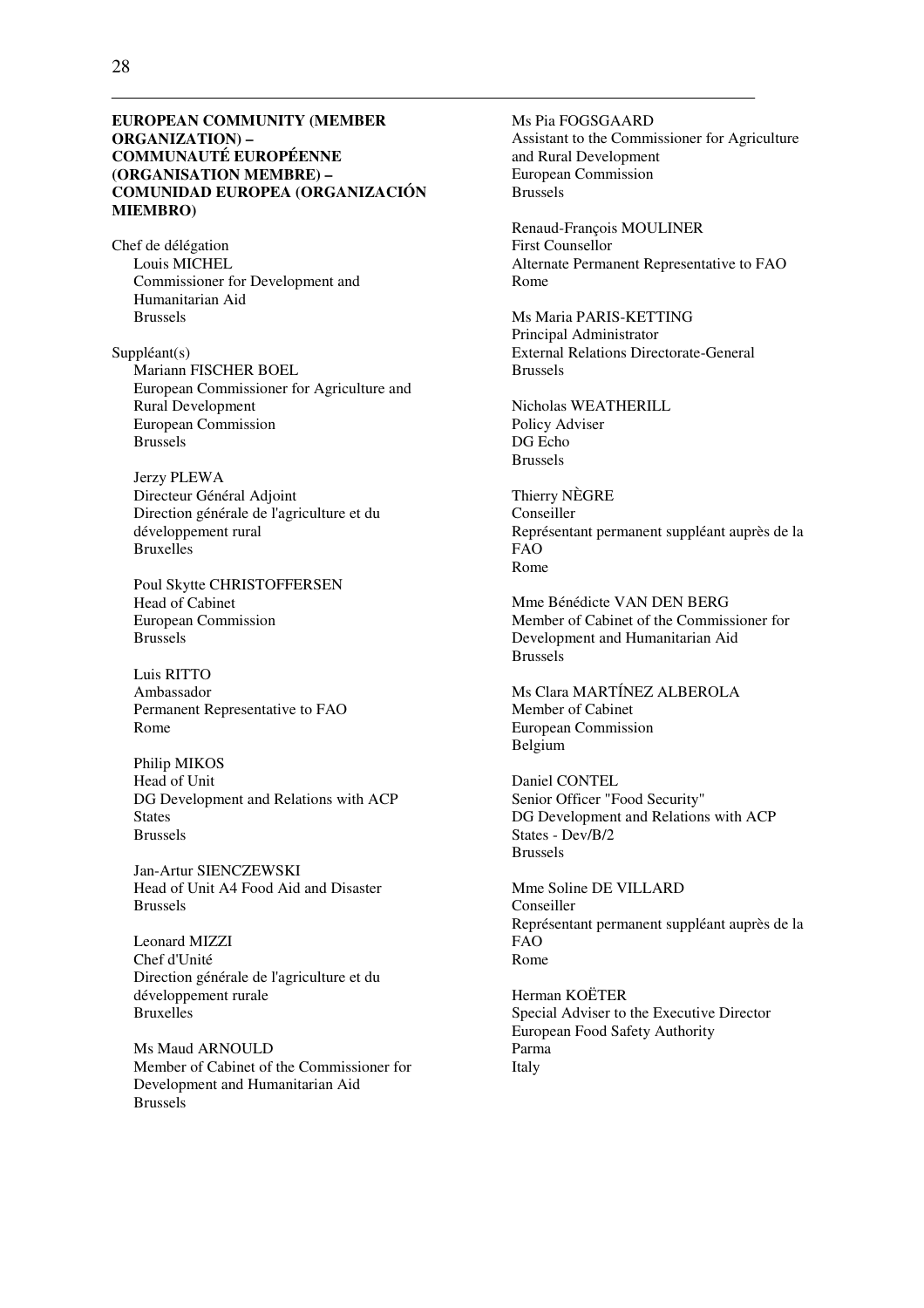Ms Christine MAJEWSKI Strategy and Prospective Adviser to Executive Director European Food Safety Authority Parma Italy

# **EUROPEAN PARLIAMENT PARLEMENT EUROPÉEN PARLAMENTO EUROPEO**

Chef de délégation Luigi COCILOVO Vice President of the European Parliament Brussels

Suppléant(s) Josep BORRELL FONTELLES Chairman of the Development Committee of the European Parliament Brussels

Thierry CORNILLET Member of the Development Committee of the European Parliament Brussels

Ms Mariarosa STEVAN Administrator Secretariat of the Development Committee of the European Parliament Brussels

#### **FIJI - FIDJI**

Head of Delegation Josaia Voreqe BAINIMARAMA Prime Minister, and Minister for Public Service, People's Charter for Change, Information, Provincial Development, Indigenous and Multi-Ethnic Affairs Suva

Alternate(s) Mrs Maria BAINIMARAMA Prime Minister's Spouse Prime Minister's Office Suva

> Richard BEYER Acting Permanent Secretary for Agriculture Ministry of Agriculture and Primary Industry Suva

Seremaia T. CAVUILATI Ambassador Permanent Representative to FAO Embassy of the Fiji Islands Brussels

Joketani COKANASIGA Minister for Agriculture and Primary Industry Suva

Aseri ROKOURA Personal Staff Officer Prime Minister's Office Suva

#### **FINLAND - FINLANDE - FINLANDIA**

Head of Delegation Paavo VÄYRYNEN Minister for Foreign Trade and Development Helsinki

Alternate(s) Ms Anneli VUORINEN Director-General Ministry for Foreign Affairs Helsinki

> Veli-Pekka TALVELA Director-General Ministry of Agriculture and Forestry Helsinki

Ms Riikka LAATU Minister Counsellor Permanent Representative to FAO Rome

Ms Paivi NEVALA Special Adviser to the Minister Ministry for Foreign Affairs Helsinki

Veikko MARTTILA Environment Director Ministry of Agriculture and Forestry Helsinki

Ms Marja-Liisa TAPIO-BISTRÖM Senior Advisor Ministry of Agriculture and Forestry Helsinki

Ms Birgitta VAINIO-MATTILA Ministerial Advisor Ministry of Agriculture and Forestry Helsinki

Ms Anna SANTALA Senior Officer Ministry of Agriculture and Forestry Helsinki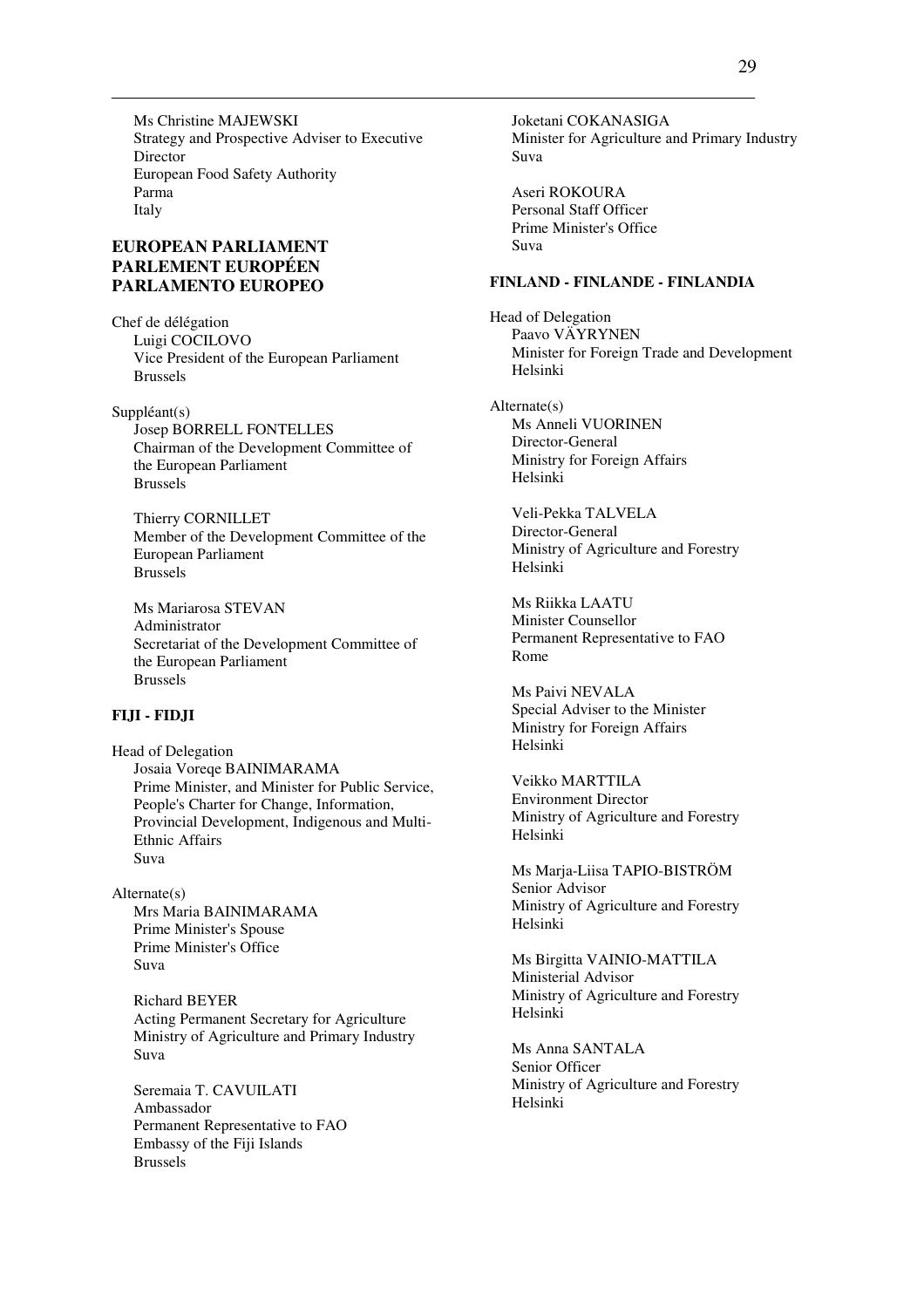Ms Anu KONTTINEN Second Secretary Ministry for Foreign Affairs Helsinki

Ms Satu LASSILA Humanitarian Adviser Ministry for Foreign Affairs Helsinki

Jyri OLLILA Counsellor Prime Minister's Office Helsinki

Juhani HORELLI Trainee Embassy of Finland Rome

### **FRANCE - FRANCIA**

Chef de délégation Nicolas SARKOZY Président de la République Paris

Suppléant(s) Michel BARNIER Ministre de l'agriculture et de la pêche Paris

Bernard KOUCHNER Ministre des affaires étrangères et européennes Paris

Alain JOYANDET Secrétaire d'Etat chargé de la coopération et de la Francophonie Ministère des affaires étrangères et européennes Paris

Mme Mireille GUIGAZ Ambassadeur Représentant permanent auprès da la FAO Rome

Nicolas BRICAS Directeur Adjoint Unité Mixte de Recherche Moisa Centre de coopération internationale en recherche agronomique pour le développement (Cirad) Montpellier cedex

Mme Elisabeth DAHAN Directeur des relations internationales Ministère conseil économique et social Paris

Jacques TEYSSIER D'ORFEUIL Secrétaire général du Comité interministériel de l'agriculture et de l'alimentation Ministre Secrétariat général aux affaires européennes Paris

Luc ASSELIN DE WILLIENCOURT Sous-Directeur Ministère des affaires étrangères et européennes Direction des Nations Unies et des organisations internationales (NUOI) Paris

Philippe VINÇON Sous-Directeur des échanges internationaux Ministère de l'agriculture et de la pêche Paris

André POUILLÈS-DUPLAIX Sous-directeur des politiques sectorielles et des Objectifs du Millénaire pour le Développement Paris

Jean-David LEVITTE Conseiller Diplomatique Présidence de la République Paris

Bernard DELPIT Conseiller Economique Présidence de la République Paris

Henrie GUAINO Conseiller Spécial Présidence de la République Paris

Mme Carina ALFONSO MARTIN Conseiller Technique Présidence de la République Paris

Olivier COLOM Conseiller Technique Présidence de la République Paris

Christophe MALVEZIN Conseiller Technique pour l'agriculture et de la pêche Présidence de la République Paris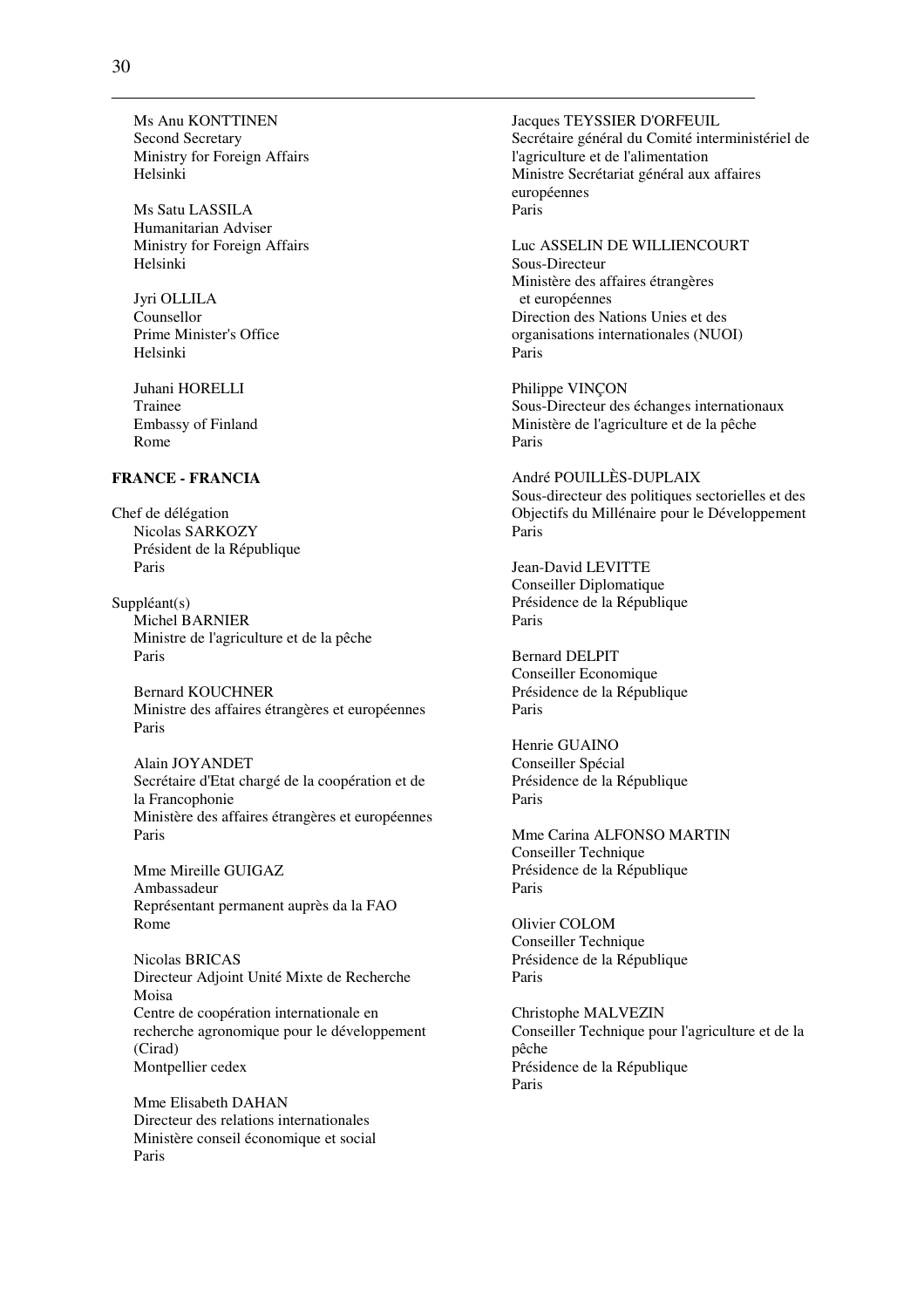Georg RIEKELES Conseiller au Cabinet du Ministre de l'Agriculture Ministère de l'agriculture et de la Pêche Paris

Laurent CONTINI Conseiller auprès du Ministre Ministère des affaires étrangères et européennes Paris

Christian LIGEARD Conseiller auprès du directeur général des politiques économiques, européennes et internationales Ministère de l'agriculture et de la pêche Paris

Pierre-Jérôme HENIN Conseiller de presse Présidence de la République Paris

Bruno JOUBERT Conseiller diplomatique chargé de l'Afrique Présidence de la République Paris

Franck LOUVRIER Conseiller pour la communication et la presse Présidence de la République Paris

Fabien RAYNAUD Conseiller pour les Affaires Européennes Présidence de la Republique Paris

Michel THIBIER Conseiller Scientifique Ministère de l'agriculture et de la pêche Paris

Jean-Jacques SOULA Conseiller Scientifique Représentant permanent suppléant auprès de la FAO Rome

Evelyne RICHARD Conséiller Technique Présidence de la Republique Paris

Raphael MARTINEZ Chargé de Mission Ministère des affaires étrangères et européennes Paris

Benoit FAIVRE DUPAIGRE Chargé de mission politique agricole et intégration régionale Ministère des affaires étrangères et européennes Paris

Mme Sarah FAYOLLE Chargée de mission développement Direction des affaires européennes et internationales Paris

Martin BORTZMEYER Chef de Bureau adjoint Sous-direction intégration de l'environnement dans les politiques publiques Paris

Cédric GOUBERT Chef du Cabinet Présidence de la Républic Paris

Jean-Pierre ASVAZADOURIAN Chef du Protocole Ministère des affaires étrangères et européennes Paris

Elie BEAUROY Chef du Bureau politique agricole extérieur, commerce et développement Ministère de l'économie, de l'industrie et de l'emploi Paris

François MARION Chef du bureau aide au développement et institutions multilatérales de développement Ministère de l'économie, de l'industrie et de l'emploi Paris

Florence LASBENNES Chef du Bureau des politiques de développement économique et agricole Ministère des affaires étrangères et européennes Paris

Philippe BEYRIES Chef du bureau du dévelopement, de la solidarité et des organisations internationales Ministère de l'agriculture et de la pêche Paris

Marc TROUYET Conseiller Représentant permanent adjoint auprès de la FAO Rome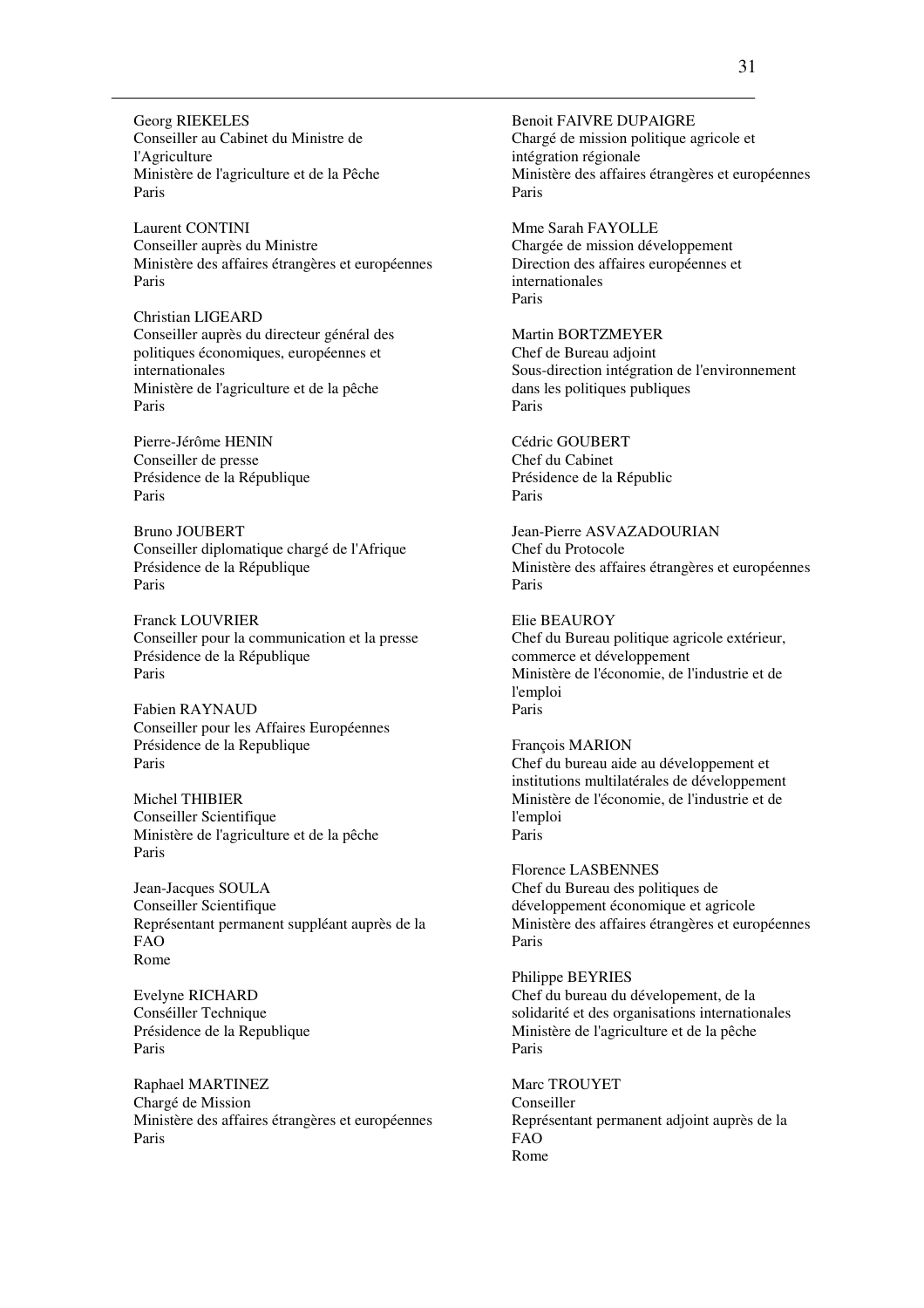Bernard ESNOUF Division développement agricole et rural Ministère agence française de développement Paris

Luc GUYAU Président de l'assemblée permanente des chambres d'agriculture Ministère assemblée permanente des chambres d'agriculture Paris

Mme Christine DURANDET Secrétaire Presse Présidence de la République Paris

Mme Sophie VARLEZ Secrétaire Presse Présidence de la République Paris

Daniel MERKEZ Desk Officer - Redacteur Direction des Nations Unies Ministère des affaires étrangères et européennes Paris

## **GABON - GABÓN**

Chef de délégation Casimir OYE MBA Ministre d'État Ministère des mines, du pétrole, des hydrocarbures, de l'energie, des ressources hydrauliques et de la promotion des energies nouvelles Libreville

Suppléant(s) Noël BAÏOT Ambassadeur Représentant permanent auprès de la FAO Rome

Philippe OSSOUCAH Conseiller Technique Ministère des mines, du pétrole, des hydrocarbures, de l'energie, des ressources hydrauliques et de la promotion des energies nouvelles Libreville

Bonjean NANG NGOMO Directeur du Développement Technologique Ministère des mines, du pétrole, des hydrocarbures, de l'energie, des ressources hydrauliques et de la promotion des energies nouvelles Libreville

Mme Ivone ALVES DIAS DA GRAÇA Premier Conseiller Représentant permanent adjoint auprès de la FAO Rome

Ludovic NAH Assistante du Ministre Libreville

Louis Stanislas CHARICAUTH Conseiller Représentant permanent suppléant auprès de la FAO Rome

#### **GAMBIA - GAMBIE**

Head of Delegation Omar TOURAY Secretary of State for Foreign Affairs Banjul

Alternate(s) Yankuba TOURAY Secretary of State for Fisheries and Natural **Resources** Banjul

Momodou KOTU CHAM Secretary of State for Forestry and the Environment Banjul

Ousman JAMMEH Secretary of State for Energy Banjul

Mrs Teneng MBA JAITEH Secretary General and Head of the Civil Service Banjul

Maudo TOURAY Permanent Secretary Department of State for Agriculture Banjul

Bakary B. TRAWALLY Permanent Secretary Ministry of Agriculture Banjul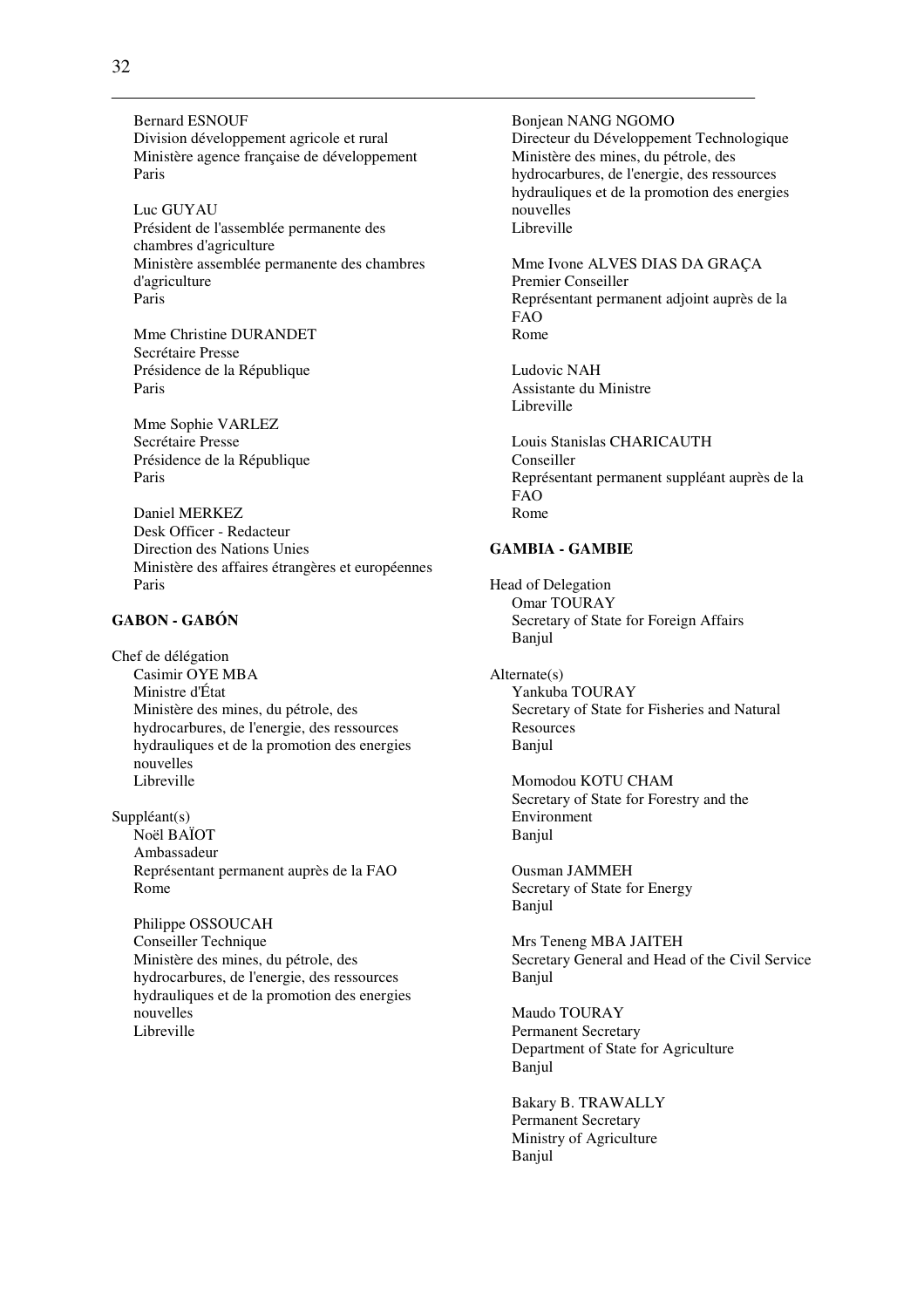Babucarr JALLOW Permanent Secretary Department of State for Energy Banjul

Kebba TOURAY Ambassador Permanent Representative to FAO Rome

Mrs Amie Nyan ALABOSON Chargé d'Affaires a.i. Embassy of Gambia Brussels

Francesco CRISTINA OF SANTANERRA Minister Counsellor to San Marino Consul General Rome

Kekoi KUYATEH Deputy Permanent Secretary Ministry of Agriculture Banjul

Tamsir MBOWE Director of Medical Services Department of State for Health and Social Welfare Banjul

# **GEORGIA - GÉORGIE**

Head of Delegation Irakli GVALADZE Minister for Environmental Protection and Natural Resources Tbilisi

Alternate(s) Zaal GOGSADZE Ambassador Permanent Representative to FAO Rome

### **GERMANY - ALLEMAGNE - ALEMANIA**

Head of Delegation Ms Heidemarie WIECZOREK-ZEUL Federal Minister for Economic Cooperation and Development Berlin

 $Alternate(e)$ Hans-Heinrich WREDE Ambassador Permanent Representative to FAO Rome

Peter WITTIG Director General for the United Nations and Global Issues Federal Foreign Office Berlin

Heiner THOFERN Deputy Permanent Representative to FAO Rome

Ms Heike KUHN Alternate Permanent Representative Permanent Representation of the Federal Republic of Germany to FAO Rome

Gert LINDEMANN State Secretary Federal Ministry of Food, Agriculture and Consumer Protection Berlin

Ms Christel HAPPACH-KASAN Member of the Bundestag Berlin

Thilo HOPPE Member of the Bundestag Chairman of the Committee on Economic Cooperatioin and Development Berlin

Christoph KOHLMEYER Head of Division Federal Ministry for Economic Cooperation and Development Bonn

Ms Swantje HELBING Head of Division Federal Ministry of Food, Agriculture and Consumer Protection Berlin

Bernhard WALTER Food Policy Adviser Federal Ministry of Food, Agriculture and Consumer Protection Berlin

Frauke WIPRICH Parliamentary Assistant Bundestag Berlin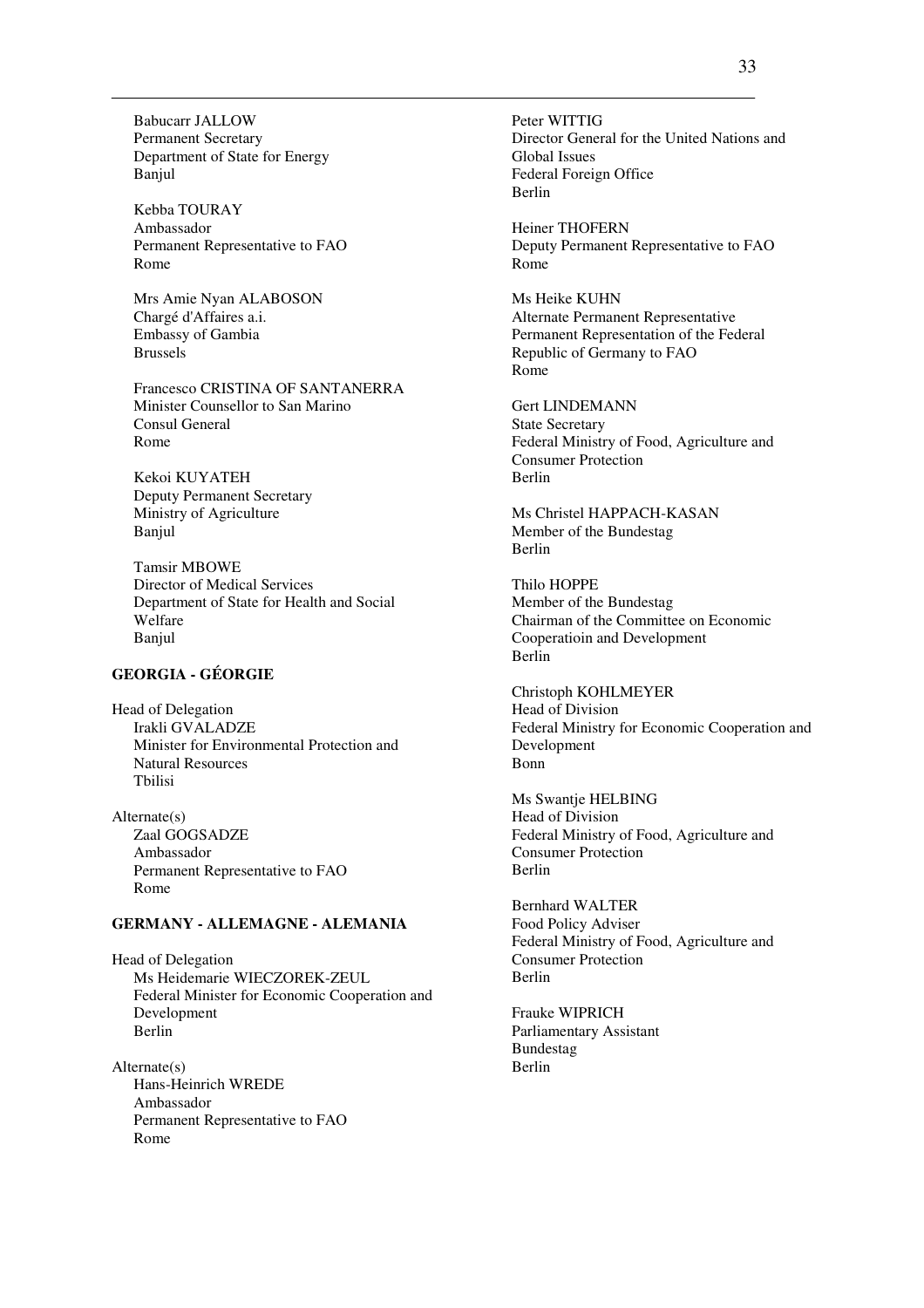Gerd MÜLLER Parliamentary State Secretary Federal Ministry of Food, Agriculture and Consumer Protection Berlin

Andreas KOTTWITZ Private Secretary to the Parliamentary State Secretary Federal Ministry for Economic Cooperation and Development Berlin

Uwe FRITSCHE Scientific Advisor Federal Ministry of Food, Agriculture and Consumer Protection Darmstadt

Rudolf BUNTZEL Commissioner for World Food Matters of EED Ministry of Nutrition, Agriculture and Consumer Protection Bonn

Benno PILARDEAUX Consultant German Advisory Council on Global Climate Change Berlin

Rafaël SCHNEIDER Policy Advisor Federal Ministry of Food, Agriculture and Consumer Protection Bonn

### **GHANA**

Head of Delegation Ernest DEBRAH Minister for Food and Agriculture Accra

Alternate(s) Mrs Gladys ASMAH Minister for Fisheries Accra

> Charles AGYEI-AMOAMA Ambassador Permanent Representative to FAO Rome

Mrs Mary CHINERY-HESSE Chief Advisor to the President Office of the President Accra

Lionel AWITY Deputy-Director Ministry of Fisheries Accra Pierre COUSSEY Special Assistant to the Minister for Fisheries Ministry of Fisheries Accra Adelaide BOATENG-SIRIBOE Alternate Permanent Representative to FAO Rome **GREECE - GRÈCE - GRECIA**  Head of Delegation Alexandros KONTOS Minister for Rural Development and Food Athens Alternate(s) Christos AVGOULAS Secretary General of Agricultural Policy and International Affairs Ministry of Rural Development and Food Athens Charalambos ROCANAS Ambassador Permanent Representative to FAO Rome Georgios ORFANOS Member of Parliament Athens Georgios KARASMANIS Member of Parliament Athens Alexandros DERMENTZOPOULOS Member of Parliament Athens Emmanuel MANOUSSAKIS Minister Plenipotentiary (Agricultural Affairs) Alternate Permanent Representative to FAO Rome **GUATEMALA**  Jefe de Delegación Raúl ROBLES ÁVILA Ministro de Agricultura, Ganadería y Alimentación

Ciudad de Guatemala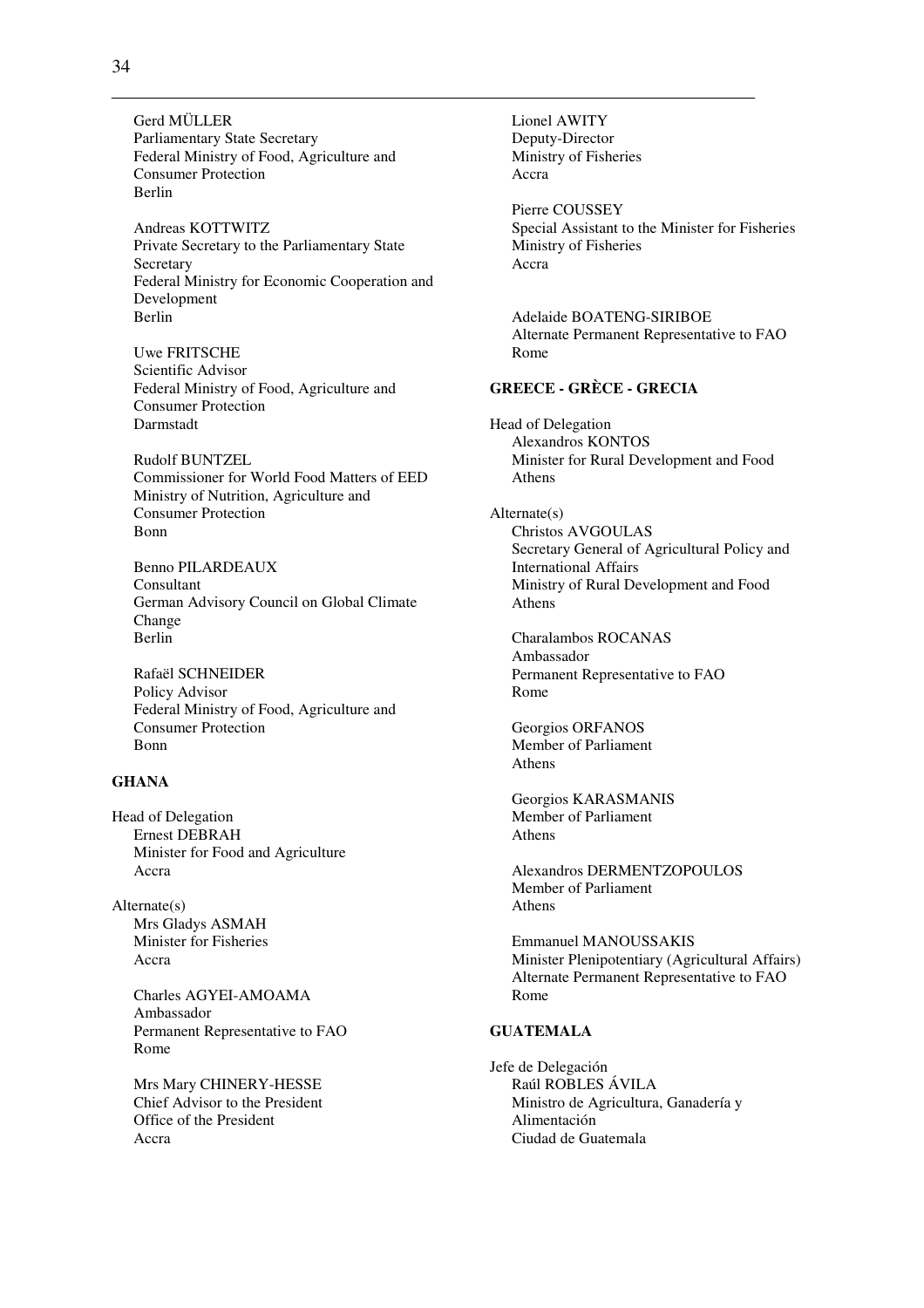Suplente(s) Francisco Eduardo BONIFAZ RODRÍGUEZ Embajador Representante Permanente ante la FAO Roma

Sra. Ileana RIVERA DE ANGOTTI Ministro Consejero Representante Permanente Adjunto ante la FAO Roma

Sra. María Isabel NOLCK BERGER Primer Secretario Representante Permanente Alterno ante la FAO Roma

Angela Honeyda MORALES Asesora del Ministro de Agricultura, Ganadería y Alimentación Ciudad de Guatemala

Agostino PIZZO Agregado Representación Permanente de Guatemala Roma

Aida Maria ANGOTTI Embajada de Guatemala Roma

### **GUINEA - GUINÉE**

Chef de délégation Mahmoud CAMARA Ministre de l'agriculture, de l'élevage de l'environnement et des eaux et forêts Conakry

Suppléant(s) El-Hadj Thierno Mamadou Cellou DIALLO Ambassadeur Représentant permanent auprès de la FAO Rome

Abdoulaye TRAORÉ Conseiller Economique Représentant permanent adjoint auprès de la FAO Rome

### **GUINEA-BISSAU - GUINÉE-BISSAU**

Chef de délégation João Bernardo VIEIRA Président de la République Bissau

Suppléant(s) Daniel Suleimane EMBALO Ministre de l'agriculture et du développement rural Bissau

Vesã GOMES NALUAK Ministre de l'energie et de l'industrie Bissau

#### **GUYANA**

Head of Delegation Robert Montgomery PERSAUD Minister for Agriculture Georgetown

Alternate(s) Patrick GOMES Ambassador Permanent Representative to FAO Brussels

Charmaine GOMES Ambassador Embassy of Guyana Brussels

### **HAITI - HAÏTI - HAITÍ**

Chef de délégation François SÉVERIN Ministre de l'agriculture, des ressources naturelles et du développement rural Port-au-Prince

Suppléant(s) Yvon SIMÉON Ambassadeur Représentant permanent auprès de la FAO Rome

Jean Marie BINETTE Directeur du Cabinet du Ministre Ministère de l'agriculture, des ressources naturelles et du développement rural Port-au-Prince

Emmanuel CHARLES Ministre Conseiller Représentant permanent adjoint auprès de la FAO Rome

Carl Benny RAYMOND Conseiller Représentant permanent suppléant auprès de la FAO Rome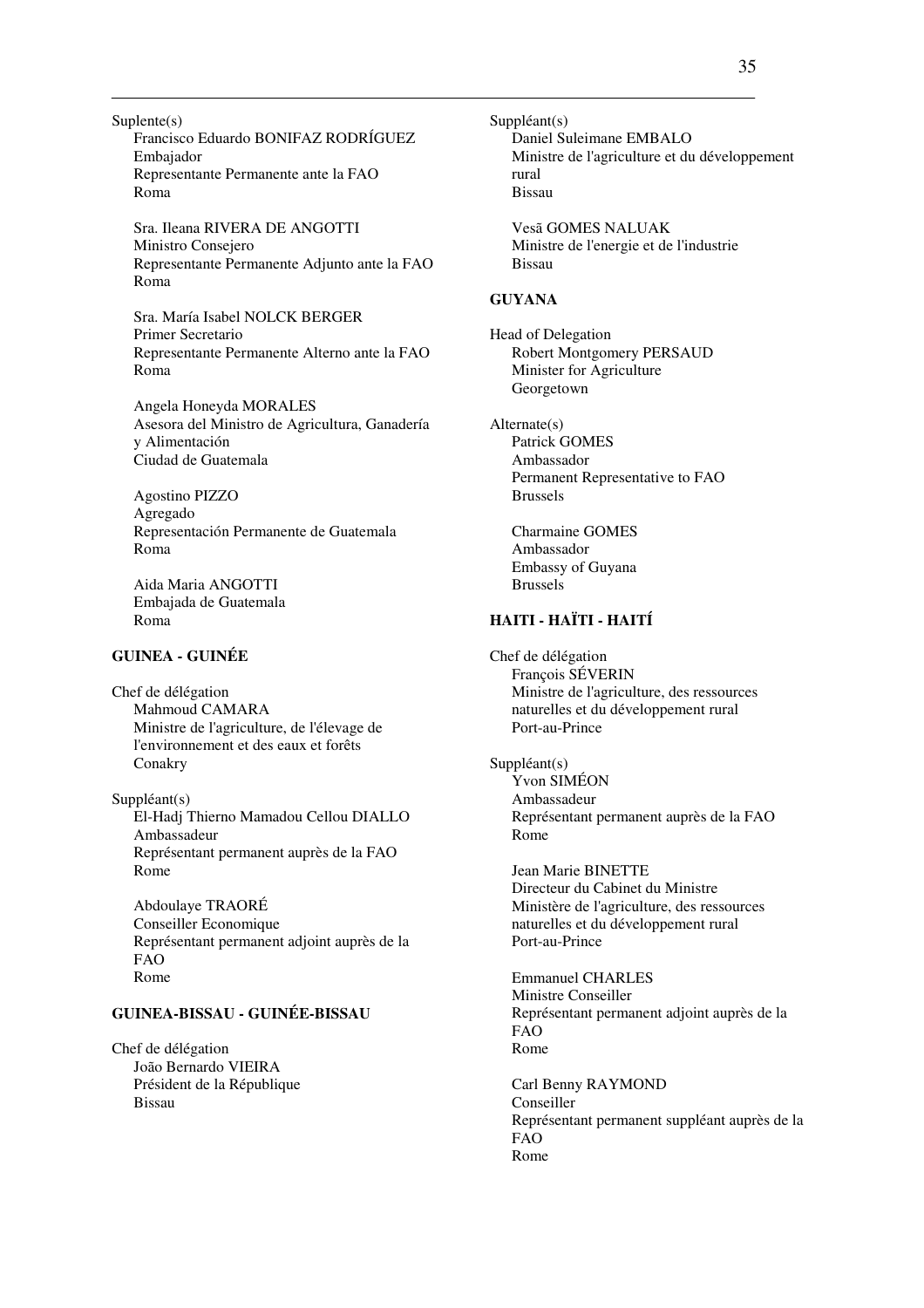Mme Marie Laurence DURAND Représentant permanent suppléant auprès de la FAO Rome

#### **HOLY SEE - SAINT-SIÈGE - SANTA SEDE**

Chef de délégation Cardinal Tarcisio BERTONE Secretary of State VaticanCity

Suppléant(s) The Right Reverend Monsignor Renato VOLANTE Permanent Observer to FAO Vatican City

Vincenzo BUONOMO Alternate Observer to FAO Vatican City

Lelio BERNARDI Adviser Vatican City

Saverio PETRILLO Adviser Vatican City

Giovanni TEDESCO Adviser Vatican City

### **HONDURAS**

Jefe de Delegación Sra. Denia Esperanza LÈON TEJADA Directora Ejecutiva-Representante Ministro Unidad de Planeamiento y Evaluación de la Gestión Secretaría de Estado en el Despacho de Agricultura y Ganadería Tegucigalpa

Suplente(s) Giampaolo RIZZO ALVARADO Ministro Consejero Representante Permanente Alterno ante la FAO Roma

Sra. Mayra REINA DE TITTA Consejero Representante Permanente Alterno ante la FAO Roma

# **HUNGARY - HONGRIE - HUNGRÍA**

Head of Delegation Her Execellency Kinga GÖNCZ Minister for Foreign Affairs Budapest

Alternate(s) Ferenc SIRMAN State Secretary for Agricultural Economics Ministry of Agriculture and Rural Development Budapest

Miklós MERÉNYI Ambassador Embassy of Hungary Rome

István KOVÁCS Head of Cabinet Ministry of Foreign Affairs Budapest

Zoltán KÁLMÁN Counsellor Permanent Representative to FAO Rome

Tamás BIRÓ Head of Division Research, Biotechnology and Bioenergy Ministry of Agriculture and Rural Development Budapest

Ms Tünde HAGYMÁSI Attaché, Science and Technology Embassy of Hungary Rome

### **ICELAND - ISLANDE - ISLANDIA**

Head of Delegation Ingibjörg Sólrún GÍSLADÓTTIR Minister for Foreign Affairs and External Trade Reykjavík

Alternate(s) Ms Gréta GUNNARSDÓTTIR Director-General Directorate for International and Security Affairs Ministry of Foreign Affairs Reykjavík

Gudni BRAGASON Minister Plenipotentiary Permanent Representative to FAO Rome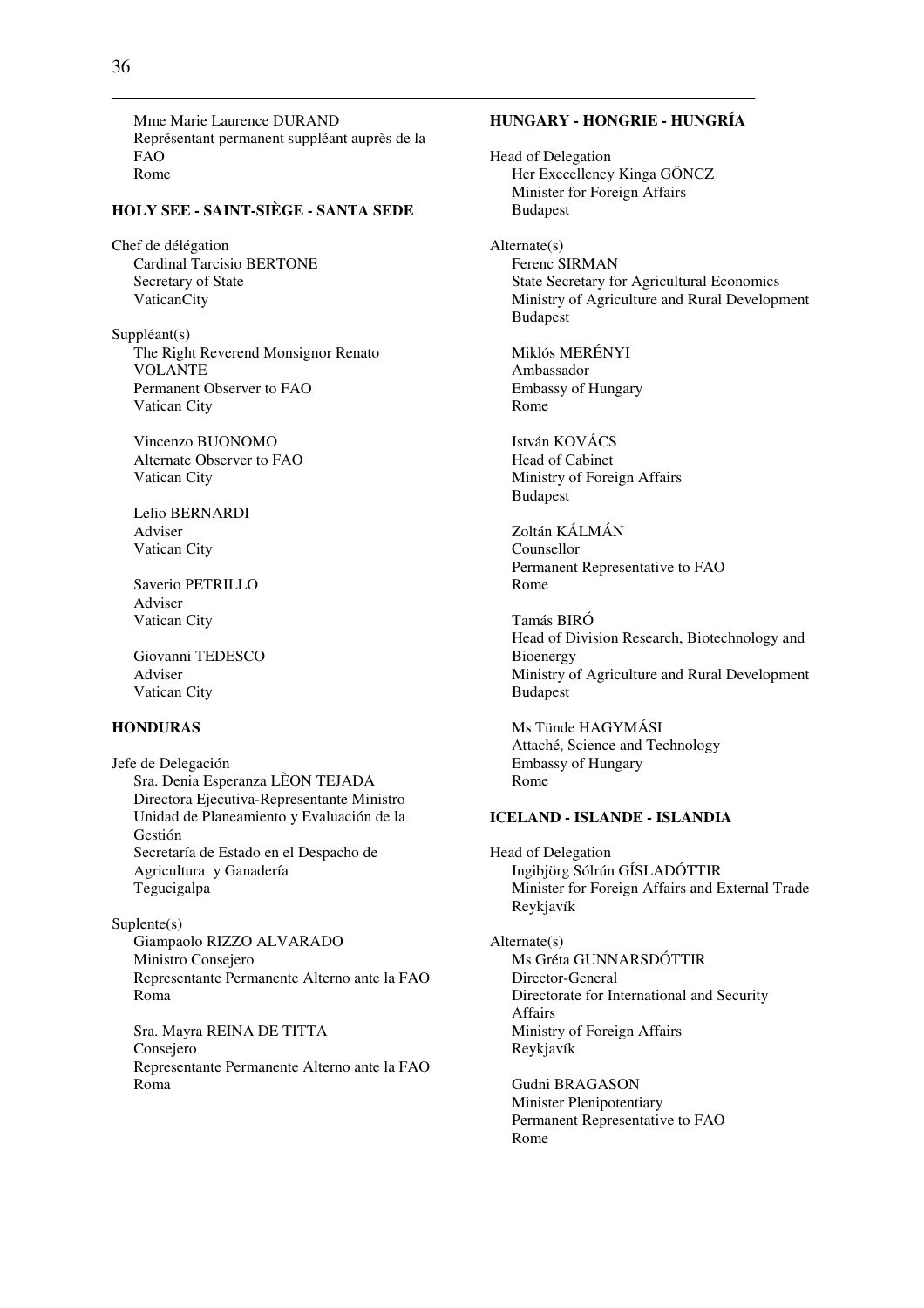Martin EYJÓLFSSON Director-General Directorate for External Trade and Economic Affairs Ministry of Foreign Affairs Reykjavík

Ms Kristrún HEIMISDÓTTIR Political Adviser to the Minister for Foreign Affairs Ministry of Foreign Affairs Reykjavík

Jónas HARALDSSON Temporary Officer Permanent Representation of Iceland Rome

Ms Federica FRASCA Assistant Permanent Representation of Iceland Rome

#### **INDIA - INDE**

Head of Delegation Sharad PAWAR Minister for Agriculture Consumer Affairs and Public Distribution New Delhi

Alternate(s) Pramod MISHRA Secretary Department of Agriculture and Cooperation New Delhi

Arif S. KHAN Ambassador Embassy of the Republic of India Rome

Ramalingam PARASURAM Minister Alternate Permanent Representative to FAO Rome

Mukesh KHULLAR Joint Secretary Department of Agriculture and Cooperation New Delhi

Sanjay MITRA Joint Secretary Prime Minister's Office New Delhi

Arvind SINGH Private Secretary to Minister of Agriculture Ministry of Agriculture New Delhi

Ajit Kumar GUPTA Advisor Ministry of New and Renewable Energy New Delhi

Y.S. RAMAKRISHNA Director, Central Research Institute for Dryland Agriculture New Delhi

Ravinder KHETARPAL Head, Plant Quarantine Division National Bureau of Plant Genetic Resources New Delhi

Harpal SINGH Assistant Embassy of the Republic of India Rome

# **INDONESIA - INDONÉSIE**

Head of Delegation Anton APRIYANTONO Minister for Agriculture Jakarta

Alternate(s) Susanto SUTOYO Ambassador Permanent Representative to FAO Rome

Kaman NAINGGOLAN Director-General Head of Agency for Food Security Ministry of Agriculture Jakarta

Emilia HARAHAP Assistant Minister for Institutional Relations and International Cooperation Ministry of Agriculture Jakarta

Umiyatun Hayati TRIASTUTI Deputy Minister for Natural Resources and Environment National Development Planning Agency of Indonesia Jakarta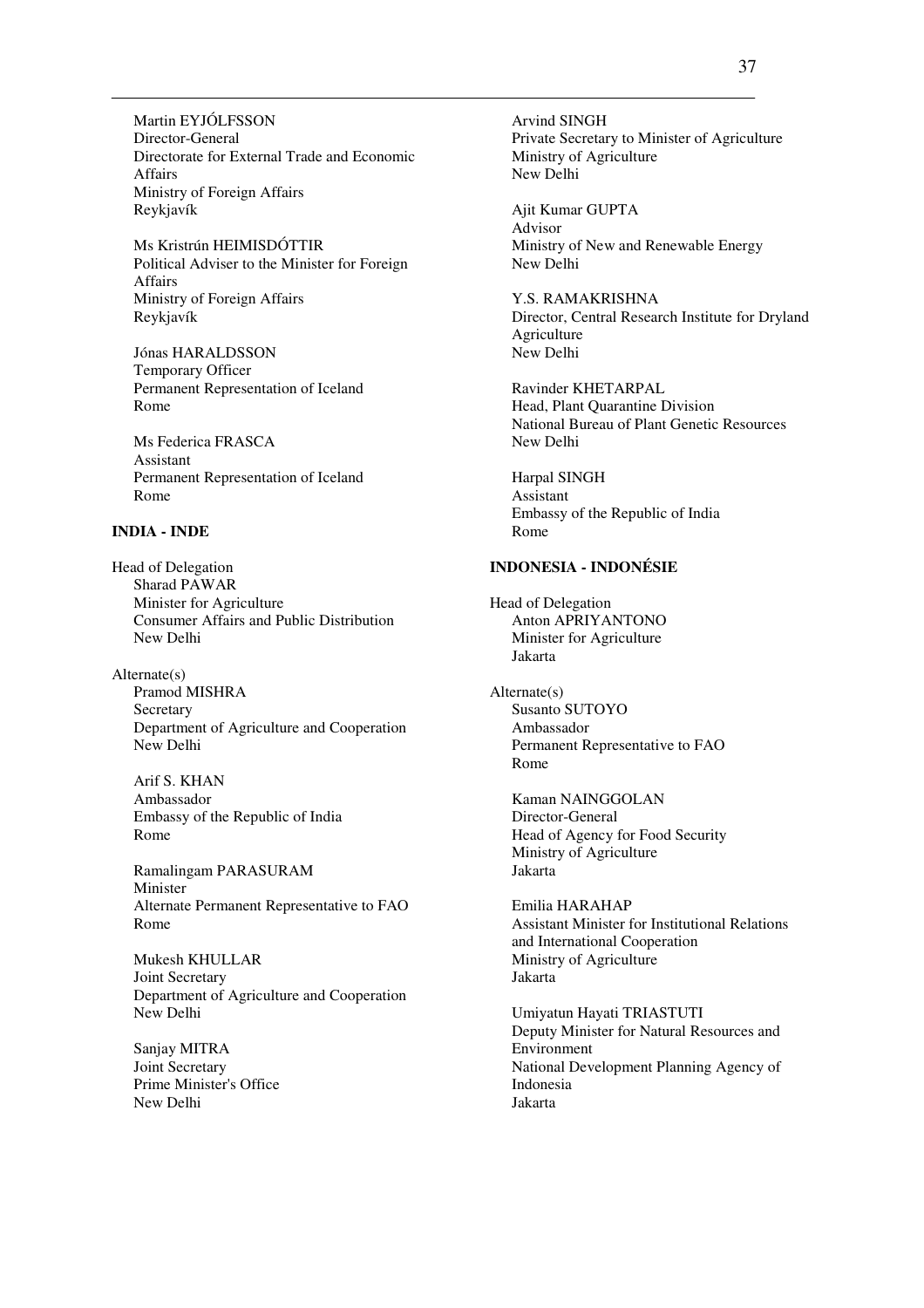Asianto SINAMBELA Director of Trade, Industry, Investment and IPRs Ministry of Foreign Affairs Jakarta

Irsal LAS Director of ICALRD-IAARD Ministry of Agriculture Jakarta

Sri Yanti WIBISANA Director for Marine and Fishery National Development Planning Agency Jakarta

Ms Siti Nugraha MAULUDIAH Counsellor Embassy of Indonesia Rome

Purnomo Ahmad CHANDRA First Secretary Embassy of Indonesia Rome

Erizal SODIKIN Agriculture Attaché Alternate Permanent Representative to FAO Rome

Lukman BAGA Assistant to the Minister Ministry of Agriculture Jarkarta

Noorman EFFENDI Head of Section for Food and Estate Crop Commodity Ministry of Foreign Affairs Jakarta

Ms Mirah SAGUNG Head of Sub Division Ministry of Agriculture Jakarta

Danny RAHDIANSYAH Third Secretary Alternate Permanent Representative to FAO Rome

## **IRAN (ISLAMIC REPUBLIC OF) – IRAN (RÉPUBLIQUE ISLAMIQUE D') - IRÁN (REPÚBLICA ISLÁMICA DEL)**

Head of Delegation Mahmoud AHMADINEJAD President of the Islamic Republic of Iran Tehran

Alternate(s) Esfandyar RAHIM MASHAEI Vice President President's Office Tehran

Seyed Mojtoba SAMAREH HASHEMI Advisor to the President President's Office Tehran

Manouchehr MOTTAKI Minister for Foreign Affairs Tehran

Mohamad Reza ESKANDARI Minister for Jihad-e-Agriculture Tehran

Javad SHAKHS TAVAKOLIAN Ambassador Permanent Representative to FAO Rome

Abozfazh ZOHREVAND Ambassador of the Islamic Republic of Iran Rome

Peyman FALSAFI Deputy Minister for Parliament International Affairs and African Cooperation Development Ministry of Jihad-e-Agriculture Tehran

Forood SHARIFI Deputy Minister for Forest, Rangeland and Watershed Ministry of Jihad-e-Agriculture Tehran

Jafar KHALGHANI Deputy Minister for Agricultural Extension, Education and Research Ministry of Jihad-e-Agriculture Tehran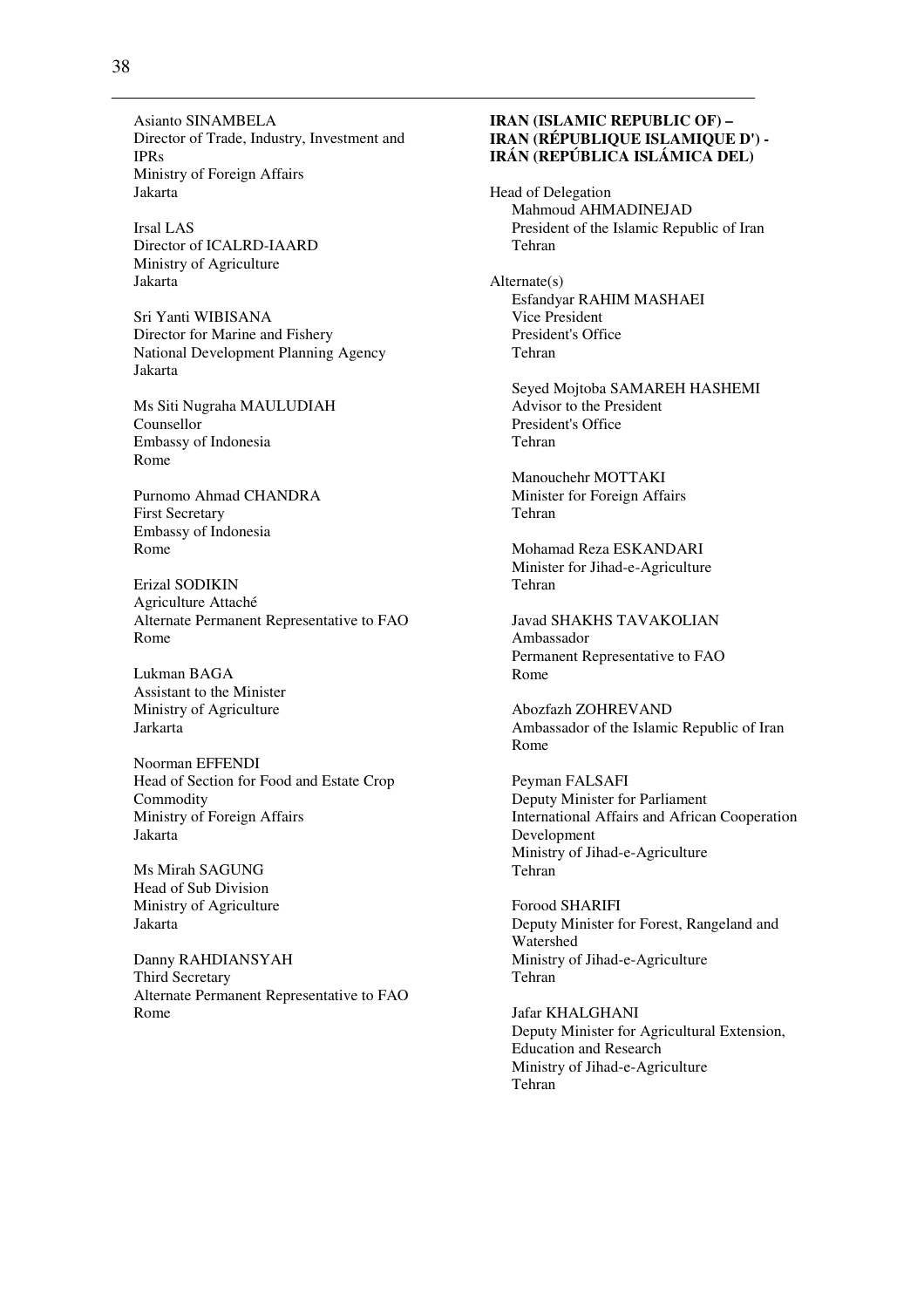Gholam Hossein DARZI Second Counsellor Ministry of Foreign Affairs Tehran

Es-hag AL-E-HABIB Director-General International Economic and Specialized Agencies Affairs Tehran

Mohammad HASSANI NEJAD PIRKOUHI Adviser to Deputy Minister Ministry of Foreign Affairs Tehran

Vahid JALALZADEH Head of International Affairs President's Office Tehran

Alireza MOHAJER Alternate Permanent Representative to FAO Rome

Seyed Morteza ZAREI Attaché Alternate Permanent Representative to FAO Rome

Mahdi ASHTIANI Chief of Protocol President's Office Tehran

# قارعلا **- IRAQ**

Head of Delegation Ali Hussein Kadhum AL BAHADILY Minister for Agriculture Baghdad

ر- ا 80L ,-\$ ا /Tد ; وز ا را0 Wاد

Alternate(s) Subhi AL-JAUMAILY Deputy Minister Ministry of Agriculture Baghdad

ا وب/ا ون ;8- ا; D/R +> ا ز وزارة ا را0 Wاد

Talal AL KHUDAIRI Ambassador Ministry of Foreign Affairs Baghdad

طلال الخضري السفير وزارة الخارجية<br>بغداد

Khalil IBRAHIM First Secretary Ministry of Foreign Affairs Baghdad

خلیل ابر اهیم السكرتير الأول وزارة الخارجية ىغداد

Hussein DAWOOD First Secretary Ministry of Foreign Affairs Baghdad

> حسين داوود السكرتير الأول وزارة الخارجية يغداد

Ali Sh. HACHEM Ministry of Agriculture Baghdad

علي هاشم وزارة الزراعة بغداد

Ahmed Abd AL KAREM Ministry of Agriculture Baghdad

أحمد عبد الكريم وزارة الزراعة يغداد

## **IRELAND - IRLANDE - IRLANDA**

Head of Delegation Brendan SMITH Minister for Agriculture, Fisheries and Food Dublin

Alternate(s) Tom MORAN Secretary General Department of Agriculture, Fisheries and Food Dublin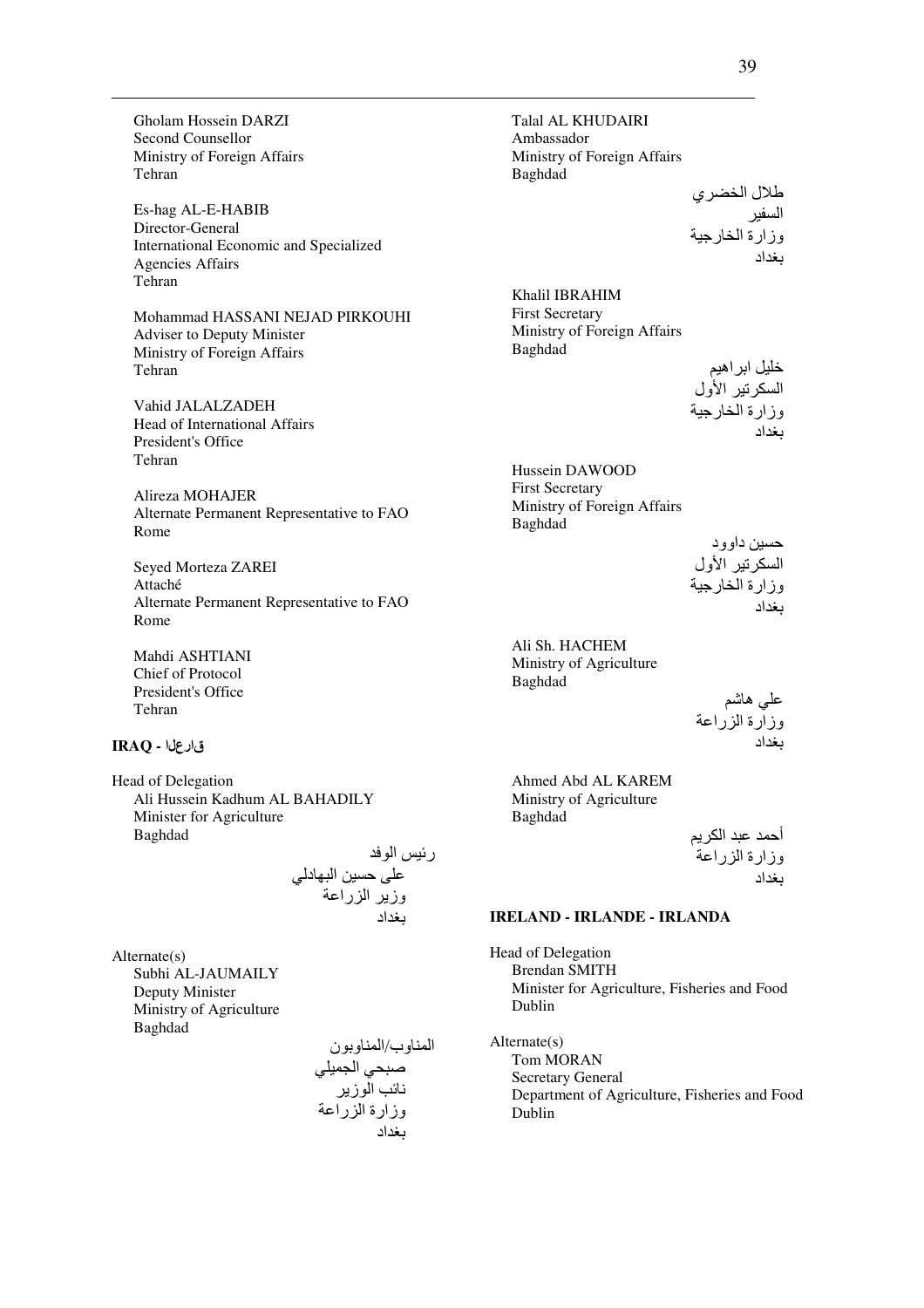Seán O'HUIGINN Ambassador Permanent Representative to FAO Rome

Aidan O'DRISCOLL Assistant Secretary Department of Agriculture, Fisheries and Food Dublin

Kevin SMITH Chief Economist Department of Agriculture, Fisheries and Food Dublin

Ms Brid CANNON Principal Officer Department of Agriculture, Fisheries and Food Dublin

Ms Siobhán DOWLING Higher Executive Officer Department of Agriculture, Fisheries and Food Dublin

Padraic DEMPSEY Deputy Permanent Representative to FAO Rome

Ms Martina KEARNEY Private Secretary to the Minister for Agriculture, Fisheries and Food Dublin

# **ISRAEL - ISRAËL**

Head of Delegation Gideon MEIR Ambassador Ministry of Foreign Affairs Rome

Alternate(s) Yuval ESHDAT Chief Scientist Ministry of Agriculture and Rural Development Bet-Dagan

# **ITALY - ITALIE - ITALIA**

Chef de délégation Silvio BERLUSCONI Président du Conseil des Ministres Rome

Franco FRATTINI Ministre des affaires étrangères Rome

Suppléant(s) Luca ZAIA Ministre pour les politiques, agricoles, alimentaires et forestières Rome

Maurizio SACCONI Ministre du travail, de la santé et des politiques sociales Rome

Mme Stefania PRESTIGIACOMO Ministre de l'environnement et de la préservation du territoire Rome

Mme Francesca MARTINI Ministère du travail, de la santé et des politiques sociales Rome

Mme Letizia MORATTI Maire Milan

Giampiero MASSOLO Ministère des affaires étrangères Rome

Alain G.M. ECONOMIDES Ministère des affaires étrangères Rome

Leonardo VISCONTI DI MODRONE Ministère des affaires étrangères Rome

Pietro SEBASTIANI Ambassadeur Représenatnt permanent auprès de la FAO Rome

Giuseppe AMBROSIO Ministère pour les politiques agricoles, alimentaires et forestières Rome

Salvatore PETROLI Ministère pour les politiques agricoles, alimentaires et forestières Rome

Romano MARABELLI Ministère pour les politiques agricoles, alimentaires et forestières Rome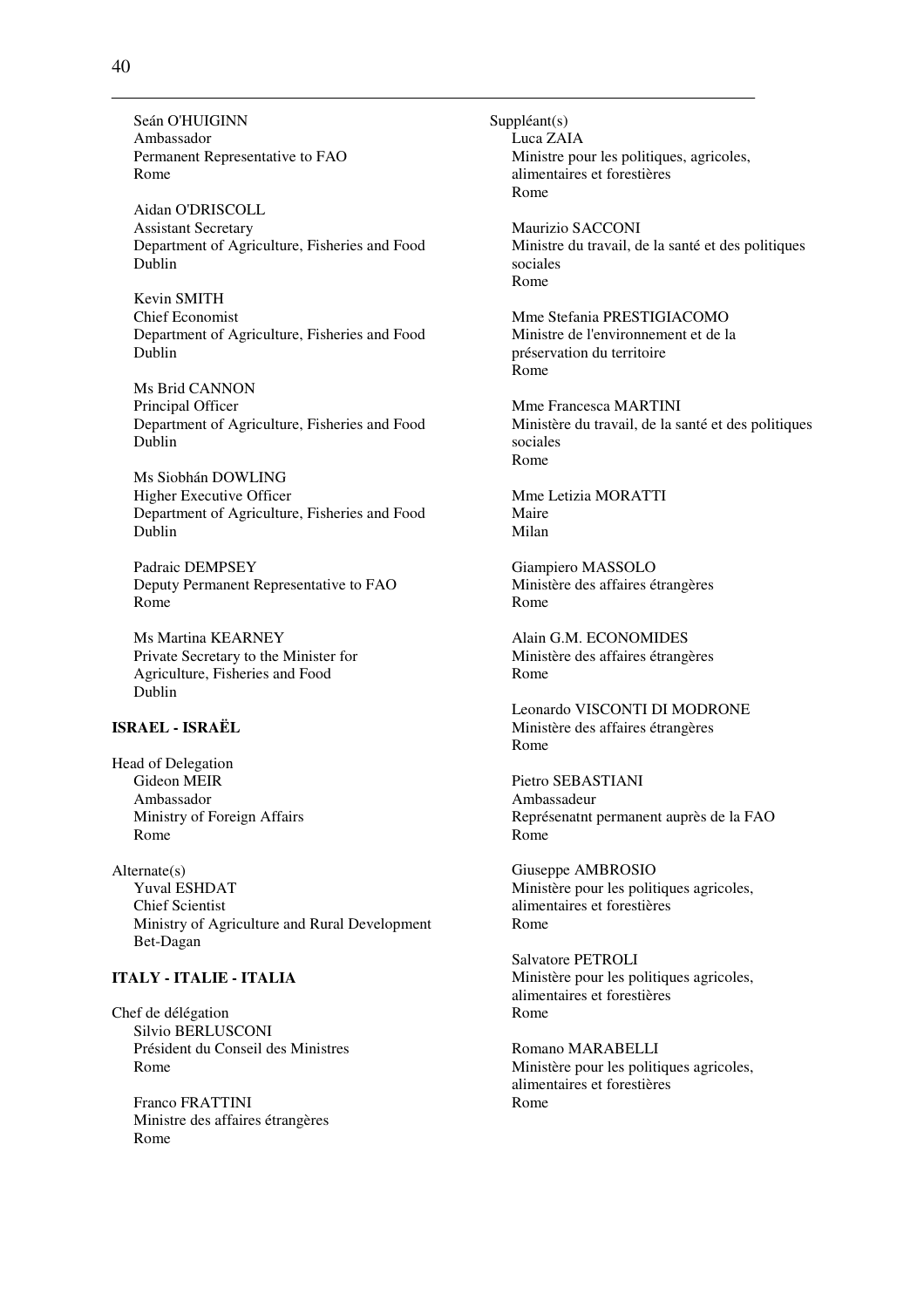Giovan Battista VERDERAME Ministère des affaires étrangères Rome

Claudio SPINEDI Ministère des affaires étrangères Rome

Giuseppe MORABITO Ministère des affaires étrangères Rome

Franco GIORDANO Ministère des affaires étrangères Rome

Renzo Mario ROSSO Ministère des affaires étrangères Rome

Antonio BERNARDINI Ministère de l'environnement et de la préservation du territoire Rome

Pasquale FERRARA Ministère des affaires étrangères Rome

Mario POLVERINI Milano Expo 2015 Ambassadeur d'Italie Monaco

Giorgio STARACE Ministère pour les politiques agricoles, alimentaires et forestières Rome

Alfredo BASTIANELLI Ministère des affaires étrangères Rome

Corrado CLINI Ministère de l'environnement et de la préservation du territoire Rome

Silvio BORRELLO Ministère du travail, de la santé et des politiques sociales Rome

Mme Gaetana FERRI Ministère du travail, de la santé et des politiques sociales Rome

Fabrizio OLEARI Ministère du travail, de la santé et des politiques sociales Rome

Paolo DUCCI Ministère des affaires étrangères Rome

Giorgio NOVELLO Ministère des affaires étrangères Rome

Cristiano GALLO Ministère des affaires étrangères Rome

Mme Rita Giuliana MANNELLA Conseiller Représentant permanent adjoint auprès de la FAO Rome

Paolo CAMPANINI Ministère des affaires étrangères Rome

Mme Aurora RUSSI Ministère des affaires étrangères Rome

Pasquale SALZANO Ufficio Sherpa G8 Rome

Nikola JOVANOVIC Ministère des affaires étrangères Rome

Mme Sabrina SANTAROSSA Représentant permanent suppleéant auprès de la FAO Rome

Roberto CAPONE Ministère pour les politiques agricoles, alimentaires et forestières Rome

Giampiero BELTOTTO Ministère pour les politiques agricoles, alimentaires et forestières Rome

Salvatore BIANCA Ministère de l'environnement et de la préservation du territoire Rome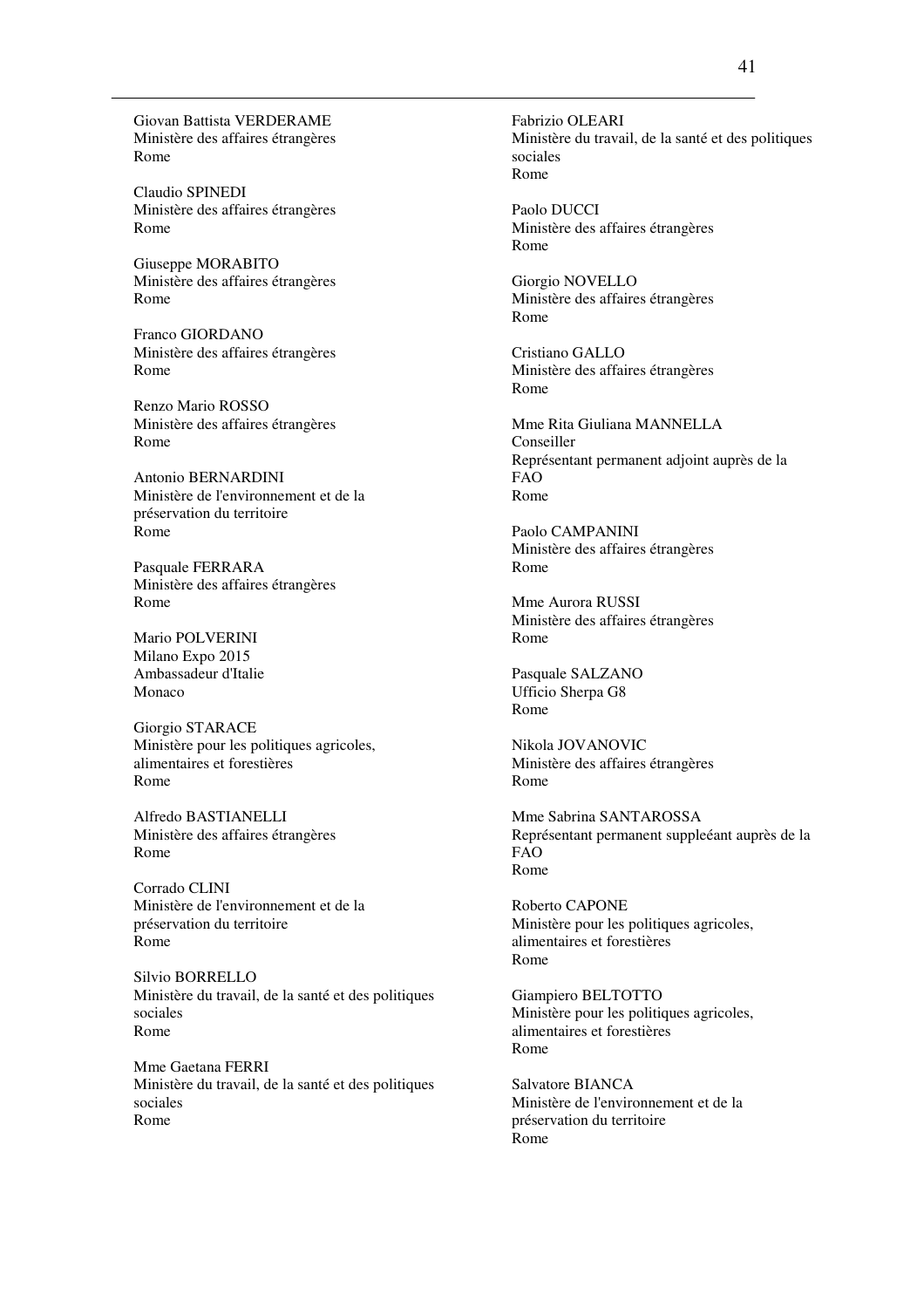Fabio GAZZABIN Ministère pour les politiques agricoles, alimentaires et forestières Rome

Claudio MORENO Milano EXPO 2015 Milan

Gian Tommaso SCARASCIA MUGNOZZA Ministère des affaires étrangères Rome

Mme Alice PERLINI Institue Agronomique pour l'outremer Florence

Paolo GLISENTI Milano EXPO 2015 Milan

Andrea VENTO Milano EXPO 2015 Milan

Mme Valentina CORTI Milano EXPO 2015 Milan

Giovanni CRISCIONE Milano EXPO 2015 Milan

Ariel MAFAI GIORGI Milano EXPO 2015 Milan

Filippo DE BORTOLI Chef de Communications Milan

Alberto MINA Présidence de la Région de Lombardie

Giovanni MAJNONI Directeur-Executif Banque Mondiale Italie

Walter VELTRONI Sécretaire Nationale Parti Démocratique Rome

Luciano VECCHI Coordinateur International Parti Démocratique Rome

# **JAMAICA - JAMAÏQUE**

Head of Delegation Christopher TUFTON Minister for Agriculture Kingston

Alternate(s) Donovan STANBERRY Permanent Secretary Ministry of Agriculture Kingston

> Mrs Gail MATHURIN Ambassador Permanent Representative to FAO Geneva

Richard BROWN First Secretary Permanent Mission of Jamaica Geneva

## **JAPAN - JAPON - JAPÓN**

Head of Delegation Yasuo FUKUDA Prime Minister Tokyo

Alternate(s) Masatoshi WAKABAYASHI Minister for Agriculture, Forestry and Fisheries Tokyo

Matsushige OHNO Deputy Chief Cabinet Secretary Cabinet Tokyo

Yuji NAKAMURA Ambassador Permanent Representative to FAO Rome

Hiroyasu ANDO Assistant Chief Cabinet Secretary Cabinet Tokyo

Masaharu KONO Deputy Minister for Foreign Affairs Ministry of Foreign Affairs Tokyo

Kimihiro ISHIKANE Executive Assistant to the Prime Minister Cabinet Tokyo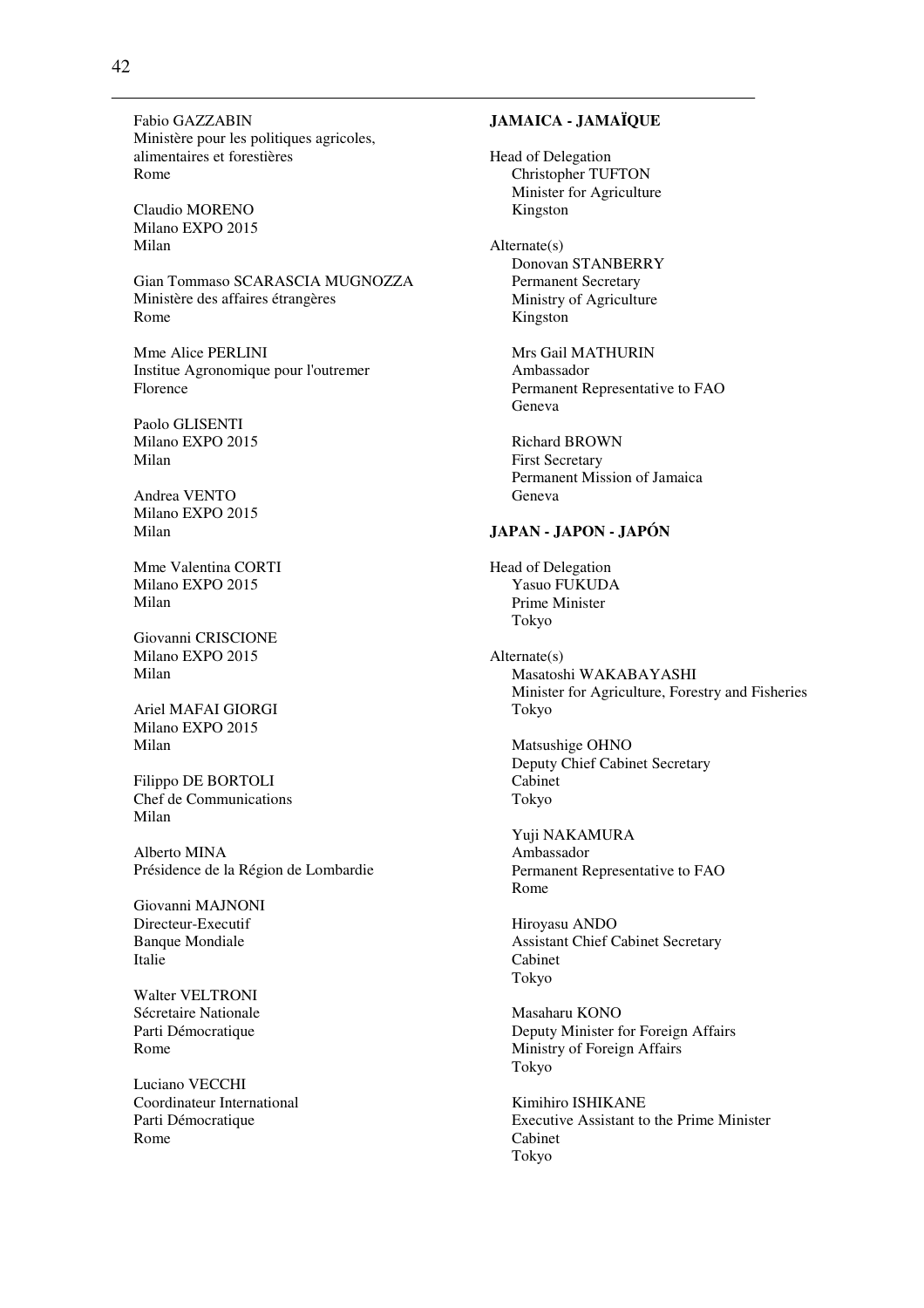Hidenori MURAKAMI Vice-Minister for International Affairs Ministry of Agriculture, Forestry and Fisheries Tokyo

Yasushi YAMAGUCHI Secretary to the Minister of Agriculture, Forestry and Fisheries Ministry of Agriculture, Forestry and Fisheries Tokyo

Kaoru YOSHIMURA Director-General for International Affairs Minister's Secretariat Ministry of Agriculture, Forestry and Fisheries Tokyo

Naoki HAYASHIDA Deputy Director-General Minister's Secretariat Ministry of Agriculture, Forestry and Fisheries Tokyo

Kiyoshi FUJIMOTO Senior Counsellor for Press Minister's Secretariat Ministry of Agriculture, Forestry and Fisheries Tokyo

Kazuyuki TAKEUCHI Director Economic Security Division Economic Affairs Bureau Ministry of Foreign Affairs Tokyo

Seiichi YOKOI Minister Counsellor Deputy Permanent Representative to FAO Rome

Hiroyuki SUEMATSU Director Food Security Division Ministry of Agriculture, Forestry and Fisheries Tokyo

Masamichi SAIGO Director Environment and Biomass Policy Division Ministry of Agriculture, Forestry and Fisheries Tokyo

Takashi OHNO Director International Cooperation Division Ministry of Agriculture, Forestry and Fisheries Tokyo

Kazumasa SHIOYA Director International Affairs Office Agricultural Production Bureau Ministry of Agriculture, Forestry and Fisheries Tokyo

Hiromori KUROKI Director for International Agricultural **Organizations** International Cooperation Division Minister's Secretariat Ministry of Agriculture, Forestry and Fisheries Tokyo

Tadashi SATO **Director** International Affairs Office Staple Food Department General Food Policy Bureau Ministry of Agriculture, Forestry and Fisheries Tokyo Ministry of Agriculture, Forestry and Fisheries Tokoyo

Ichio YAOYA Principal Deputy Director International Policy Planning Division Minister's Secretariat Ministry of Agriculture, Forestry and Fisheries Tokyo

Toru GOMI Deputy Director Economic Security Division Economic Affairs Bureau Ministry of Foreign Affairs Tokyo

Ms Maiko MURAYAMA Deputy Director Environment and Biomass Policy Division Minister's Secretariat Ministry of Agriculture, Forestry and Fisheries Tokyo

Yoshihiro KURAYA Deputy Director International Economic Affairs Division Minister's Secretariat Ministry of Agriculture, Forestry and Fisheries Tokyo

Ichiro TSURUSAKI Deputy Director International Cooperation Division Minister's Secretariat Ministry of Agriculture, Forestry and Fisheries Tokyo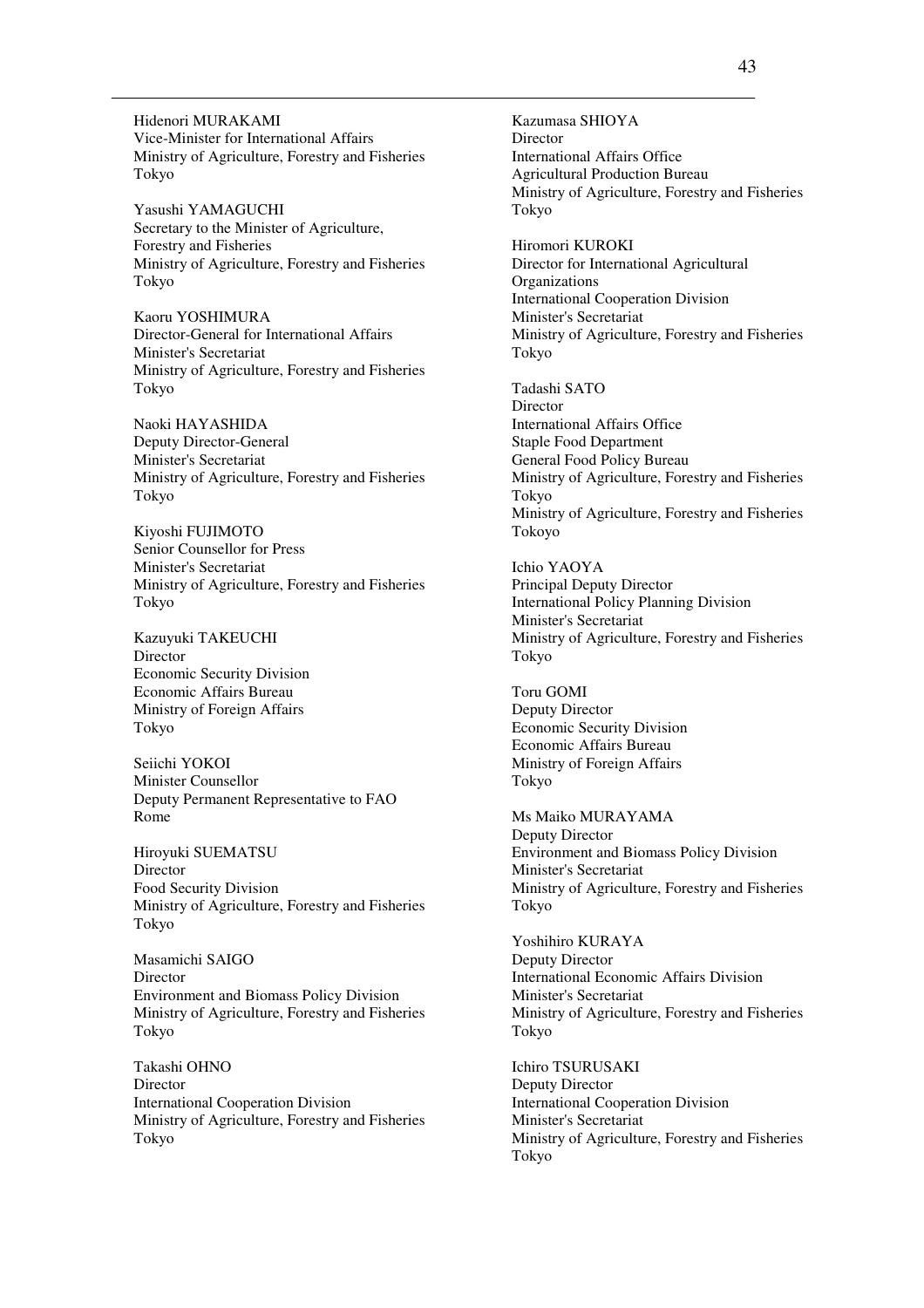Takayuki KIMURA **Assistant Director** Food Security Division Minister's Secretariat Ministry of Agriculture, Forestry and Fisheries Tokyo

Kazuhiro SHIMANE **Assistant Director International Policy Planning Division** Minister's Secretariat Ministry of Agriculture, Forestry and Fisheries Tokyo

Keiko OGO **Assistant Director International Cooperation Division** Minister's Secretariat Ministry of Agriculture, Forestry and Fisheries Tokyo

Hiroshi NAKAMURA **Assistant Director International Cooperation Division** Minister's Secretariat Ministry of Agriculture, Forestry and Fisheries Tokyo

Hajime ISHIKAWA Section Chief Office for Press Minister's Secretariat Ministry of Agriculture, Forestry and Fisheries Tokyo

Katsuhiko AKAIZAWA **Section Chief International Policy Planning Division** Minister's Secretariat Ministry of Agriculture, Forestry and Fisheries Tokyo

Shigeto IKEDA **Section Chief International Cooperation Division** Minister's Secretariat Ministry of Agriculture, Forestry and Fisheries Tokyo

Hitomi SATO **Section Chief International Cooperation Division** Minister's Secretariat Ministry of Agriculture, Forestry and Fisheries Tokvo

Ms Hiroko NAITO Official Food Security Division Minister's Secretariat Ministry of Agriculture, Forestry and Fisheries Rome

Tetsuya KAWASHIMA **First Secretary** Alternate Permanent Representative to FAO Rome

Yukihiro UMESHITA **Second Secretary** Alternate Permanent Representative to FAO Rome

Mistuko SUMITA Conference Interpreter Ministry of Agriculture, Forestry and Fisheries Tokyo

Hisao IKEUCHI Conference Interpreter Ministry of Agriculture, Forestry and Fisheries Tokyo

# JORDAN - JORDANIE - JORDANIA - ندرأل ا

Head of Delegation Muzahem AL MUHEISEN Minister for Agriculture Amman

> رئيس الوفد ں ہرے<br>مزاحم المحبسن<br>وزیر الزراعة

 $Alternate(s)$ Princess Wijdan Fawaz Muhanna AL-**HASHIMI** Ambassador Permanent Representative to FAO Rome

المناوب/المناوبون <sub>ئ</sub>ب,سموربر<br>سمو الأميرة وجدان فواز الهاشمي السفيرة<br>والممثل الدائم لدى المنظمة روما

**Ibrahim ABU ATILEH** Deputy Permanent Representative to FAO Rome

ابر اهيم أبو عتبله .<br>نائب الممثل الدائم لدى المنظمة روما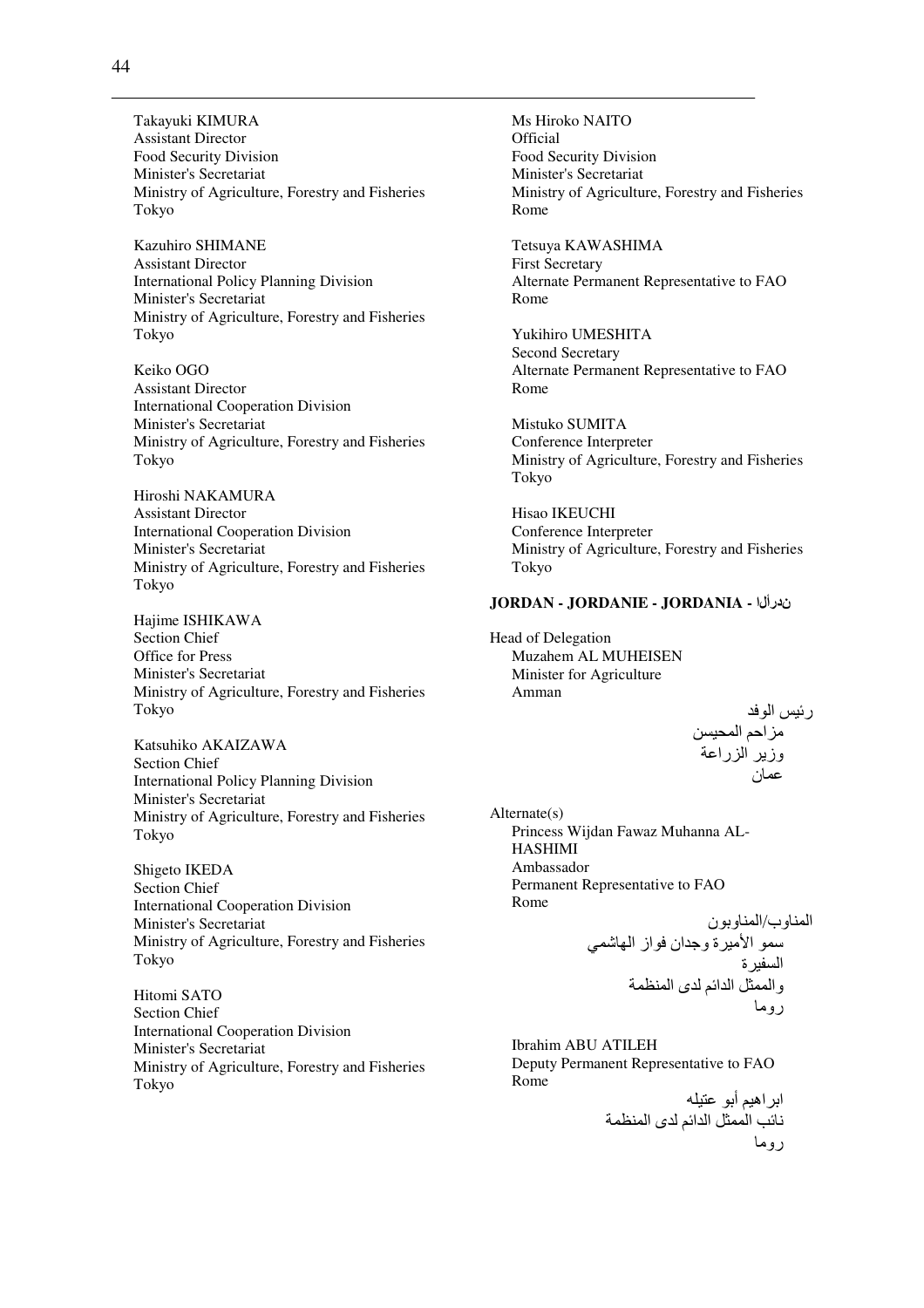Mahmoud AL NAJDAWI Assistant Secretary-General Ministry of Agriuclture Amman

#Dد ا اوي 0\$# اH,-# ا م وزارة ا را0 0ن

Abdullah AL SHEISHANI Director Private Sector Affairs Department Ministry of Agriculture Amman

> عبدالله الشيشاني مدير إدارة شؤون القطاع الخاص وزارة الزراعة عمان

Qais SHQAIR Counsellor Deputy Permanent Representative to FAO Rome

> قيس شقير المستشار نائب الممثل الدائم لدى المنظمة روما

Ms Salma EL TAWEEL Third Secretary Embassy of Jordan Rome

السيدة سالمة الطويل السكرتير الثالث السفارة الأردنية روما

# **KAZAKHSTAN - KAZAJSTÁN**

Head of Delegation Yerbolat SEMBAYEV Minister Counsellor Embassy of Kazakhstan Rome

Alternate(s) Banyrzhan ASKAROV Third Secretary Embassy of Kazakhstan Rome

> Alibek SHAIDAROV First Secretary Embassy of Kazakhstan Rome

### **KENYA**

Head of Delegation William Samoei RUTO Minister for Agriculture Nairobi Alternate(s) Ms Naomi Namsi SHABAN Minister of State for Special Programmes Nairobi Ann Belinda NYIKULI Ambassador Permanent Representative to FAO Rome Julius KIPTARUS Director of Livestock Production Ministry of Livestock Development Nairobi Ms Beatrice Wanjiru KING'ORI Deputy Director of Agriculture Ministry of Agriculture Nairobi Ms Jacinta NGWIRI Agriculral Attaché Alternate Permanent Representative to FAO Rome Ms Jane MAKORI Second Secretary Alternate Permanent Representative to FAO Rome Raphael Mwatha MUIRURI Assistant Director of Fisheries Ministry of Fisheries Development Nairobi Ibrahim Abdullahi MAALIM Deputy Secretary Ministry of State for Special Programmes Nairobi S.K. MAINA Deputy Ambassador Embassy of Kenya Rome Solomon MAINA Alternate Permanent Representative to FAO Rome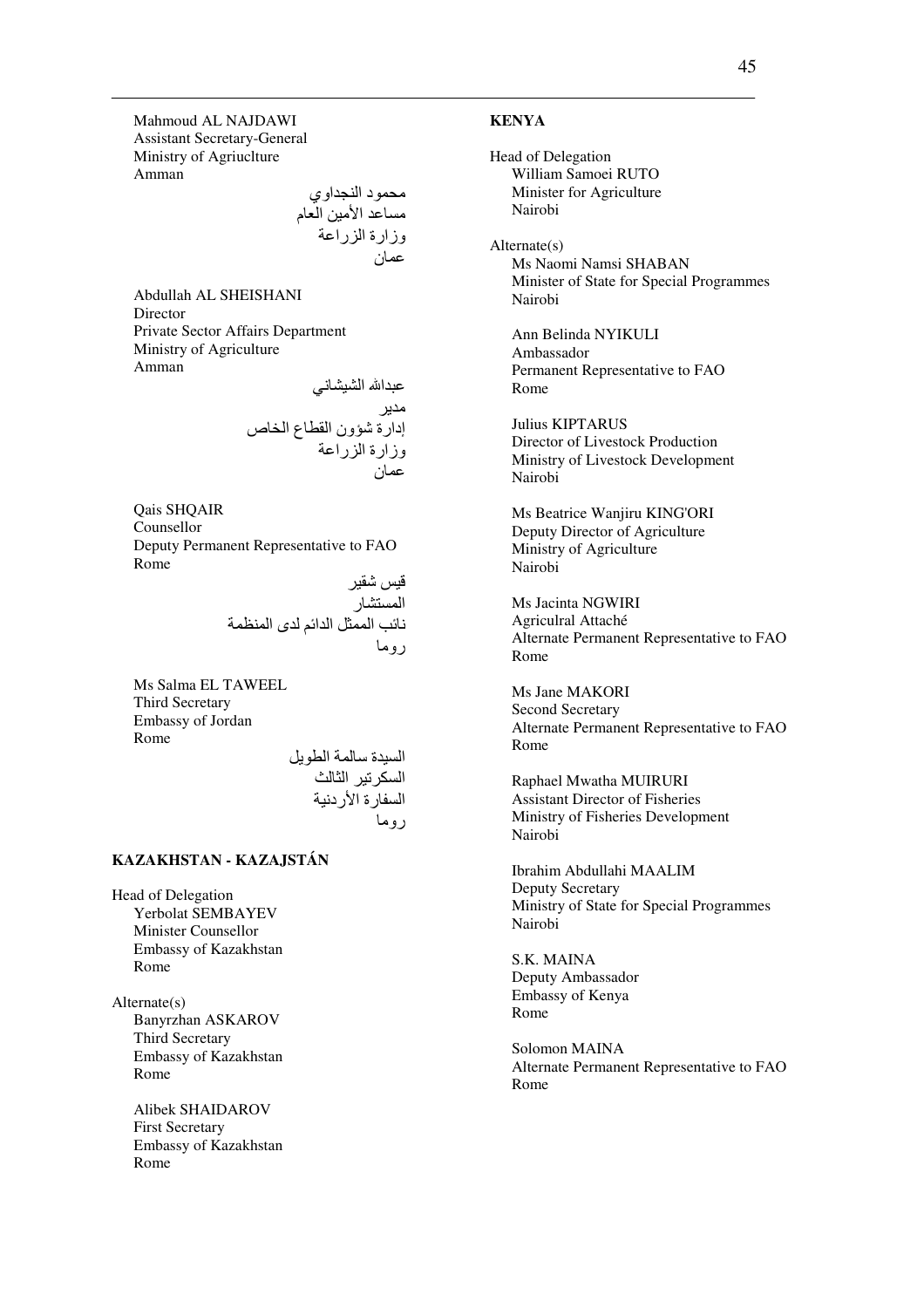Ms Esther MATHENGE **Conservator of Forests** Ministry of Forestry and Wildlife Nairobi

Charles K. KOSKE Director of Irrigation and Drainage Ministry of Water and Irrigation Nairobi

# **KIRIBATI**

**Head of Delegation** Tetabo NAKARA Minister for Environment, Lands and **Agriculture Development** Tarawa

 $Alternate(s)$ Enota INGINTAU Secretary for the Office of the President Bairiki Tarawa

Tebwe IETAAKE Secretary Ministry of Environment, Lands and **Agriculture Development** Bairiki Tarawa

# تيوانا - KUWAIT - KOWEÏT

**Head of Delegation** Jasem Mohammad HABIB AL-BADR **Chairman and Director General** Public Authority for Agriculture Affairs and **Fish Resources Kuwait City** 

رئيس الوفد<br>جاسم محمد حبيب البدر<br>الرئيس والمدير العام<br>الهيئة العام لشؤون الزراعة والثروة السمكية مدىنة الكويت

 $Alternate(s)$ Walid Ali AL KHOBAIZI Ambassador Embassy of the State of Kuwait Rome

Lamya Ahmad AL-SAQAAF Counsellor Permanent Representative to FAO Rome السيدة لمياء أحمد السقاف<br>المستشار<br>والممثل الدائم لدي المنظمة

Ali Al-Kaled AL-SABAH Director of the Economic Department Ministry of Foreign Affairs Kuwait City  $\mathbf{u}$   $\mathbf{u}$ ,  $\mathbf{u}$ 

**Faisal AL-SADEEOI** Deputy Director-General of Plant Resources Public Authority of Agricultural Affairs and **Fish Resources Kuwait City** 

فيصل الصديقي<br>نائب مدير عام الموارد النباتية<br>الهيئة العامة لشؤون الزراعة والثروة السمكية مدبنة الكويت

Abdul-Karim SADIK Economic Adviser Kuwait Fund for Arab Economic Development Safat

Jalal AL LENGAWI Head Public Authority of Agricultural Affairs and Fish Resources **Kuwait City** 

جلال اللينجواي رسس<br>الـهيئة الـعامة لشؤون الزراعة والثروة السمكية مدينة الكويت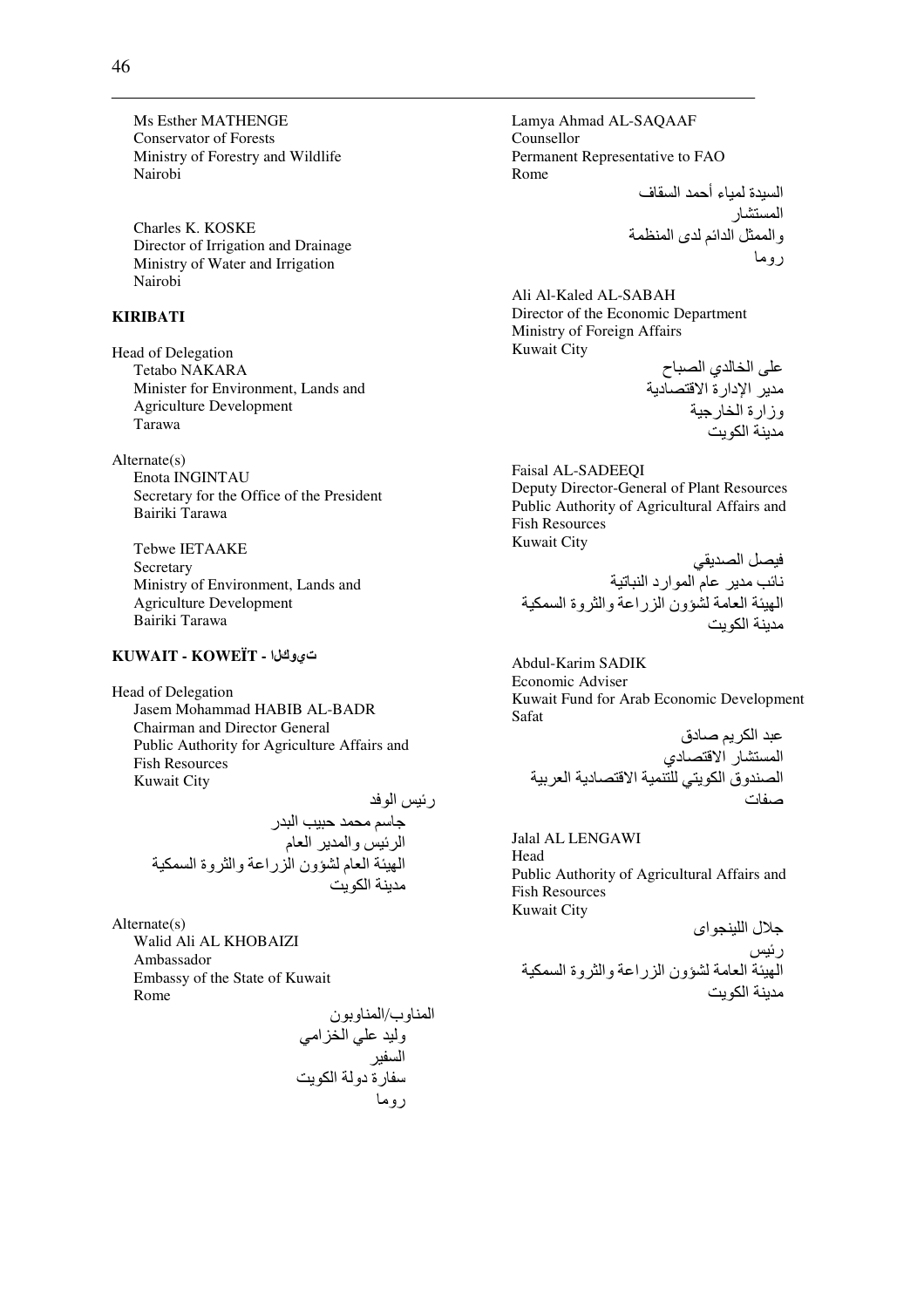Hamed AL-DERBASS Head Public Authority of Agricultural Affairs and **Fish Resources Kuwait City** 

Naser S.A. AL GHANIM **First Secretary** Embassy of the State of Kuwait Rome

ناصر الغانم<br>سكرتير أول<br>سفارة دولة الكويت<br>مده

Faisal S.A. AL-HASAWI **Second Secretary** Alternate Permanent Representative to FAO Rome

فيصل الحصــاوي<br>السكرتير الثـاني<br>الممثل الدائم المنـاوب لدى المنظمة

Ms Ilham NAJIM

Personal Assistant to Permanent Representative Permanent Representation of Kuwait Rome

السيدة الهام نجيم<br>المساعد الخاص للممثل الدائم<br>الممثلية الدائمة للكويت روما

Waleed AL-BAHAR Regional Manager for Central Asia and **European Countries** Kuwait Fund Safat

رب سبحار<br>المدير الإقليمي لوسط أسيا وبلدان أوروبا<br>الصندوق الكويتي

Abdullah JMA AL-JRAWI **Third Secretary** Embassy of the State of Kuwait Rome

Ms Manar Sabah AL-SABAH Attaché Alternate Permanent Representative to FAO Rome  $\mathbf{r} = \mathbf{r} \cdot \mathbf{r}$ 

## KYRGYZSTAN - KIRGHIZISTAN -KIRGUISTÁN

Head of Delegation Arstanbek NOGOEV Minister for Agriculture, Water Resources and Processing Industry Kievskava

Alternate(s) Daniyar ARGYNOV Advisor to the Minister Ministry of Agriculture, Water Resources and Processing Industry Kievskaya

#### **LAO PEOPLE'S DEMOCRATIC REPUBLIC -**RÉPUBLIQUE DÉMOCRATIQUE **POPULAIRE LAO -**REPÚBLICA DEMOCRÁTICA POPULAR LAO

Head of Delegation **Sitaheng RASPHONE** Minister for Agriculture and Forestry Vientiane

 $Alternate(s)$ Silavanh SAWATHVONG Director-General **Forestry Department** Ministry of Agriculture and Forestry Vientiane

Phouangparisak PRAVONVIENGKAM Director-General **Planning Department** Ministry of Agriculture and Forestry Vientiane

Monthathip CHANPHENGXAY Director-General of NAFRI Ministry of Agriculture and Forestry Vientiane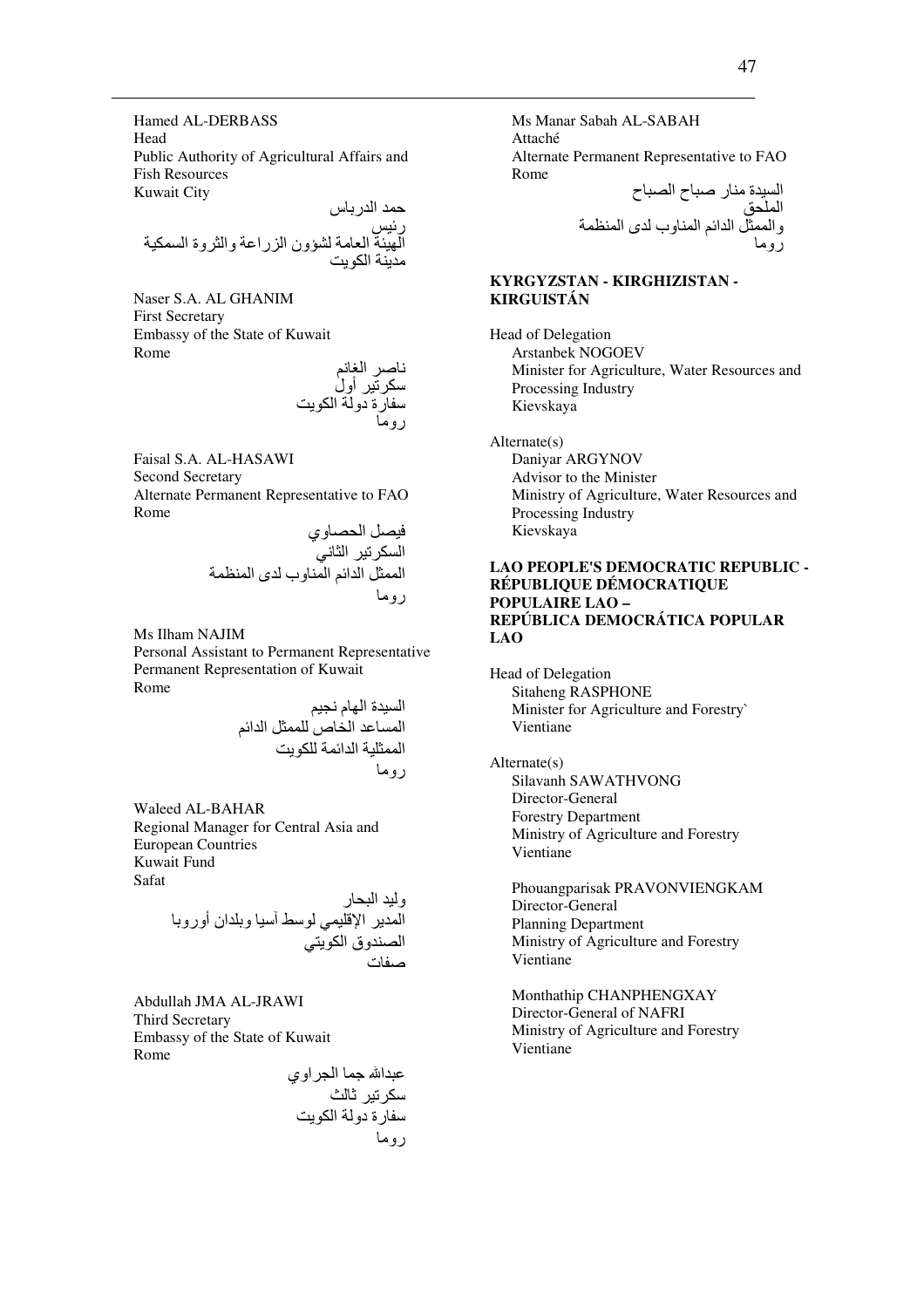#### **LATVIA - LETTONIE - LETONIA**

Head of Delegation Arvids OZOLS **Deputy State Secretary** Ministry of Agriculture Riga

 $Alternate(s)$ Juris ZINARS Deputy Director Ministry of Agriculture Riga

> Janis KINNA Director-General **State Forest Service** Riga

# نانجال - LEBANON - LIBAN - LÍBANO

Chef de délégation Melhem Nasri MISTOU Ambassadeur Représentant permanent auprès de la FAO Rome

رئيس الوفد<br>ملحم نصري ميستو<br>السفير<br>و الممثل الدائم المناوب لدى المنظمة<br>روما

 $Suppléant(s)$ 

Mme Abir ALI Premier Secrétaire Représentant permanent suppléant auprès de la **FAO** Rome

Samir EL CHAMI Directeur Général Ministère de l'agriculture Beyrouth

سمير الشامي<br>المدير العام<br>وزارة الزراعة<br>بيروت

Hussein NASRALLAH Director of Studies and Coordination Ministry of Agriculture Beyrouth حسين نصر الله<br>مدير الدراسات والتنسيق<br>وزارة الزراعة

## **LESOTHO**

**Head of Delegation Bethuel Pakalitha MOSISILI** Prime Minister, Minister for Defence and **National Security** Maseru

 $Alternate(s)$ Mrs Mathato Sarah MOSISILI **First Lady** Maseru

Lesole MOKOMA Minister for Agriculture and Food Security Maseru

Mohlabi Kenneth TSEKOA Minister for Foreign Affairs and International Relations Maseru

Ralechate Lincoln MOKOSE Minister for Forestry and Land Reclamation Maseru

Ms Lebohang NTSINYI Minister for Tourism, Environment and Culture Maseru

Monvane MOLELEKI **Minister for Natural Resources** Maseru

Ms Mantho MOTSELEBANE Director of Agriculture Planning Ministry of Agriculture and Food Security Maseru

Elias SEKOATI SEKALELI Director of Forestry Ministry of Forestry and Land Reclamation Maseru

**Bruno SEKOLI** Director of Meteorology **Ministry of Natural Resources** Maseru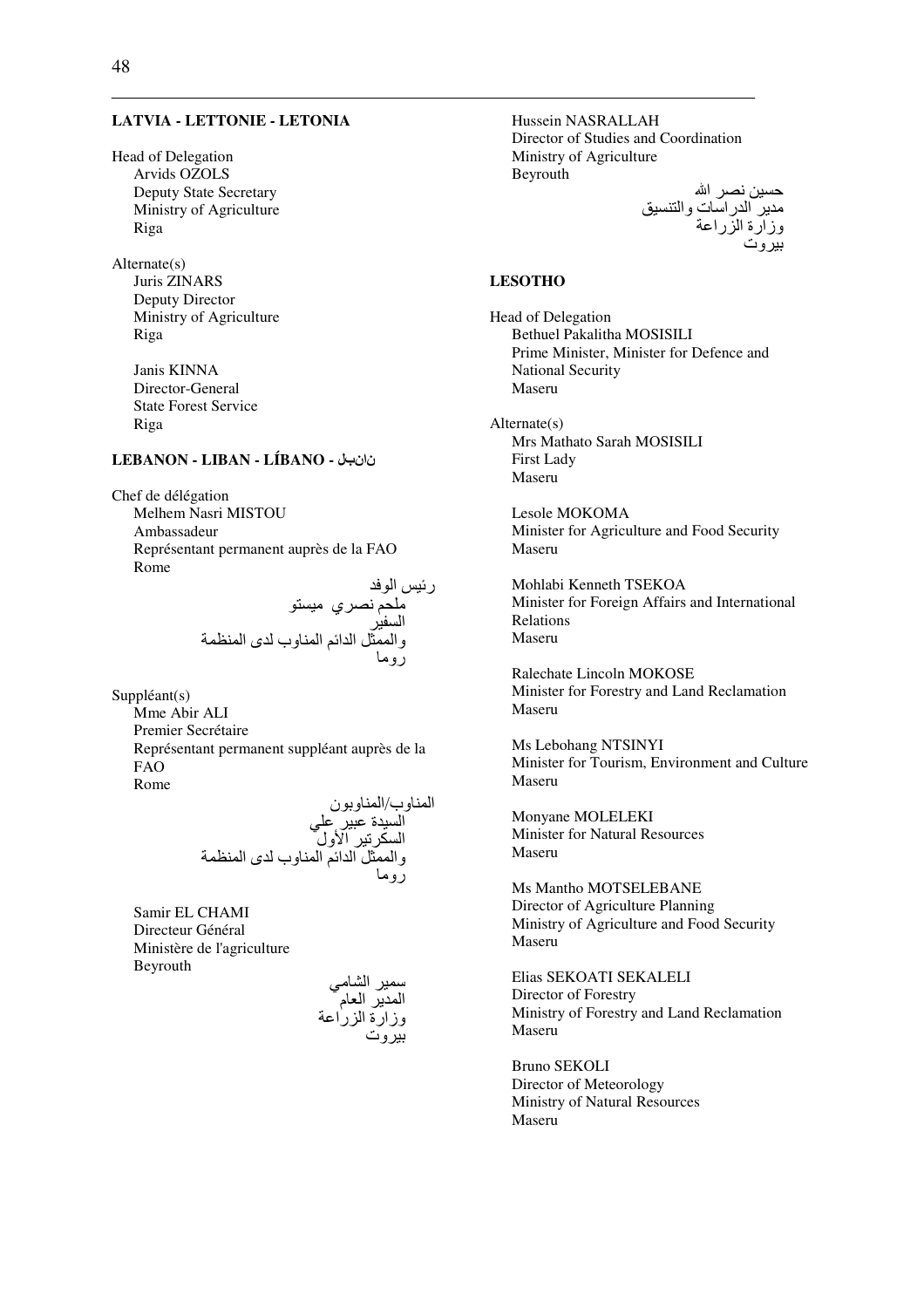**Bernice KHOACHELE** Principal Environment Officer Ministry of Tourism, Environment and Culture Maseru

Mohale SEKOTO Principal Secretary Ministry of Agriculture and Food Security Maseru

Tebello METSING **Principal Secretary** Ministry of Foreign Affairs Maseru

Ms Mamoruti MALIE **Principal Secretary** Ministry of Tourism, Environment and Culture Maseru

# **LIBERIA - LIBÉRIA**

**Head of Delegation** Christopher TOE Minister for Agriculture Monrovia

 $Alternate(s)$ Mrs Musu J. RUHLE Ministry of Agriculture Monrovia

#### LIBYAN ARAB JAMAHIRIYA -JAMAHIRIYA ARABE LIBYENNE -JAMĄHIRIJA ÁRABE LIBIA -الجماهيرية العربية الليبية

**Head of Delegation** Abu Baker Al-Mabrouk AL-MANSOURI Secretary of the General People's Committee of the Authority for Agriculture, Animal Wealth and Marine Resources Tripoli

<sub>ل الو</sub>ت<br>أبو بكر المبروك المنصور*ي*<br>أمين اللجنة الشعبية العامة<br>للزراعة والثروة الحيوانية والبحرية

 $Alternate(s)$ 

Abdalla Abdulrahman ZAIED Ambassador Permanent Representative to FAO Rome

Ms Ismahan Salem AL-DIB **International Organizations Department** General People's Committee for Foreign Liaison and International Cooperation Tripoli  $\mathbf{u} = \mathbf{v}$  $\mathbf{u} = \mathbf{u}$ 

Mohamed Fawzi EL DOUMI **Expert in Desertification** The People's General Committee for Agriculture, Animal and Marine Wealth Tripoli د في زير الد

**Talal Ali MAREI** Adviser Alternate Permanent Representative to FAO Rome

طلال علي مر عي<br>استشار ي<br>الممثل الدائم المناوب لدى المنظمة<br>روما

Mostafa Mohamed SGHAYER Office of Technical Cooperation **Expert in Desertification** The People's General Committee for Agriculture, Animal and Marine Wealth Tripoli  $\ddot{ }$ 

# **LIECHTENSTEIN**

Chef de délégation Ms Andrea Maria HOCH Second Secretary Office of Foreign Affairs Vaduz

### LITHUANIA - LITUANIE - LITUANIA

Head of Delegation Vidmantas KANOPA **State Secretary** Ministry of Agriculture **Vilnius**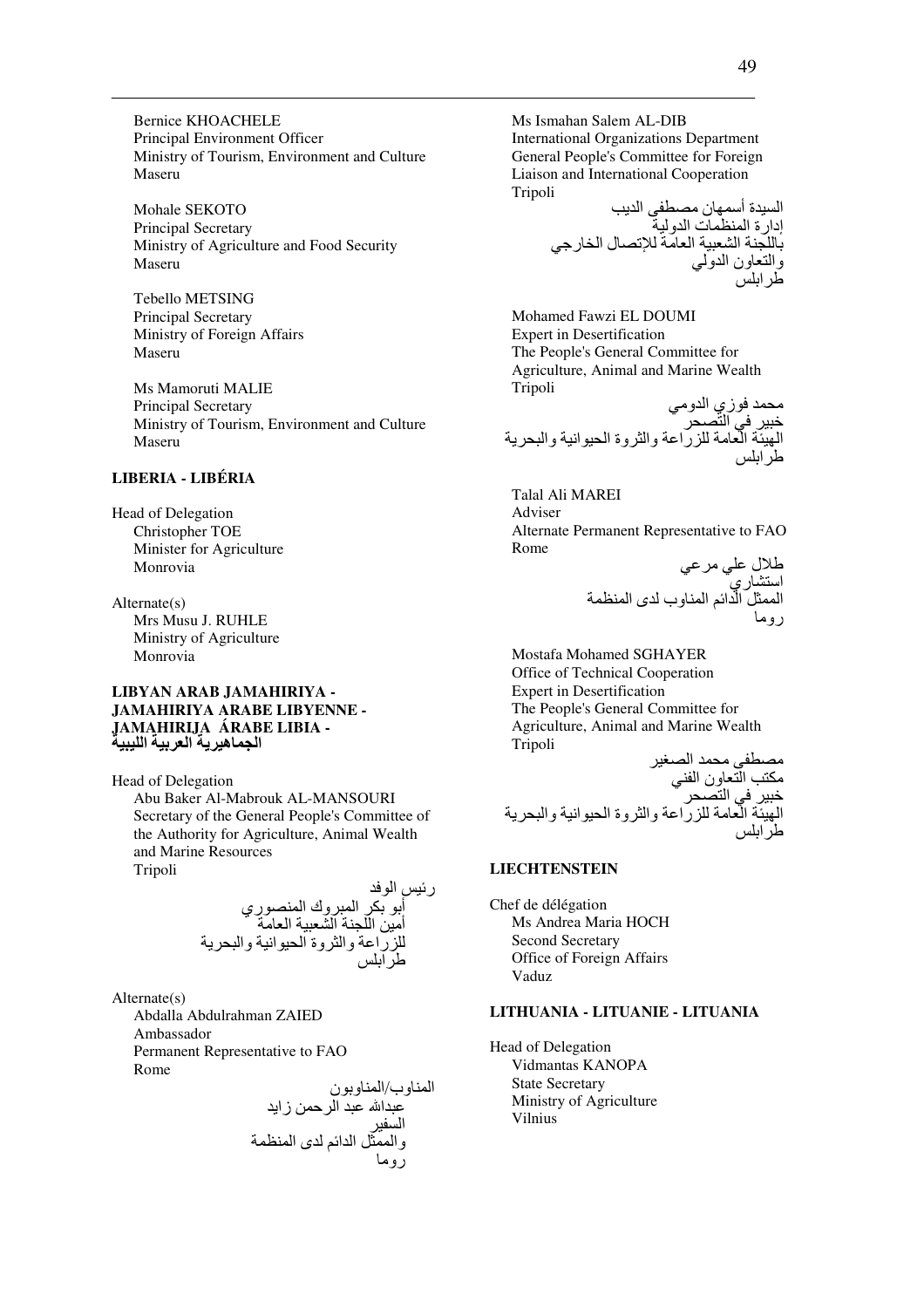Alternate(s) Kazys SIVICKIS Under-Secretary Ministry of Agriculture Vilnius

> Sarunas ADOMAVICIUS Ambassador Permanent Representative to FAO Rome

Ms Regina GIRDVAINYTE Attaché (Agricultural Affairs) Deputy Permanent Representative to FAO Rome

Ms Loreta PETRASIUNAITE Head of International Relations Division Ministry of Agriculture Vilnius

# **LUXEMBOURG - LUXEMBURGO**

Chef de délégation Jean-Louis SCHILTZ Ministre de la coopération et de l'action humanitaire Ministre aux communications Luxembourg

Suppléant(s) Jean-Louis WOLZFELD Ambassadeur Représentant permanent auprès de la FAO Rome

Frank BIEVER Représentant permanent adjoint auprès de la FAO Rome

Jacques FLIES Secrétaire de Légation Ministère des affaires étrangères Luxembourg

Mme Marianne DONVEN Assistance humanitaire Ministère des affaires étrangères Luxembourg

### **MADAGASCAR**

Chef de délégation Marc RAVALOMANANA Président de la République Antananarivo

Suppléant(s) Armand Panja RAMANOELINA Ministre de l'agriculture, de l'élevage et de la pêche Antananarivo

Joelisoa RATSIRARSON Directeur de Cabinet Présidence de la République Antananarivo

Jean-Pierre RAZAFY-ANDRIAMIHAIN Ambassadeur (designé) Représentant permanent auprès de la FAO Rome

Mamy ANDRIANTSOA Directeur Général Ministère de l'agriculture, de l'élevage et de la pêche Antananarivo

Monsieur MONJA Conseiller Représentant permanent adjoint auprès de la FAO Rome

Jean Claude Jr. DAMA RAKOTONDRASEDO Conseiller Représentant permanent suppléant auprès de la FAO Rome

Jean Hugues Andrianjohary RABARISON Ministère de l'agriculture, de l'élevage et de la pêche Antananarivo

Birman MARCELLIN Ministère de l'agriculture, de l'élevage et de la pêche Antananarivo

### **MALAWI**

Head of Delegation Ms Adriana MCHIELA Principal Secretary Ministry of Irrigation and Water Development Lilongwe

Alternate(s) George ZIMALIRANA Economist Ministry of Agriculture and Food Security Lilongwe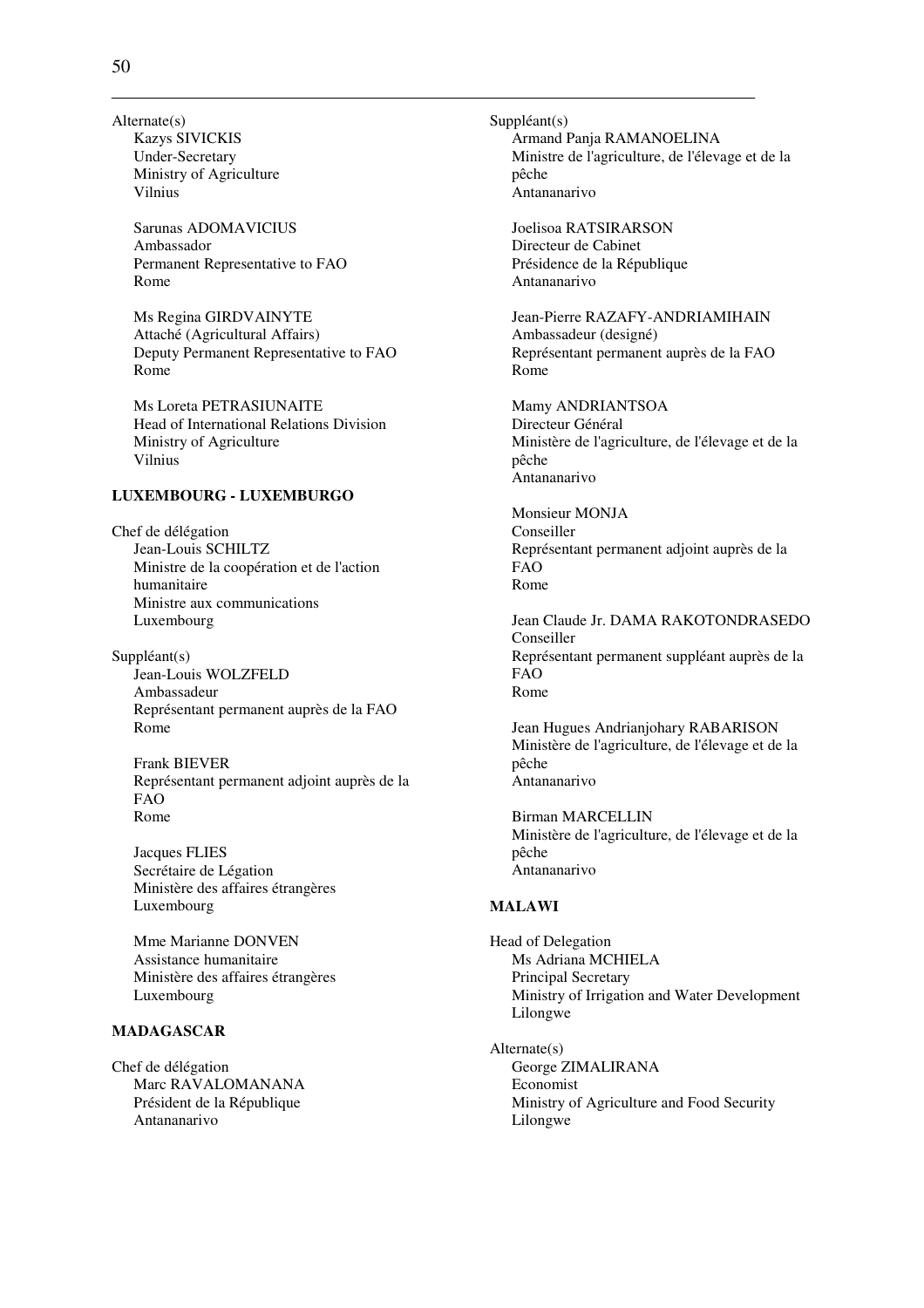S.D. KABAMBE Chief Economist Ministry of Economic Planning and Development Lilongwe

Sandram MAWERU Director of Irrigation Services Ministry of Irrigation and Water Development Lilongwe

Sydney MAINALA Director of Water Resources Ministry of Irrigation and Water Development Lilongwe

Ms Rose PHIRI Deputy Secretary Ministry of Agriculture and Food Security Lilongwe

Max John WENGAWENGA Economist Ministry of Agriculture and Food Security Lilongwe

Ms Tawonga MBALE Principle Environmental Officer Ministry of Lands and Natural Resources Lilongwe

Ms Angela ZELEZA Economist Ministry of Economic Planning and Development Lilongwe

Chikumbutso KUTENGULE Foreign Service Officer Ministry of Foreign Affairs Lilongwe

## **MALAYSIA - MALAISIE - MALASIA**

Head of Delegation Dató Mustapa BIN MOHAMED Minister for Agriculture and Agro-Based Industry Putrajaya

Alternate(s) Ibrahim MUHAMAD Deputy Secretary General (Planning) Ministry of Agriculture and Agro-Based Industry Putrajaya

Johari BIN RAMLI Agricultural Attaché Alternate Permanent Representative to FAO Rome

Mohamed Azhar BIN MAZLAN Charge d'Affaires a.i. Alternate Permanent Representative to FAO Rome

Abd. Shukor ABD. RAHMAN Director General Malaysian Agricultural Research and Development Institute Kuala Lumpur

Rosely KHALID Director-General (Agriculture) Department of Agriculture Ministry of Agriculture and Agro-Based Industry Putrajaya

Amri BIN ISMAIL Assistant Agricultural Attaché Alternate Permanent Represenattive to FAO Rome

Azhar MOHD ISA Assistant Agricultural Attaché Alternate Permanent Representative to FAO Rome

Ruji UBI Special Officer to Minister for Agriculture and Agro-Based Industry Ministry of Agriculture and Agro-Based Industry Putrajaya

Ms Rusnani ABD. MAJID Principal Research Officer Ministry of Plantation Industries and Commodities Putrajaya

Ms Yeoh GIM BEE Undersecretary Strategic Planning and International Division Ministry of Agriculture and Agro-based Industry Putrajaya

Azhar NORAINI Deputy Undersecretary Ministry of Natural Resources and Environment Putrajaya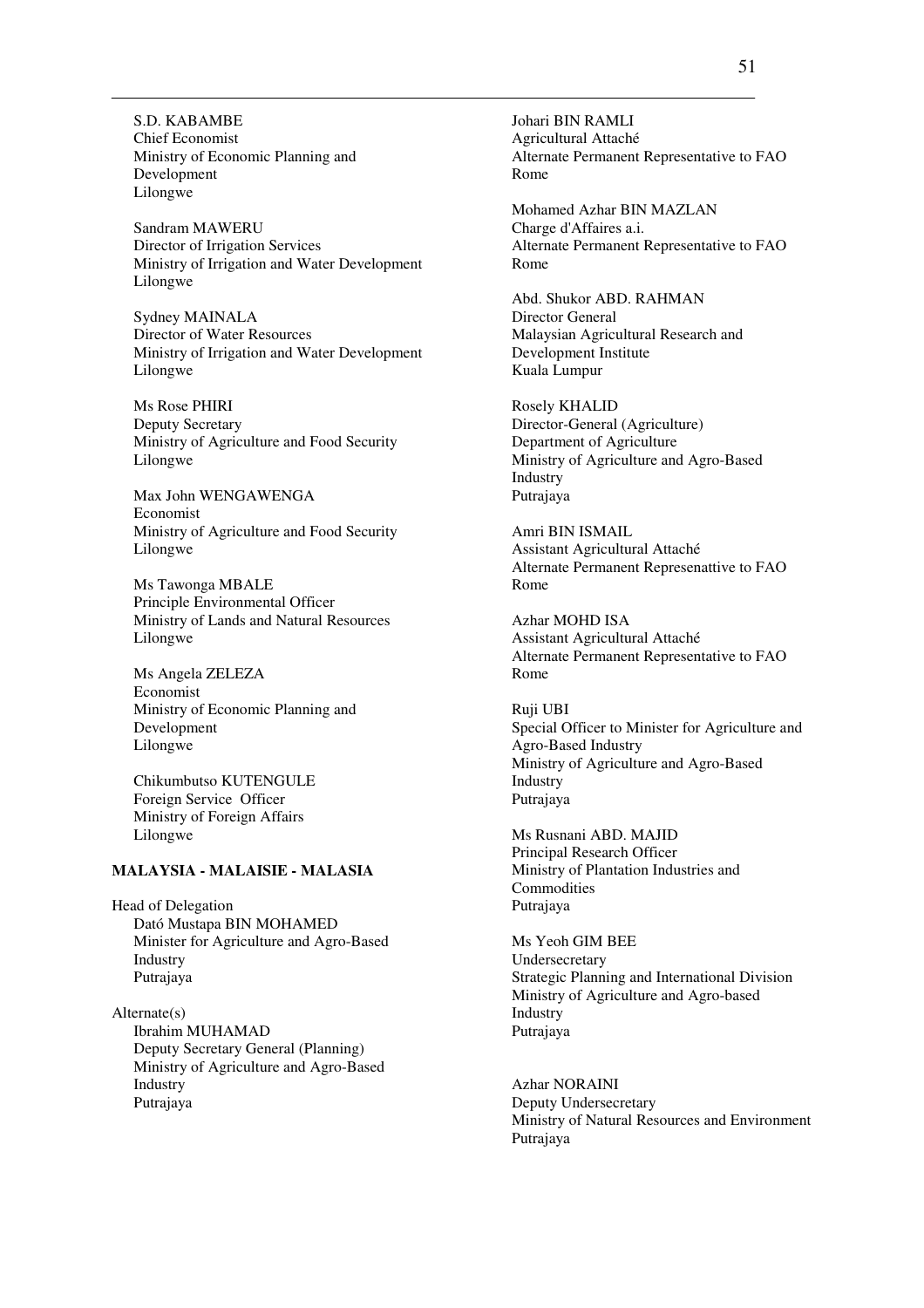Ms Yasmeen YASIM Principal Assistant Secretary Ministry of Agriculture and Agro-Based Industry Putrajaya

### **MALDIVES - MALDIVAS**

Head of Delegation Mohamed ZUHAIR Deputy Minister Ministry of Fisheries, Agriculture and Marine **Resources** Malé

 $Alternate(s)$ **Ibrahim SHABAU** Director Ministry of Fisheries, Agriculture and Marine Resources Malé

## **MALI - MALÍ**

Chef de délégation Agathane Ag. ALASSANE Ministre de l'environnement et de l'assainissement Bamako

 $Suppléant(s)$ Mohammed Al Moustapha CISSE Premier Conseiller Chargé d'affaires a.i. Représentant permanent suppléant auprès de la **FAO** Rome

Mme Nana Yava Lansry HAÏDARA Commissaire à la sécurité alimentaire Bamako

Bandiaougou CAMARA Conseiller Technique Commissaire à la securité alimentaire Bamako

# **MALTA - MALTE**

Head of Delegation Walter BALZAN Ambassador Permanent Representative to FAO Malta

 $Alternate(s)$ Ms Ritienne BONAVIA Alternate Permanent Representative to FAO Rome

# MARSHALL ISLANDS - ÎLES MARSHALL -**ISLAS MARSHALL**

**Head of Delegation** Ms Dixie LOMAE **Congressional Liaison Officer** Embassy of the Republic of the Marshall **Islands** Washington, D.C.

# MAURITANIA - MAURITANIE - موريتانيا

Chef de délégation Sidi Mohamed Ould CHEIKH ABDALLAH Président de la République, Chef de l'Etat Nouakchott

 $Suppléant(s)$ Corréra ISSAGHA Ministre de l'agriculture et de l'élevage Nouakchott

المناوب/المناوبون<br>كوريرا إسحاق<br>وزيرٍ الزراعة والثروة الحيوانية

Cheyakh OULD ELY Directeur de Cabinet du Président de la Rébublique Nouakchott

Aly Ould HAIBA Ambassadeur Représentant permanent auprès de la FAO Rome

علي ولد حيبة<br>السفير<br>والممثل الدائم لدى المنظمة<br>روما

Mohammed EL HEYBA OULD **LEMRABOTT** Conseiller principal à la Présidence de la République Nouakchott  $1.1.1312...1.1$  $\ddot{a}$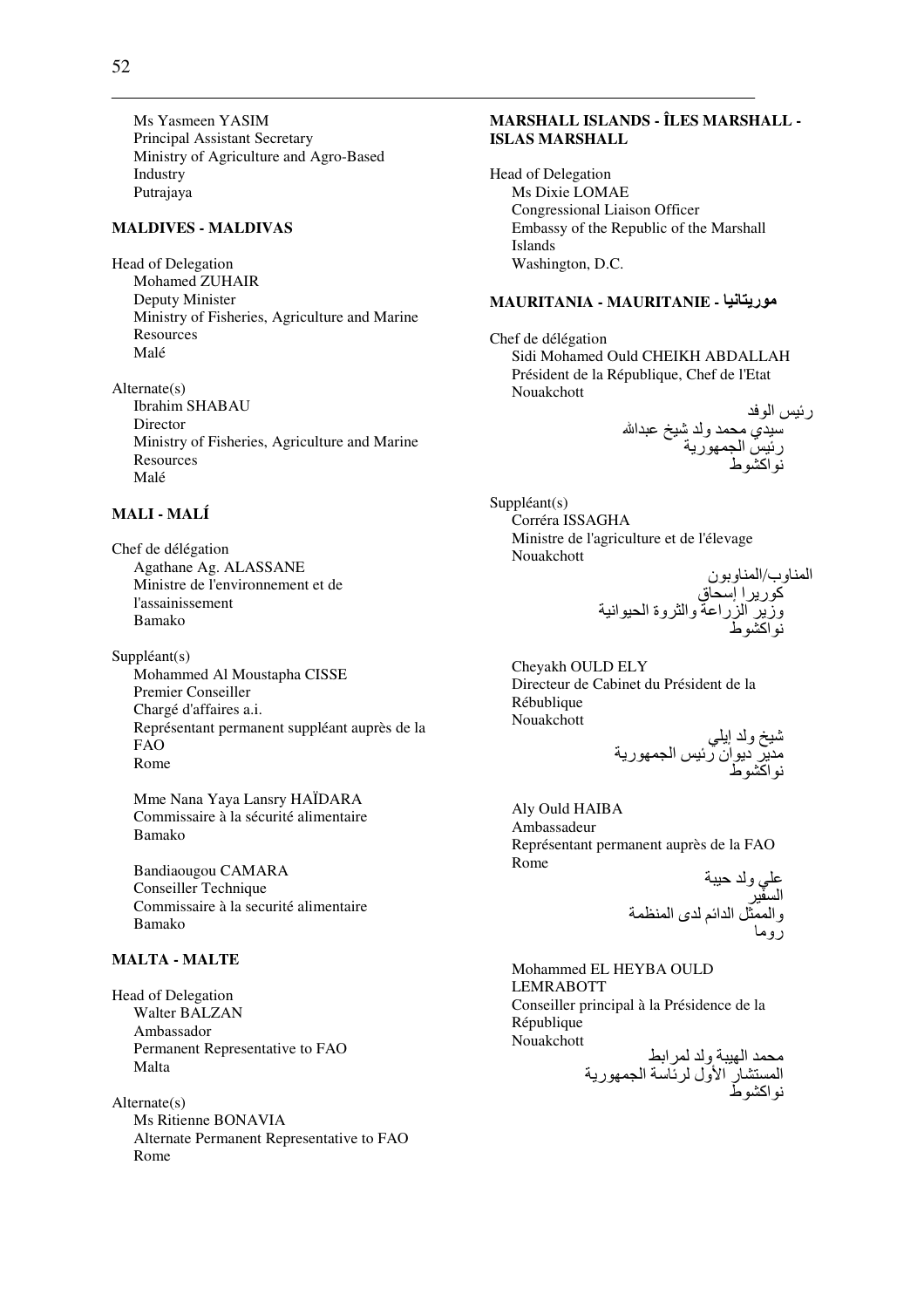Idoumou OULD MOHAMED LEMINE Conseiller principal à la Présidence de la République Nouakchott

Sidi OULD ZEIN Conseiller à la Primature Ministère de l'agriculture et de l'élevage Nouakchott

Mohamed OULD TEISS Directeur du Protocole d'état Nouakchott

Mme Awa DJIBRIL BA Commisaire Adjointe à la protection sociale et à la sécurité alimentaire Nouakchott

> السيدة هاو ا جبر بل با المفوضة المساعدة المكلفة بالحماية الاجتماعية والأمن الغذائبي نو اکشو ط

```
Ahmed OULD ELGHAOUTH
Directeur de l'observatoire au commissariat à la
protection sociale
Nouakchott
```
Abdallahi OULD BAH NAGI OULD KEBD Premier Conseiller

Représentant permanent suppléant auprès de la **FAO** 

Mme Marièm MINT MOHAMED AHMEDOU **Premier Conseiller** 

Représentant permanent suppléant auprès de la **FAO** Rome

Mme Fatimetou MINT MOHAMED SALECK **OULD BERROU** Deuxième Conseiller Ambassade de la République islamique de Mauritanie Rome فاطرهته مذت مجهن ببدلاك وادردد

## **MAURITIUS - MAURICE - MAURICIO**

Head of Delegation **Jacques CHASTEAU DE BALYON** Ambassador ot he Republic of Mauritius France

 $Alternate(s)$ Denis CANGY Consul Alternate Permanent Representative to FAO Rome

Yadowsun BOODHOO Director Mauritius Meteorological Services Prime Minister's Office Port Louis

# **MEXICO - MEXIQUE - MÉXICO**

Jefe de Delegación Alberto CÁRDENAS JIMÉNEZ Secretario de Agricultura, Ganadería, Desarrollo Rural, Pesca y Alimentación Ciudad de México

#### $Suplente(s)$

Jorge Eduardo CHEN CHARPENTIER Embajador Representante Permanente ante la FAO  $Roma$ 

Sra. Erendira Araceli PAZ CAMPOS Embajadora Directora General de Organismos Económicos Regionales y Multilaterales Ciudad de México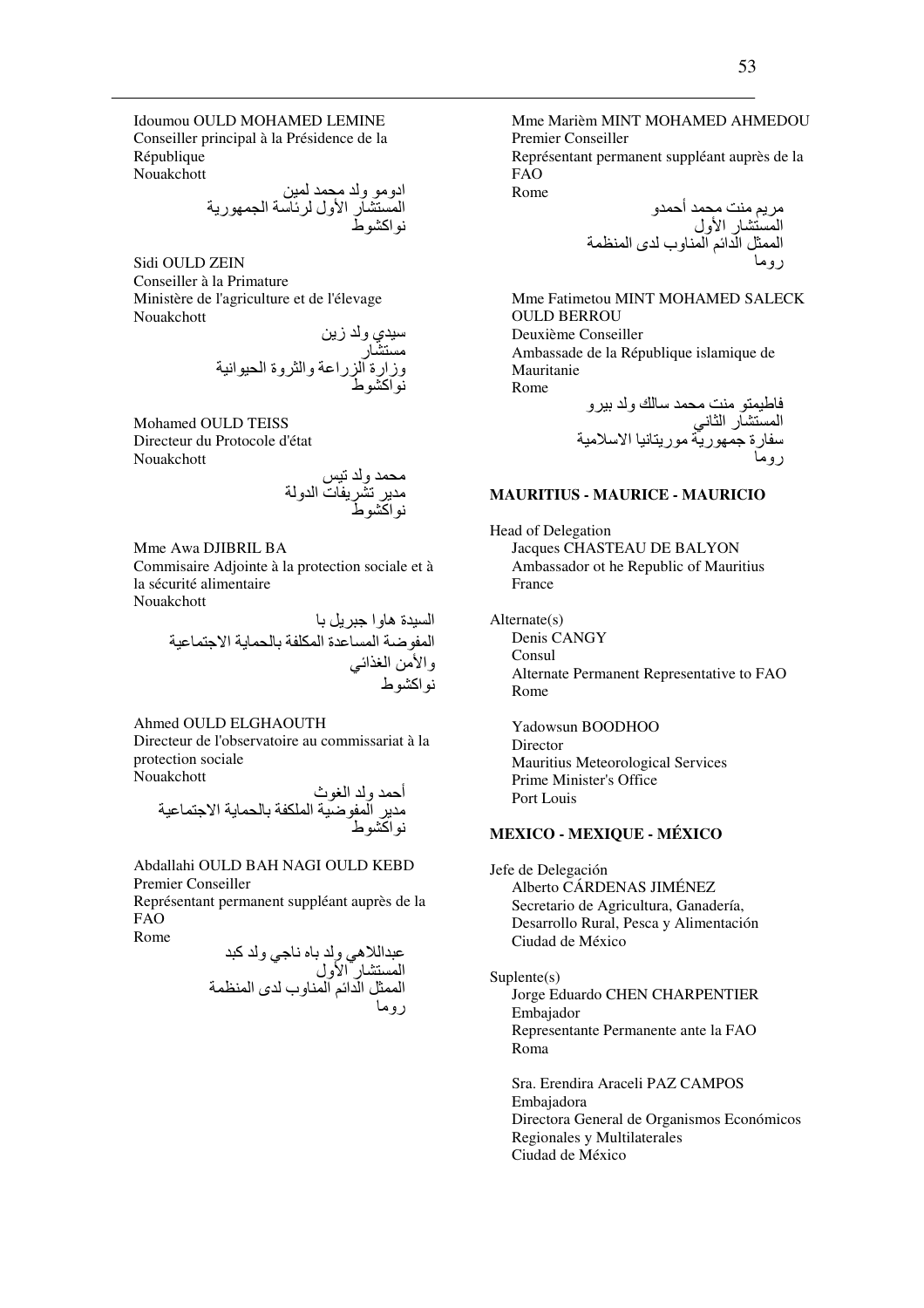Victor Manuel VILLALOBOS ARAMBULA Coordinador de Asuntos Internacionales Secretaría de Agricultura, Ganadería, Desarrollo Rural, Pesca y Alimentación Ciudad de México

Guillermo PADRÉS ELÍAS Senado de la República Ciudad de México

Sra. Patricia VILLANUEVA ABRAJÁN Cámara de Diputados Ciudad de México

Jose Luis YUNES CELIS Jefe de Cancillería Embajada de Mexico Roma

Victor Daniel FLORES FUENTES Responsable de Asuntos Económicos y organismos Internacionales Embajada de México Roma

Diego Alonso SIMANCAS GUTIÉRREZ Representante Permanente Alterno ante la FAO Roma

Jesús DUEÑAS LLERENAS Senador de la Republica Mexicana México D.F.

Antonio MEJÍA HARO Senador de la Republica Mexicana México D.F.

Heladio Elías RAMÍREZ LÓPEZ Senador de la Republica Mexicana México, D.F.

### **MICRONESIA, FEDERATED STATES OF - MICRONÉSIA, ÉTATS FÉDÉRÉS DE - MICRONESIA, ESTADOS FEDERADOS DE**

Head of Delegation Masao NAKAYAMA Ambassador Permanent Representative to the United Nations New York

# **MOLDOVA**

Head of Delegation Anatolie GORODENCO Minister for Agriculture and Food Industry Chisinau

Alternate(s) Ludmila JUC First Secretary Embassy of Moldova Rome

#### **MONACO - MÓNACO**

Chef de délégation Philippe BLANCHI Ambassadeur Représentant Permanent auprès de la FAO Rome

Suppléant(s) Jean-Philippe BERTANI Premier Secrétaire Ambassade de Monaco Rome

### **MONGOLIA - MONGOLIE**

Head of Delegation Batsuuri NANTSAG State Secretary Ministry of Food and Agriculture Ulan Bator

Alternate(s) Ms Oyundelger NATAA Senior Officer of the External Cooperation Division Ministry of Food and Agriculture Ulan Bator

## **MOROCCO - MAROC - MARRUECOS -**  برغملا

Chef de délégation Abbas EL FASSI Premier Ministre Rabat

> رئيس الوفد عباس الفاسي رئيس نيس الوزراء الرباط

Suppléant(s) Aziz AKHANNOUCH Ministre de l'agriculture et de la pêche maritime Rabat

ا وب/ا ون 0 أFش وز ا را0 وا \*- ا /Dي ا ط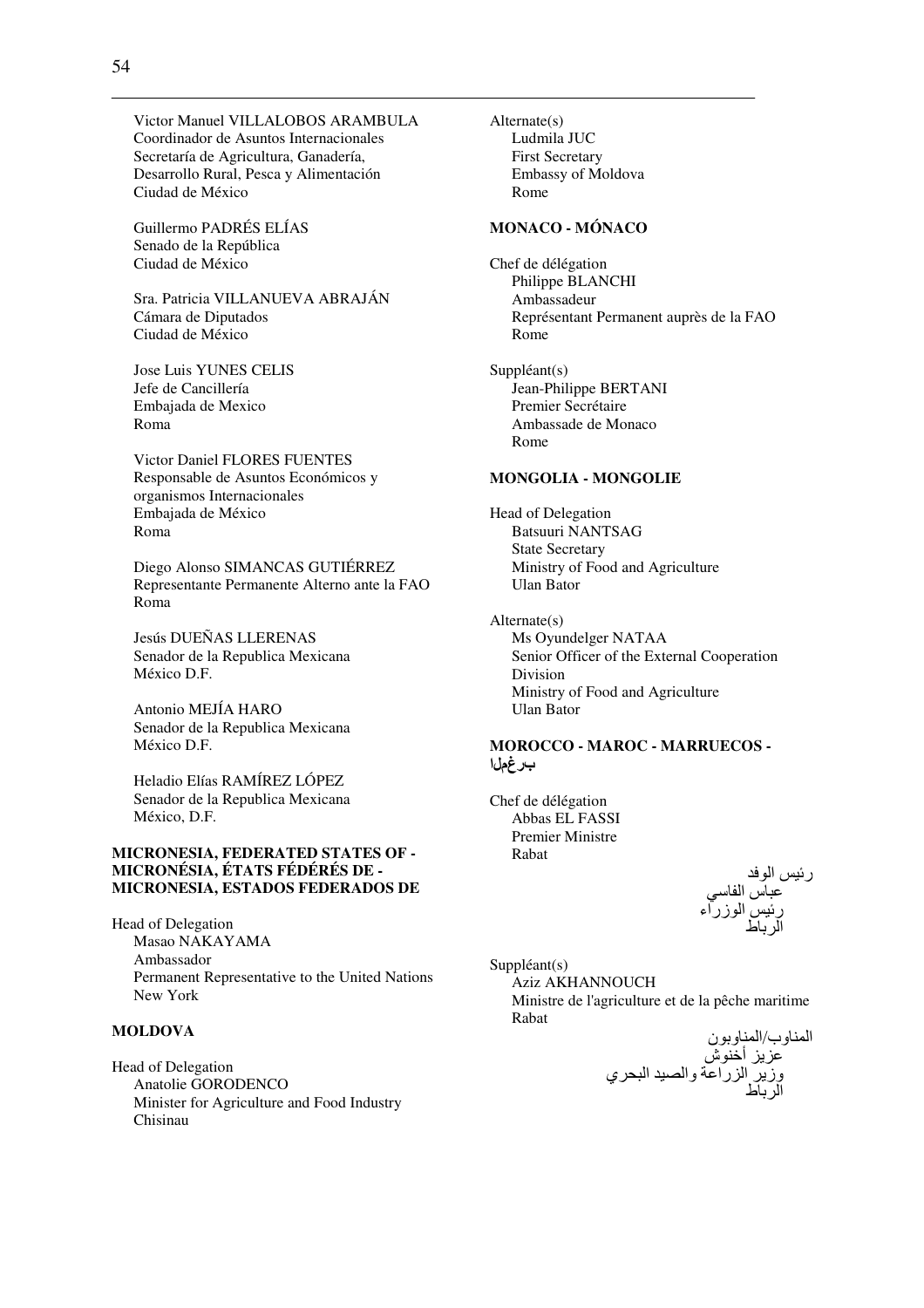Abdeladim LHAFI Haut Commissaire aux eaux et forêts et à la lutte contre la désertification Rabat

 /0 ا ا' D; ا G- ا -#\$ -8I وا Wت و6#D ا \*D ا ط

Tajeddine BADDOU Ambassadeur Représentant permanent auprès de la FAO Rome

Sج ا , دو ا -\$ وا &% ا ا' ى ا ( رو#

Mme Raja GHANNAM

Directeur de la coopération multilatérale Ministère des affaires étrangères et de la coopération Rabat

ا -\$ة رBء pم # ا ون ا د اYHاف وزارة ا :رB- وا ون ا ط

Omar AIT SALAH

Directeur du Protocole du Premier Ministre Rabat

> عمر أيت صلاح مدير مراسم رئيس الوزراء الرباط

Amine TEHRAOUI

Chef de Cabinet du le Ministre de l'agriculture et de la pêche maritime Rabat

أ,-# TYاوي ر- دان وزارة ا را0 وا \*- ا /Dي ا ط

Mme Lalla Salma SLIMANI Chef de Cabinet du Haut Commissaire Haut Commissariat aux eaux et forêts et à la lutte contre la désertification Rabat

;+-8  7 ? ر\$- دان ا ض ا #\$; ا G- ا -#\$ -8I وا Wت و6#D ا \*D ا ط

Mohamed AIT KADI Président du Conseil Général du développement agricole Rabat

#D 23 آدي ر- ا 8 ا م -8 ا را-0 ا ط

Abderrahim HOUMY Directeur de la planification, du système

d'Information et de la coopération Haut Commissariat aux eaux et forêts et à la lutte contre la désertification Rabat  $\mathbf{u}$ 

' #; # ا :^-\ و+(' ا #8ت وا ون ا G- ا -#\$ -8I وا Wت و6#D ا \*D ا ط

Benhammou BOUZEMOURI Directeur du Développement Forestier Haut Commissariat aux Eaux et Forêts et à la Lutte Contre la Désertification Rabat

T# ز#ري # S- ا Wت ا G- ا #\$ - -8I وا Wت و6#D ا \*D ا ط

Mohamed AIT HMID Ministre plénipotentiaire Représentant permanent adjoint auprès de la FAO Rome

- 23 D# ا ر ا ض وا &% ا ا' ا وب ى ا ( رو#

### **MOZAMBIQUE**

Head of Delegation Soares NHACA Minister for Agriculture Maputo

Alternate(s) Mrs Carla Elisa MUCAVI Ambassador Permanent Representative to FAO Rome

Calisto BIAS Director-General Institute for Agronomic Research of Mozambique Maputo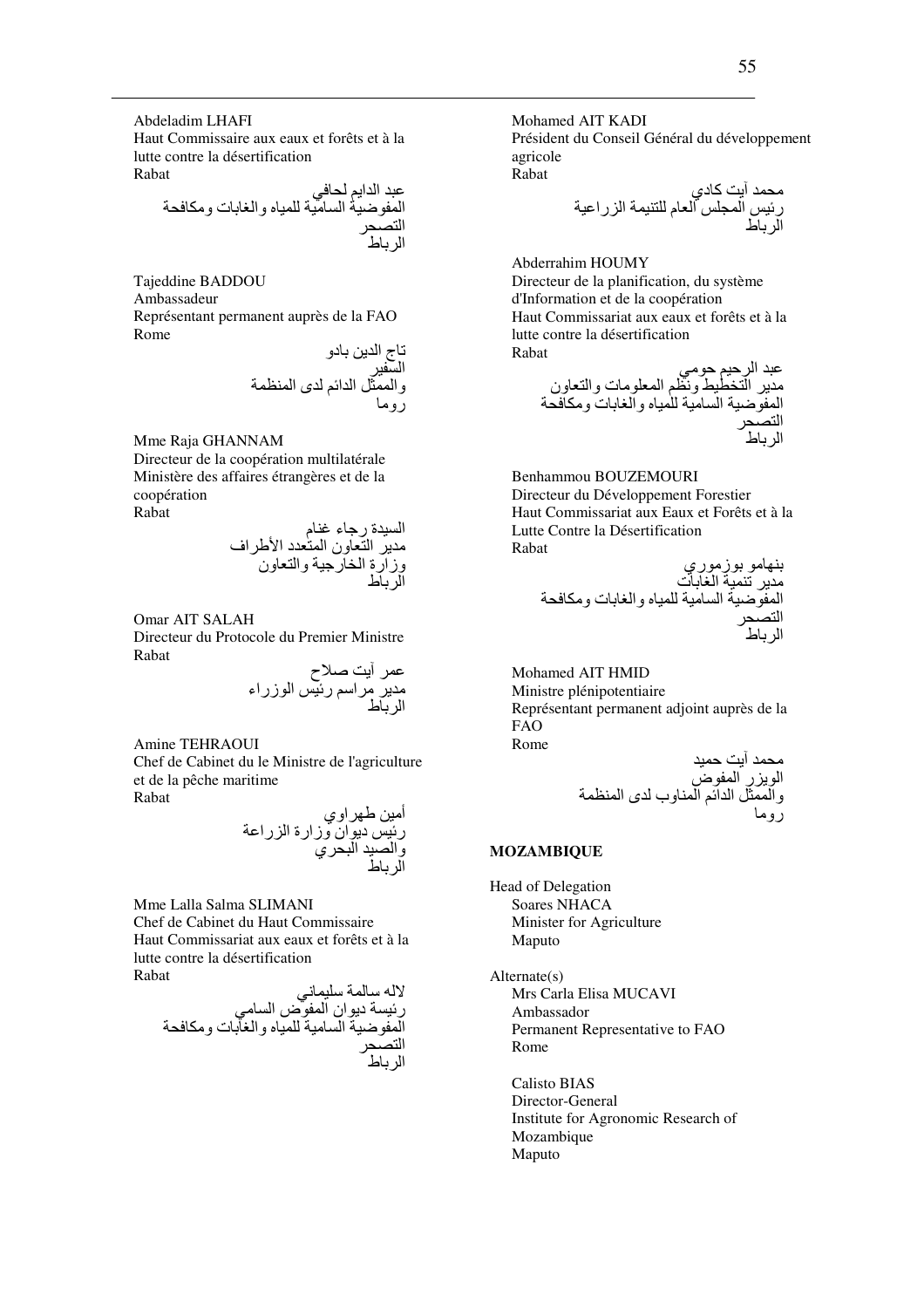Boaventura NUVUNGA National Director of Agrarian Services Ministry of Agriculture Maputo

Roberto Mito ALBINO National Director Center for Promotion of Agriculture Ministry of Agriculture Maputo

Ms Laurinda Feranando SAIDE BANZE Second Secretary Alternate Peramnent Representative to FAO Rome

Mr Simeão LOPES Technician Ministry of Fisheries Maputo

#### **MYANMAR**

Head of Delegation Htay OO Minister for Agriculture and Irrigation Nay Pyi Taw

Alternate(s) THAN TUN Ambassador Permanent Representative to FAO Rome

U Tin HTUT OO Director-General Department of Agricultural Planning Ministry of Agriculture and Irrigation Nay Pyi Taw

Ms Ja Taung MARAN Minister Counsellor Alternate Permanent Representative to FAO Rome

Tin HTUT Deputy Director Department of Agricultural Planning Ministry of Agriculture and Irrigation Nay Pyi Taw

Ko Lay KHIN Deputy Director-General Department of Fisheries Ministry of Livestock and Fisheries Nay Pyi Taw

Nyinyi KYAW Deputy Director Ministry of Forestry Nay Pyi taw TUN MYINT Technician Ministry of Energy Nay Pyi Taw **NAMIBIA - NAMIBIE**  Head of Delegation Hifikepunye POHAMBA President of the Republic Windhoek Alternate(s) Marco Mukoso HAUSIKO Minister for Foreign Affairs Windhoek John MUTORWA Minister for Agriculture, Water and Forestry Windhoek Ndali CHÉ KAMATI Executive Director Office of the President Windhoek Tuliameni KALOMOH Special Advisor to the Minister Ministry of Foreign Affairs Windhoek Andrew NDISHISHI Permanent Secretary Ministry of Agriculture, Water and Forestry Windhoek Hinyangerwa ASHEEKE Deputy Permanent Secretary Ministry of Foreign Affairs Windhoek Panduleni SHINGENGE Ambassador Rome Mbapeua MUUANGUA Chief of Protocol

Mesang MULUNGA Deputy Director - Agricultural Planning Ministry of Agriculture, Water and Forestry Windhoek

Windhoek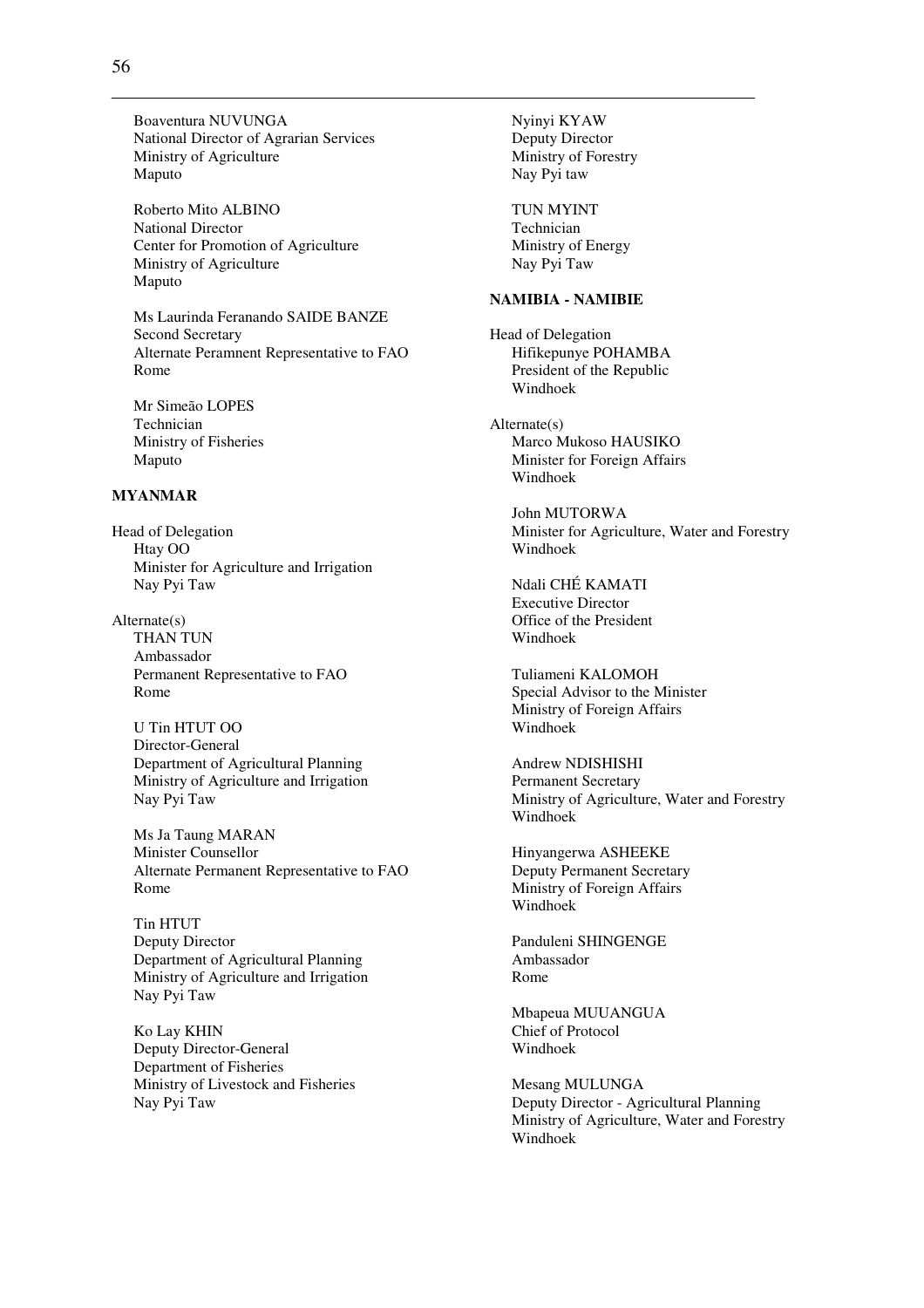Kintinu SAGEUS Agricultural Economist Ministry of Agriculture, Water and Forestry Windhoek

Josua Penda AUALA First Secretary Embassy of Namibia Rome

Titus K.N. AINIMA Personal Assistant to the President Windhoek

Johannes HAIYAMBO Personal Assistant to the Minister of Foreign Affairs Windhoek

Ms Sarafina TSHILUNGA Protocol Officer Windhoek

André APOLLUS Counsellor (Agriculture) Embassy of Namibia Belgium

# **NETHERLANDS - PAYS-BAS – PAÍSES BAJOS**

Head of Delegation Mrs Gerda VERBURG Minister for Agriculture, Nature and Food **Ouality** The Hague

Alternate(s) Bert KOENDERS Minister for Development Cooperation The Hague

Hans HOOGEVEEN Director-General Ministry of Agriculture, Nature and Food **Quality** The Hague

Agnes VAN ARDENNE-VAN DER HOEVEN Ambassador Permanent Representative to FAO Rome

Jan DEELSTRA Director International Affairs Department Ministry of Agriculture, Nature and Food **Ouality** The Hague

Ms Inge LARDINOIS Head of Unit Ministry of Housing, Spatial Planning and the Environment The Hague

Theo VAN BANNING Deputy Permanent Representative to FAO Rome

Dirk-Jan NIEUWENHUIS Private Secretary to the Minister for Development Cooperation The Hague

Dirk DE JONG Policy Officer International Affairs Department Ministry of Agriculture, Nature and Food Quality The Hague

Ms Marianne SINKE Policy Officer United Nations and International Financial Institutions Department Ministry of Foreign Affairs The Hague

Felix HOOGVELD Policy Adviser Environment and Development Department Ministry of Foreign Affairs The Hague

Ronald GOLDBERG Policy Adviser Sustainable Economic Development Department Ministry of Foreign Affairs The Hague

Ms Marjolein GEUSEBROEK Alternate Permanent Representative to FAO Rome

Harm Evert WAALKENS Member of the House of Representatives The Hague

Kees-Jaap OUWERKWERK Senior Press Officer Information and Communications Department Ministry of Foreign Affairs The Hague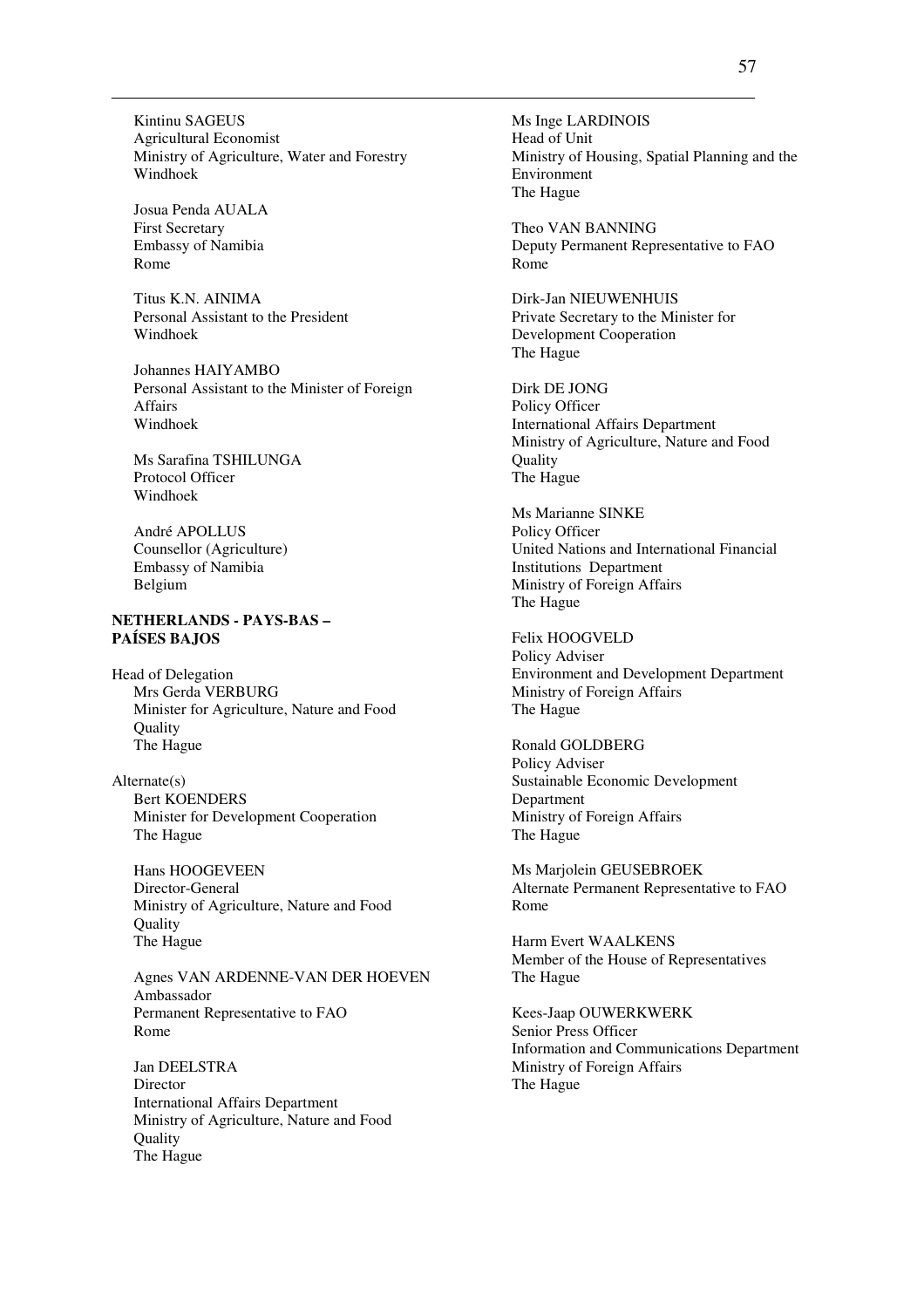Ms Cindy HEIJDRA Press Officer of the Minister of Agriculture, Nature and Food Quality The Hague

### **NEW ZEALAND - NOUVELLE-ZÉLANDE - NUEVA ZELANDIA**

Head of Delegation Jim ANDERTON Minister for Agriculture, Fisheries and Forestry Wellington

Alternate(s) Wayne MCNEE Chief Executive Ministry of Fisheries Wellington

> Douglas Frederick Lawrence MARKES Ambassador Permanent Representative to FAO Rome

Ms Sue KEDGLEY Green Party Member of Parliament Wellington

Jim SALINGER Principal Scientist NIWA Wellington

Neil FRASER Manager International Liaison Ministry of Agriculture and Forestry Wellington

Ms Adele BRYANT Counsellor Alternate Permanent Representative to FAO Rome

Ms Meredith STOKDIJK Ministry of Agriculture and Forestry Wellington

Peter ZWART Rural Development Advisor NZAID Wellington

James PALMER Chief of Staff Office of the Ministry of Agriculture Wellington

Ms Priscilla CLARK First Secretary Alternate Permanent Representative to FAO Rome

Ms Claudia GROSSO Policy Support Officer Embassy of New Zealand Rome

#### **NICARAGUA**

Jefe de Delegación Marlon NARVAEZ Embajador Embajada de Nicaragua Roma

Suplente(s) Mónica ROBELO RAFFONE Embajadora Representante Permanente de Nicaragua ante la FAO Rome

> Alvaro ROBELO GONZÁLEZ Embajador en Misión Especial Managua

Mohamed Mohamed LASTHAR Secretario Privado del Presidente para Asuntos Internacionales Presidencia de la República Managua

# **NIGER - NÍGER**

Chef de délégation Moussa MAHAMAN Ministre du développement agricole Niamey

Suppléant(s) Abdou DAOUDA Ministre de la compétitivité nationale et de la lutte contre la vie chère Niamey

Mme Mireille Fatouma AUSSEIL Ambassadeur Représentant permanent de la FAO Rome

Zakariaou Adam MAIGA Conseiller Représentant permanent adjoint auprès de la FAO Rome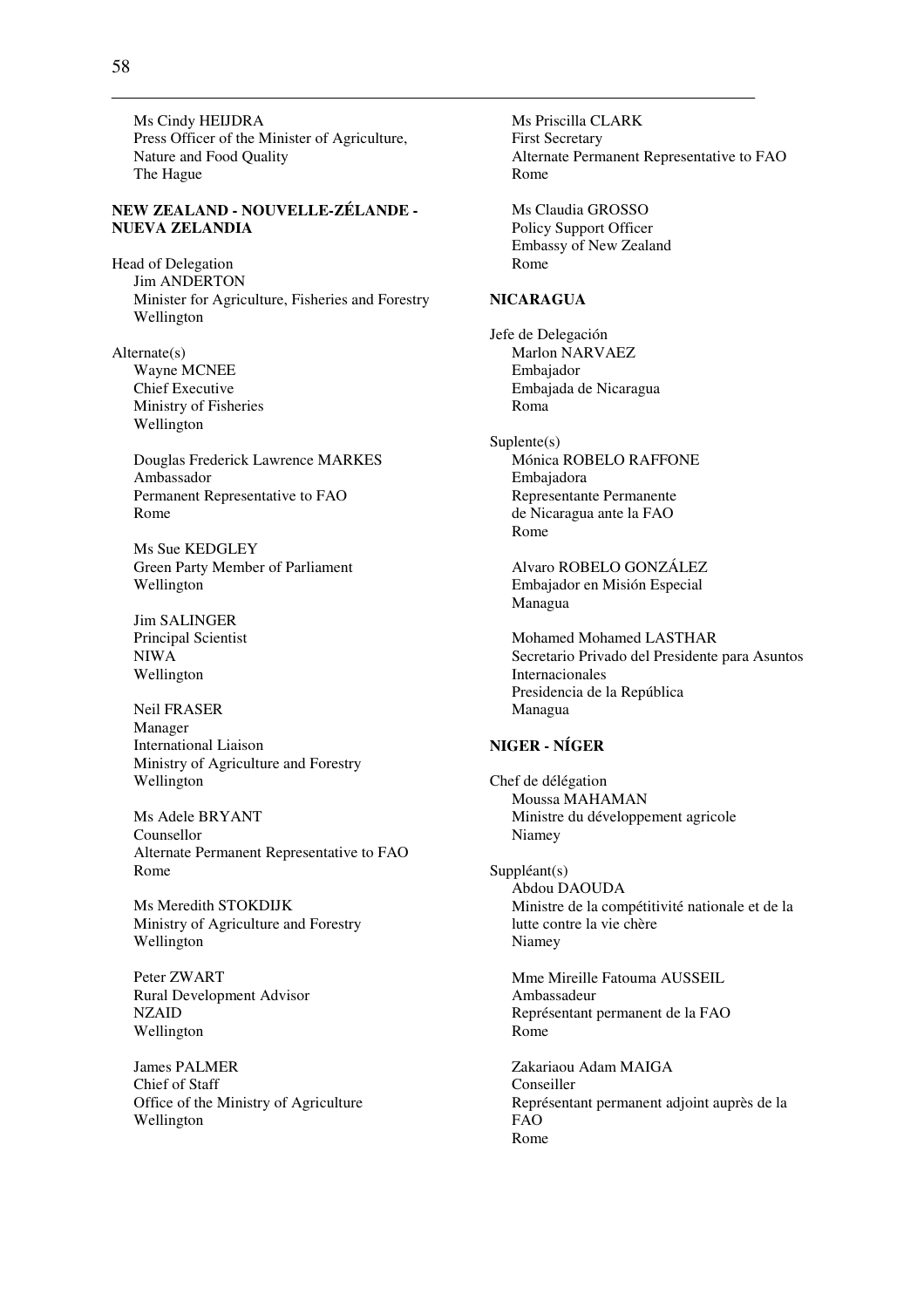# **NIGERIA - NIGÉRIA**

Head of Delegation Sayyadi Abba RUMA Federal Minister for Agriculture and Water Resources Abuja

Alternate(s) Oladapo Abraham AFOLABI Permanent Secretary Ministry of Agriculture and Water Resources Abuja

Salisu A. INGAWA Executive Director Ministry of Agriculture and Water Resources Abuja

Funsho AKILAPA Director Ministry of Agriculture and Water Resources Abuja

Cheikh Tidiane SARR Chief Technical Advisor Ministry of Agriculture and Water Resources Abuja

Tawar U. WADA Chairman Senate Committee on Agriculture National Assembly Abuja

Simon Sule AJIBOLA Senator National Assembly Abuja

Ahmad SANI Senator National Assembly Abuja

Gbenga MAKANJUOLA Representative National Assembly Abuja

Niyi AKINYUGHA Representative National Assembly Abuja

Zakariya'u GALADIMA MOHAMMED Representative National Assembly Abuja

Ibrahim Abdu MAIRIGA Special Assistant to the Minister Ministry of Agriculture and Water Resources Abuja

Mathias ELUMA GARBA Special Assistant to the Permanent Secretary Ministry of Agriculture and Water Resources Abuja

Mustapha BALA Special Assistant to the President and Secretary of Agriculture Federal Capital Development Authority Abuja

Ms Doris ENO BAKARI Assistant Director Ministry of Agriculture and Water Resources Abuja

Bala Shu'aibu MUHAMMAD Senior Agricultural Officer Federal Capital Territory Abuja

Aliyu Girka ISAH Chief Agricultural Officer Federal Capital Development Authority Abuja

Onaga OKECHUKWU KINGSLEY Second Secretary Embassy of Nigeria Rome

Yaya OLANIRAN Minister Permanent Representative to FAO Rome

Bello Ardo MOHAMMED Desk Officer Ministry of Foreign Affairs Abuja

### **NORWAY - NORVÈGE - NORUEGA**

Head of Delegation Erik SOLHEIM Minister for the Environment and International Development Oslo

Alternate(s) Arne HØNNINGSTAD Ambassador Permanent Representative to FAO Rome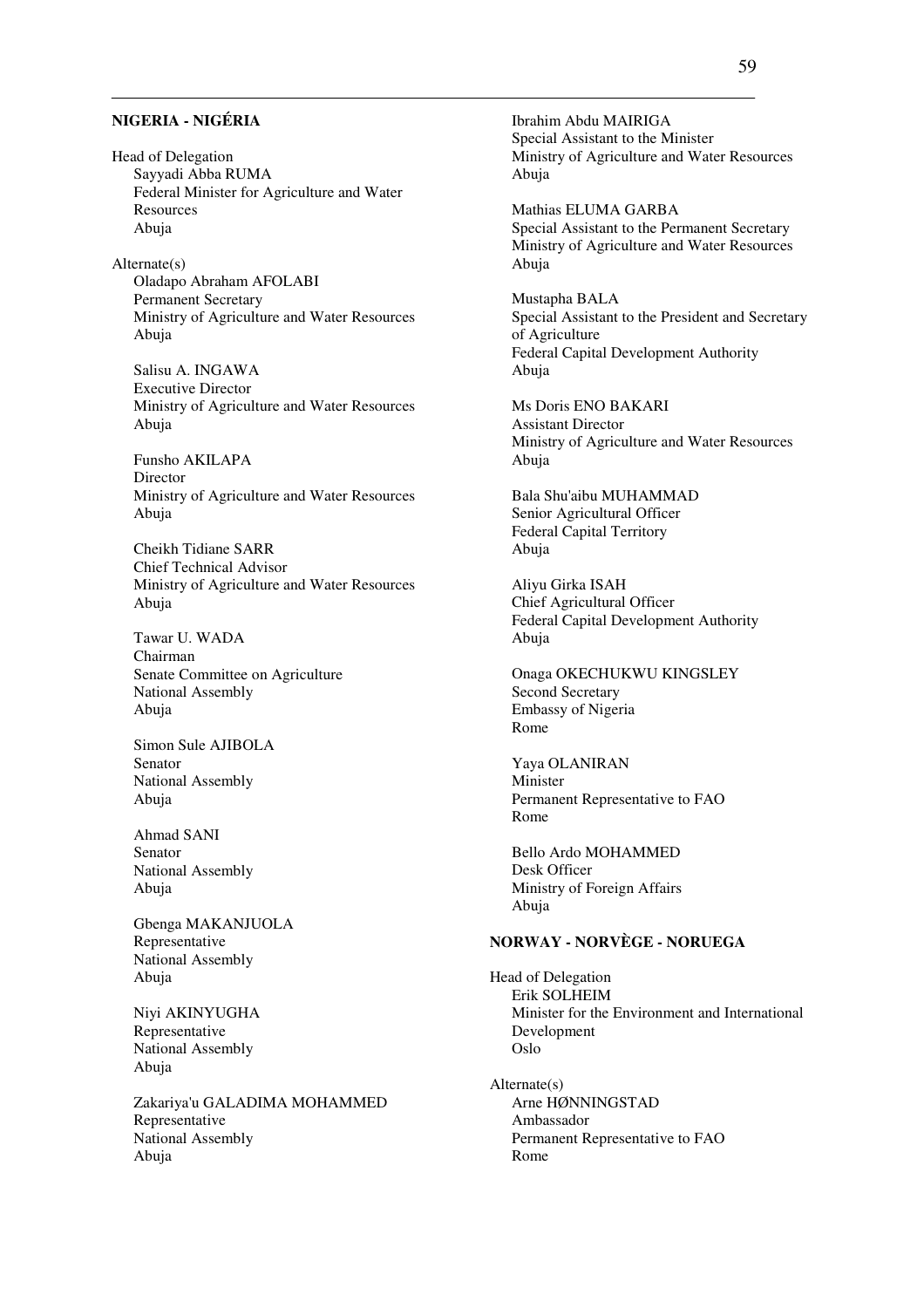Ms Sigrid HJØRNEGÅRD **Political Adviser** Ministry of Agriculture and Food Oslo

Jostein LEIRO Deputy Director-General Ministry of Foreign Affairs Oslo

Ms Guri SANDBORG Deputy Director-General Ministry of Foreign Affairs Oslo

Arild SKÅRA Senior Adviser **NORAD** Oslo

Narve SOLHEIM Senior Adviser Ministry of Foreign Affairs Oslo

Ms Anne Kristin HERMANSEN Senior Adviser Ministry of Foreign Affairs Oslo

Ms Wera HELSTRØM Senior Advisor Ministry of Foreign Affairs Oslo

Ms Heidi GARBERG Senior Advisor Ministry of Agriculture and Food Oslo

Ms Nina MOSSEBY Adviser Ministry of Agriculture and Food Oslo

Daniel VAN GILST **First Secretary** Deputy Permanent Representative to FAO Rome

Ottar LØVIK Head of Information Ministry of Agriculture and Food Oslo

**Tore RIISE** Special Adviser Ministry of Fisheries and Coastal Affairs Oslo

**Aksel NAERSTAD** Senior Policy Adviser Representative for Civil Society Oslo

Per Olaf LUNDTEIGEN Farmer/Member of the Norwegian Parliament Vestfossen

Jan Petter BORRING Ministry of the Environment Oslo

**Terie KRONEN** Advisor Ministry of Environment Oslo

### نامع - OMÁN - OMÁN

Head of Delegation Salim bin HILAL BIN ALI AL-KHALILI Minister for Agriculture Muscat

رئيس الوفد<br>سالم بن هلال بن علي الخليلي<br>وزير الزراعة

 $Alternate(s)$ Said Nasser Mansoor AL-HARTHY Ambassador Permanent Representative to FAO Rome

Mohammed Redha AL-LAWATI Planning Adviser Ministry of Agriculture Muscat

محمد رضا اللواتي<br>مستشار التخطيط<br>وزارة الزراعة<br>مسقط

Saoud AL-BADAAIE Director Minister's Office Ministry of Agriculture Sultanate of Oman

سعود بن ناصر البداعي<br>مدير<br>مكتب الوزير<br>وزارة الزراعة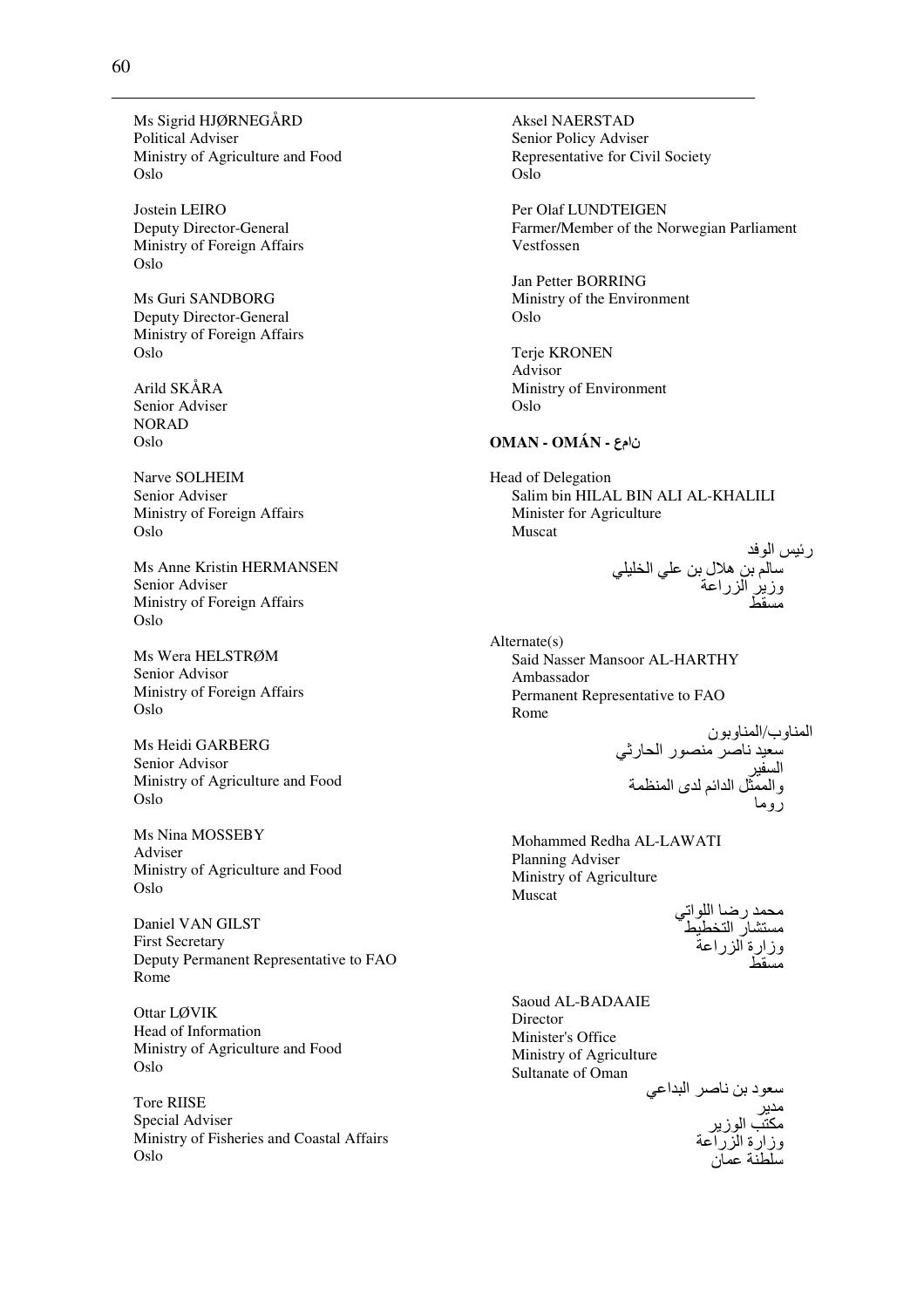Ali AL-KIYOUMI Director-General of Nature Conservation Ministry of Environment and Climate Affairs Muscat

على القيومي المدير العام لصون الطبيعة وزارة البيئة والشؤون المناخية<br>مسقط

Saleh AL-HINAI Acting Director Department of International Relations Ministry of Fisheries Muscat

صالح الهناي قائم بآعمال المدير إدارة الإتصالات الدولية<br>وزارة مصايد الأسماك مسقط

Rasmi MAHMOUD Technical Advisor Embassy of the Sultanate of Oman Rome

رسمي محمود مستشآر فن*ی* سفارة سلطنّة عمان روما

# **PAKISTAN - PAKISTÁN**

Head of Delegation Nazar Mohammad GONDAL Minister for Food, Agriculture and Livestock Islamabad

Alternate(s) Ejaz Ahmad QURESHI **Secretary** Ministry of Environment Islamabad

> Tasnim ASLAM Ambassador Permanent Representative to FAO Rome

Jamil AHMAD Minister Embassy of Pakistan Rome

Amjad NAZIR Joint Secretary Ministry of Food, Agriculture and Livestock Islamabad

Aamir Ashraf KHAWAJA Agriculture Counsellor Alternate Permanent Representative to FAO Rome

### **PANAMA - PANAMÁ**

Jefe de Delegación Guillermo SALAZAR NICOLAU Ministro de Desarrollo Agropecuario Panamá

Suplente(s) Eudoro Jaén ESQUIVEL Embajador Representante Permanente ante la FAO Roma

Sra. Liana ZAMORA Directora de Asesoría legal Ministerio de Desarrollo Agropecuario Panamá

Carlos Gilberto MELGAREJO VILLALOBOS Director Encargado de Gestión Integrada de Cuencas Hidrográficas Autoridad Nacional del Ambiente Panamá

Demetrio OLACIREGUI Asistente para Asuntos Internacionales del Primer Vicepresidente y Ministro de Relaciones Exteriores de la República de Panamá Ministerio de Relaciones Exteriores Roma

Horacio J. MALTEZ Ministro Consejero Representante Permanente ante la FAO Roma

#### **PAPUA NEW GUINEA – PAPOUASIE-NOUVELLE-GUINÉE – PAPUA NUEVA GUINEA**

Head of Delegation John Patrick Hickey Minister for Agriculture and Livestock Waigani

Alternate(s) Anton Kauge BENJAMIN Department of Agriculture and Livestock Waigani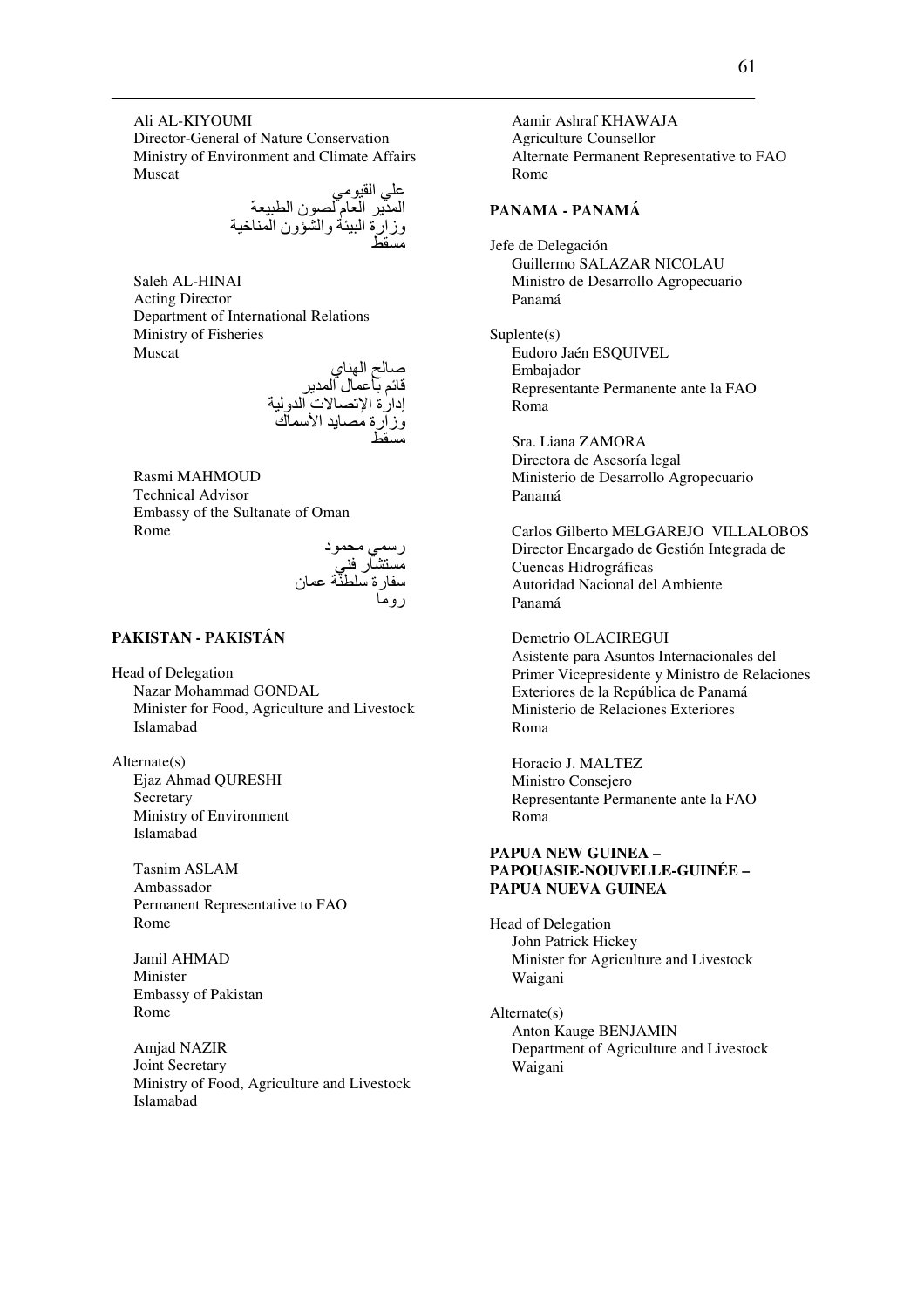#### **PARAGUAY**

Jefe de Delegación Sra Maria Gloria PENAYO DE DUARTE Primera Dama de la Républica Asunción

Suplente(s) Sra. Ana María BAIARDI QUESNEL Embajadora Representante Permanente ante la FAO Roma

Gerardo José BOGADO AYALA Vice Ministro de Ganadería Ministerio de Agricultura y Ganadería Asunción

Humberto GALEANO BONZI Ministro Representante Permanente Alterno ante la FAO Roma

Sra. Liz Haydee CORONEL CORREA Consejera Representante Permanente Adjunta ante la FAO Roma

Sra. Teresa Concepción NÚÑEZ DE OLMEDO Directora de Cooperación Tecnica y Relaciones Internacionales Ministerio de Agricultura y Ganadería Asunción

Sra. Sonia BIEDERMAN Secretaria Representante Permanente Alterno ante la FAO Roma

# **PERU - PÉROU - PERÚ**

Jefe de Delegación Carlos ROCA CÁCERES Embajador Representante Permanente ante la FAO Roma

Suplente(s) Félix Ricardo DENEGRI BOZA Ministro Representante Permanente Adjunto ante la FAO Roma

Manuel Antonio ÁLVAREZ ESPINAL Consejero Representante Permanente Alterno ante la FAO Roma

### **PHILIPPINES - FILIPINAS**

Head of Delegation Arthur C. YAP Secretary for Agriculture Metro Manila

Alternate(s) Philippe J. LHUILLIER Ambassador Permanent Representative to FAO Rome

Ms Josyline JAVELOSA Assistant Secretary for Policy and Planning Department of Agriculture Quezon City

Marriz B. AGBON President Philippine Agricultural Development and Commercial Corporation Department of Agriculture Quezon City

Noel DE LUNA Agricultural Attaché Embassy of the Philippines Rome

Emmanuel Elmo R. FERNANDEZ Second Secretary Alternate Permanent Representative to FAO Rome

Ms Kristine Leilani SALLE Second Secretary Alternate Permanent Representative to FAO Rome

Esteban PAGARAN Assistant Agricultural Attaché Department of Agriculture Rome

Gregorio Y. TAN Special Adviser to the Secretary of Agriculture Department of Agriculture Quezon City

Ms Nolet FULGENCIO Executive Assistant Department of Agriculture Quezon City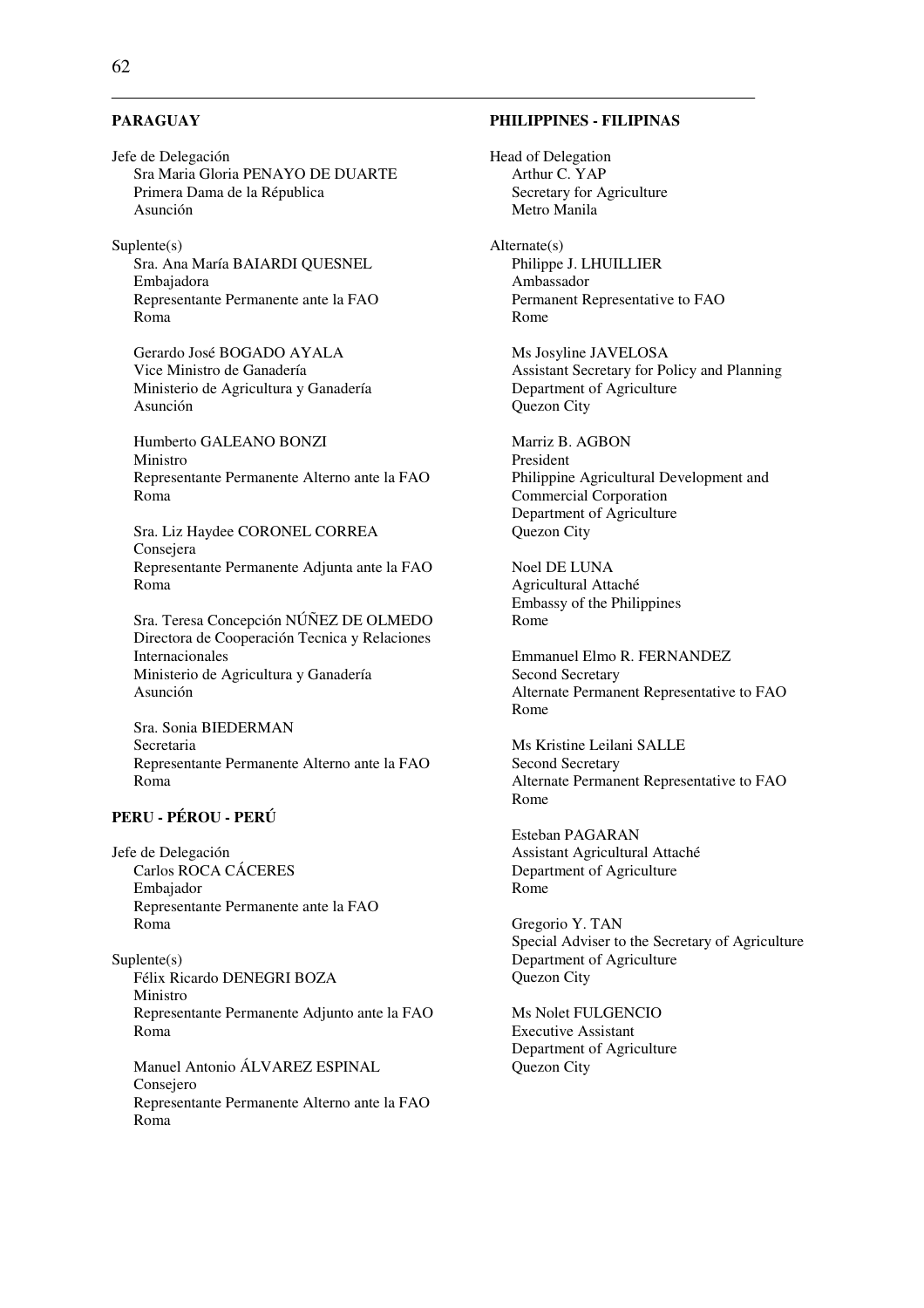### POLAND - POLOGNE - POLONIA

**Head of Delegation** Andrzej DYCHA Undersecretary of State Ministry of Agriculture and Rural Development Warsaw

 $Alternate(s)$ **Ryszard WOJTAL** Minister Counsellor Permanent Representative to FAO Rome

**Mateusz KIEFERLING** Minister Counsellor Ministry of Agriculture and Rural Development Warsaw

Ms Malgorzata PIOTROWSKA Secretary of the Polish FAO National Committee Ministry of Agriculture and Rural Development Warsaw

### **PORTUGAL**

Head of Delegation Jaime SILVA Minister for Agriculture, Rural Development and Fisheries Lisbon

 $Alternate(s)$ Ascenso SIMÕES Secretary of State for Forests and Rural Development Lisbon

Vasco TAVEIRA DA CUNHA VALENTE Ambassador Permanent Representative to FAO Rome

Augusto CORREIA President of the Portuguese Institute for the Aid to Development Lisbon

Miguel ALMEIDA E SOUSA Deputy Director General **Technical and Economic Affairs** Ministry of Foreign Affairs Lisbon

António DUARTE DE ALMEIDA PINHO Counsellor (Agriculture) Deputy Permanent Representative to FAO Rome

Luís COELHO DA SILVA **Counsellor for FAO Matters** Embassy of the Portuguese Republic Rome

#### رطق - QATAR

Head of Delegation Sheikh Abdul Rahman Bin Khalifa Bin Abdulaziz AL-THANI Minister for Municipality Affairs and Agriculture Doha رئيس الوفد<br>الشيخ عبد الرحمن خليفة بن عبد العزيز آل ثاني<br>وزير الشؤون البلدية والزراعة<br>الدمحة

 $Alternate(s)$ Soltan Saad AL-MORAKHI Ambassador Permanent Representative to FAO Rome

Sheikh D. Faleh Bin Nasser AL THANI General Director of Research and Agriculture Development Doha  $\mathbb{R}^3$  ,  $\mathbb{R}^3$  ,  $\mathbb{R}^3$  ,  $\mathbb{R}^3$  ,  $\mathbb{R}^3$  ,  $\mathbb{R}^3$  ,  $\mathbb{R}^3$ 

Waleed Fahd AL MANI Director Ministry of Municipal Affairs and Agriculture Doha  $\mathbf{a}$  to  $\mathbf{a}$  and  $\mathbf{a}$  $\ddot{\phantom{a}}$ 

Mubarek Nasser AL-KHALIFA **First Secretary** Alternate Permanent Representative to FAO Rome **Protection of the Atlantic**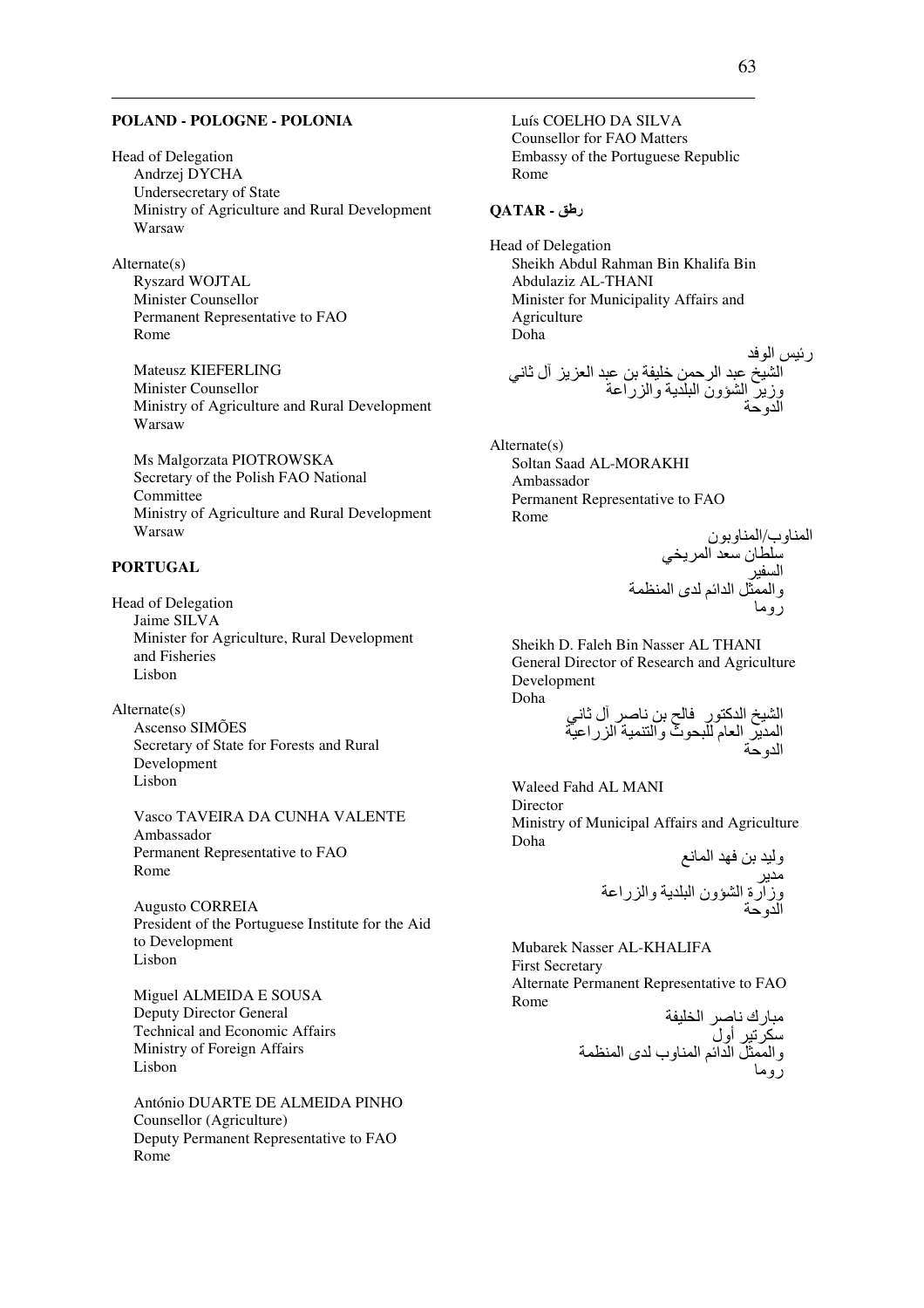Ali AL KUBISY Expert in Agricultural Affairs Ministry of Municipal Affairs and Agriculture Doha  $\overline{a}$ 

/6; F-/ ا A@ون ا را-0 وزا رة ا A@ون ا 8/ وا را0 ا و

Mohammed Ebrahim AL QAYED Special Assistant Embassy of the State of Qatar Rome

محمد ابر اهيم القايد مساعد خاص سفارة دولة قطر روما

Abdul Aziz Mohamed AL-JABER Assistant to the Minister for Municipality Affairs and Agriculture Doha

 /0 ا #D ا 0\$# ا ز 8 A@ون ا 8/ وا را0 ا و

Akeel HATOOR Expert International Organizations Affairs Embassy of the State of Qatar Rome

0U%- هSر -/F ; !@ون ا (ت ا و -رة دو K^ رو#

## **REPUBLIC OF KOREA – RÉPUBLIQUE DE CORÉE – REPÚBLICA DE COREA**

Head of Delegation PARK Deok-bae Vice Minister Ministry of Food, Agriculture, Forestry and Fisheries Seoul

Alternate(s) PARK Choun Kuen Deputy Director Ministry for Food, Agriculture, Forestry and Fisheries Seoul

PARK Eun Ju Second Secretary Ministry of Foreign Affairs and Trade Seoul PARK Sun Woo Deputy Director Ministry for Food, Agriculture, Forestry and Fisheries Seoul SEO Hae-dong Alternate Permanent Representative to FAO Rome **ROMANIA - ROUMANIE - RUMANIA**  Chef de délégation Razvan RUSU Ambassadeur Représentant permanent auprès de la FAO Rome Suppléant(s) Mariana RADU Directeur Général adjoint Ministère de l'agriculture et du développement rural Bucarest Mme Georgina TANASE Conseiller du Ministre Ministère de l'agriculture et du développement rural Bucarest Alina Stefana CATANA Troisième Secrétaire Représentant permanent adjoint auprès de la FAO Rome

#### **RUSSIAN FEDERATION – FÉDÉRATION DE RUSSIE – FEDERACIÓN DE RUSIA**

Head of Delegation Alexey GORDEEV Minister for Agriculture Moscow

Alternate(s) Alexey MESHKOV Ambassador Permanent Representative to FAO Rome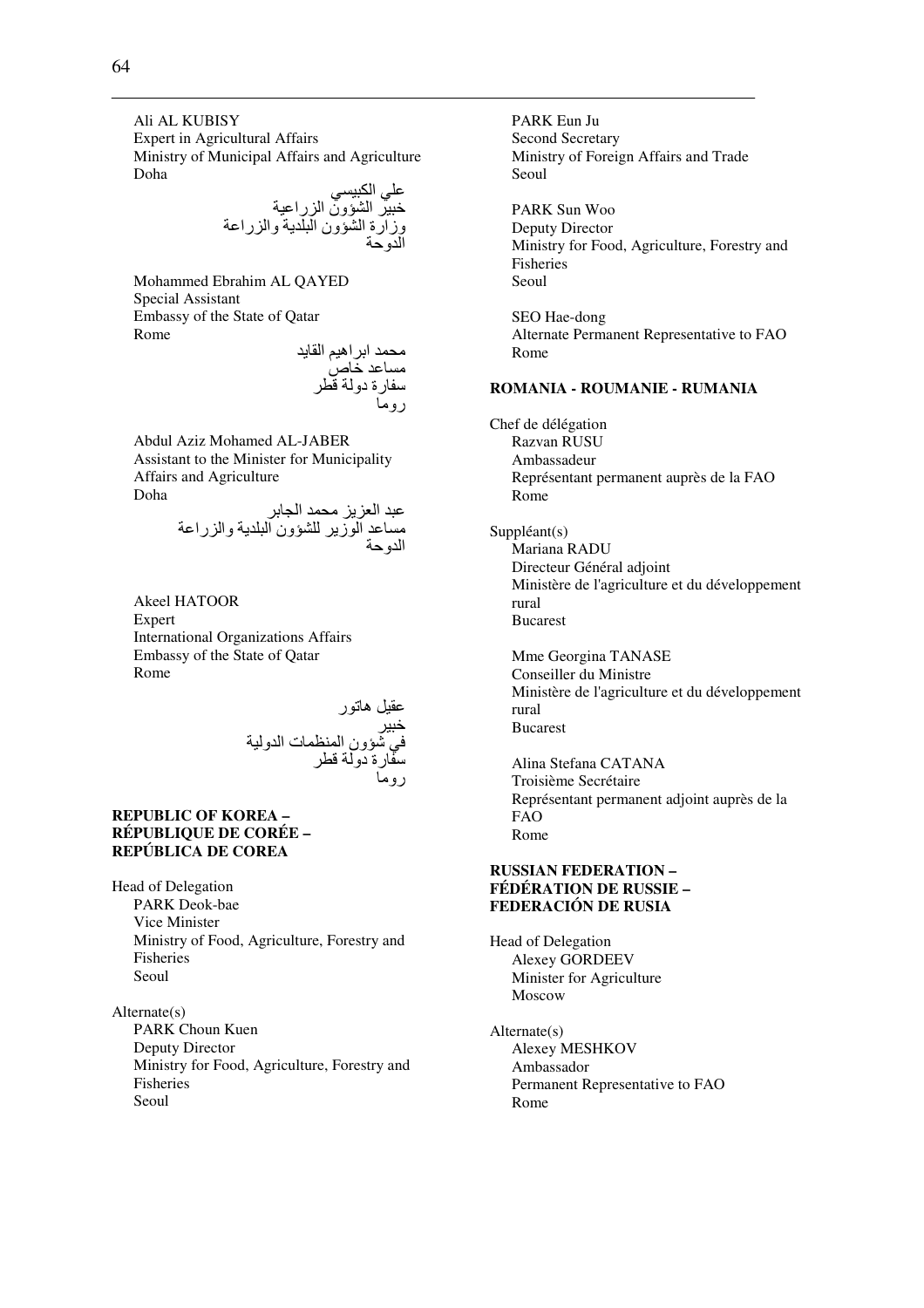Andery I. VERSHININ Director Department of International Cooperation Ministry of Agriculture Moscow

Mikhail SAVOSTYANOV Deputy Director of the Department of International Organizations Ministry of Foreign Affairs Moscow

Vladimir KUZNETSOV Deputy Permanent Representative to FAO Rome

Evgeny UTKIN First Secretary Alternate Permanent Representative to FAO Rome

Ms Irina EVSEEVA Counsellor Alternate Permanent Representative to FAO Rome

Arsen VARTANYAN Second Secretary Alternate Permanent Representative to FAO Rome

Maria VEDRINSKAYA Second Secretary Embassy of the Russian Federation Rome

Nicolay RUBTSOV Expert Permanent Representation to FAO Rome

Vitaly CHERNOMYRDIN Expert Ministry of Economic Development Rome

Alexander V. YAKIMUSHKIN Head of Division Cooperation with International Organizations and Foreign Representations Ministry of Agriculture Moscow

Pavel CHERNYSHOV Deputy Head of International Cooperation Division Ministry of Finance Moscow

Denis CHUIKOV Senior Expert of the Trade Representation Ministry of Economic Development Moscow

#### **RWANDA**

Chef de délégation Stanislas KAMANZI Ministre des ressources naturelles Kigali

Suppléant(s) Claudien HABIMANA Directeur des forêts Ministère des ressources naturelles Kigali

### **SAINT KITTS AND NEVIS – SAINT-KITTS-ET-NEVIS – SAINT KITTS Y NEVIS**

Head of Delegation Denzil L. DOUGLAS Prime Minister and Minister for Finance, Development, Planning and National Security Basseterre

Alternate(s) Cedric Roy LIBURD Minister for Housing, Agriculture, Fisheries and Cooperatives Basseterre

## **SAINT LUCIA - SAINTE-LUCIE – SANTA LUCÍA**

Head of Delegation Ezechiel JOSEPH Minister for Agriculture, Lands, Fisheries and Forestry Castries

#### **SAMOA**

Head of Delegation Taua Tavaga KITIONA SEUALA Minister for Agriculture and Fisheries Apia

Alternate(s) Asuao Krifi POUONO Ministry of Agriculture and Fisheries Apia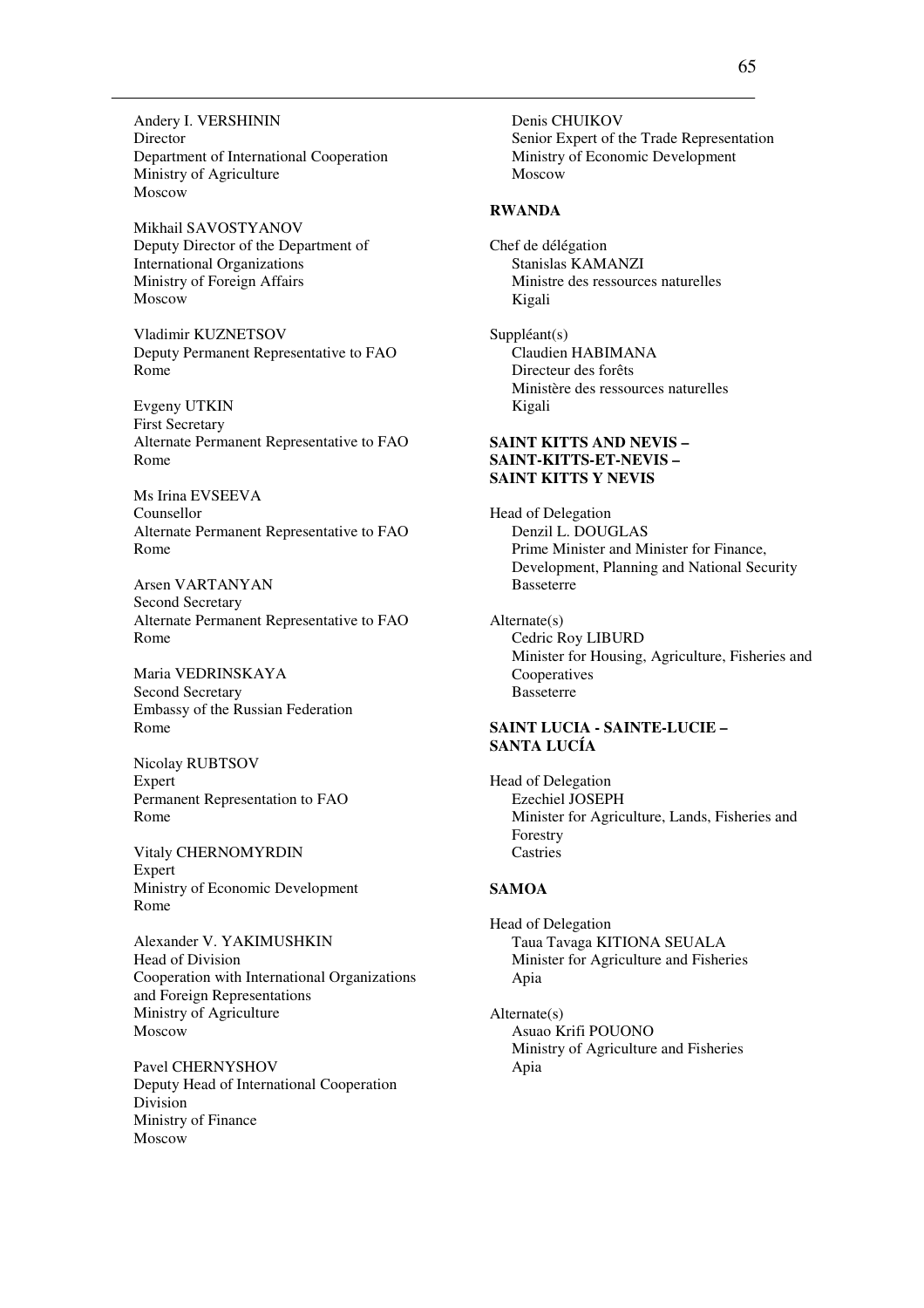#### **SAN MARINO - SAINT-MARIN**

#### **Head of Delegation**

Marino RICCARDI Secretary of State for Territory and Environment, Agriculture and Relations with the Public Works State Corporation San Marino

 $Alternate(s)$ 

Ms Daniela ROTONDARO Counsellor Permanent Representative to FAO Rome

Matteo FIORINI Personal Secretary to the Secretary of State for Territory and Environment, Agriculture and Relations with the Public Works State Corporation San Marino

**Dalibor RICCARDI** Cabinet-Minister Secretariat of State for Land, Environment, Agriuclture and Relations with A.A.S.P. San Marino

Barbara PARA Ambassador to the Republic of Italy Rome

### **SAO TOME AND PRINCIPE -SAO TOMÉ-ET-PRINCIPE -**SANTO TOMÉ Y PRÍNCIPE

Chef de délégation Ovídie Manuel BARBOSA PEOUENO Ministre des affaires étrangères, de la coopération et des communautés Sao Tomé

 $Suppléant(s)$ Michele SCIURBA Consul for Sao Tome and Principe Ministry of Foreign Affairs

Rome Horacio FONSECA Chargé d'affaires Ministry of Foreign Affairs

**Brussels** 

# SAUDI ARABIA - ARABIE SAOUDITE -المملكة العربية السعودية - ARABIA SAUDITA

Head of Delegation Fahad Bin Abdulrahman bin Sulaiman **BALGHUNAIM** Minister for Agriculture Riyadh

 $Alternate(s)$ Bandar Abdelmuhsin bin SHALHOOB Minister Plenipotentiary Permanent Representative to FAO Rome

المناوب/المناوبون<br>بندر عبد المحسن بن الشلهوب<br>الوزير المفوض<br>والممثل الدائم لدى المنظمة

Mohammad AL SABBAM Senior Adviser to the Minister of Petroleum Ministry of Petroleum and Mineral Resources Riyadh

Saad AL ARJANI Ministry of Foreign Affairs Riyadh

سعد الارجاني<br>وزارة الخارجية<br>الدياض

Faisal Gaed B ABUKHESHAIM Ministry of Finance Riyadh فيصل بن قايد أبو خشيم<br>وزارة المالية<br>الرياض

Taha Assad ALSHAREEF Assistant Director-General Foreign Trade Ministry of Commerce and Industry Riyadh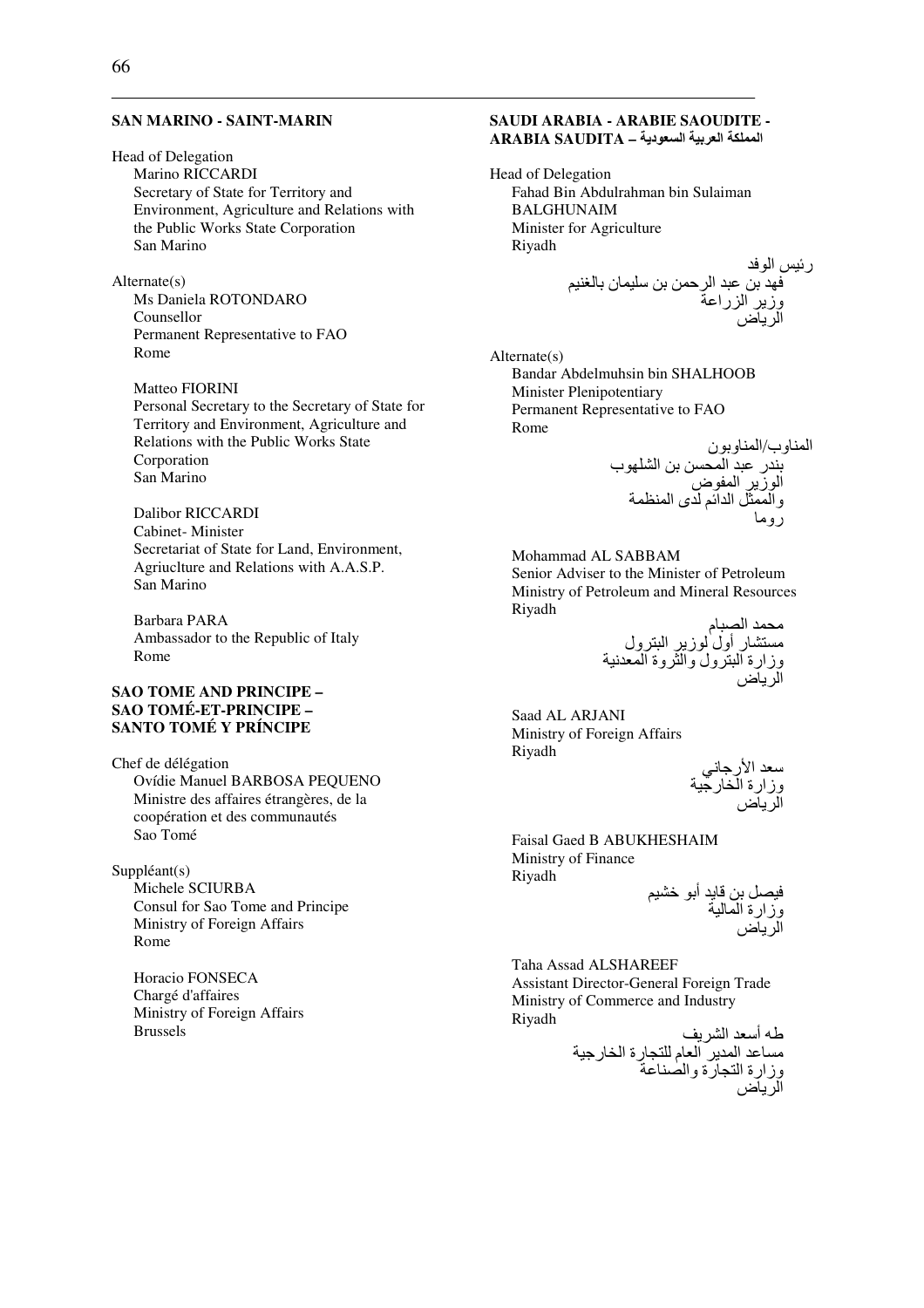Abdou AL ASSIRI Director General Natural Resources Department Ministry of Agriculture Riyadh

عبدو الأسيري المدير العام قسم الموارد الطبيعية<br>وزارة الزراعة الرياض

Mosleh Ahmad ALGHAMDI Director General Department of Studies, Planning and Statistics Ministry of Agriculture Riyadh

> مصلح أحمد الغامدي المدير العام إدارة الدراسات والتخطيط والاحصاء وزارة الزراعة الرياض

Mishal AL QAHTANI Director Foreign Relations and International Cooperation Ministry of Agriculture Riyadh

-#Aل ا U^+; # ا Kت ا :رB- وا ون ا و ; وزارة ا را0 ا ض

Abdulaziz Abdulrahman AL HOWEISH Director Foreign Relations and International Cooperation Ministry of Agriculture Riyadh عبد العزيز عبد الرحمن الحويش مدير العلاقات الخارجية والتعاون الدولي

الرياض Tareq Abdulkarim AL DRIWEESH Alternate Permanent Representative to FAO Rome

طارق عبد الكريم الدرويش الممثل الدائم المناوب لدى المنظمة روما

وزارة الزراعة

# **SENEGAL - SÉNÉGAL**

Chef de délégation Abdoulaye WADE Président de la République Dakar

Suppléant(s) Abdourahim AGNE Ministre de l'aménagement du territoire et de la coopération décentralisée Dakar Mamadou DIOP DECROIX Ministre du commerce Dakar Iba Der THIAM Vice-Président à l'Assemblée Nationale Dakar Papa Cheikh Saadibou FALL Ambassadeur Représentant permanent auprès de la FAO Rome Oumar Demba BA Ministre Conseiller diplomatique du Président de la République Dakar Adama BA Conseiller Représentant permanent adjoint auprès de la FAO Rome Mme Binta BA SAMB Membre du Bureau du Sénat Dakar Alassane WELE Conseiller Représentant permanent suppléant auprès de la FAO Rome Papa Mohamed CAMARA Conseiller spécial du Président de la République Dakar Momar NDAO President de l'Ascosen Ministère du commerce Dakar

Moussa NDIOGOU Membre du Bureau national de l'ascosen Ministère du commerce Dakar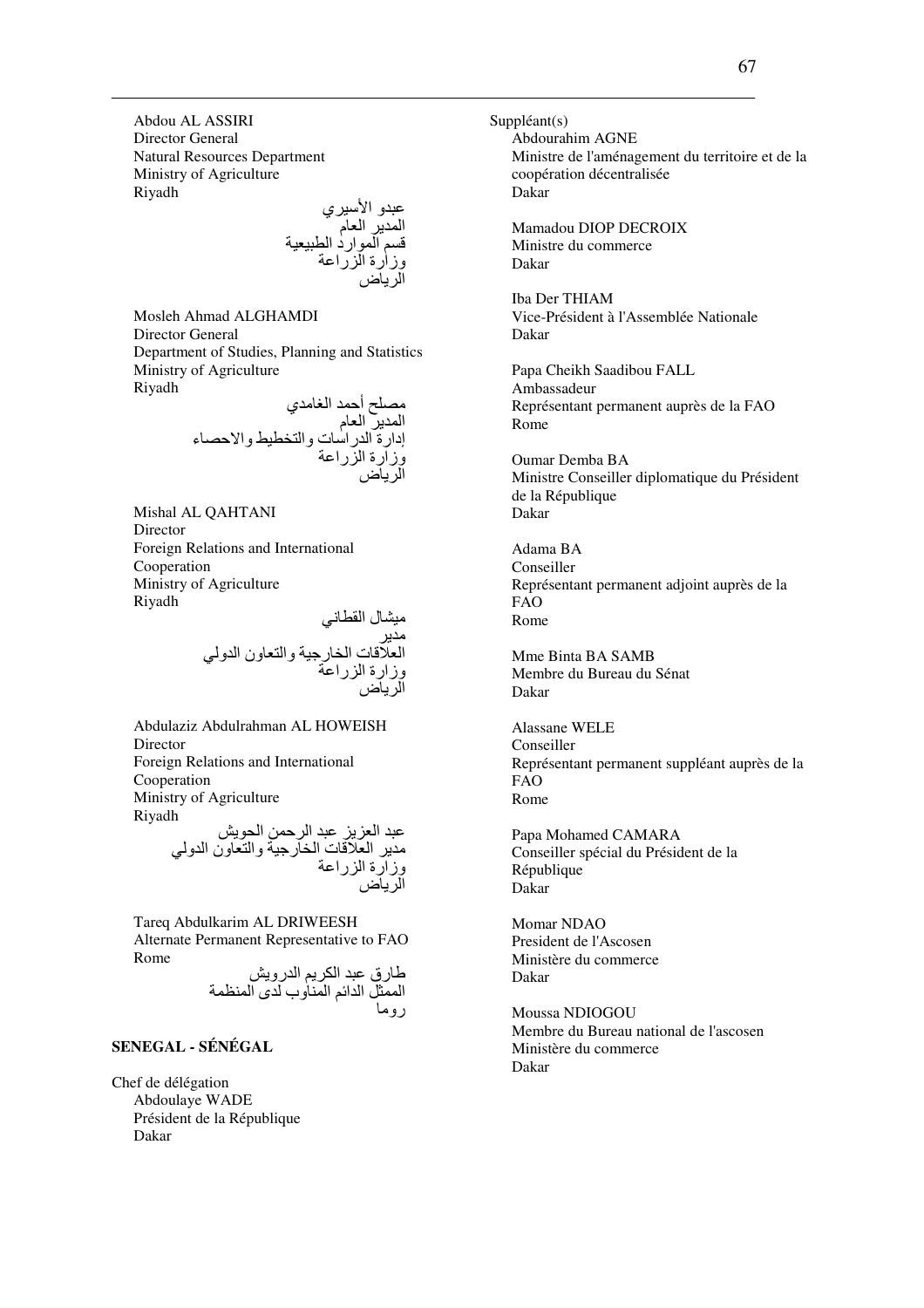#### **SERBIA - SERBIE**

Head of Delegation Ms Milanka DAVIDOVIC Head of Department for EU, STO and International Cooperation Ministry of Agriculture, Forestry and Water Management Belgrade

Alternate(s) Zoran LAZAROV Advisor for EU, WTO and International Cooperation Ministry of Agriculture, Forestry and Water Management Belgrade

Ms Dragana VUKOVIC-LJUBOJEVIC Alternate Permanent Representative to FAO Rome

#### **SEYCHELLES**

Head of Delegation James Alix MICHEL President of the Republic Victoria

Alternate(s) Alain BUTLER-PAYETTE Secretary of State Office of the President Victoria

> Claude MOREL Ambassador Embassy of Seychelles Paris

Rolph PAYET Special Advisor for Environment Office of the President Victoria

Antoine MOUSTACHE Special Advisor for Agriculture Ministry of Environment, Natural Resources and Transport Mahe

# **SIERRA LEONE - SIERRA LEONA**

Head of Delegation Mrs Haja Afsatu E O KABBA Minister for Energy and Power Freetown

Alternate(s) Joseph Sam SESAY Minister for Agriculture and Food Security Freetown

Ernest Sahid Alie SURRUR Permanent Secretary Ministry of Energy and Power Freetown

Elio PACIFICO Consul General Alternate Permanent Representative to FAO Rome

#### **SINGAPORE - SINGAPOUR - SINGAPUR**

Head of Delegation Ms Michelle TEO-JACOB Deputy Director International Organizations Directorate Ministry of Foreign Affairs Singapore

#### **SLOVAKIA - SLOVAQUIE - ESLOVAQUIA**

Head of Delegation Viliam TURSKY Deputy Minister State Secretary of the Ministry of Agriculture Bratislava

Alternate(s) Mrs Eva KOLESÁROVÁ Director of Foreign Relations Department Ministry of Agriculture Bratislava

Mrs Slávka KRIZOVA Economist The Research Institute of Agriculture and Food **Economics** Bratislava

Stanislav POLONSKY Senior State Counsellor of International Trade Department Ministry of Economy Bratislava

Jan GALÓCI Counsellor- Economy and Commercial Embassy of the Slovak Republic Rome

Milan KOVÁC Counsellor Permanent Representative to FAO Rome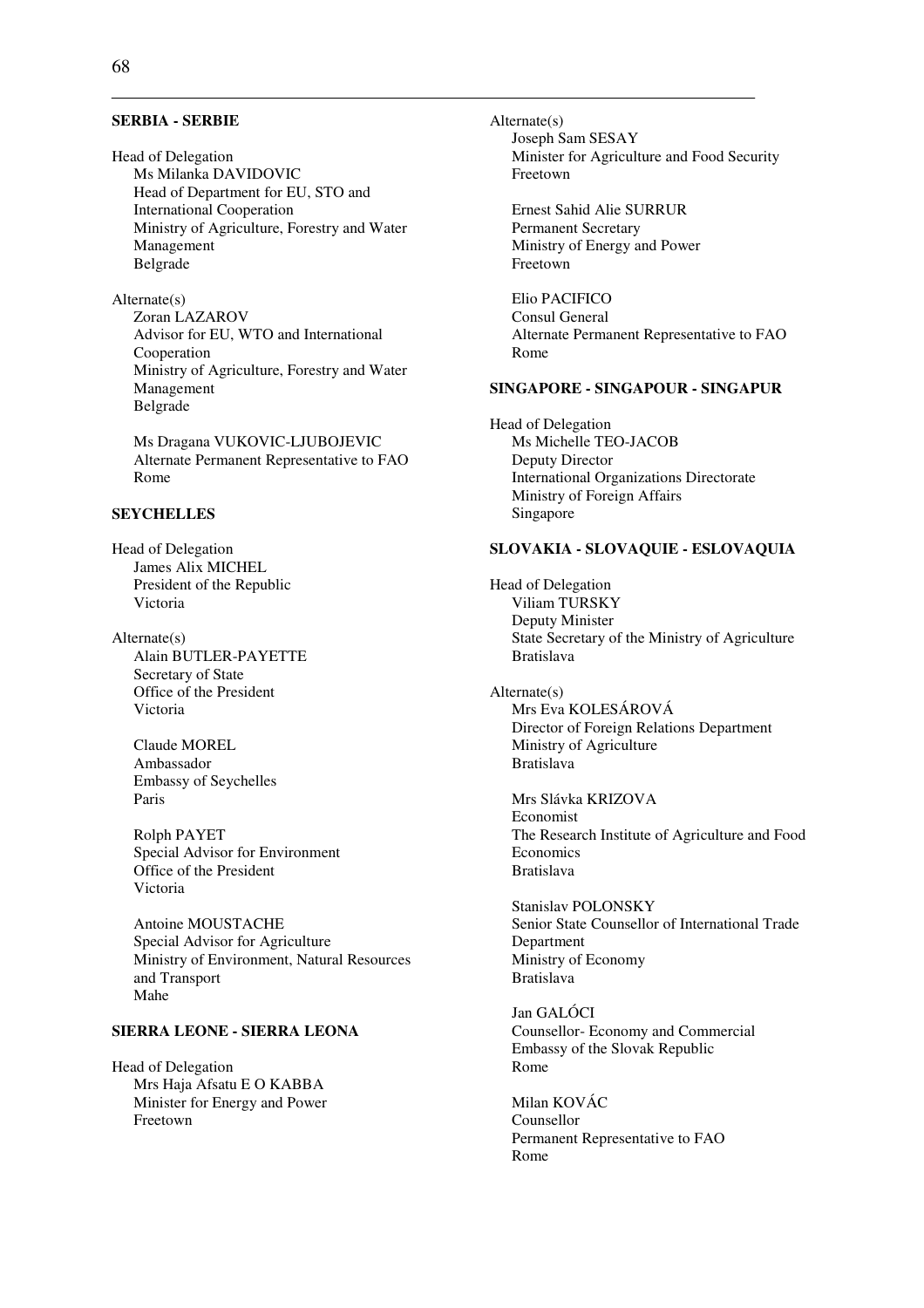Ms Andrea DURDIKOVÁ Adviser of Foreign Affairs and Protocol Department National Council of Slovakia Bratislava

Ján SLABY Chairman of the Committee on Agriculture, Environment and Nature Protection National Council of Slovakia Bratislava

# **SLOVENIA - SLOVÉNIE - ESLOVENIA**

Head of Delegation Danilo TÜRK President of the Republic Ljubljana

Alternate(s) Iztok JARC Minister for Agriculture, Forestry and Food Ljubljana

Andrej CAPUDER Ambassador Permanent Representative to FAO Rome

Rok TOMSIC Counsellor Embassy of the Republic of Slovenia Rome

Ms Mojca SELISKAR TOS Head of the Cabinet of the President Ljubljana

Ms Simona VREVC Assistant for Agriculture Permanent Representation of the Republic of Slovenia Brussels

Marko VERBIC Head of Unit for International Cooperation and Development Assistance Ministry of Agriculture, Forestry and Food Ljubljana

Leon MEGUSAR Advisor Ministry of Agriculture, Forestry and Food Liubliana

Ms Bojana HOCEVAR Ministry of Agriculture, Forestry and Food Ljubljana

Danica DOBROVC Advisor Ministry of Agriculture Forestry and Food Ljubljana

Jernej KOVAC Head of Public Relations and Promotion Service Ministry of Agriculture Forestry and Food Ljubljana

Ms Polona RIFELJ Under-Secretary Ministry of Agriculture Forestry and Food Liubliana

Ms Martina SKRABA Head of the Protocol Department Ljubjana

Ms Mateja ZUPAN BREZOVNIK Counsellor (Protocol) to the Secretary General Ljubljana

Paul REIDERMAN Head of Unit "International and Horizontal aspects" in DG Agriculture General Secretariat of the Council of the European Union Brussels

Jean-Pierre SABSOUB Administrator General Secretariat of the Council of the European Union Bruxelles

# **SOLOMON ISLANDS - ÎLES SALOMON - ISLAS SALOMÓN**

Head of Delegation Selwyn RIUMANA Minister for Agriculture and Livestock Honiara

Alternate(s) Mark KEMAKEZA Member of Parliament Honiara

> Henry PIKA Permanent Secretary Ministry of Agriculture and Livestock Honiara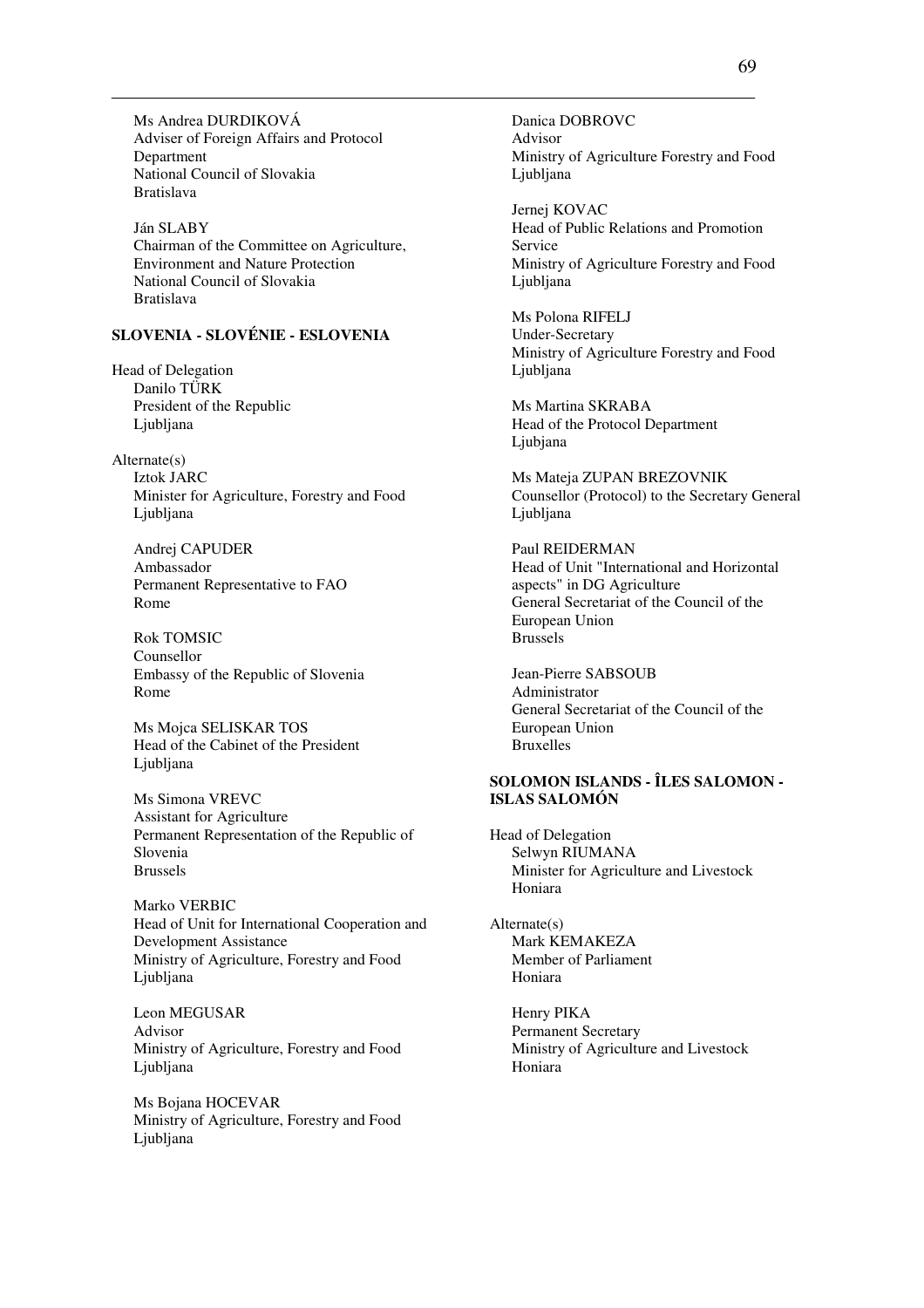#### **SOMALIA - SOMALIE -** لاموصلا

Head of Delegation Abscir OSMAN HUSSEIN Chargé d'Affaires Embassy of Somalia Rome

> رئيس الوفد أبشير عثمان حسين القائم بالأعمال سفارة الصومال روما

Alternate(s) Awes Abukar AWES Embassy of Somalia Rome

المناوب/المناوبون عويس أبوكار عويس سفارة الصومال روما

### **SOUTH AFRICA - AFRIQUE DU SUD - SUDÁFRICA**

Head of Delegation Ms Pumzile Gloria MLAMBO-NGCUKA Deputy President of the Republic of South Africa Pretoria

Alternate(s) Lulama XINGWANA Minister for Agriculture Pretoria

> Ms Susan Comber VAN DER MERWE Deputy Minister Ministry of Foreign Affairs Pretoria

Lenin Magigwane SHOPE Ambassador Permanent Representative to FAO Rome

Jannie DE VILLIERS Executive Director Department of Agriculture and Land Affairs Pretoria

Steve MOHLABI Director for Food Security Department of Agriculture and Land Affairs Pretoria

Ben KGAKATSI Director for Agricultural Disaster Management Department of Agriculture and Land Affairs Pretoria

Ms Nomawethu QASE Director Department of Minerals and Energy Pretoria

Ms Vangile TITI Deputy Director-General for Sector Services and Partnerships Department of Agriculture and Land Affairs Pretoria

Ms Marinda VISSER Chief Director for Agricultural Production Department of Agriculture and Land Affairs Pretoria

Busani NGCAWENI Chief Director of the Office of the Deputy President Pretoria

Mrs Njabulo NDULI Counsellor Agricultural Affairs Alternate Permanent Representative to FAO Rome

Ms Lizelle BARCLAY Assistant Director of State Protocol Department of Foreign Affairs Pretoria

Alfred SITHOLE Assistant Director for International Relations Department of Agriculture and Land Affairs Pretoria

Godfrey MDHLULI Acting Chief of Staff / Media Liaison Department of Agriculture and Land Affairs Pretoria

Ms E. HAJIE Acting Deputy Chief of State Protocol Office of the State President Pretoria

Noluthando MTOLO Minister's Personal Assistant Department of Agriculture and Land Affairs Pretoria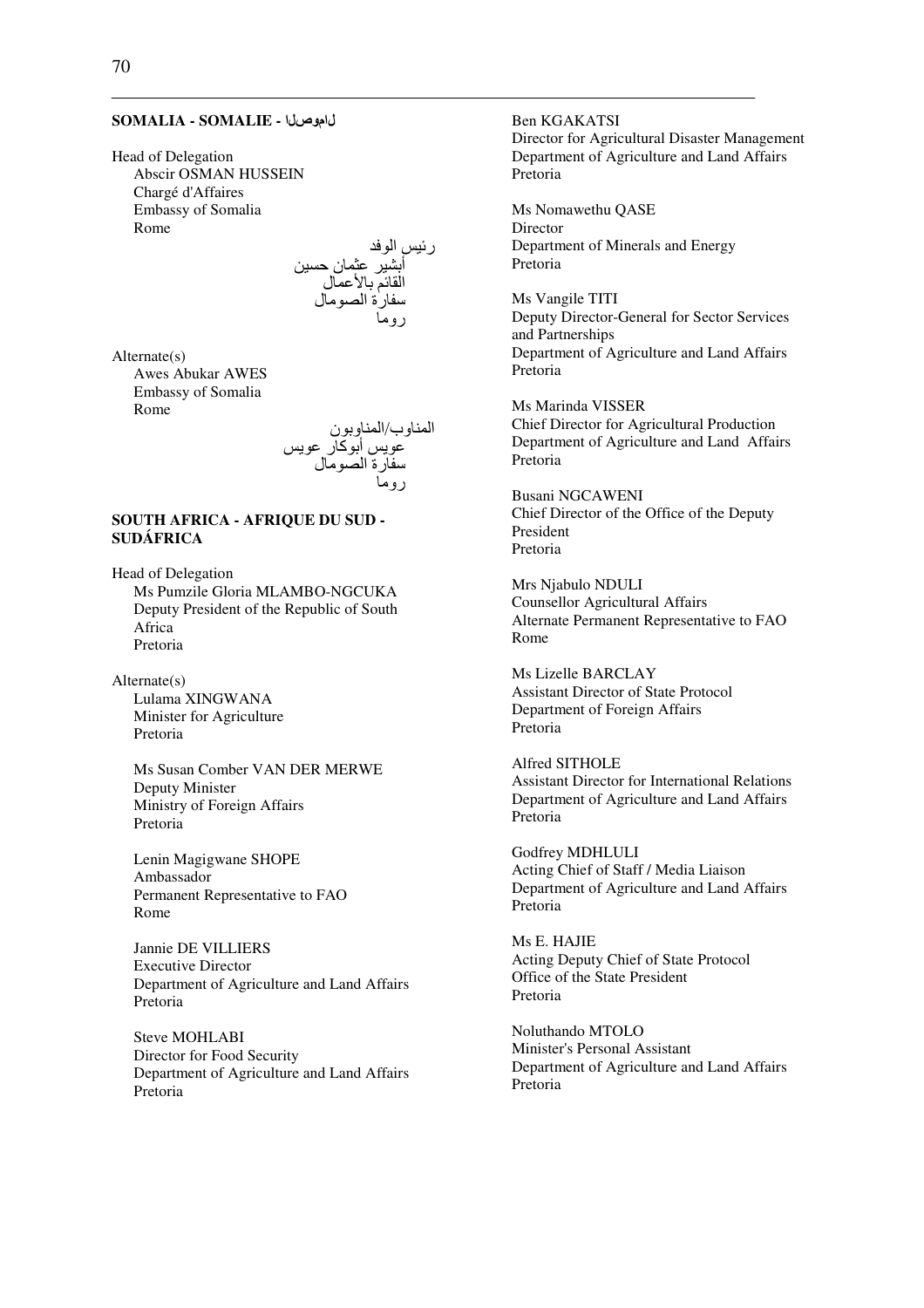Ms Hurchele SAAIMAN Second Secretary (Political) Embassy of the Republic of South Africa Rome

Doctor MASHABANE Advocate Department of Foreign Affairs Pretoria

Duncan SEBEFELO Counsellor (Multilateral) Alternate Permanent Representative to FAO Rome

# **SPAIN - ESPAGNE - ESPAÑA**

Jefe de Delegación José Luis RODRÍGUEZ ZAPATERO Presidente del Gobierno Madrid

Suplente(s) Sra. Elena ESPINOSA MANGANA Ministra de Medio Ambiente, Medio Rural y Marino Madrid

Don Luis CALVO MERINO Embajador Representante Permanente ante la FAO Roma

Sra. Leire PAJÍN IRAOLA Secretaria de Estado de Cooperación Internacional Presidencia del Gobierno Madrid

Bernardino LEÓN GROSS Secretario General de la Presidencia del Gobierno Presidencia del Gobierno Madrid

Sra. Maria Nieves GOICOECHEA GONZÁLEZ Secretaria de Estado de Comunicación Presidencia del Gobierno Madrid

Juan Pablo DE LA IGLESIA Director Agencia Española de Cooperación Internacional para el Desarrollo Madrid

Sra. Alicia VILLAURIZ IGLESIAS Secretaria General de Medio Rural Madrid

Milagros HERNANDO Directora General del Departamento de Internacional y Seguridad del Gabinete de la Presidencia del Gobierno Madrid

Juan Carlos GAFO ACEVEDO Director General del Departamento de Protocolo Presidencia del Gobierno Madrid

Segundo José MARTÍNEZ RODRÍGUEZ Director del Departamento de Seguridad Presidencia del Gobierno Madrid

Sra. Angélica RUBIO CEREZALES Directora General de Coordinación Informativa Madrid

Juan CIERCO Director General de Información Internacional Madrid

Alberto LÓPEZ GARCÍA-ASENJO Representante Permanente Adjunto ante la FAO Roma

Raul BARTOLOMÉ MOLINA Ministro Consejero Embajada de España Roma

Andres COSTILLUDO GÓMEZ Subdirector General del Departamento de Protocolo Presidencia del Gobierno Madrid

Pascual Ignacio NAVARRO RÍOS Subdirector General Agencia Española de Cooperación Internacional para el Desarrollo Madrid

Jamie LILLO LÓPEZ Subdirector General Ministerio de Medio Ambiente y Medio Rural y Marino Madrid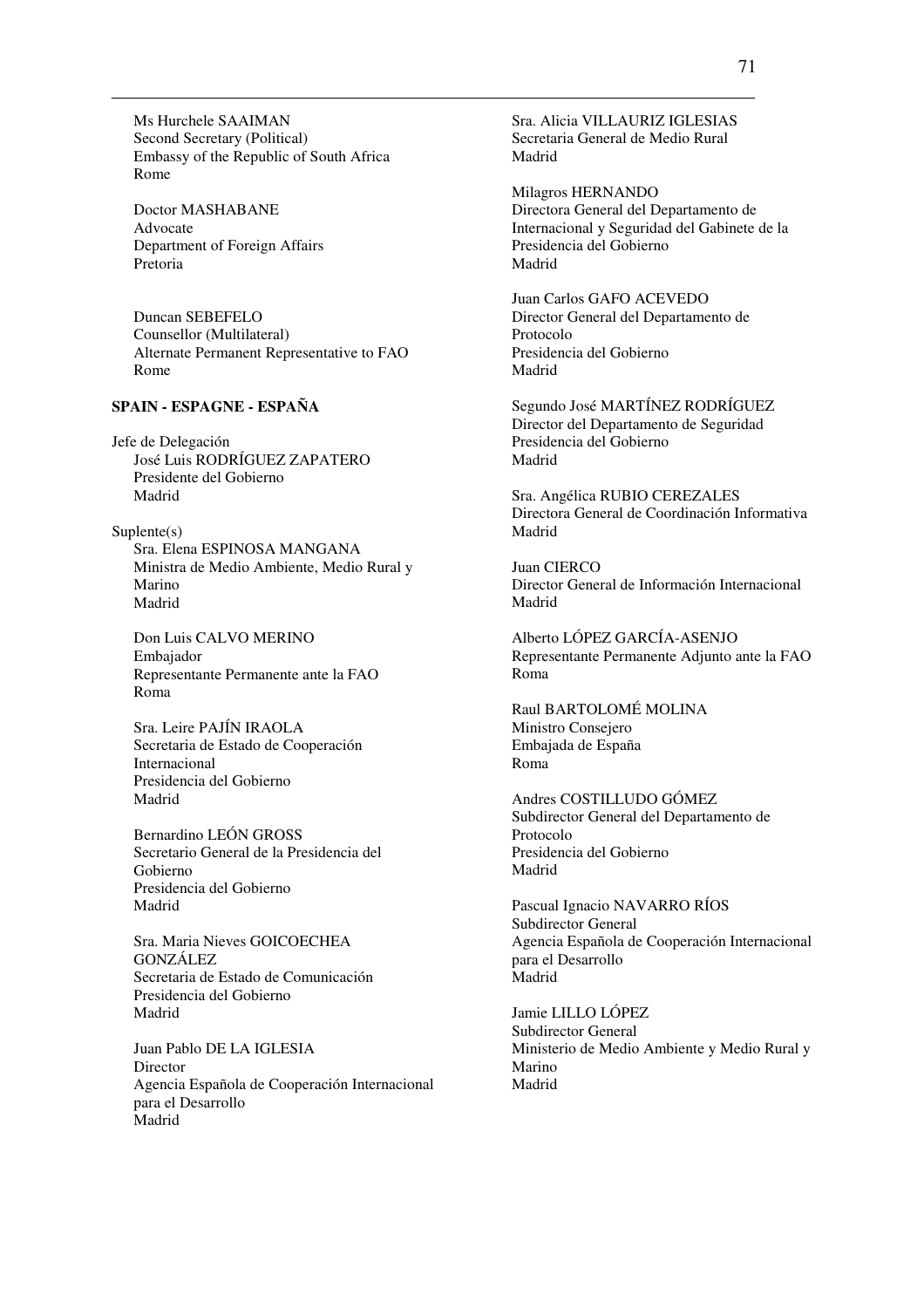Juan SÁNCHEZ DOMÍNGUEZ Vocal Asesor Secretaría de Estado de Cambio Climático Ministerio de Medio Ambiente, y Medio Rural y Marino Madrid

José Antonio GONZÁLEZ MARTÍN Subdirector General Adjunto de Relaciones Agrarias Internacionales Ministerio de Medio Ambiente, Medio Rural y Marino Madrid

Emilio GARCÍA MURO Subdirector General Adjunto de Sanidad Animal Ministerio de Medio Ambiente, Medio Rural y Marino Madrid

Sra. Matilde MONTES FERNÁNDEZ Consejero de Agricultura, Pesca y Alimentación Embajada de España en Italia Roma

Sra. Pilar VILLALBA CORTIJO Jefe de Servicio de Programación Ministerio de Medio Ambiente, y Medio Rural y Marino Madrid

Ángel OROZCO GÓMEZ Representante Permanente Alterno ante la FAO Roma

Miguel ÁLVAREZ Ayudante del Presidente del Gobierno Madrid

Sra. Maria LLINARES SANJUAN Consejera Técnica Secretaría de Estado de Comunicación Madrid

José María FERNÁNDEZ LÓPEZ DE TURISO Consejero Embajada de España Roma

Jorge CABRERA ESPINOS Primer Secretario Embajada de España Roma

Sra. Vera Cruz SOLER DEL CAMPO Primera Secretaria Embajada de España Roma

Pedro Jesús FERNÁNDEZ MARTÍNEZ Consejero de Información Embajada de España Roma

Mariano RAYÓN RAMOS Consejero de Interior Embajada de España Roma

Manuel CARRACEDO GONZÁLEZ Agregado de Interior Embajada de España Roma

Ignacio FONTANEDA Técnico Representación Permanente de España ante la FAO Roma

#### **SRI LANKA**

Head of Delegation Mahinda RAJAPAKSA President of the Democratic Socialist Republic Battaramulla, Colombo

Alternate(s) P. Gamaralalage Maithripala Yapa SIRISENA Minister for Agriculture Development and Agrarian Services Development Battaramulla, Colombo

Rohitha BOGOLLAGAMA Minister for Foreign Affairs Battaramulla, Colombo

Mudiyanselage Chandrasiri Bandara RATNAYAKE Minister for Livestock Development Colombo

Hemantha WARNAKULASURIYA Ambassador Permanent Representative to FAO Rome

Asoka Olinda KODITUWAKKU Additional Secretary (Livestock Development) Ministry of Livestock Development Colombo

Rodney PERERA Director-General Ministry of Foreign Affairs Colombo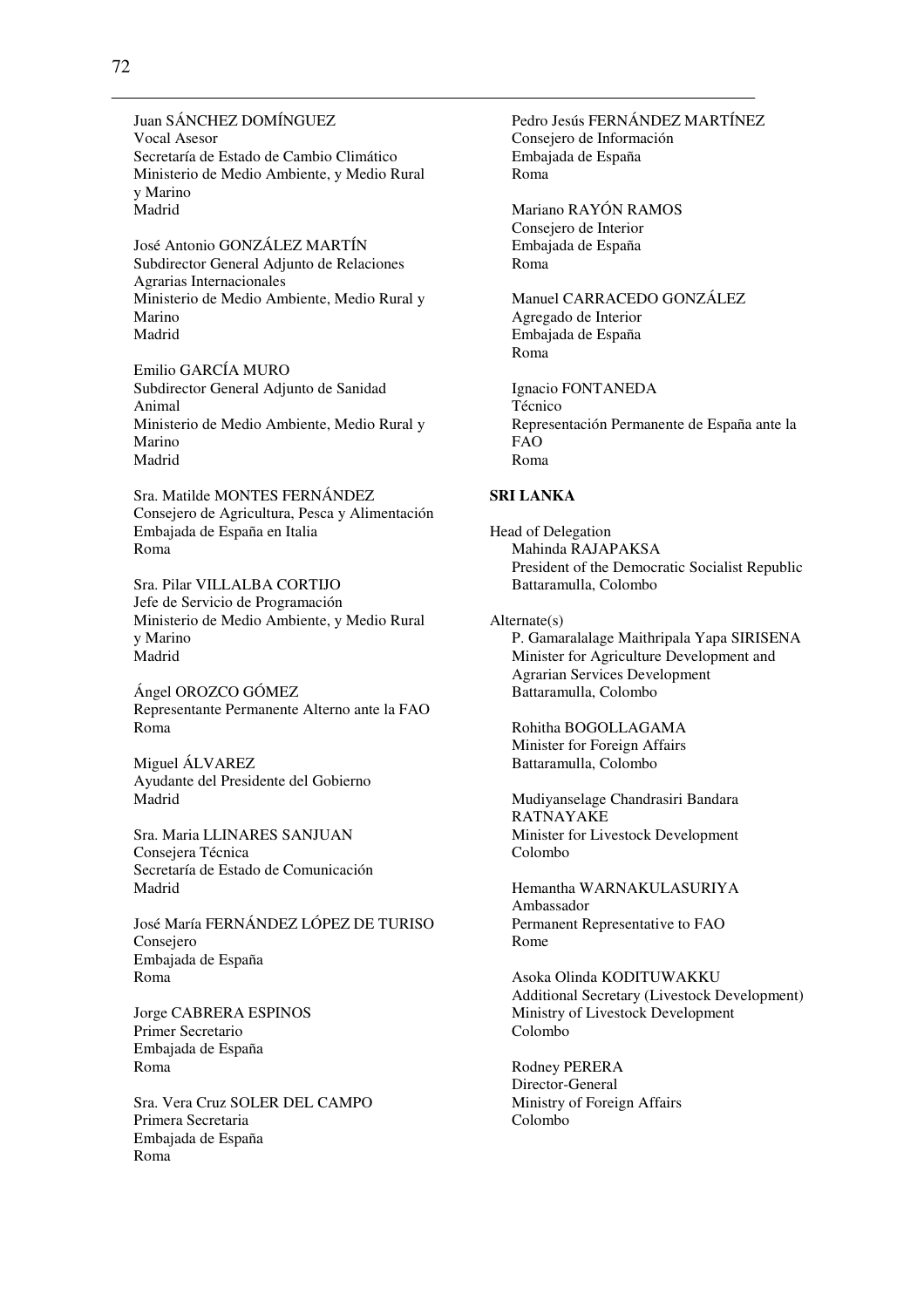Chandrasekara Atapattu H.M. WIJERATNE Minister Alternate Permanent Representative to FAO Rome

**W.A.W WIJAYARATNE** Minister Alternate Permanent Representative to FAO Rome

A.A.K. PERERA Alternate Permanent Representative to FAO Rome

**Umayanga MENDIS** Director of Economic Affairs Ministry of Foreign Affairs Colombo

**Gihan INDRAGUPTA Assistant Chief of Protocol** Ministry of Foreign Affairs Colombo

**Berney Elmo LEONIDAS** PRO to Minister of Foreign Affairs Colombo

Sajin De Vaas GUNAWARDANE Co-Ordinating Secretary to the President Colombo

Lalith WEERATUNGA Secretary to the President Colombo

Ahmed JAWAD Director General for Economic Affairs Ministry of Foreign Affairs Colombo

### **SUDAN - SOUDAN - SUDÁN - ISLO**

Head of Delegation Elzubier BASHIR TAHA Federal Minister for Agriculture and Forestry Khartoum

رئيس الوفد<br>الزبير بشير طه<br>الوزير الإتحادي للزراعة والغابات<br>المنطوم

 $Alternate(s)$ Rabie Hassan AHMED Ambassador Embassy of the Republic of Sudan Rome

Elfadil Ali ADAM Undersecretary Ministry of Environment and Physical Planning Khartoum  $\tilde{J}$   $I_0$ ,  $I_1$ ,  $I_2$ 

Mohamed ELTAYEB ELFAKI ELNOR Counsellor Permanent Representative to FAO Rome

محمد الطيب الفقي النور<br>المستشار<br>والممثل الدائم لدى المنظمة<br>روما

Mrs Amira DAOUD GORNASS Director of Environment Department Ministry of Foreign Affairs Khartoum

السيدة أميرة عبود غورناس<br>مدير إدارة البيئة<br>وزارة الخارجية<br>الخرطوم

Ali ABDELRAZIG LUTFI Ministry of Animal Resources and Fisheries Khartoum  $H$   $\rightarrow$   $H$   $\rightarrow$   $H$ .  $\ddot{\phantom{1}}$ 

Siddig Eissa AHMED Director General Ministry of Energy and Mining Khartoum

صديق عيسى أحمد<br>المدير العام<br>وزارة الطاقة والتعدين<br>الخر طوم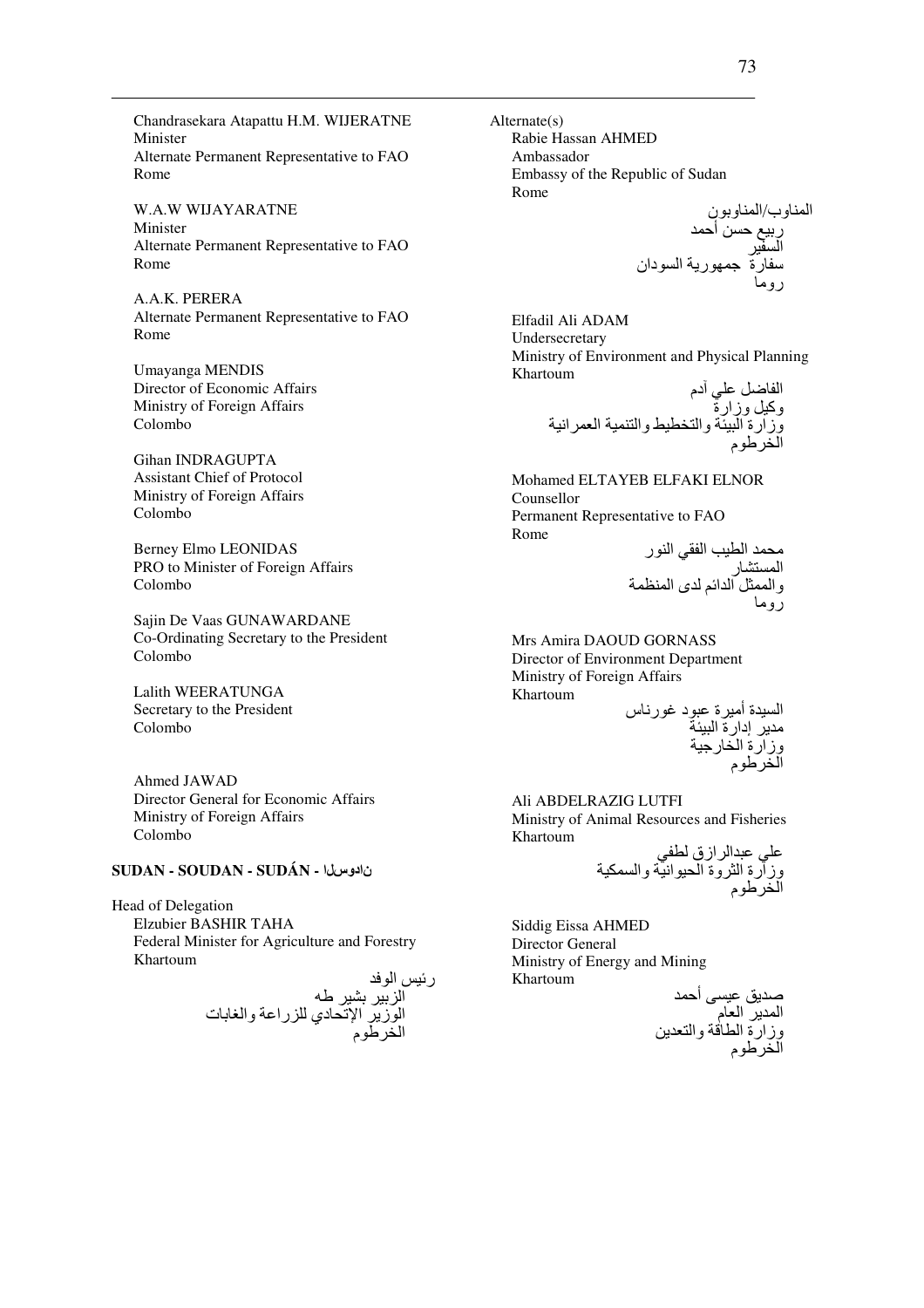Abdel Hamid Adam HAMID AHMED Deputy Director of National Forests Corporation Khartoum

عبد الحميد آدم حامد أحمد نائب مدير الهيئة الوطنية للغابات الخرطوم

Tarig HASSAN SULEIMAN ABU SALEH Minister Plenipotentiary Embassy of the Republic of the Sudan Rome

تاريج حسن سليمان صىالح الوزير المفوض سفارة جمهورية السودان روما

Nabeel Ahmed MOHAMED SAAD Director-General Agriculture Planning and Economics Ministry of Agriculture and Forestry Khartoum

> نبيل أحمد محمد سعد مدير عام التخطيط الزراعي والبحوث الاقتصادية وزارة الزراعة والغابات الخرطوم

Adli Hussein MOHAMMED Executive Director Ministry of Agriculture and Forestry Khartoum

عدلي حسين محمد المدير التنفيذي وزارة الزراعة والغابات الخرطوم

#### **SURINAME**

Head of Delegation Mauro TUUR Permanent Secretary Ministry of Trade and Industry Paramaribo

Alternate(s) Inderdjiet RAMBHARSE Sector Programme Manager, Agricultural Sector Plan Ministry of Agriculture, Animal Husbandry and Fisheries Paramaribo

Leendert DOERGA Counsellor Embassy of Suriname Brussels

### **SWAZILAND - SWAZILANDIA**

Head of Delegation Absalom Themba DLAMINI Prime Minister Mbabane

Alternate(s) Mtiti FAKUDZE Minister for Agriculture and Cooperatives Mbabane

Mary KANYA Ambassador Embassy of Swaziland London

Christopher T. NKWANYANA Acting Principal Secretary Ministry of Agriculture and Cooperatives Mbabane

George M. NDLANGAMANDLA Director of Agriculture and Extension Services Ministry of Agriculture and Cooperatives Mbabane

Sense N. Dlamini DLAMINI Deputy Chief of Protocol Ministry of Foreign Affairs and Trade Mbabane

Ms Thembayena DLAMINI Permanent Representative (designate) to FAO Geneva

Sibusiso MSIBI Counsellor Embassy of Swaziland Geneva

Percy Ntaba SIMELANE Government Spokesperson Prime Minister's Office Mbabane

Patrick Magobetane MAMBA Member of Parliament Prime Minister's Office Mbabane

## **SWEDEN - SUÈDE - SUECIA**

Head of Delegation Eskil ERLANDSSON Minister for Agriculture Stockholm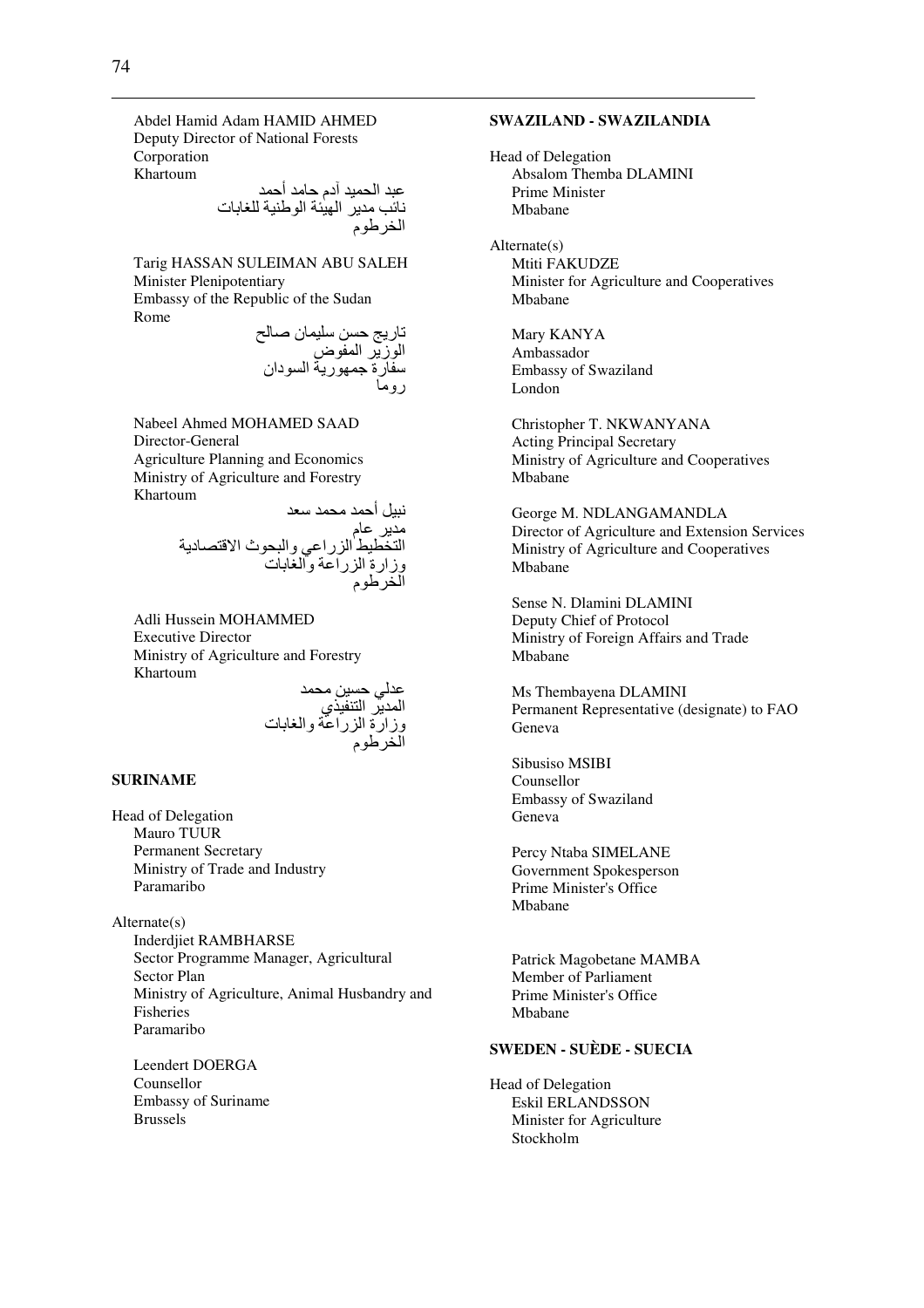Alternate(s) Ms Tora LEIFLAND HOLMSTRÖM Political Adviser Ministry of Agriculture Stockholm

Ms Therese BENGTSSON Press Secretary Ministry of Agriculture Stockholm

Tomas DAHLMAN Deputy Director - General Ministry of Agriculture Stockholm

Fredrick ODELRAM Deputy Director Ministry of Agriculture Stockholm

Ms Tina LINDSTRÖM Senior Administrative Officer Secretariat for EU Coordination and International Affairs Ministry of Agriculture Stockholm

Ms Helena SIVARD-ASKVIK Senior Administrative Officer Ministry of Agriculture Stockholm

Johan SCHAAR Director, Commission on Climate Change and Development Ministry of Foreign Affairs Stockholm

Sven-Olov ERICSON Deputy Director Ministry of Enterprise, Energy and Communications Stockholm

S Börje ALRIKSSON Desk Officer Ministry of the Environment Stockholm

Ms Annelie ROSELL Administrative Officer Swedish Board of Agriculture Jönköping

Ms Hillevi ERIKSSON Climate Specialist Swedish Forest Agency Ministry of Agriculture Jönköping

Ms Ann ALBIHN Associate Professor National Veterinary Institute Uppsala

Mats ÅBERG Senior Adviser Swedish International Development Cooperation Agency (Sida) Stockholm

Jan Anders KLUM Ambassador Permanent Representative to FAO Rome

Ms Amalia GARCIA-THÄRN Minister Deputy Permanent Representative to FAO Rome

Ms Margareta ARNESSON-CIOTTI Programme Officer Embassy of Sweden Rome

Mattias BROMAN First Secretary Embassy of Sweden Rome

Ms Susanne OLBY Assistant to the Ambassador to FAO Embassy of Sweden Rome

### **SWITZERLAND - SUISSE - SUIZA**

Chef de délégation Manfred BÖTSCH Secrétaire d'État Office fédéral de l'agriculture Berne

Suppléant(s) François PYTHOUD Responsable de la section agriculture durable internationale Office fédéral de l'agriculture (OFAG) Berne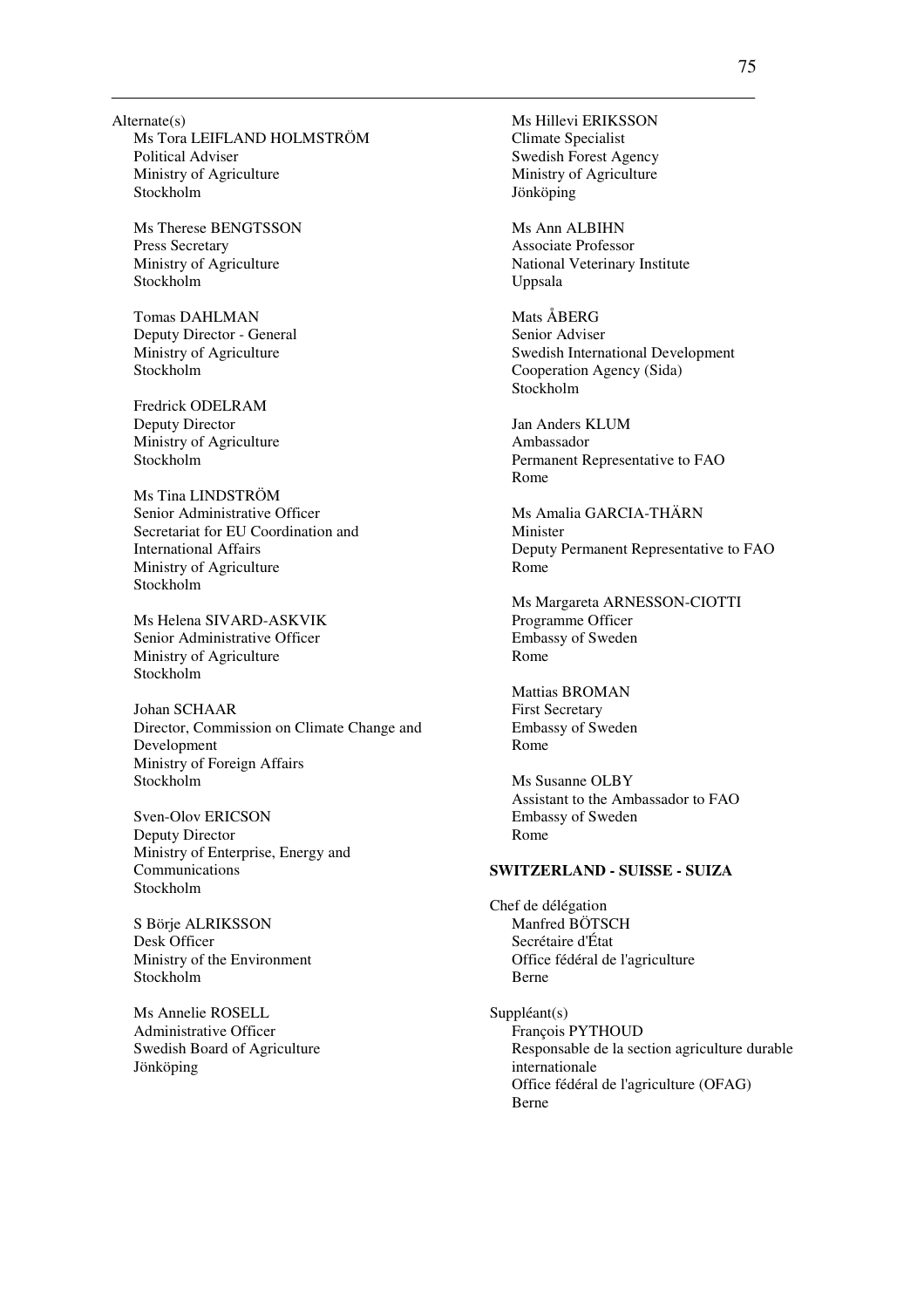**Fabian RIESEN** Collaborateur scientifique Section agriculture durable internationale Office fédéral de l'agriculture (OFAG) Berne

Robert LAMB Collaborateur scientifique Point focal national de la CBD Office fédéral pour l'environnement (OFEV) Berne

Mme LIliane ORTEGA Conseillère principale Direction du développement et de la coopération Berne

Mme Rosmarie BAER Membre du Comité suisse de la FAO Alliance Sud **Berne** 

Mme Heidi BRAVO Membre du Comité Suisse de la FAO Union Suisse des Paysans **Brugg** 

Hans-Jorge LEHMANN Ministre Représentant permanent de la FAO Rome

Mme Elisa ROTH Representation permanente de la Suisse auprès de la FAO Rome

Pius WENNUBST Deputy Permanent Representative to FAO Rome

Mme Tina GOETHE Chef des politiques du développement Swissaid Bern

### **SYRIAN ARAB REPUBLIC -RÉPUBLIQUE ARABE SYRIENNE -**REPÚBLICA ÁRABE SIRIA -الجهورية العربية السورية

Head of Delegation **Adel SAFAR** Minister for Agriculture and Agrarian Reform Damascus

 $Alternate(s)$ Samir AL-KASSIR Ambassador Permanent Representative to FAO Rome

Atieh HINDI Director Centre of Agricultural Studies Ministry of Agriculture and Agrarian Reform Damascus عطرة هذده

Ms Souha JAMALI **Minister Plenipotentiary** Alternate Permanent Representative to FAO Rome  $4.1 - h$ 

**Bashar AKBIK** Counsellor Alternate Permanent Representative to FAO Rome  $\mathbf{r}$  and  $\mathbf{r}$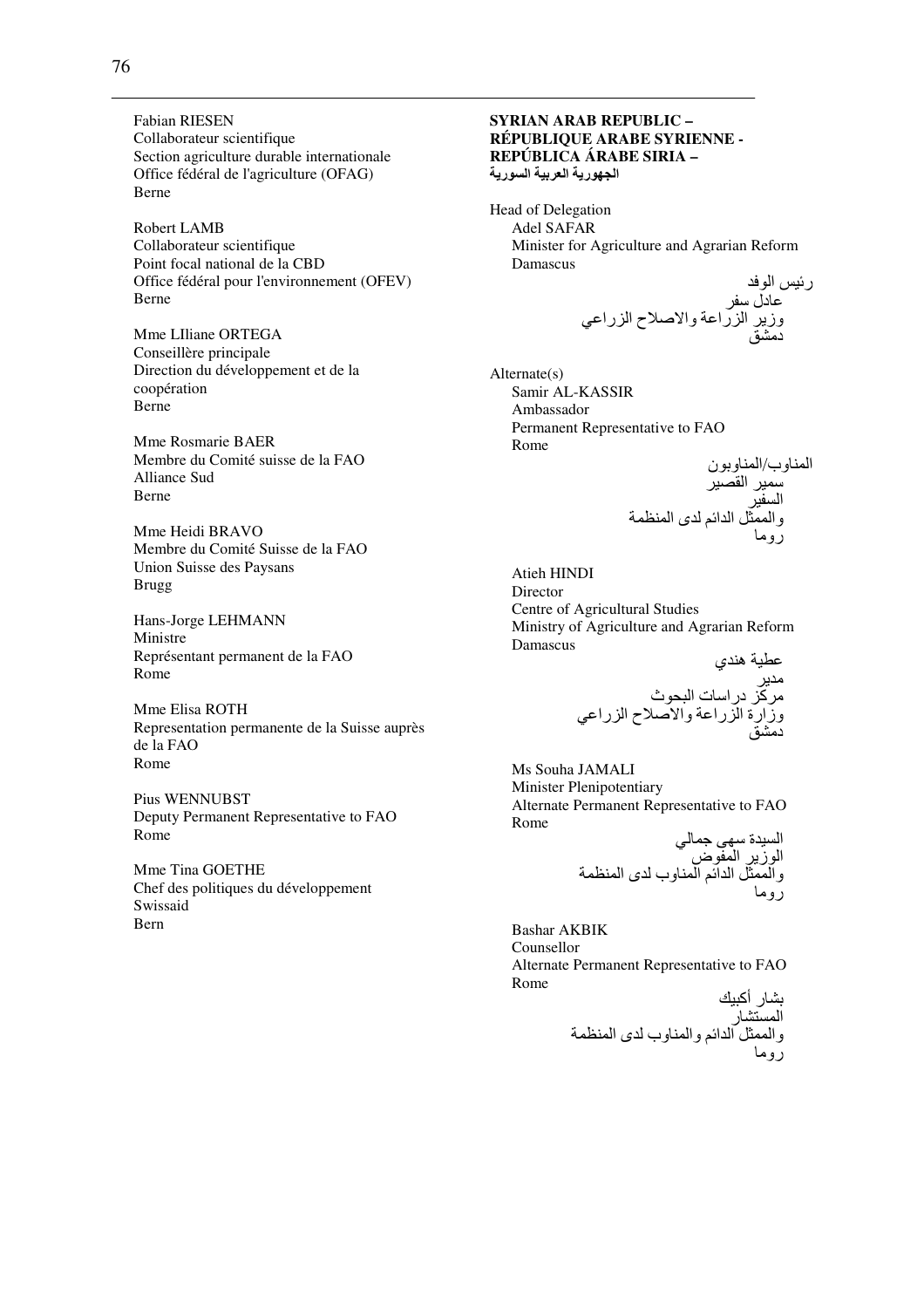Nassreddin OBEID Financial and Administrative Director of ACSAD Ministry of Agriculture and Agrarian Reform Damascus

ناصر الدين عبيد مدير الشؤون المالية والادارية وزارة الزراعة والاصلاح الزراعي دمشق

Rafic SALEH Director of ACSAD Ministry of Agriculture and Agrarian Reform Damascus

] R k-ر # وزارة ا را0 وا?Rح ا را0; د#kA

# **THAILAND - THAÏLANDE - TAILANDIA**

Head of Delegation Sahas BUNDITKUL Deputy Prime-Minister Bangkok

Alternate(s) Somphat KAEWPIJIT Deputy Minister Ministry of Agriculture and Cooperatives Bangkok

Pinit KORSIEPORN Deputy Permanent Secretary Ministry of Agriculture and Cooperatives Bangkok

Ms Supamas ISARABHAKDI Deputy Secretary-General Office of the Prime Minister Bangkok

Pradap PIBULSONGGRAM Ambassador Royal Thai Embassy Rome

Korkij DANCHAIVICHIT Secretary to the Deputy Minister Ministry of Agriculture and Cooperatives Bangkok

Montol JEAMCHAREON Deputy Secretary-General Office of Agricultural Economics Ministry of Agriculture and Cooperatives Bangkok

Mrs Tritaporn KHOMAPAT Minister (Agriculture) Permanent Representative to FAO Rome

Ms Chulamanee CHARTSUWAN Director Department of International Economic Affairs Ministry of Foreign Affairs Bangkok

Chalee SAKOLVARI Minister Counsellor Alternate Permanent Representative to FAO Rome

Mrs Sairak CHAILANGGAR Counsellor (Agriculture) Deputy Permanent Representative to FAO Rome

Ms Preyanat THIABRATANA Policy and Plan Analyst Foreign Agricultural Relations Division Office of the Permanent Secretary Ministry of Agriculture and Cooperatives Bangkok

Nondharathaphongsa SIRI-SRAKHU Policy and Plan Analyst Office of the Prime Minister Bangkok

### **THE FORMER YUGOSLAV REPUBLIC OF MACEDONIA – L'EX-RÉPUBLIQUE YOUGOSLAVE DE MACÉDOINE – LA EX REPÚBLICA YUGOSLAVA DE MACEDONIA**

Head of Delegation Ms Evgenija ILIEVA Charge d'affaires First Secretary Alternate Permanent Representative to FAO Rome

### **TOGO**

Chef de délégation Faure GNASSINGBÉ Président de la République Lomé

Suppléant(s) Kossi Messan EWOVOR Ministre de l'agriculture, de l'élevage et de la pêche Lomé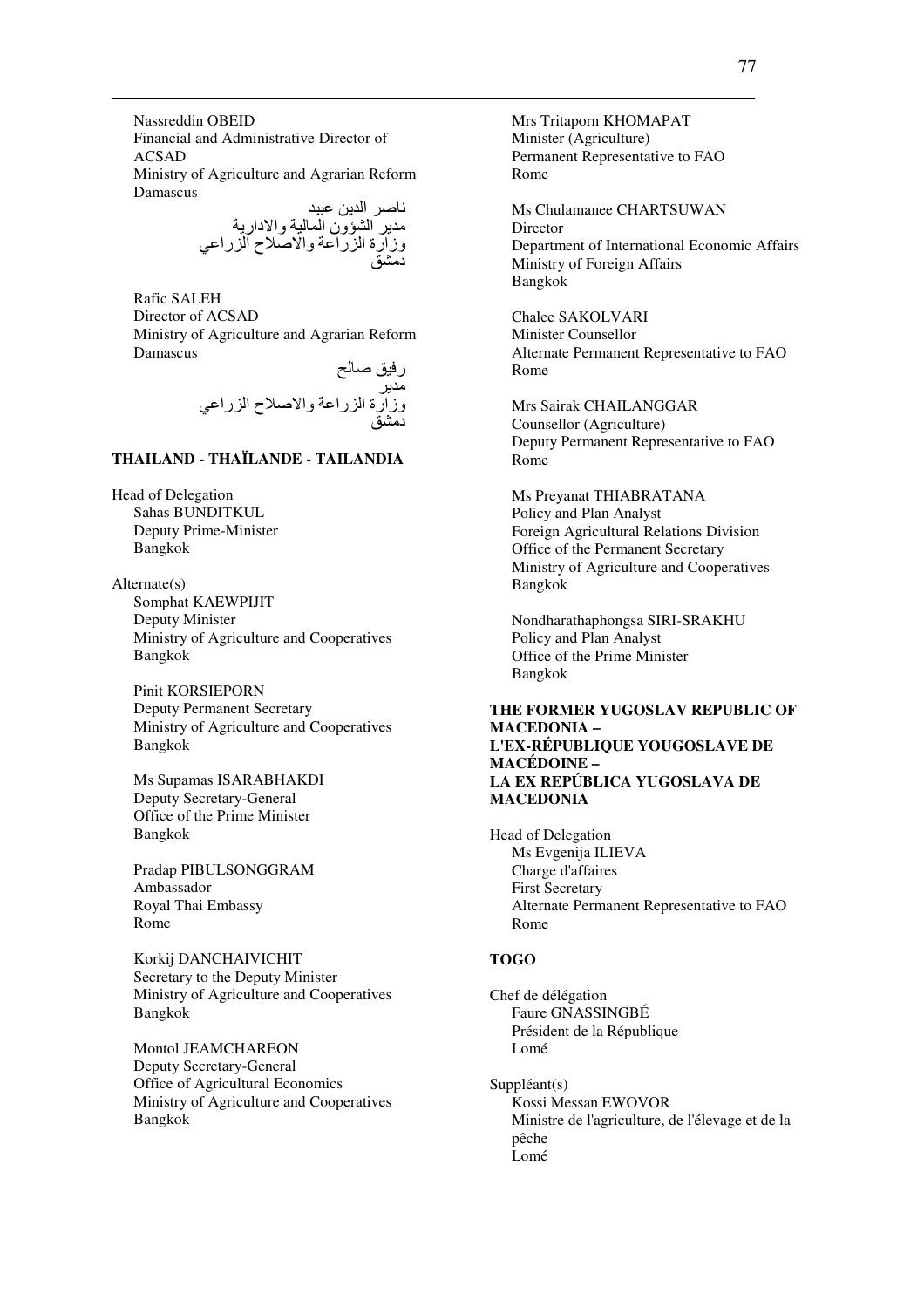Léopold Messan GNININVI Ministre d'État, Ministre des affaires étrangères et de l'intégration régionale Lomé

Issifou OKOULOU-KANTACHATI Ministre de l'environnement, du tourisme et des ressources forestières Lomé

Gilbert BAWARA Ministre de la coopération, du développement et de l'aménagement du territoire Lomé

Batienne Arouna KPABRE-SYLLI Ambassadeur Directeur du Protocole d'État Présidence de la République Lomé

Akla-Esso AROKOUM Directeur de l'agriculture Ministère de l'agriculture, de l'élevage et de la pêche Lomé

### **TRINIDAD AND TOBAGO – TRINITÉ-ET-TOBAGO – TRINIDAD Y TABAGO**

Head of Delegation Dennis FRANCIS Ambassador Extraordinary and Plenipotentiary Permanent Representative to FAO Geneva Switzerland

Alternate(s) Ms Yvonne DAVIDSON Planning Officer III Agricultural Planning Division Ministry of Agriculture, Land and Marine **Resources** Port of Spain

Ms Roma COLLYMORE Planning Officer II Agricultural Planning Division Ministry of Agriculture, Land and Marine **Resources** Port of Spain

# **TUNISIA - TUNISIE - TÚNEZ -** سنوت

Chef de délégation Mohamed GHANNOUCHI Premier Ministre Tunis

رئيس الوفد محمد غنوشي رئيس الوزراء مدينة تونس

Suppléant(s) Mohamed Habib HADDAD Ministre de l'agriculture et des ressources hydrauliques Tunis

ا وب/ا ون #D -/ <اد وزارة ا وا ارد ا - +S #

Montasser OUAILI Ambassadeur Représentant permanent auprès de la FAO Rome

منتصر وايلي السفير والممثل الدائم المناوب لدى المنظمة روما

Mohamed LASSOUED Directeur de la coopération internationale Ministère de l'agriculture et des ressources hydrauliques Tunis

#D اHد # ا ون ا و ; وزارة ا وا ارد ا - +S #

Mohamed BEN MAHMOUD Chargé de mission Cabinet du Premier Ministre Tunis

محمد بن محمود مكلف بمهمة مكتب رئيس الوزراء مدينة تونس

Taieb YOUSFI Chargé de mission Cabinet du Premier Ministre Tunis

طيب يوسف مكلف بمهة مكتب رئيس الوزراء مدينة تونس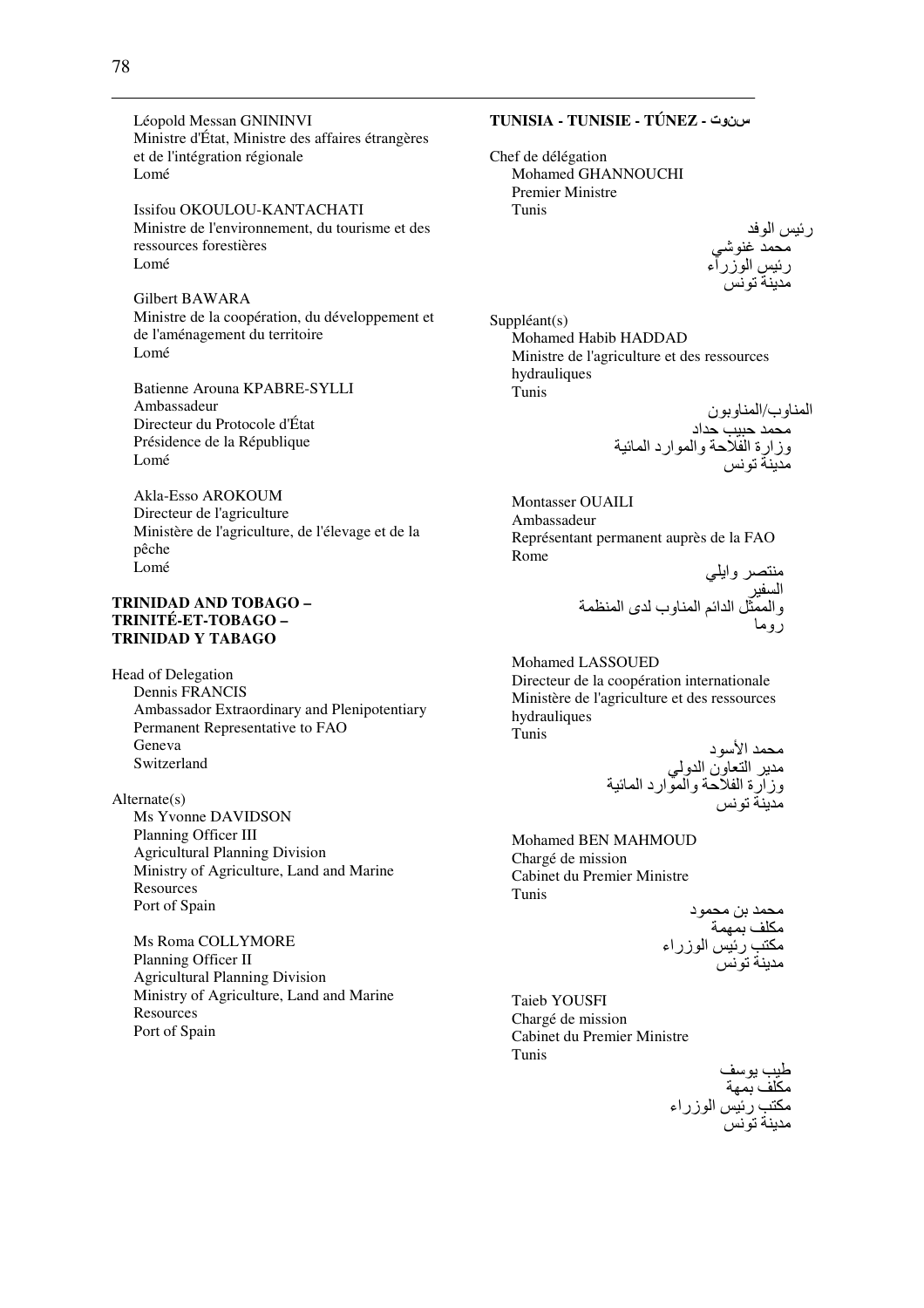Abdelhamid ABID Conseiller chargé du dossier de coopération de la Tunisie avec les institutions multilaterales établies à Rome Rome

عبد الحميد عبيد المستشار والمكلف بشؤون التعاون بين تونس مع المؤسسات المتعددة الأطراف الموجودة بروما روما

Sabri BACHTOBJI Conseiller des affaires étrangères Ambassade de la République tunisienne Rome

صبر ي البشطوبجي مستشار الشؤون الخارجية<br>سفارة الجمهورية التونسية روما

Badr BEN AMMAR Directeur Général des études et du développement agricole Ministère de l'agriculture et des ressources hydrauliques Tunis

بدر بن عامر مدير عام الدراسات والتنمية الفلاحية وزارة الفلاحة والموارد المائية مدينة تونس

## **TURKEY - TURQUIE - TURQUÍA**

Head of Delegation Sitki Ugur ZIYAL Ambassador Permanent Representative to FAO Rome

Alternate(s) Yüksel YÜCEKAL Counsellor Alternate Permanent Representative to FAO Rome

FAZIL DÜSÜNCELI Agricultural Counsellor Alternate Permanent Representative to FAO Rome

Ebru EKEMAN Second Secretary Alternate Permanent Representative to FAO Rome

Vahit KIRISCI Member of the Grand National Assembly Ankara

## **TURKMENISTAN - TURKMÉNISTAN - TURKMENISTÁN**

Head of Delegation Hojamuhammet MUHAMMEDOV Vice Prime Minister Ashgabat

Alternate(s) Palvan TAGANOV Chairman Chamber of Commerce and Industry Ashgabat

#### **TUVALU**

Head of Delegation Itaia LAUSAVEVE Director of Agriculture Department of Agriculture Ministry of Natural Resource and Environment Funafuti

#### **UGANDA - OUGANDA**

Head of Delegation Ms Maria Lubega MUTAGAMBA Minister for Water and the Environment Entebbe

Alternate(s) Bright RWAMIRAMA KANYONTOLE Minister of State, Animal Industry Holding the Portfolio of Minister for Agriculture Entebbe

Kiwanuka SEMAKULA Minister of Finance and Investments Kampala

Vincent R. RUBAREMA Permanent Secretary Ministry of Agriculture, Animal Industry and Fisheries Entebbe

Deo K. RWABITA Ambassador Permanent Representative to FAO Rome

Okasai S. OPOLOT Commissioner Crop Production and Marketing Entebbe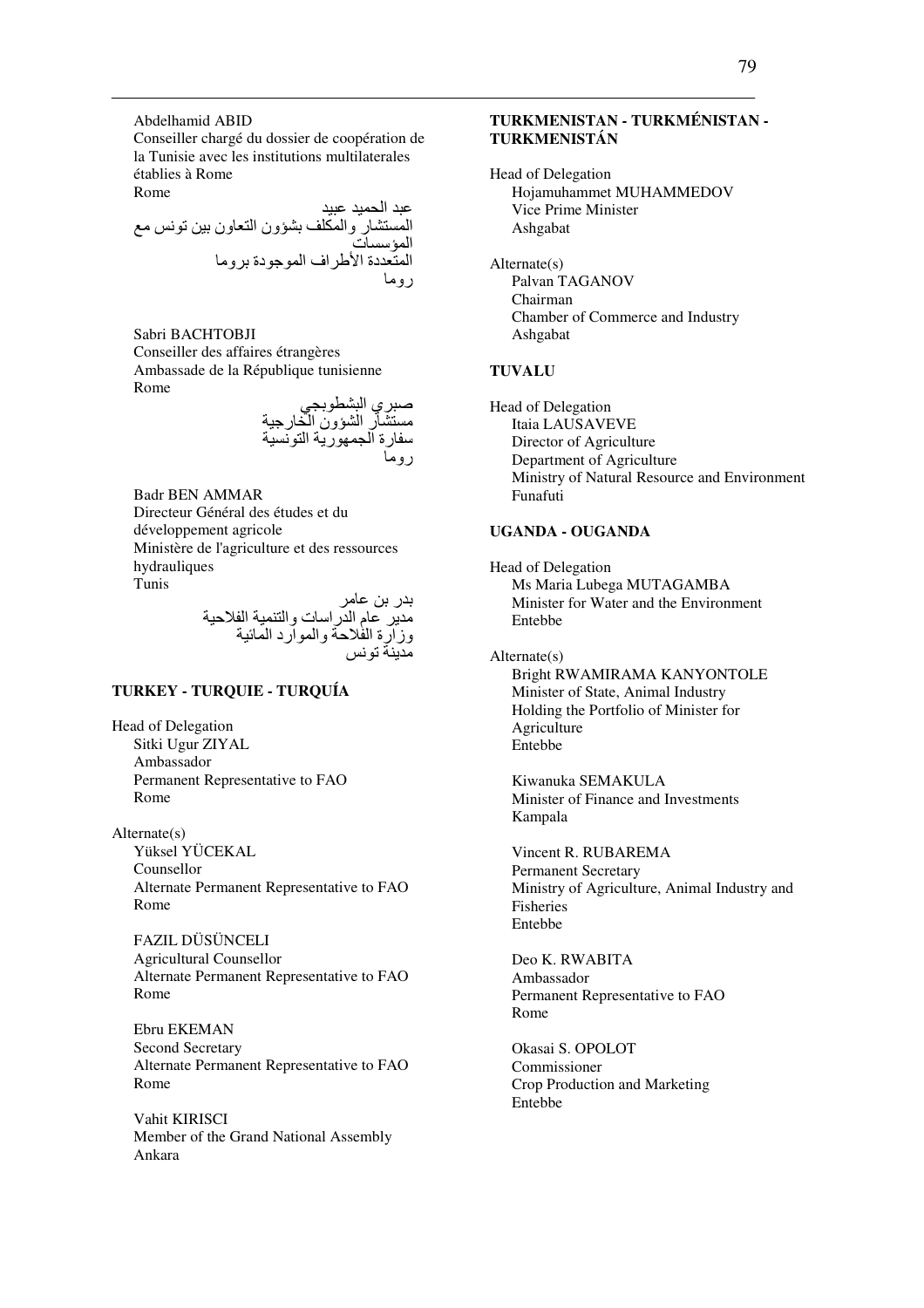Ms Margaret KYOGIRE Deputy Head of Mission Embassy of the Republic of Uganda Rome

Robert SABIITI Agricultural Attaché **First Secretary** Alternate Permanent Representative to FAO Rome

### **UKRAINE - UCRANIA**

**Head of Delegation** Yuriv MELNYK Minister for Agrarian Policy Kiev

 $Alternate(s)$ Ms Valentina ZAVALEVSKAYA Deputy Minister of Agricultural Policy Ministry of Agriarian Policy Kiev

Georgiy CHERNYAVSKYI Ambassador Permanent Representative to FAO Rome

Mrs Oksana DRAMARETSKA **First Secretary** Alternate Permanent Representative to FAO Rome

Volodymyr BEVZA Deputy Minister Ministry of the Environment Protection Kiev

Ms Svitlana NIGORODOVA Adviser to the Minister for the Environment Protection Ministry of Environmental Protection Kiev

Mykhailo RUDENKO Head Department of the International Cooperation Ministry of Agricultural Policy Kiev

Volodymyr DEMYANCHUK Counsellor of the Minister for Agricultural Policy Kiev

### **UNITED ARAB EMIRATES -**ÉMIRATS ARABES UNIS – **EMIRATOS ÁRABES UNIDOS -**الإمارات العربية المتحدة

Head of Delegation Rashid Ahmed BIN FAHAD Minister for the Environment and Water Abu Dhabi

رئيس الوفد<br>رشيد أحمد بن فهد<br>وزير البيئة والمياه

 $Alternate(s)$ Abdulhamid Abdulfatah KAZIM Ambassador Permanent Representative to FAO Rome

Rashed Mohammed AL SHARIQI Director-General Abu Dhabi Food Control Authority Abu Dhabi

Salem Mohammed BIN MUSMAR **Assistant Director General** Sanitary Control, Safety and Environment **Division** Abu Dhabi

Saad Al Dein Mohammed AL NUMERI **Environment Consultant Federal Environment Authority** Abu Dhabi

سعد الدين محمد النمير ي<br>مستشار البيئة<br>الهيئة الفيدر الية للبيئة<br>أبوظبي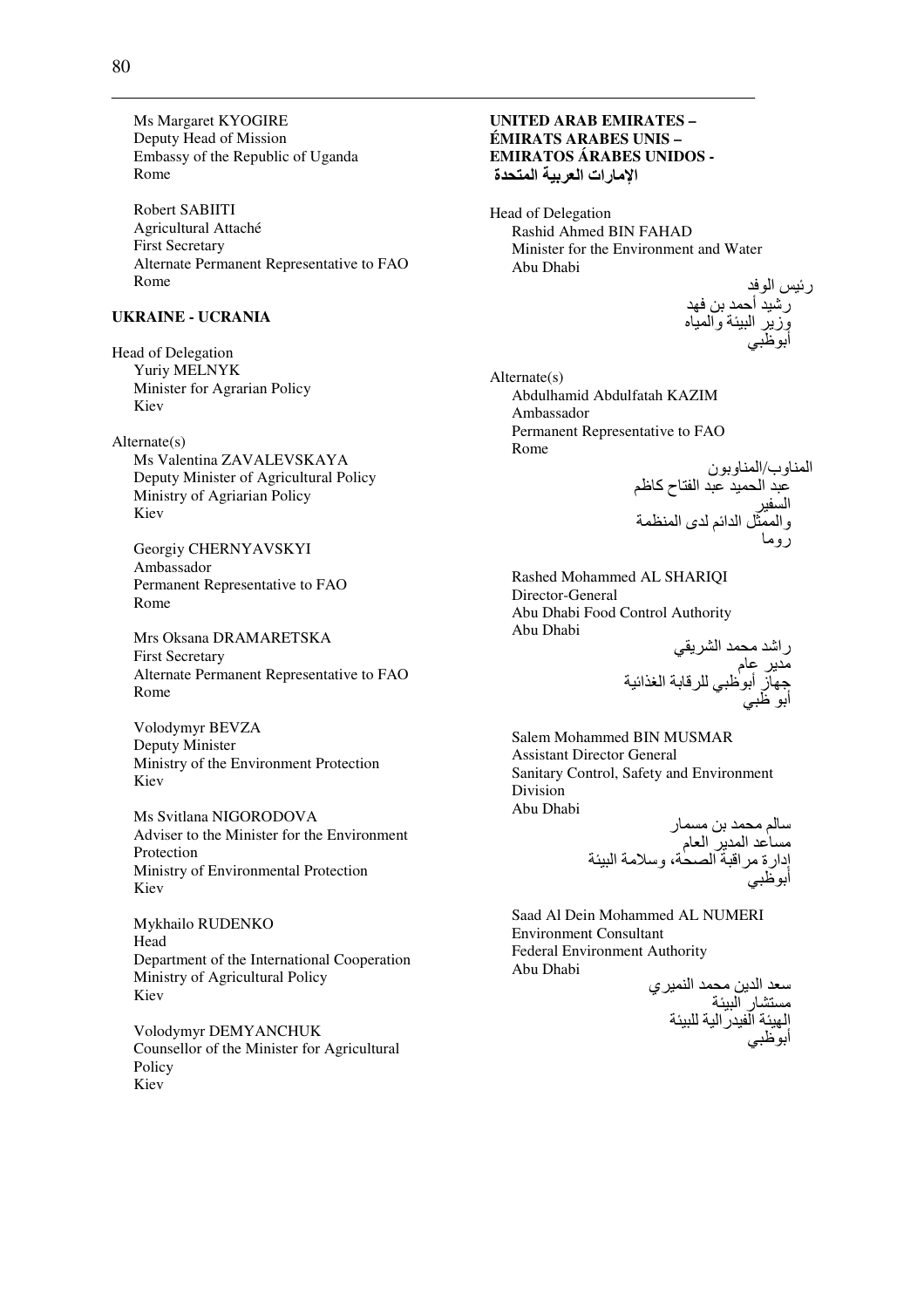Hashem Saeed AL NUAIMI **Director** Consumer Protection Department Abu Dhabi

> حسن سعيد النعيمي مدير جهاز حماية المستهلك أبوظبي

Habib Hussain AL ABBOODI Director of Planning Office Ministry of Environment and Water Abu Dhabi

حبيب حسين العبودي مدير مكتب التخطيط وزارة البيئة والمياه أبوظبي

Obeid MIRGHANI HASSAN Embassy of the United Arab Emirates Rome

عبيد مير غني حسن سفارة الإمارات العربية روما

#### **UNITED KINGDOM - ROYAUME-UNI - REINO UNIDO**

Head of Delegation

Rt.Hon. Douglas ALEXANDER Special Envoy of the United Kingdom Secretary of State for International Development United Kingdom

Alternate(s) Andrew STEER Special Envoy of the United Kingdom

Acting Director General Policy and Research Department for International Development London

James HARVEY Ambassador Permanent Representative to FAO Rome

Edward CHAPLIN Ambassador to the Republic of Italy Rome

Rt.Hon. Michael JACK Chairman, Environment, Food and Rural Affairs Committee House of Commons London

Victor Charles Dunlop HEARD First Secretary Deputy Permanent Represenattive to FAO Rome

Jonathan LINGHAM

Deputy Team Leader, RNR and Agriculture Team, Growth and Investment Group Department for International Development London

John BARRETT

Head of Profession, Livelihoods, Climate and Environment Group Department for International Development London

Ms Elizabeth NASSKAU Deputy Permanent Representative to IFAD Permanent Representation to the UN Agencies for Food and Agriculture Rome

Stephen LOWE First Secretary (Agriculture & Environment) Embassy of the United Kingdom Rome

Anthony VIGOR Special Adviser to the Secretary of State for International Development Department for International Development London

James HARDY Head of News Strategic Communications Department Department for International Development London

Ms Nicolette CIORBA Office Manager and Programme Support Permanent Representation to the United Nations Agencies for Food and Agriculture Rome

Antonio TUFANO Information Officer Permanent Representation to the United Nations Agencies for Food and Agriculture Rome

Alexander EVANS Adviser Department for International Development London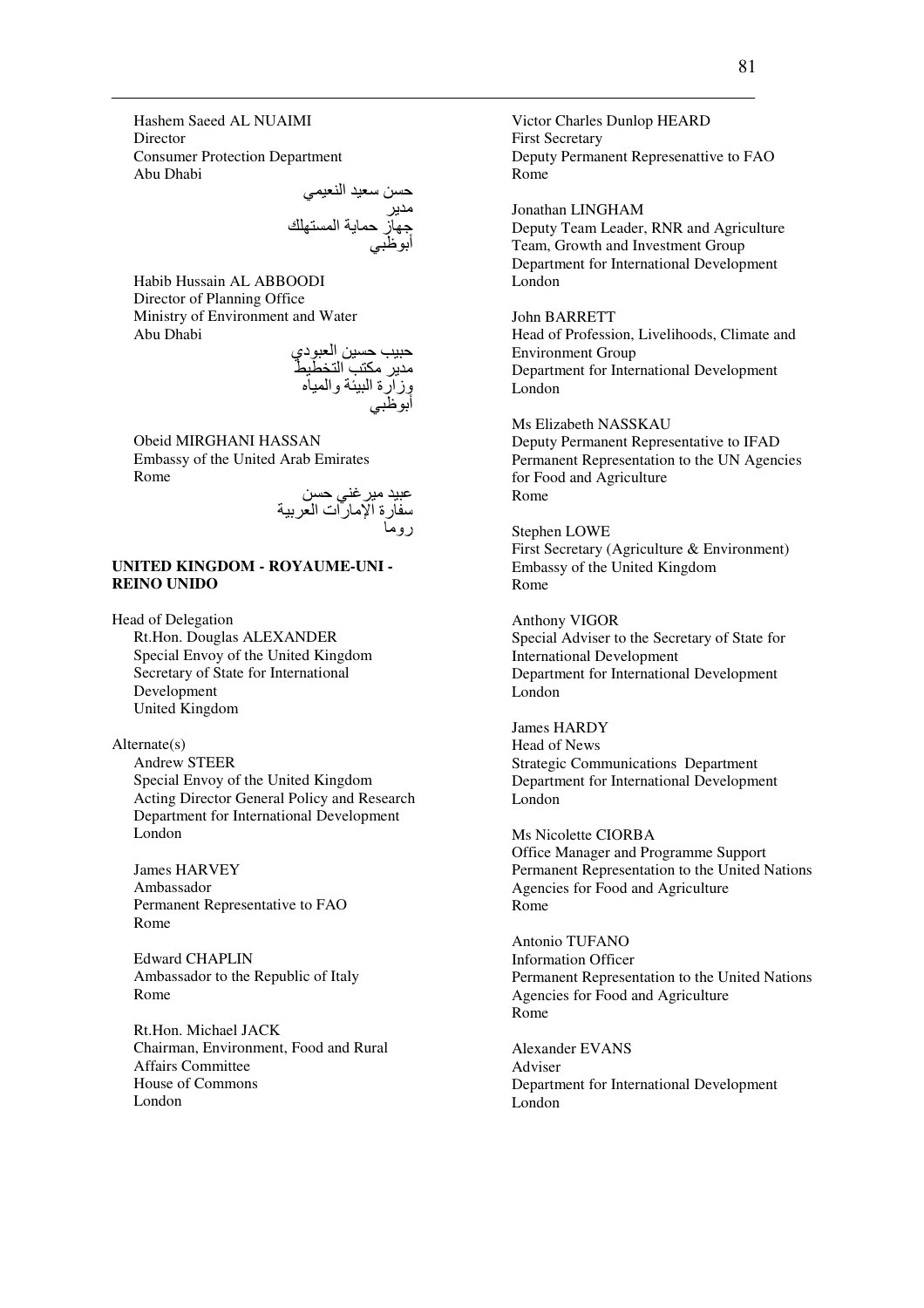Barbara MARIANI Climate and Energy Officer Department for Environment, Food and Rural Affairs Embassy of the United Kingdom Rome

Ms Francesca STIDSTON Assistant Private Secretary to the Secretary of State Department for International Development London

#### **UNITED REPUBLIC OF TANZANIA - RÉPUBLIQUE-UNIE DE TANZANIE - REPÚBLICA UNIDA DE TANZANÍA**

Head of Delegation Amani Abeid KARUME President of the Revolutionary Government of Zanzibar

Alternate(s) Stephen Masatu WASSIRA Minister for Agriculture Dar es Salaam

> Burhan Saadat HAJI Minister for Agriculture Natural Resources and Environment Zanzibar

Wilfred Joseph NGIRWA Ambassador Permanent Representative to FAO Rome

Haroub MUSSA Private Secretary to the President President's Office Zanzibar

Ms Perpetua Mary Simon HINGI Agricultural Attaché Alternate Permanent Representative to FAO Rome

Amon RUVURULA Minister Counsellor Rome

Joseph Andrew LUBILOH Private Assistant to the Minister Ministry of Agriculture, Food Security and Cooperatives Dar es Salaam

John MNGODO Acting Director of National Food Security Ministry of Agriculture, Food Security and Cooperatives Dar es Salaam

### **UNITED STATES OF AMERICA – ÉTATS-UNIS D'AMÉRIQUE – ESTADOS UNIDOS DE AMÉRICA**

Head of Delegation Ed SCHAFER Secretary of Agriculture Washington, D.C.

Alternate(s) Ms Henrietta H. FORE Director of U.S. Foreign Assistance and Administrator United States Agency for International Development Washington, D.C.

Gaddi H. VASQUEZ Ambassador Permanent Representative to FAO Rome

Mark KEENUM Under Secretary, Farm and Foreign Agricultural Services Department of Agriculture Washington, D.C.

Ms Ellen TERPSTRA Deputy Under Secretary, Farm and Foreign Agricultural Services Department of Agriculture Washington, D.C.

Joseph W. GLAUBER Department of Agriculture Washington, D.C.

Ms Constance JACKSON Associate Administrator Foreign Agricultural Service Department of Agriculture Washington, D.C.

Kirk MILLER Associate Administrator Foreign Agricultural Service Department of Agriculture Washington, D.C.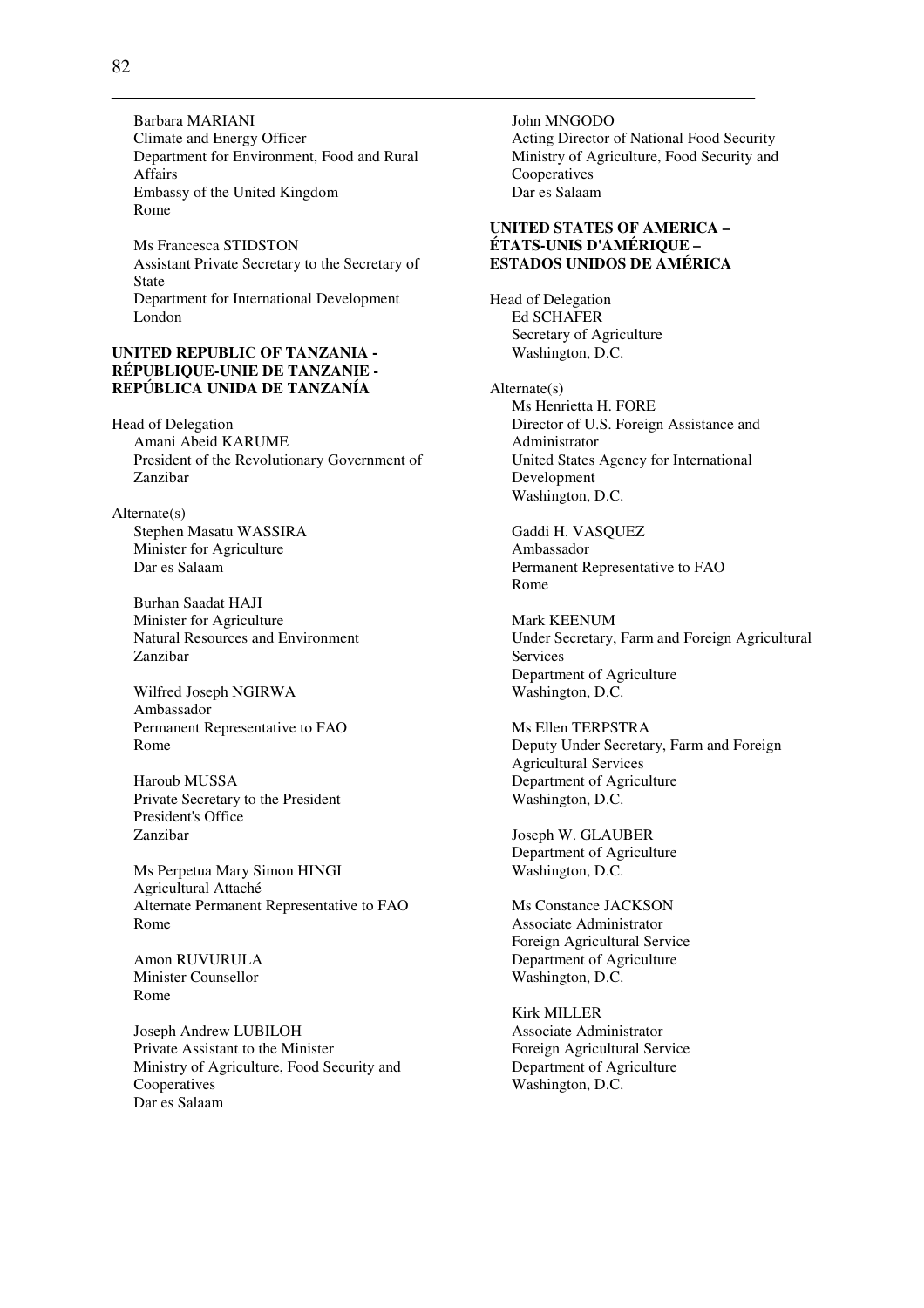Robert RIEMENSCHNEIDER Deputy Administrator Foreign Agricultural Service Department of Agriculture Washington, D.C.

Gerald ANDERSON Deputy Assistant Secretary Bureau of International Organization Affairs Department of State Washington, D.C.

Manisha SINGH Deputy Assistant Secretary Bureau of Economic, Energy and Business Affairs Department of State Washington, D.C.

Gregory GOTTLIEB Deputy Assistant Administrator Bureau of Democracy, Conflict and Humanitarian Assistance United States Agency for International Development Washington, D.C.

William HAMMINK Deputy Assistant Administrator Bureau for Economic Growth Agriculture and Trade United States Agency for International Development Washington, D.C.

Lee BRUDVIG Deputy Permanent Representative to FAO Rome

David HEGWOOD Minister Counsellor Alternate Permanent Representative to FAO Rome

Richard NEWBERG Humanitarian Affairs Attaché United States Agency for International Development Rome

William HOHENSTEIN Director, Global Change Program Office Department of Agriculture Washington, D.C.

Robert ROSADO Director Legislative and Public Affairs Foreign Agricultural Service Department of Agriculture Washington, D.C.

Ms Corry SCHIERMEYER Deputy Director, Office of Communications Department of Agriculture Washington, D.C.

Joseph SNIDER Press Director Bureau for Legislative and Public Affairs Department of Agriculture Washington, D.C.

Gregory MANUEL Special Advisor to the Secretary of State for Alternative Energy Washington, D.C.

Jaime ADAMS Chief of Staff Office of the Administrator Foreign Agricultural Service Department of Agriculture Washington, D.C.

Ms Michelle BROOKS Deputy Chief of Staff Peace Corps Washington, D.C.

Ms Khushali SHAH Senior Advisor Department of State Washington, D.C.

Ms Maryann MINUTILLO Senior Adviser Peace Corps Washington, D.C.

Janaki ALAVALAPATI Senior Advisor for International Energy Affairs Department of State Washington, D.C.

Ms Josette LEWIS Senior Biotechnology Advisor U.S. Agency for International Development Washington, D.C.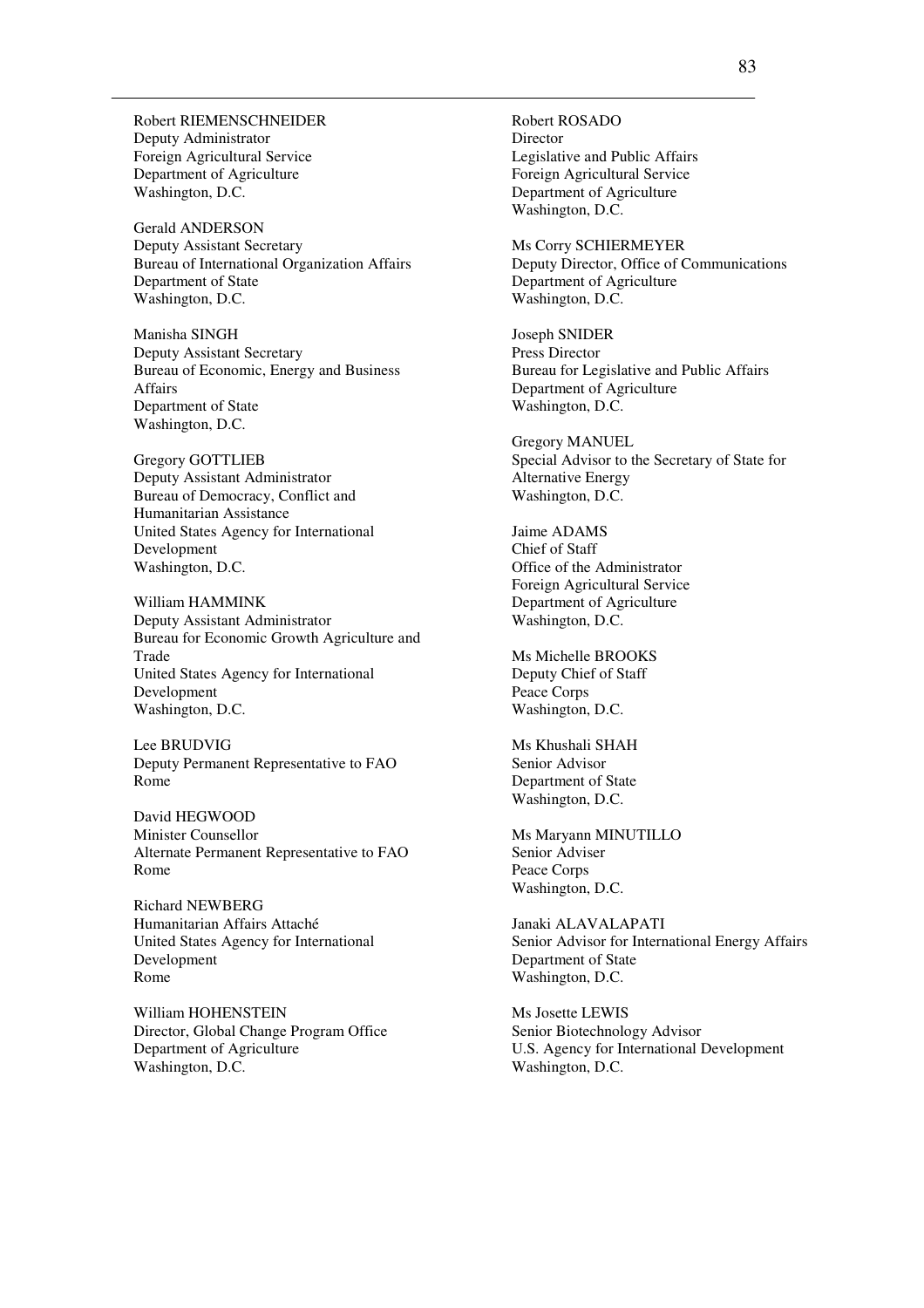**URUGUAY** 

Jefe de Delegación Miguel TOMA Secretario de la Presidencia Montevideo

Suplente(s) Carlos ABIN DE MARÍA Embajador Representante Permanente ante la FAO Roma

Tabaré BOCALANDRO YAPEYÚ Ministro Representante Permanente Adjunto ante la FAO Roma

Carlos BENTANCOUR Ministro Consejero Representante Permanente Alterno ante la FAO Roma

Sra María Gabriela CHIFFLET Consejero Relaciones Exteriores Representación Permanente ante la FAO Roma

### **UZBEKISTAN - OUZBÉKISTAN - UZBEKISTÁN**

Head of Delegation Erkinjon TURDIMOV Vice Minister for Agriculture and Water **Resources** Tashkent

Alternate(s) Jakhongir GANIEV Ambassador Rome

#### **VANUATU**

Head of Delegation Kalkot Matas KELEKELE President of the Republic Port Vila

James GLUECK Special Assistant Farm and Foreign Agricultural Services Department of Agriculture Washington, D.C.

Michael METZLER Special Assistant Office of the Administrator United States Agency for International Development Washington, D.C.

Drew NELSON Foreign Affairs Officer United States Department of State Washington, D.C.

John TUMINARO Advisor Department of State Washington, D.C.

Erin RUPPRECHT Press Officer Bureau of International Organization Affairs Departmentof State Washington, D.C.

Ms Wendy LUBETKIN Press Officer United States Mission Geneva

Robin GRAY Agricultural Attaché Foreign Agriculture Service Department of Agriculture Rome

Ms Dorothy ADAMS International Economist Department of Agriculture Washington, D.C.

Ms Allison THOMAS International Economist Department of Agriculture Washington D.C.

Ms Nicole WAGNER International Economist Department of Agriculture Washington, D.C.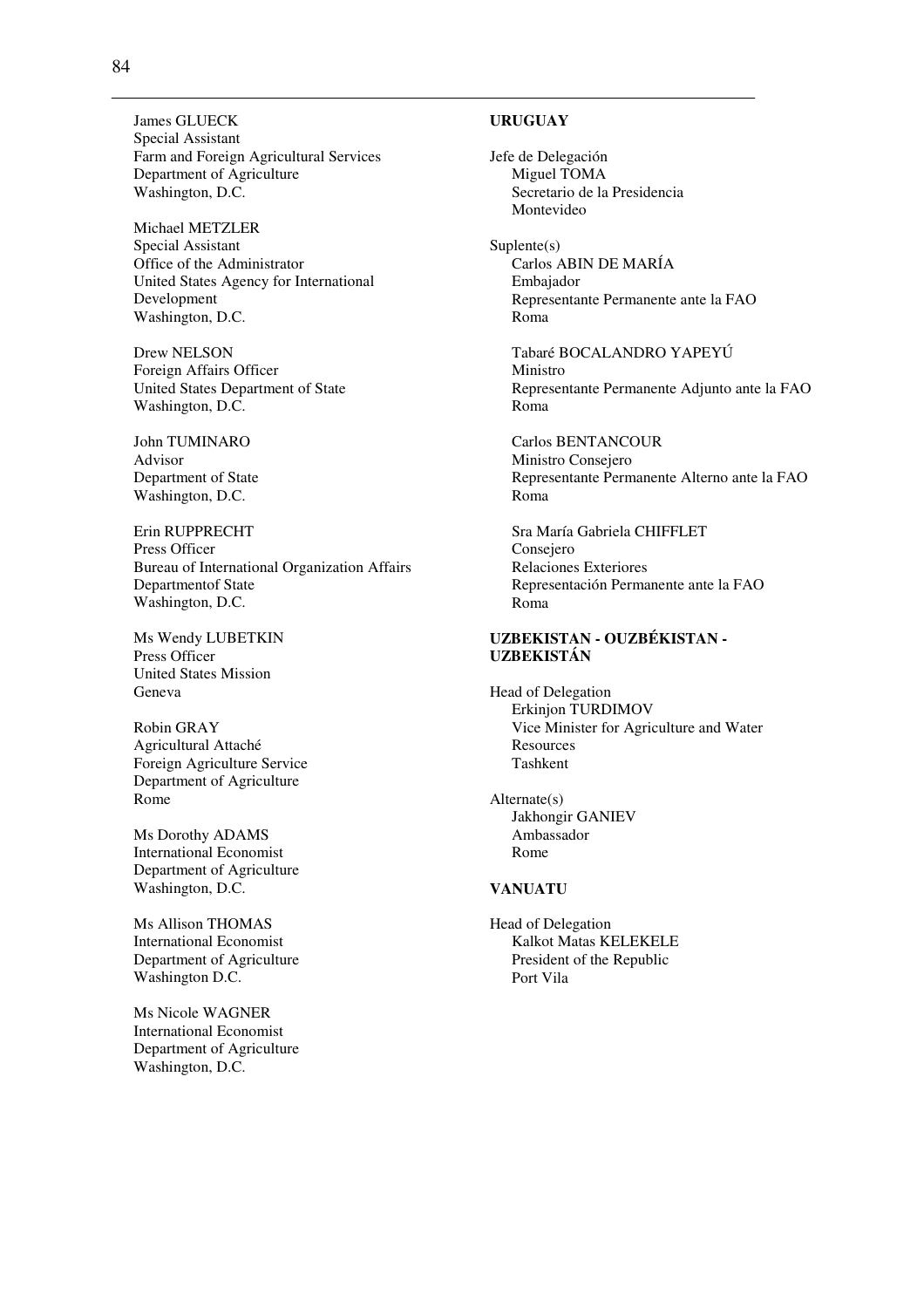### **VENEZUELA (BOLIVARIAN REPUBLIC OF) VENEZUELA (RÉPUBLIQUE BOLIVARIENNE DU) – VENEZUELA (REPÚBLICA BOLIVARIANA DE)**

Jefe de Delegación Sra. Gladys Francisca URBANEJA DURÁN Embajadora Representante Permanente ante la FAO Roma

Suplente(s) Gerardo ROJAS ALARCÓN ViceMinistro Ministerio del Poder Popular para la Agricultura y Tierras Caracas

Rafael Alejandro LACAVA EVANGELISTA Embajador Embajada ante el Gobierno Italiano Roma

Sra. Angélica ZIEMS Encargada de Temas Agroalimentarios Ministerio de Poder Popular para Relaciones Exteriores Caracas

Sra. Ilenia MEDINA Director de Cooperación Integral, Economía y Comercio Internacional Ministerio de Poder Popular para Relaciones Exteriores Caracas

Sra. Verónica GUERRERO RODRÍGUEZ Directora General Ministerio del Poder Popular para la Agricultura y Tierras Caracas

Sra. María Mercedes ALAYON LÓPEZ Jefe de División Ministerio del Poder Popular para la Agricultura y Tierras Caracas

Sra. Marilyn Giuseppina DI LUCA SANTAELLA Directora Ejecutiva Ministerio del Poder Popular para la Salud Caracas

Sra. Achirana ALTUVE QUINTERO Segundo Secretario Representación Permanente de la República Bolivariana de Venezuela ante la FAO Roma

Manuel Eduardo CLAROS OVIEDO Segundo Secretario Representación Permanente de la República Bolivariana de Venezuela ante la FAO Roma

Sra. Patricia GUTÍERREZ Jefe de Grupo Dirección de Energías Renovables Ministerio del Poder Popular para la Energía y Petróleo Caracas

#### **VIET NAM**

Head of Delegation XUAN HOC DAO Vice Minister for Agriculture and Rural Development Ministry of Agriculture and Rural Development Ha Noi

Alternate(s) BINH THIN NGUYEN Deputy Director Science and Technology Department Ministry of Agriculture and Rural Development Ha Noi

HUY THONG PHAN Deputy Director Crop Production Department Ministry of Agriculture and Rural Development Ha Noi

DANG CHI NGUYEN Deputy Director-General Import and Export Management Department Ministry of Trade Ha Noi

MY BINH BUI Programme Officer International Cooperation Department Ministry of Agriculture and Rural Development Ha Noi

PHUONG THAO DUONG **Officer** Ministry of Industry and Trade Ha Noi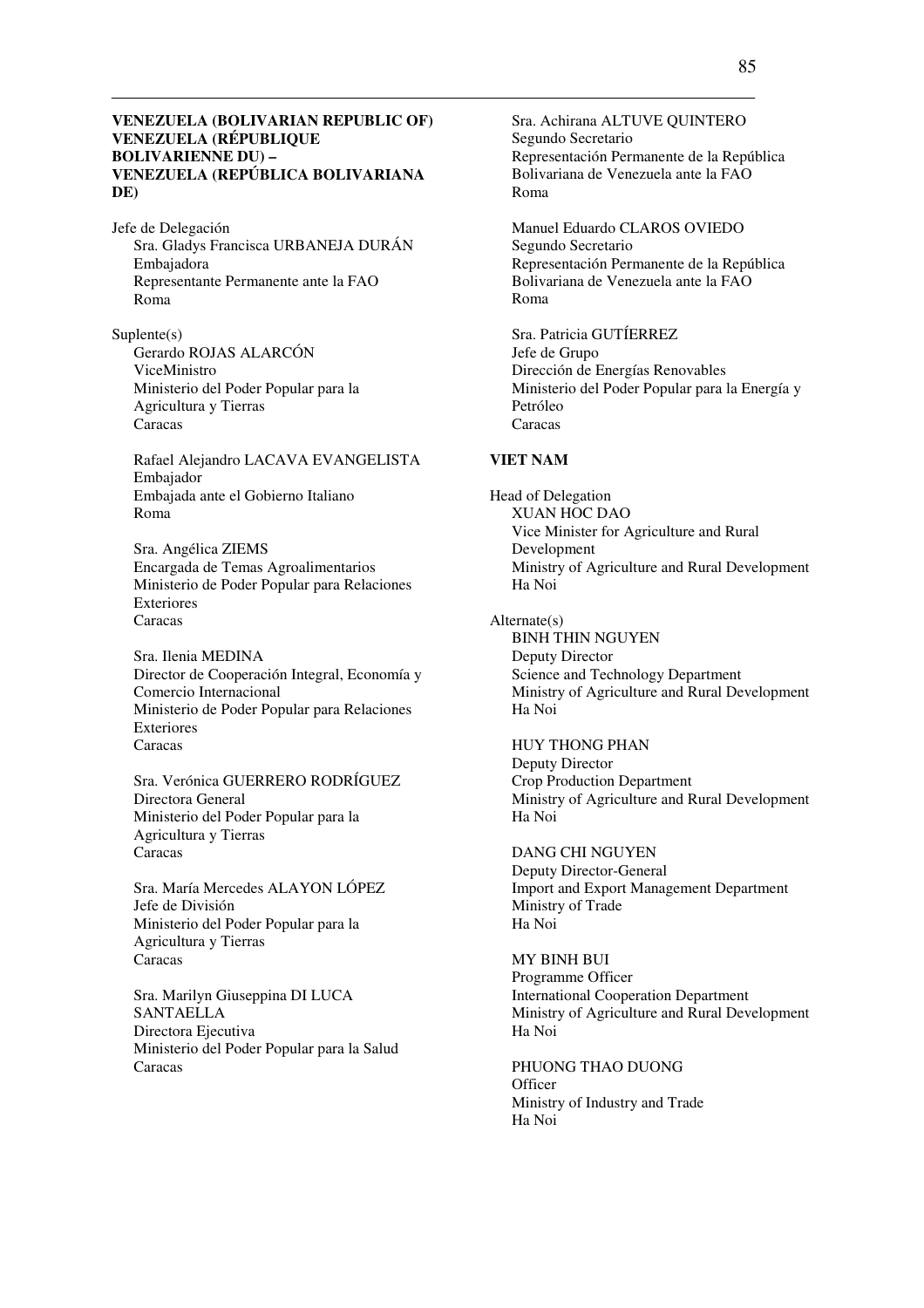MINH BUI QUANG Deputy Permanent Representative to FAO Rome

#### **YEMEN - YÉMEN -** نميلا

Head of Delegation Ali MUJAWAR Prime Minister Council of Ministers Sana'a

رئيس الوفد علي مجاور رئيس الوزراء مجلس الوزراء صنعاء

Alternate(s) Abdulrahman TARMOOM Minister of State Director Prime Minster's Office Council of Ministers Sanaá Yemen

ا وب/ا ون /0 ا , S#م وز ا و ، # 6#> ر- ا زراء #8 ا زراء Rء ا ,-

Mansour Ahmed AL-HAWSHABI Minister for Agriculture and Irrigation Sana'a

منصور أحمد الحوشبي وزير الزراعة والري صنعاء

Yahya AL-MUTAWAKEL Minister of Industry and Trade Ministry of Industry and Trade Sana'a

يحيى المتوكل وزير الصناعة والتجارة وزارة الصناعة والتجارة صنعاء

Shaya ZINDANI Ambassador Embassy of Yemen Rome

شائع الزنداني السفير سفارة اليمن<br>روما Abdurahman BAMATRAF Ambassador Permanent Representative to FAO Rome /0ا , #^ف

ا -\$ وا &% ا ا' ى ا ( رو#

Abdulmalik ALTHAWR General Director of Planning and Monitoring Ministry of Agriculture and Irrigation Sana'a

> عبدالملك الثور مدير عام التخطيط والرصد وزارة الزراعة والري صنعاء

### **ZAMBIA - ZAMBIE**

Head of Delegation Ms Sarah SAYIFWANDA Minister of Agriculture and Cooperatives Ministry of Agriculture and Cooperatives Lusaka

#### Alternate(s)

Fishani Godwin GONDWE Chief Environment Management Officer Ministry of Tourism, Environment and Natural **Resources** Lusaka

Riccardo KAMONA Deputy Minister Ministry of Agriculture and Cooperatives Lusaka

Anna M.C. MASINJA Director of Forestry, Ministry of Tourism, Environment and Natural Resources Lusaka

Ms Lucy Mungoma MUNGOMA Ambassador Permanent Representative to FAO Rome

Moses MWALE Deputy Director Ministry of Agriculture and Cooperatives Lusaka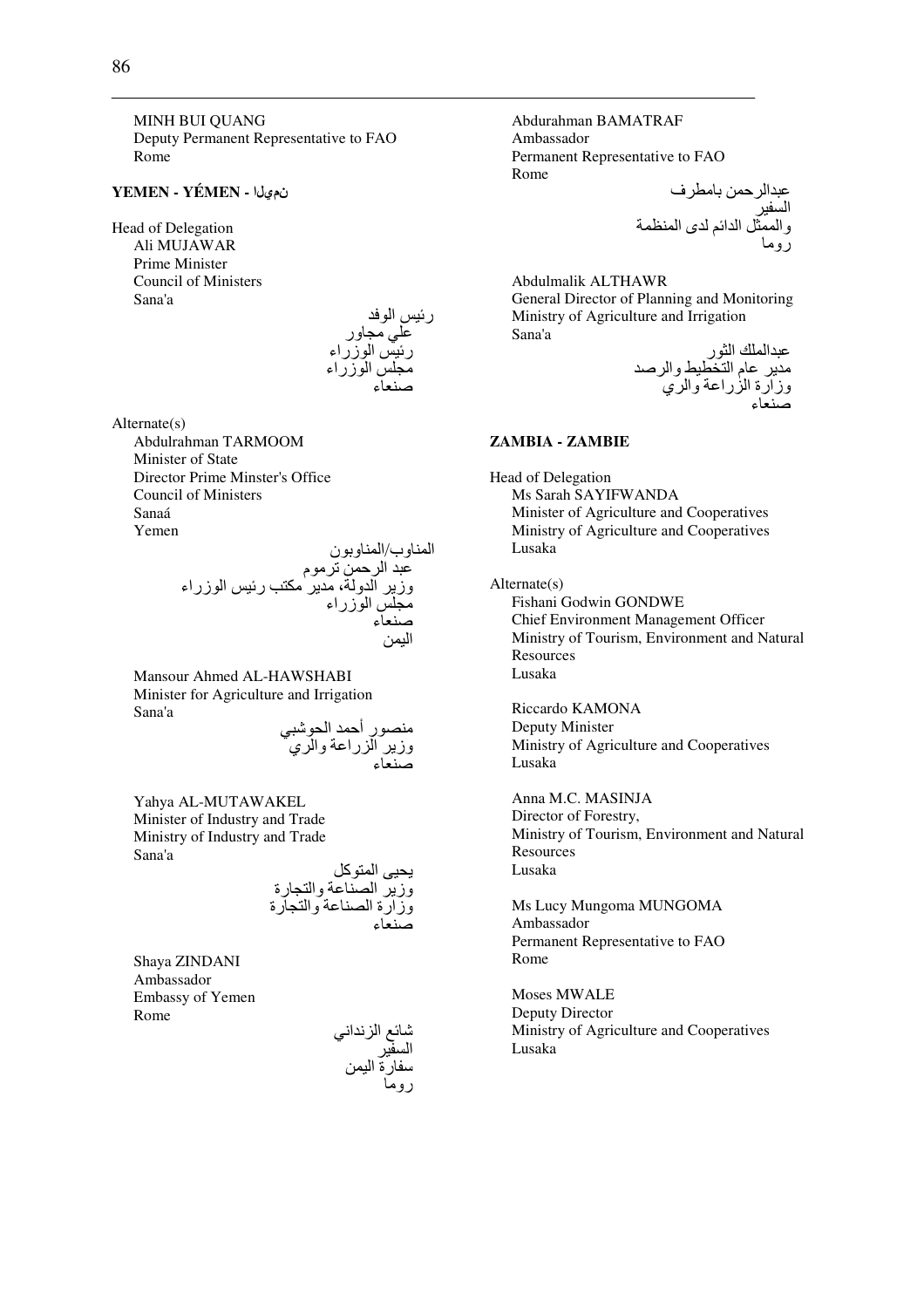Ms Vera TEMBO CHILUBA Deputy Minister for Environment Ministry of Tourism, Environment and Natural Resources Lusaka

## **ZIMBABWE**

Head of Delegation Robert Gabriel MUGABE Executive President of the Republic Harare

Alternate(s) Grace MUGABE First Lady Harare

> Simbarashe S. MUMBENGEGWI Minister for Foreign Affairs Harare

Rugare GUMBO Minister of Agriculture Harare

Francis Dunstan Chenaimoyo NHEMA Minister for the Environment and Tourism Harare

Joey BIMHA Secretary for Foreign Affairs Ministry of Foreign Affairs Harare

Ms Mary Margaret MUCHADA Ambassador Permanent Representative to FAO Rome

> الأعضاء المنتسبة 准成员 ASSOCIATE MEMBER MEMBRE ASSOCIE MIEMBRO ASOCIADO

### **FAROE ISLANDS - ÎLES FÉROÉ (LES) - ISLAS FEROE**

Head of Delegation Ms Barbara TJALDRAFLØTTI A' Special Adviser Ministry of Foreign Affairs Torshavn

Thabani DUBE Principal Agricultural Economist Ministry of Agriculture Harare

Tendayi NHEKEDZA Counsellor Alternate Permanent Representative to FAO Rome

Francis MUCHADA Board Member Grain Marketing Board Harare

Erickson MVUDUDU Chief Executive Officer Agricultural and Development Authority Harare

Michael Muchenje NYERE Minister Counsellor Alternate Permanent Representative to FAO Rome

Stanford YAMBIRA Assistant Director Office of the Executive President Harare

Irvin Douglas KUNENE Director (Environment) Ministry of Environment and Tourism Harare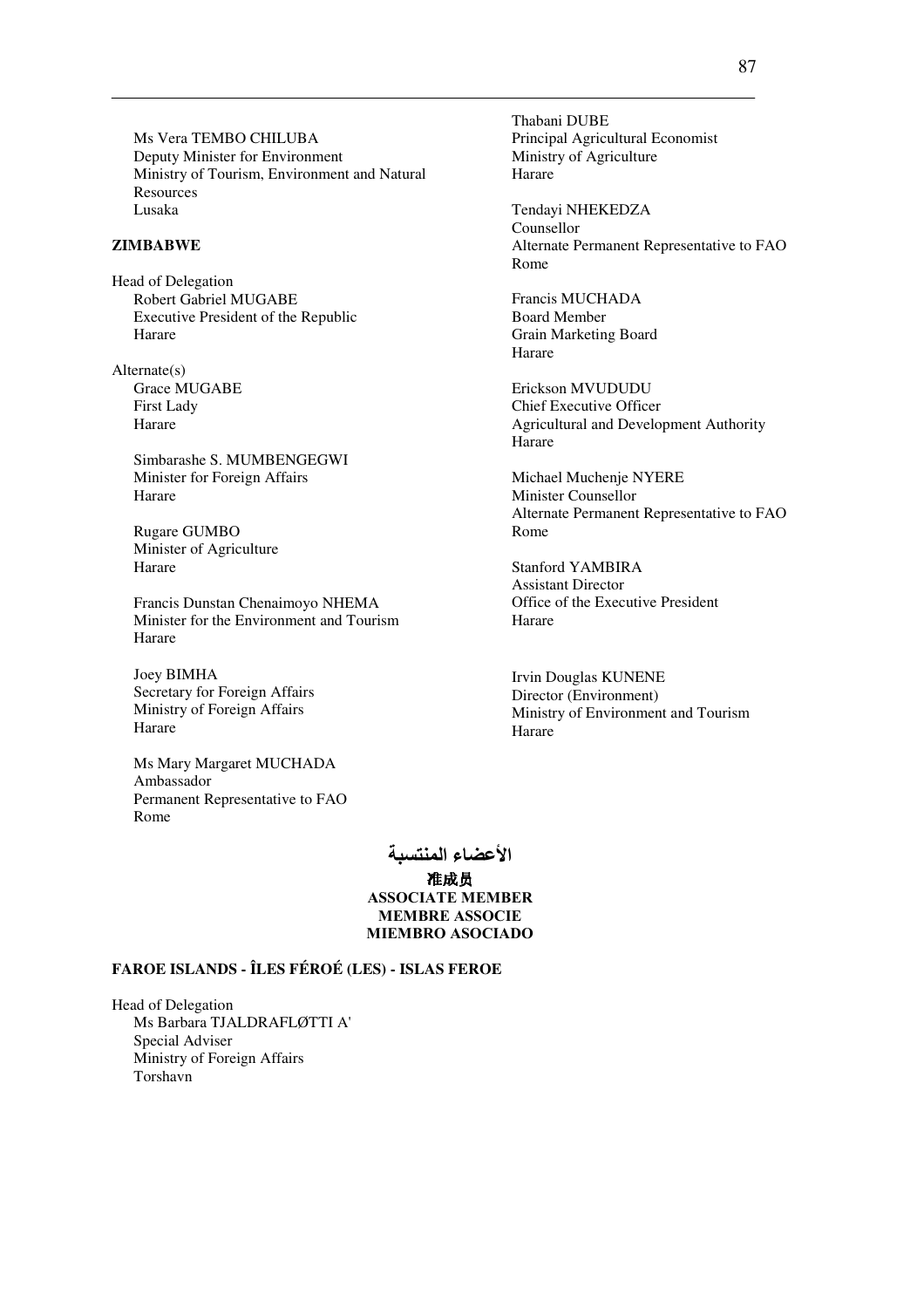# جماعة فرسان مالطة 马耳他自治社 SOVEREIGN ORDER OF MALTA ORDRE SOUVERAIN DE MALTE SOBERANA ORDEN DE MALTA

Albrecht VON BOESELAGER Ministre de la santé et de l'aide internationale Rome

Giuseppe BONANNO DI LINGUAGLOSSA Ambassadeur Observateur Permanent auprès de la FAO et des Agences des Nations Unies Rome

Mme Claude FORTHOMME Conseiller Technique Rome

Mme Daniela MORO Attachée Technique Rome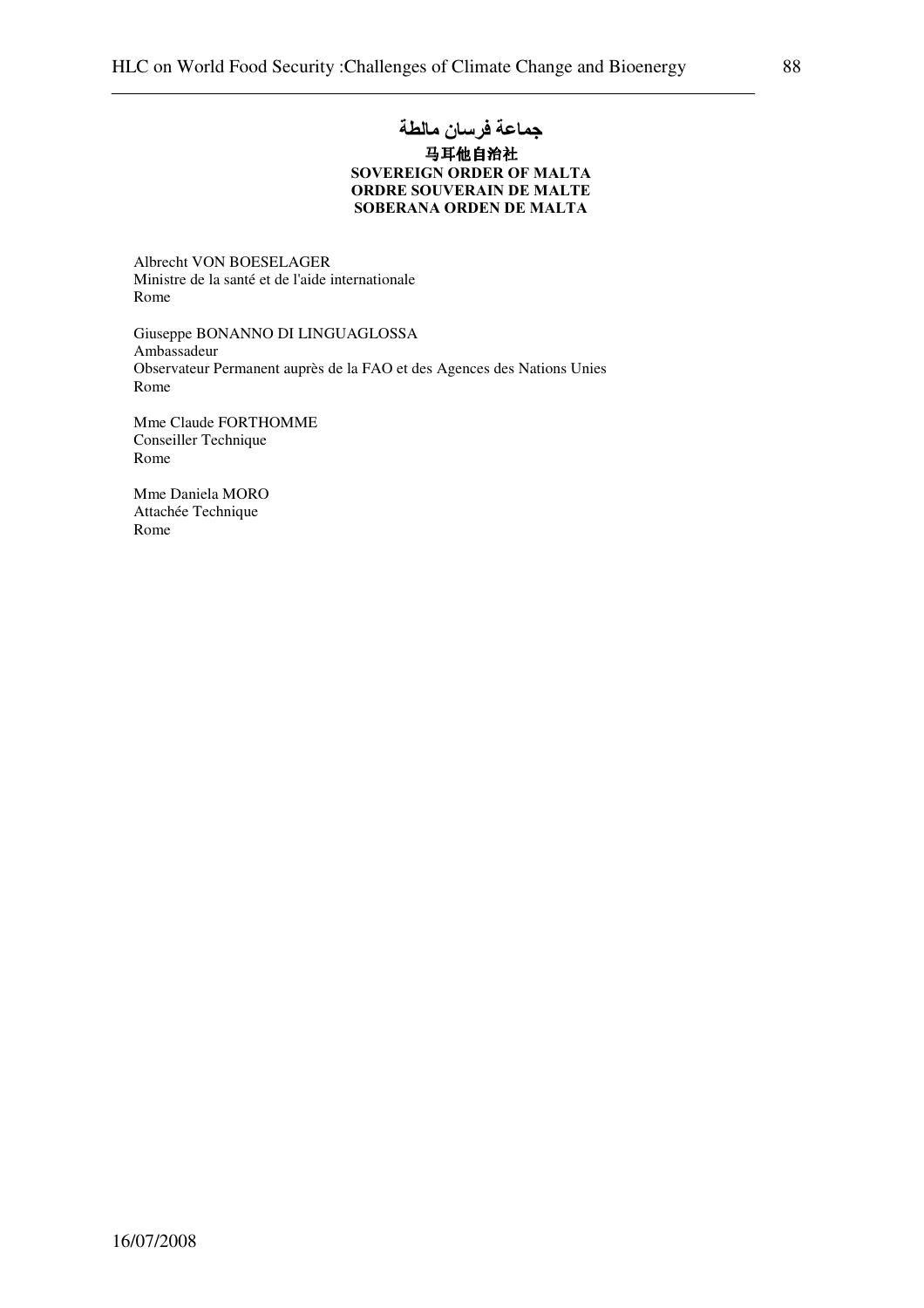# حركة التحرير 解放运动 **LIBERATION MOVEMENT** MOUVEMENT DE LIBÉRATION MOVIMENTO DE LIBERACIÓN

## ن هاسال ف - PALESTINE - PALESTINA

Head of Delegation Mahmoud ALHABBASH Minister for Agriculture Ramallah

رئيس الوفد 

 $Alternate(s)$ Hussein AL-AFLAK Counsellor **Embassy of Palestine** Rome

النواب حسين الفلاق ة فلد

Marwan SHAHIN General Director of International Relations Ramallah

مروان شاهين<br>المدير العام للعلاقات الدولية<br>رام الله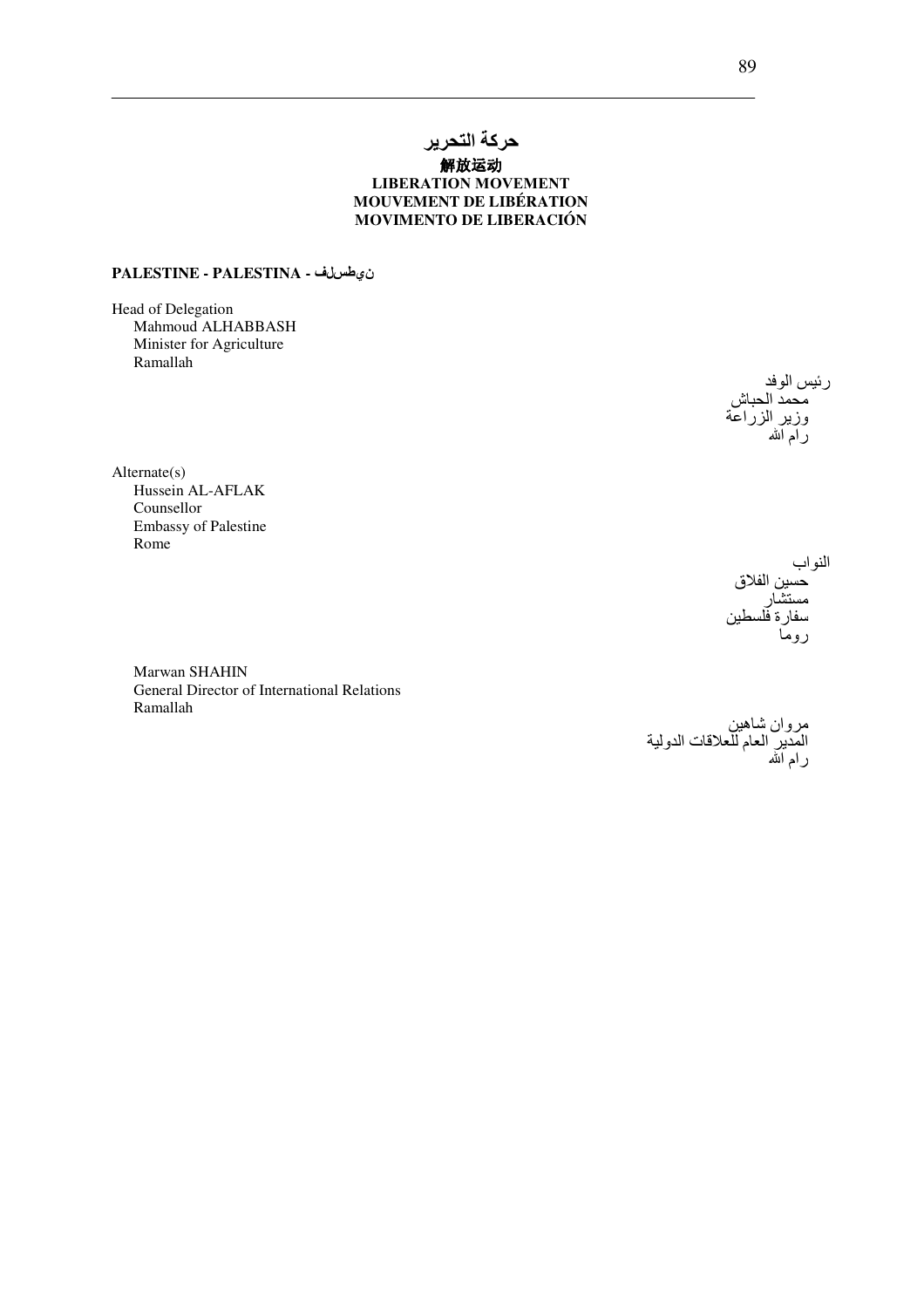# ممثليات الأمم المتحدة ووكالاتها المتخصصة 联合国和各专门机构的代表

## REPRESENTATIVES OF THE UNITED NATI**ONS AND SPECIALIZED AGENCIES REPRÉSENTANTS DES NATIONS UNIES ET INSTITUTIONS SPÉCIALISÉES REPRESENTANTES DE NACIONES UNIDAS Y ORGANISMOS ESPECIALIZADOS**

### **UNITED NATIONS HIGH COMMISSION FOR REFUGEES HAUT COMMISSAIRE DES NATIONS UNIES POUR LES RÉFUGIÉS ALTO COMISIONADO DE LAS NACIONES UNIDAS PARA LOS REFUGIADOS**

Ms Judy CHENG Assistant High Commissioner for Operations United Nations High Commission for Refugees Geneva

Ms Fathia ABDALLA Senior Nutritionist United Nations High Commission for Refugees Geneva

#### **OFFICE OF THE UNITED NATIONS HIGH COMMISSIONER FOR HUMAN RIGHTS**

Ms Louise ARBOUR United Nations High Commissioner for Human Rights (United Nations Under Secretary-General) Geneva

Ms Asako HATTORI Human Rights Officer Geneva

#### **INTERGOVERNMENTAL PANEL ON CLIMATE CHANGE GROUPE D'EXPERTS INTERGOUVERNEMENTAL SUR L'ÉVOLUTION DU CLIMAT GRUPO INTEGUBERNAMENTAL DE EXPERTOS SOBRE EL CAMBIO CLIMÁTICO**

Martin PARRY Co-Chair Working Group II United Kingdom

### **INTERNATIONAL ATOMIC ENERGY AGENCY AGENCE INTERNATIONALE DE L'ÉNERGIE ATOMIQUE ORGANISMO INTERNACIONAL DE ENERGÍA ATÓMICA**

Qu LIANG Director Joint FAO/IAEA Division of Nuclear Techniques in Food and Agriculture Vienna

### **INTERNATIONAL FUND FOR AGRICULTURAL DEVELOPMENT FONDS INTERNATIONAL DE DÉVELOPPEMENT AGRICOLE FONDO INTERNACIONAL DE DESARROLLO AGRÍCOLA**

Lennart BÅGE President Rome

Kanayo NWANZE Vice President Rome

Kevin CLEAVER Assistant President Programme Management Department Rome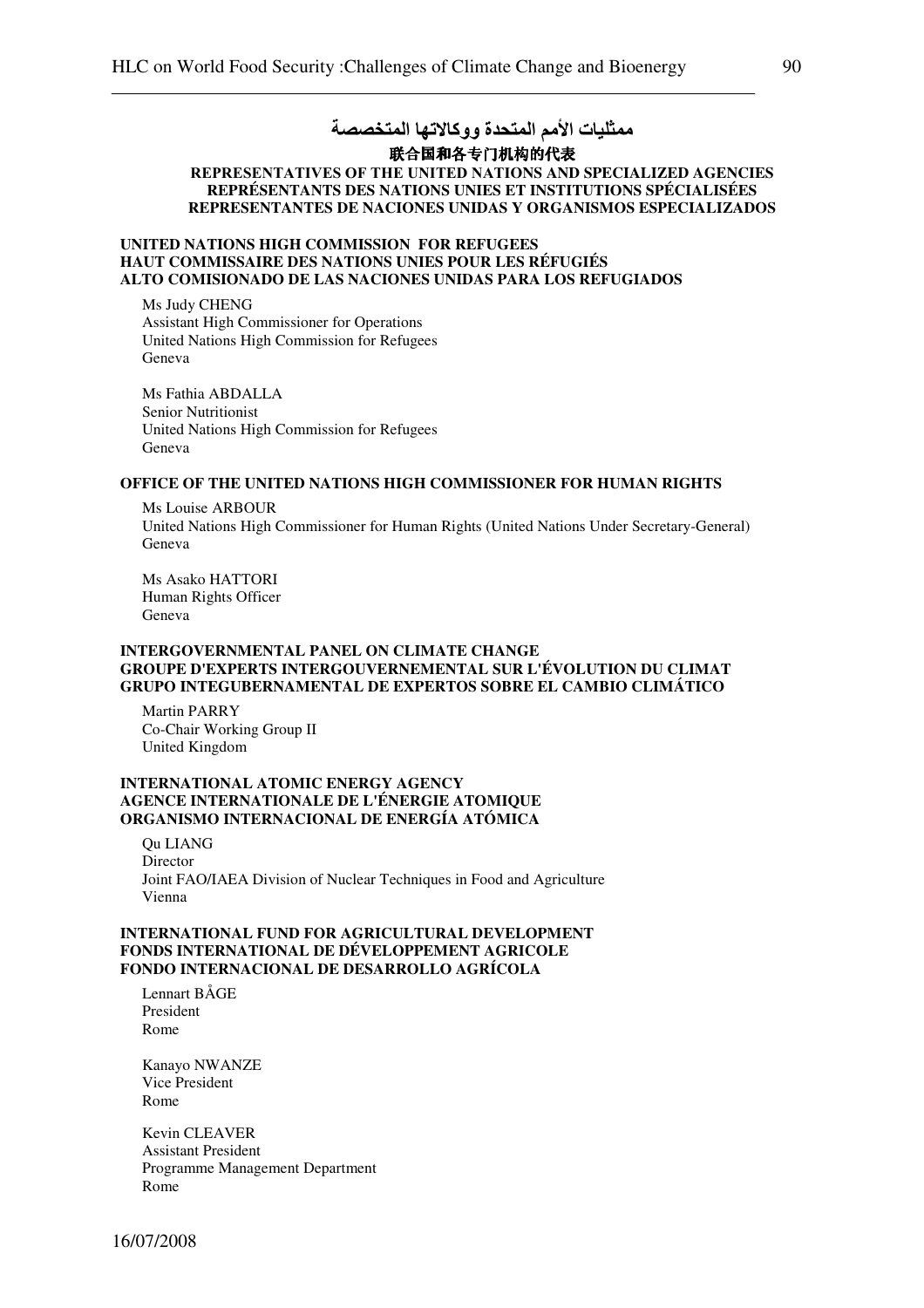Jessie MABUTAS Assistant President Finance and Administration Department Rome

Matthew WYATT Assistant President External Affairs Department Rome

Ms Gunilla OLSSON Executive Director of the Action Plan Rome

Uday ABHYANKAR Special Adviser to the President Rome

Paolo CIOCCA Secretary of IFAD Rome

#### **INTERNATIONAL MONETARY FUND FONDS MONÉTAIRE INTERNATIONAL FONDO MONETARIO INTERNACIONAL**

Dominique STRAUSS-KAHN Managing Director Washington, D.C.

Mark PLANT Deputy Director Policy Development and Review Department Washington, D.C.

Barry H. POTTER Special Representative to the United Nations New York

Ernesto RAMIREZ RIGO Personal Assistant to Managing Director Washinton, D.C.

### **UNITED NATIONS ORGANISATION DES NATIONS UNIES ORGANIZACIÓN DE LAS NACIONES UNIDAS**

Ki-Moon BAN Secretary-General New York

Parfait ONANGA-ANYANGA Director Office of the Deputy Secretary- General New York

Jeffrey SACHS Special Adviser on MDGS New York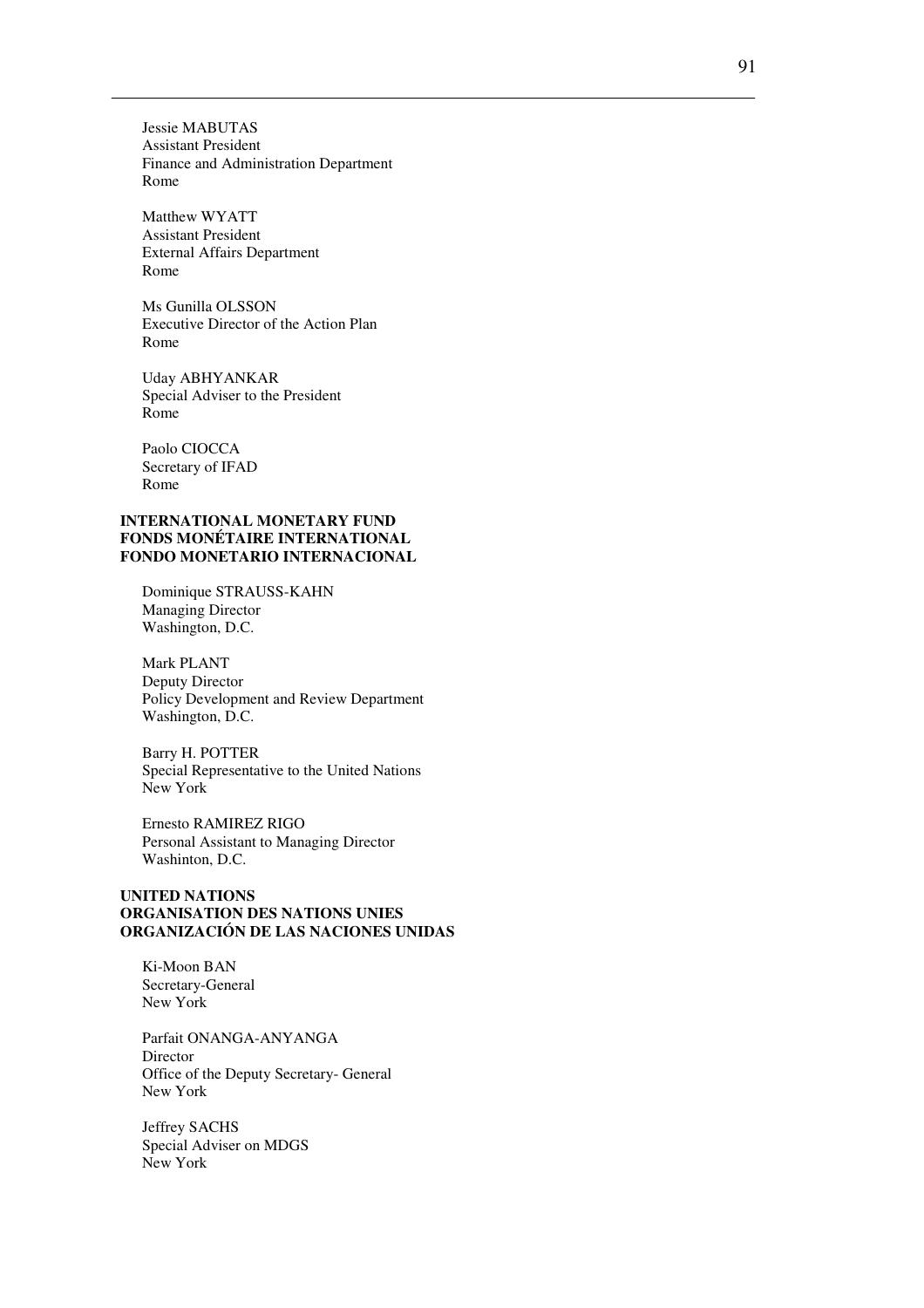John HOLMES UN Under-Secretary-General for Humanitarian Affairs New York

WON-SOO KIM Senior Adviser New York

David NABARRO UN System Coordinator for Avian and Pandemic Influenza Deputy UN System Coordinator for Responses to the Global Food Crisis New York

Haile MENKERIOS Senior Adviser New York

Ms Christina BENNETT Humanitarian Affairs Officer New York

Andrew COX Senior Humanitarian Affairs Officer New York

Ms Kaori MINAMI EOSG Political Affairs Officer New York

Hansjoerg STROHMEYER OCHA Principal Officer New York

Christopher C. COLEMAN Trip Coordinator New York

Ms Sanghwa LEE EOSG Political Affairs Officer New York

SOUNG-AH CHOI Associate Spokesperson New York

Peter CSOKA Officer in Charge UN Forum on Forests DESA New York

## **UNITED NATIONS CHILDRENS FUND FONDS DES NATIONS UNIES POUR L'ENFANCE FONDO DE LAS NACIONES UNIDAS PARA LA INFANCIA**

Ms Flora SIBANDA-MULDER Senior Adviser **Nutrition** New York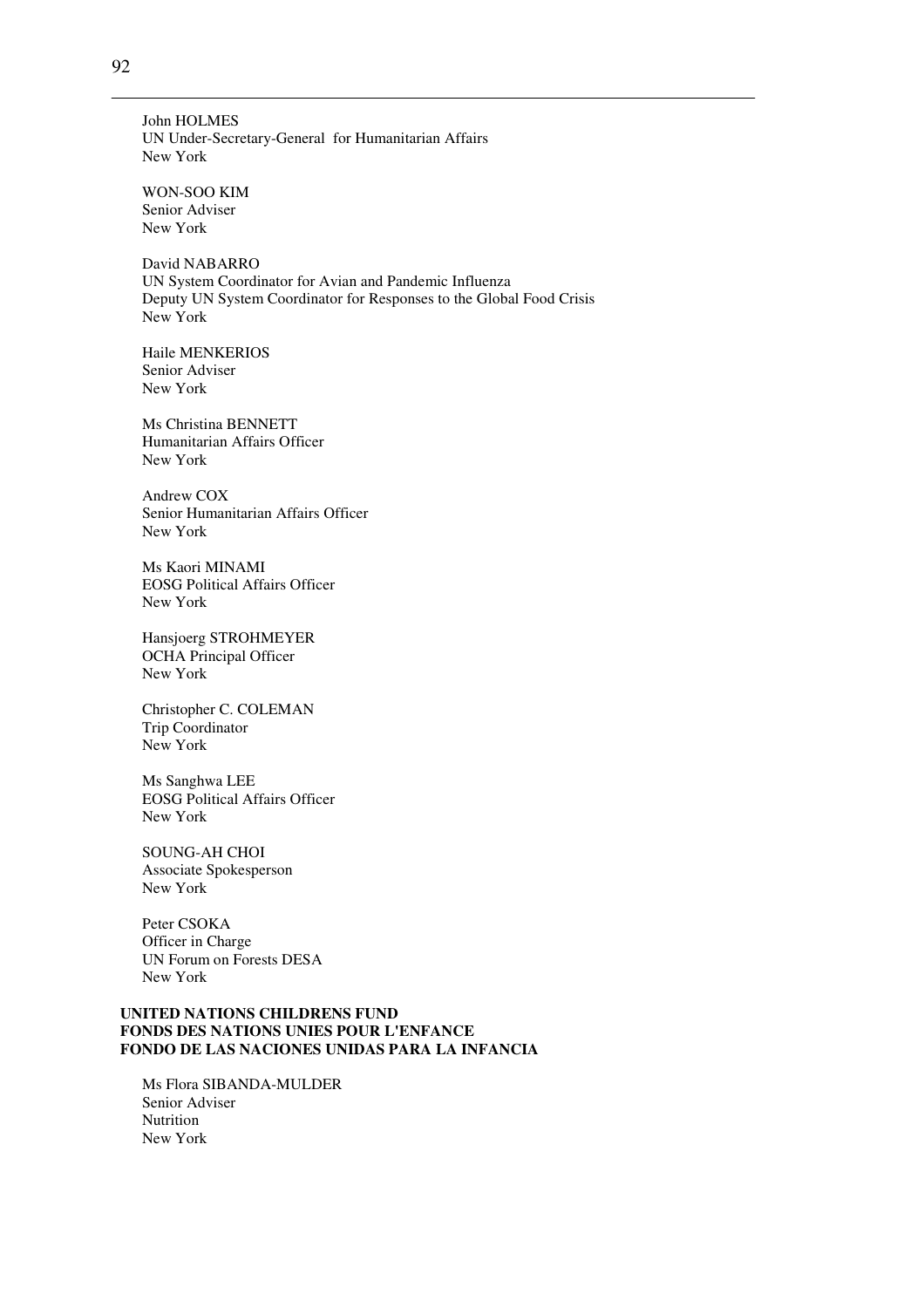Ms Michèle FERENZ Consultant Environment and Climate Change Programme Divison New York

Stephen JARRETT Principal Adviser New York

## **UNITED NATIONS CONFERENCE ON TRADE AND DEVELOPMENT CONFÉRENCE DES NATIONS UNIES SUR LE COMMERCE ET LE DÉVELOPPEMENT CONFERENCIA DE LAS NACIONES UNIDAS SOBRE COMERCIO Y DESARROLLO**

Supachai PANITCHPAKDI Secretary General Geneva

Bonapas Francis ONGUGLO Principal Officer Office of the Acting Deputy Secretary General Geneva

Taffere TESFACHEW Chief Office of the Secretary General Geneva

### **UNITED NATIONS CONVENTION TO COMBAT DESERTIFICATION CONVENTION DES NATIONS UNIES SUR LA LUTTE CONTRE LA DÉSERTIFICATION CONVENCIÓN DE LAS NACIONES UNIDAS DE LUCHA CONTRA LA DESERTIFICACIÓN**

Grégoire DE KALBERMATTEN Deputy Executive Secretary Bonn

Ms Federica MENEGHETTI Liaison Officer Rome

## **UNITED NATIONS DEVELOPMENT PROGRAMME PROGRAMME DES NATIONS UNIES POUR LE DÉVELOPPEMENT PROGRAMA DE LAS NACIONES UNIDAS PARA EL DESARROLLO**

Stein R. HANSEN Deputy Resident Representative Barbados

Ms Archalus TCHEKNAVORIAN-ASENBAUER Sub-Regional Office for Barbados and the OECS Senior Advisor on Climate Change Vienna

**UNITED NATIONS ECONOMIC AND SOCIAL COMMISSION FOR WESTERN ASIA COMMISSION ÉCONOMIQUE ET SOCIALE DES NATIONS UNIES POUR L'ASIE OCCIDENTALE COMISIÓN ECONÓMICA Y SOCIAL PARA ASIA OCCIDENTAL**

Mohammad Ehsan OSMAN Team Leader Sustainable Agriculture and Rural Development Team Sustainable Development and Productivity Division Beirut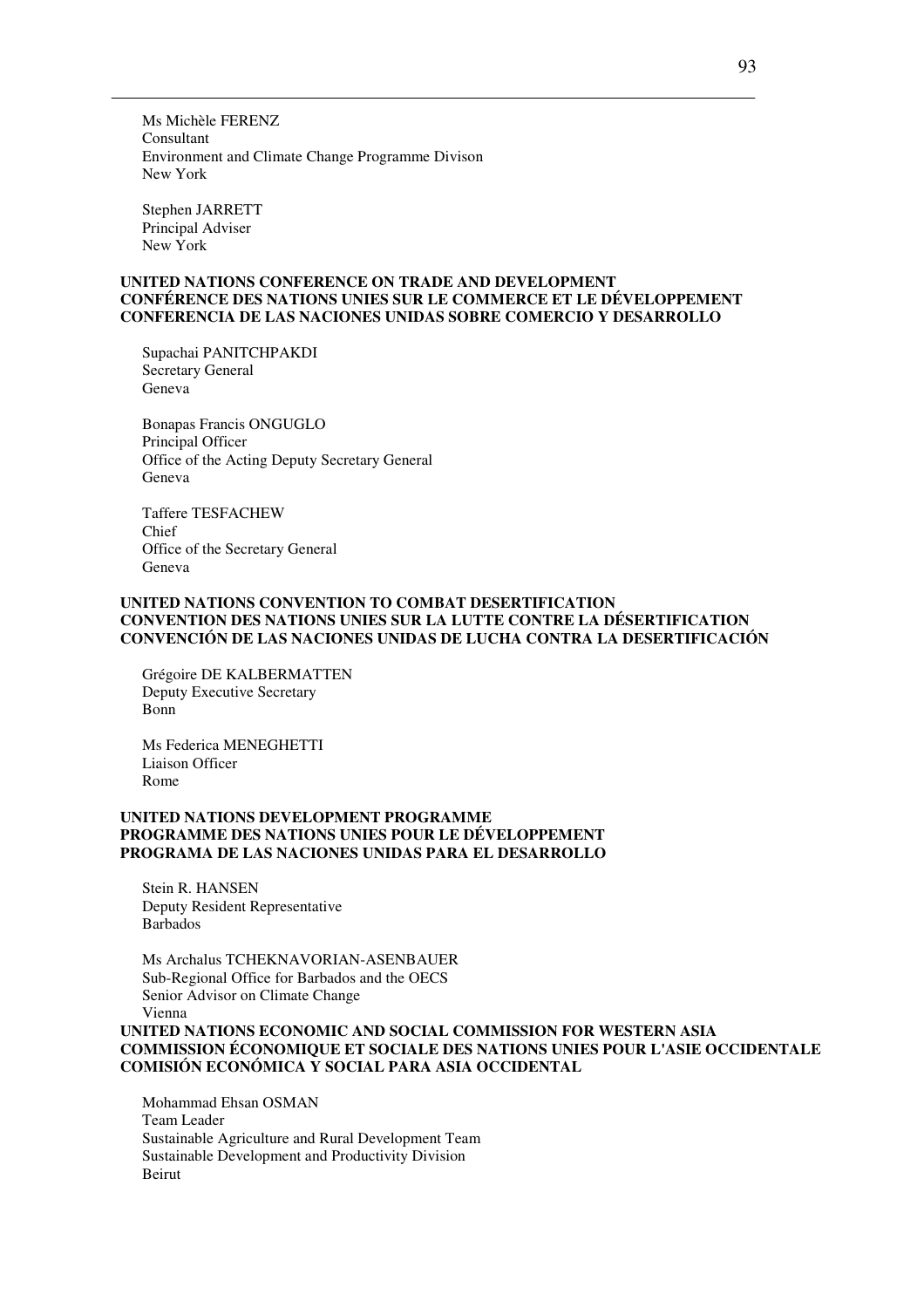#### **UNITED NATIONS ECONOMIC COMMISSION FOR AFRICA COMMISSION ÉCONOMIQUE POUR L'AFRIQUE COMISIÓN ECONÓMICA PARA ÁFRICA**

Ms Lalla BEN BARKA Deputy Executive Secretary Addis Ababa

Josue DIONE Director, Food Security and Sustainable Development Division Addis Ababa

#### **UNITED NATIONS EDUCATIONAL, SCIENTIFIC AND CULTURAL ORGANIZATION ORGANISATION DES NATIONS UNIES POUR L'ÉDUCATION, LA SCIENCE ET LA CULTURE ORGANIZACIÓN DE LAS NACIONES UNIDAS PARA LA EDUCACIÓN, LA CIENCIA Y LA CULTURA**

Peter KOLTERMANN Intergovernmental Oceanographic Commission Paris

#### **UNITED NATIONS ENVIRONMENT PROGRAMME PROGRAMME DES NATIONS UNIES POUR L'ENVIRONNEMENT PROGRAMA DE LAS NACIONES UNIDAS PARA EL MEDIO AMBIENTE**

Ms Angela CROPPER Assistant Secretary-General and Deputy Executive Director Nairobi

Martina OTTO Head, Policy Unit Division of Technology, Industry and Economics Paris

### **UNITED NATIONS FRAMEWORK FOR THE CONVENTION ON CLIMATE CHANGE CONVENTION-CADRE DES NATIONS UNIES SUR LES CHANGEMENTS CLIMATIQUES CONVENIO MARCO DE LAS NACIONES UNIDAS SOBRE EL CAMBIO CLIMÁTICO**

Ms Neeta HOODA Programme Manager Bonn

#### **UNITED NATIONS INDUSTRIAL DEVELOPMENT ORGANIZATION ORGANISATION DES NATIONS UNIES POUR LE DÉVELOPPEMENT INDUSTRIEL ORGANIZACIÓN DE LAS NACIONES UNIDAS PARA EL DESARROLLO INDUSTRIAL**

Patrick KORMAWA Adviser to the Director-General Coordinator of International Financial and Partnership Unit Vienna

Wilfried LÜTKENHORST Chief of Cabinet Vienna

Ms Diana BATTAGGIA Head Rome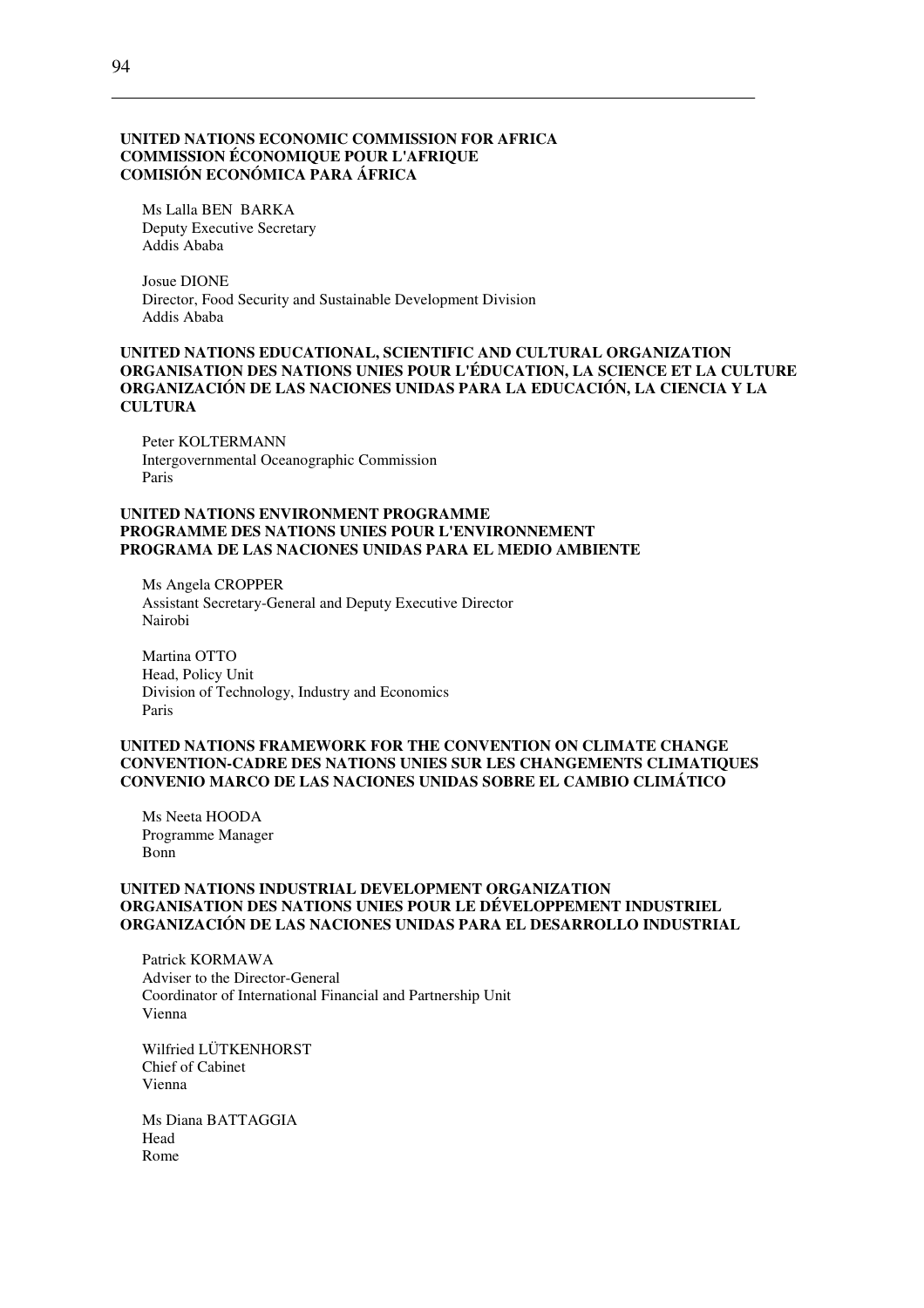Ahmidou OUAOUICH Unit Chief- Food Processing Unit Agri-Business Development Branch Vienna

Riccardo MESIANO Programme Officer New Delhi

Daniel ROSSI Investment Promotion Officer Rome

## **WORLD BANK**

Robert B. ZOELLICK President Washington, D.C.

Juergen VOEGELE Sector Director Agriculture and Rural Development Washington, D.C.

Ms Rachel WINTER JONES Communications Officer Paris

### **WORLD FOOD PROGRAMME PROGRAMME ALIMENTAIRE MONDIAL PROGRAMA MUNDIAL DE ALIMENTOS**

Ms Josette SHEERAN Executive Director Rome

John M. POWELL Deputy Executive Director External Affairs and Resource Development Department Rome

Allan JURY Director Division of External Relations Rome

Stanlake SAMKANGE Director Policy, Planning and Strategy Division Rome

Ms Nancy ROMAN Director Communications and Public Policy Strategy Division Rome

Paul LARSEN Chief of Staff and Director Office of the Executive Director Rome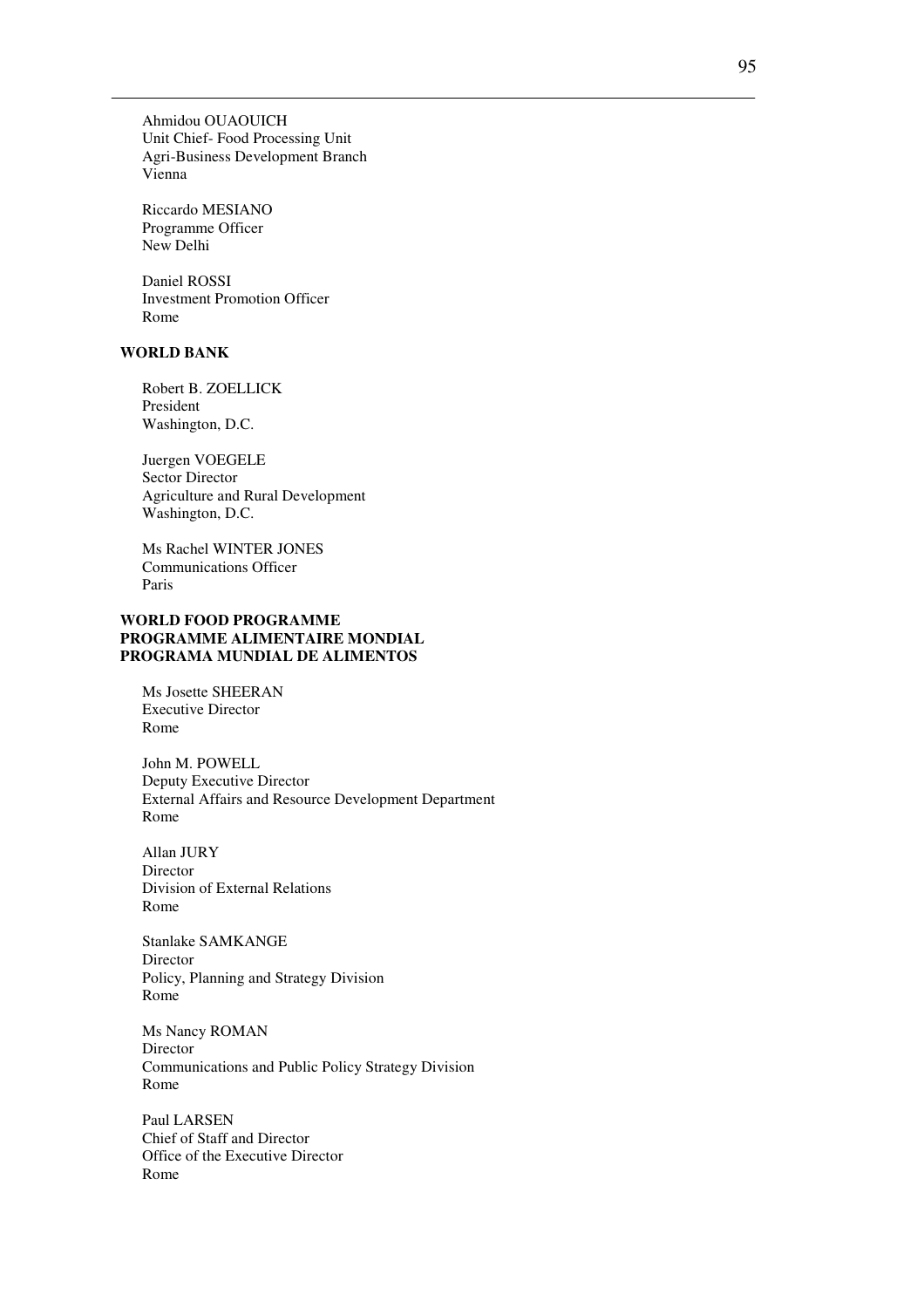Anthony BANBURY Regional Director for Asia Bangkok

Pedro MEDRANO Regional Director for Latin America and Caribbean Panama

Ms Naila SABRA Regional Director for Middle East, Central Asia and Eastern Europe Cairo

Jamie WICKENS Regional Director for West Africa Dakar

Mustapha DARBOE Regional Director for Southern, Eastern and Central Africa Johannesbourg

Daly BELGASMI Director WFP Liaison Office Geneva

Ms Brenda BARTON Deputy Director Communication and Public Policy Strategy Division Rome

Thomas YANGA Deputy Regional Director Southern, Eastern and Central Africa Johannesbourg

Sory OUANE Deputy Regional Director Southern East and Central Africa Kampala

Ms Myrta KAULARD Country Director Cuba La Habana

Mamadou MBAYE Country Director Haiti Port au Prince

Manuel ARANDA DA SILVA Senior Advisor to the Executive Director Rome

Ms Claudia VON ROEHL Secretary to the Executive Board Rome

Henk-Jan BRINKMAN Chief Food Security Policy and Markets Rome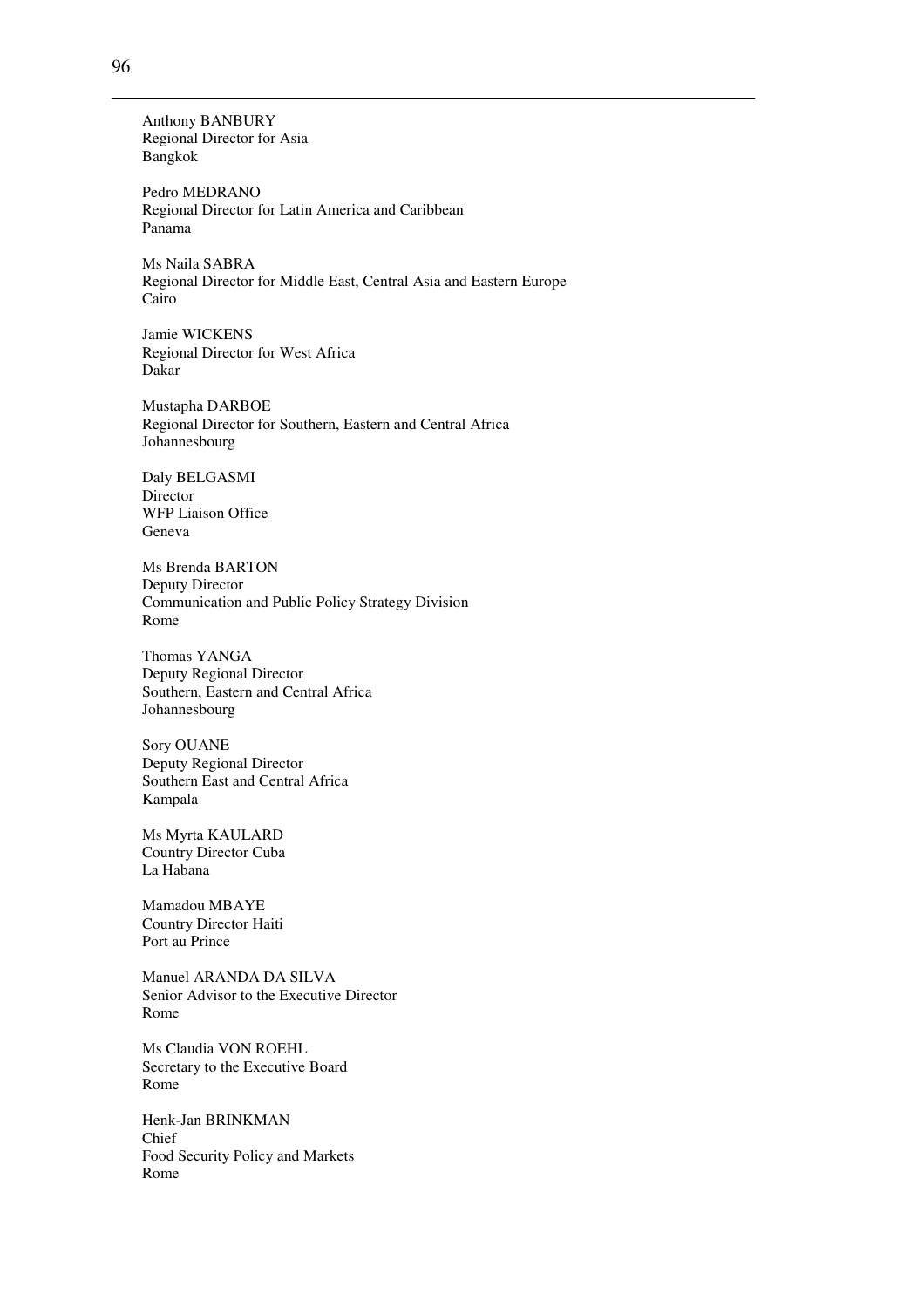Joseph SCALISE Chief Ending Child Hunger Office of the Executive Director Rome

Ms Lubna ALAMAN Chief Inter-Agency Affairs External Relations Division Rome

Ms Nancy WALTERS Chief Policy and Administration Rome

Amir ABDULLA Chief Financial Officer Rome

Ramiro LOPES DA SILVA Deputy Chief Operating Officer Rome

Ramin RAFIRASME Senior Internal Communications Officer Division of External Relations Rome

Jordi RENART I VILA' Policy Officer Climate Change and Adaptation Rome

Alejandro LOPEZ CHICHERI Regional Public Information Officer Panama

Ms Katharina GOLA External Relations Officer External Relations Division Rome

Ms Sabrina IZZI Liaison Officer Latin America and Caribbean Bureau Rome

Maria SFARRA Donor Relations Officer Rome

Thomas LECATO Senior Liaison Officer Rome

Ms Susana RICO Manager of Food Price Task Force Rome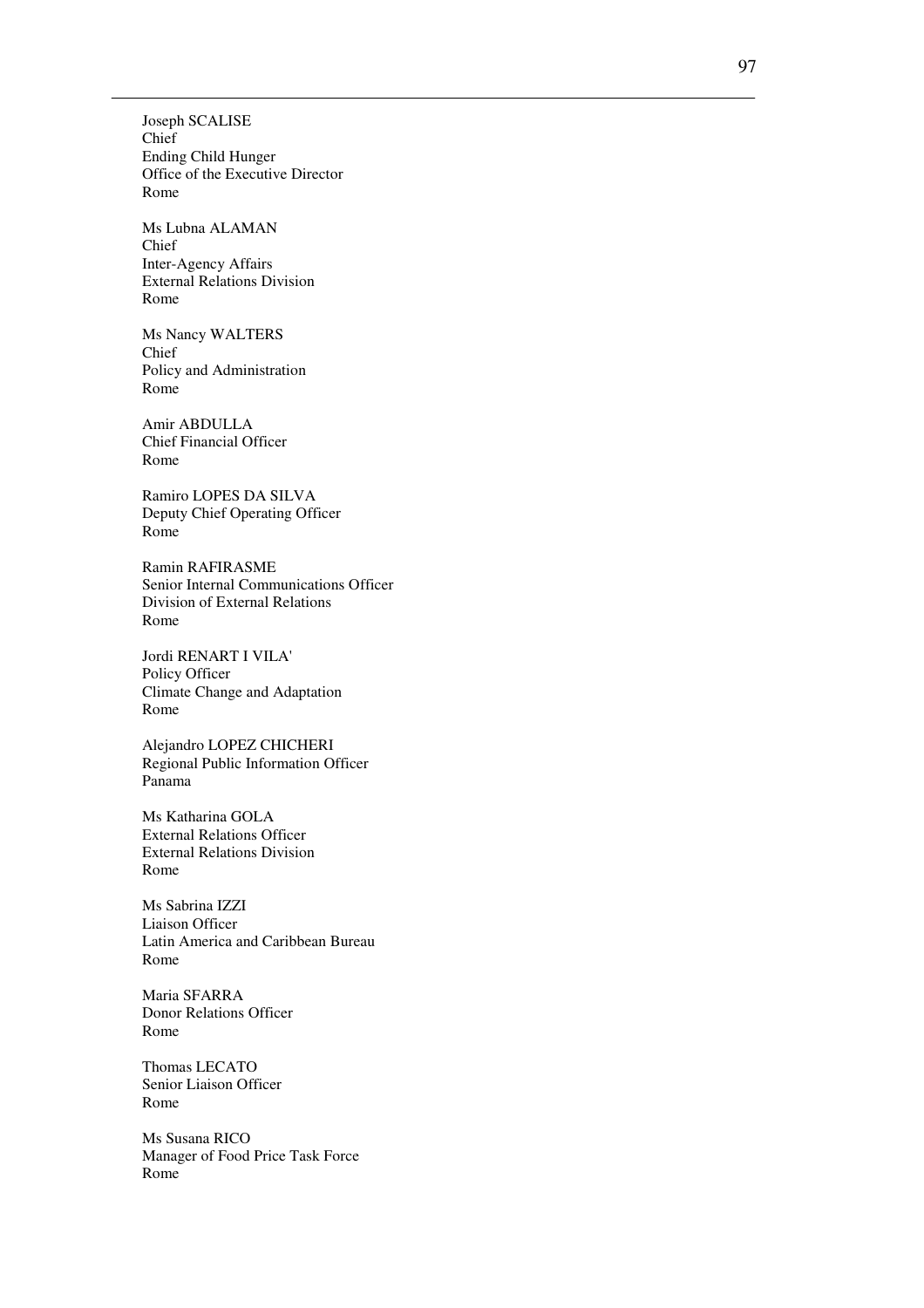Ms Denise COSTA COITINHO Coordinator, Child Hunger and Undernutrition Rome

David STEVENSON Coordinator for P4P Project Rome

Masood HYDER Representative to the Senior Steering Group High-level Task Force on the Global Food Crisis New York

Brian Christopher ROSS Division of External Relations NGO Unit Rome

Ms Isabelle QUEBERT Senior Staff Assistant to the Deputy Executive Director Operations Rome

Ms Tanuja RASTOGI Special Assistant to the Executive Director Rome

Ms Janine D'ANGELO Senior Staff Assistant to the Director, REP Rome

Ms Rina MANZO Scheduling and Protocol Assistant Rome

Ms Benedetta ROSSO Staff Assistant Executive Director's Office Rome

Fernando NAPOLITANO Managing Director Booz Allen Hamilton Rome

Calogero DI GLORIA Economist Rome

## **WORLD HEALTH ORGANIZATION ORGANISATION MONDIALE DE LA SANTÉ ORGANIZACIÓN MUNDIAL DE LA SALUD**

Ms Margareth CHAN Director General Geneva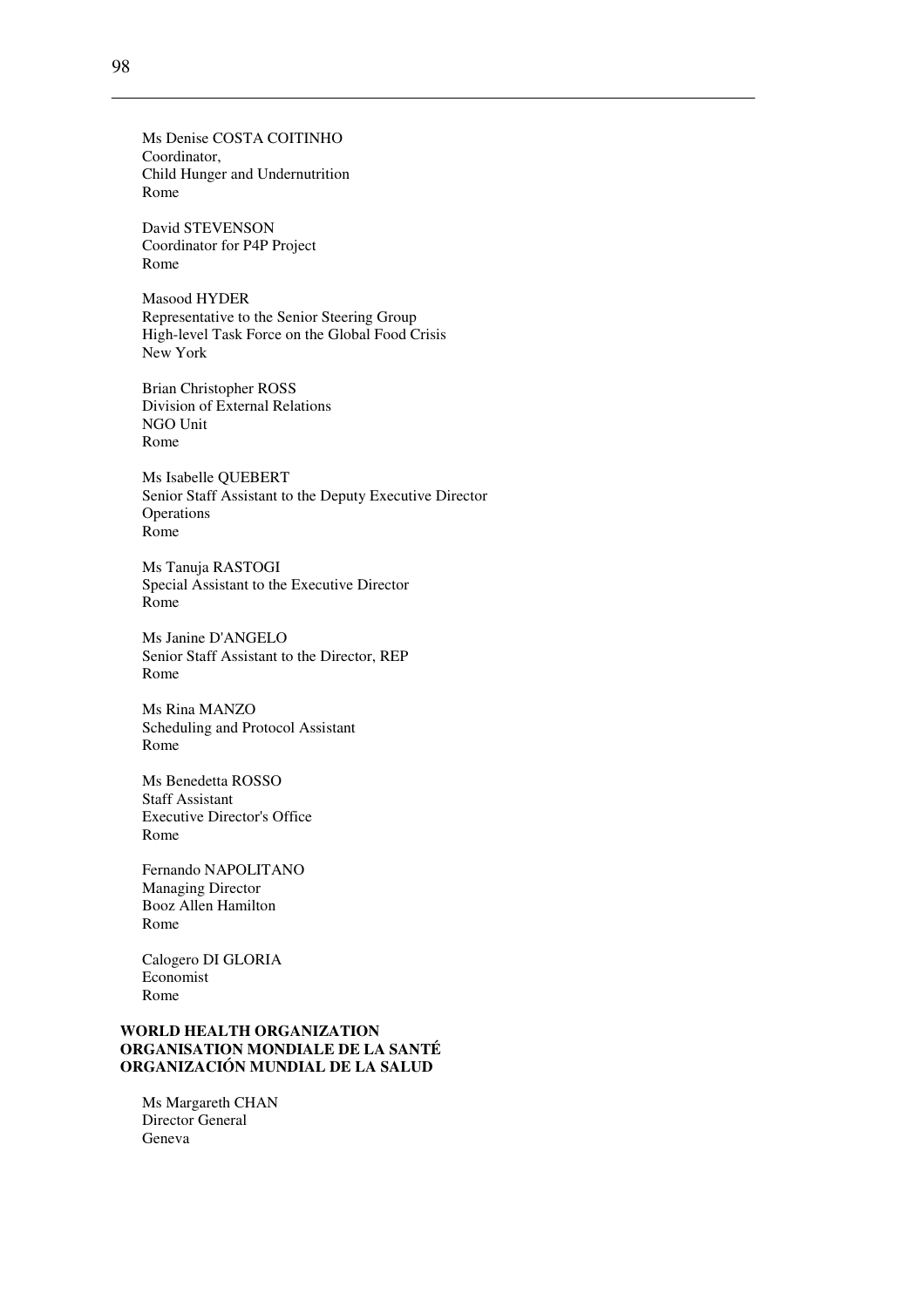Eric LAROCHE Assistant Director-General Health Action in Crises Geneva

Cong FU Adviser to the Director-General Geneva

Francesco BRANCA Director Department of Nutrition for Health and Development Geneva

Jörgen SCHLUNDT Director Department of Food Safety Zoonoses and Foodborne Diseases Acting Director Department of Nutrition for Health and Development Geneva

Ms Hilde KRUSE Regional Advisor Food Safety WHO ECEH Rome Office Rome

Ms Bettina MENNE Medical Officer Global Change and Health (NCE-GCH) Geneva

### **WORLD METEOROLOGICAL ORGANIZATION ORGANISATION MÉTÉOROLOGIQUE MONDIALE ORGANIZACIÓN METEOROLÓGICA MUNDIAL**

HONG YAN Deputy Secretary-General Geneva

### **WORLD TRADE ORGANIZATION ORGANISATION MONDIALE DU COMMERCE ORGANIZACIÓN MUNDIAL DEL COMERCIO**

Pascal LAMY Director-General Geneva

Ms Doaa ABDEL-MOTAAL Counsellor Geneva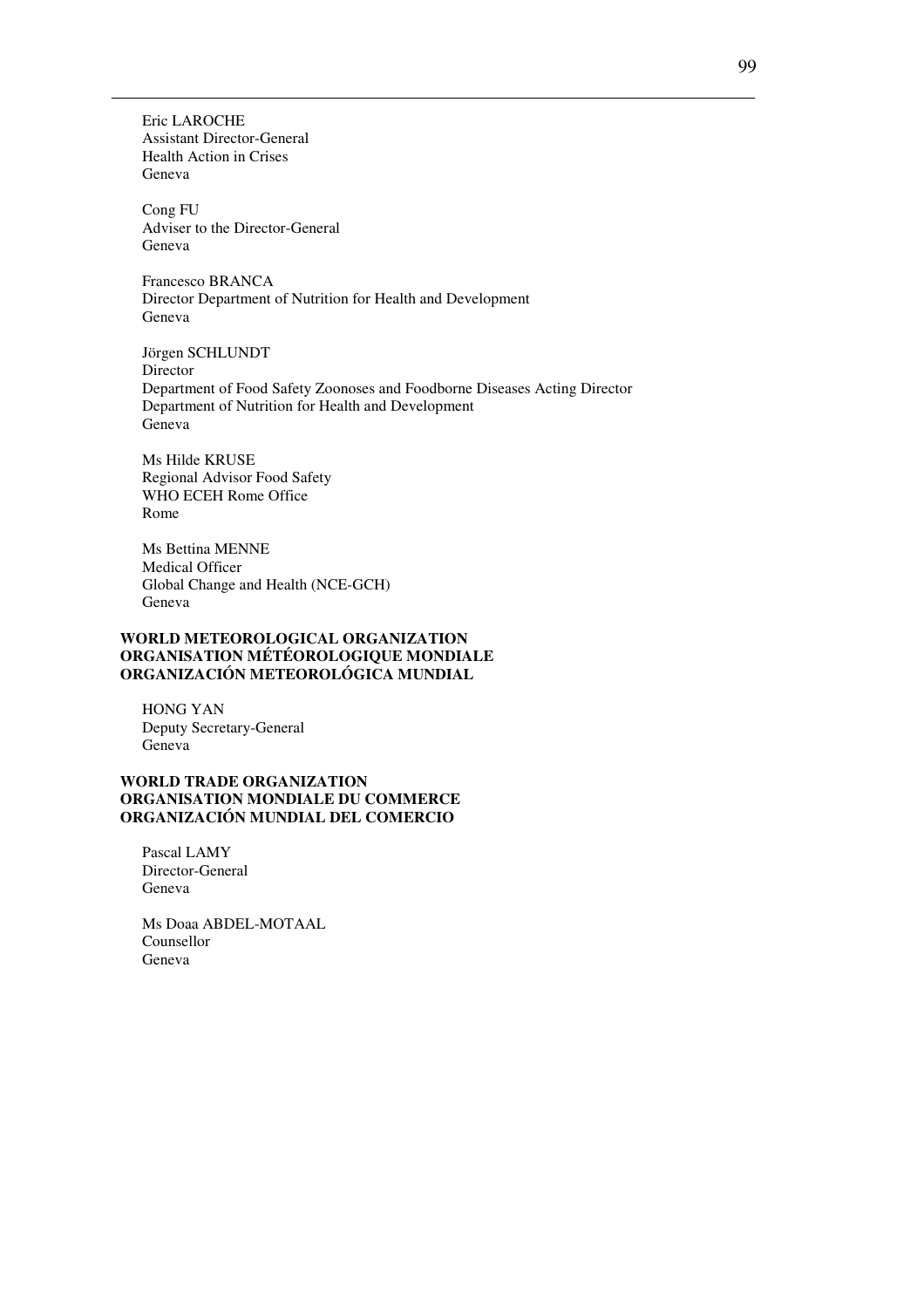## المراقبون من المنظمات الحكومية الدولية 间组织观察员政府 **OBSERVERS FROM INTERGOVERNMENTAL ORGANIZATIONS OBSERVATEURS D'ORGANISATIONS INTERGOUVERNEMENTALES**  OBSERVADORES DE LAS ORGANIZACIONES INTERGUBERNAMENTALES

### **INTERNATIONAL ORGANIZATION FOR MIGRATION ORGANISATION INTERNATIONALE POUR LES MIGRATIONS ORGANIZACIÓN INTERNACIONAL PARA LAS MIGRACIONES**

Ms Carmela GODEAU

Ms Tana ANGLANA

### **INTERNATIONAL COMMITTEE OF THE RED CROSS COMITÉ INTERNATIONAL DE LA CROIX-ROUGE COMITÉ INTERNACIONAL DE LA CRUZ ROJA**

Claude VOILLAT Conseiller Économique Unité de Diplomatie Humanitaire Genève

### **SAHEL AND WEST AFRICA CLUB CLUB DU SAHEL ET DE L'AFRIQUE DE L'OUEST**

Christophe PERRET Economiste Issy les Moulineaux France

#### **INTERNATIONAL DEVELOPMENT LAW ORGANIZATION ORGANIZATION INTERNATIONAL DE DROIT DU DÉVELOPPEMENT ORGANIZACIÓN INTERNACIONAL DE DERECHO DEL DESARROLLO**

Pekka T. SAAVALAINEN Managing Director Chief Operating Officer Rome

#### **INTERNATIONAL FEDERATION OF RED CROSS AND RED CRESCENT SOCIETIES FÉDÉRATION INTERNATIONALE DES SOCIÉTÉS DE LA CROIX-ROUGE ET DU CROISSANT-ROUGE**

Massimo BARRA President Italian Red Cross Rome

Ali AL-KAABI Chairman of the Board The United Arab Emirates Red Crescent Authority Abu Dhabi

Momodou Lamin Fye FYE Senior Officer Disaster Policy and Preparedness Geneva

Abdel Krim BENSIALI Advisor International Relations The United Arab Emirates Red Crescent Authority Abu Dhabi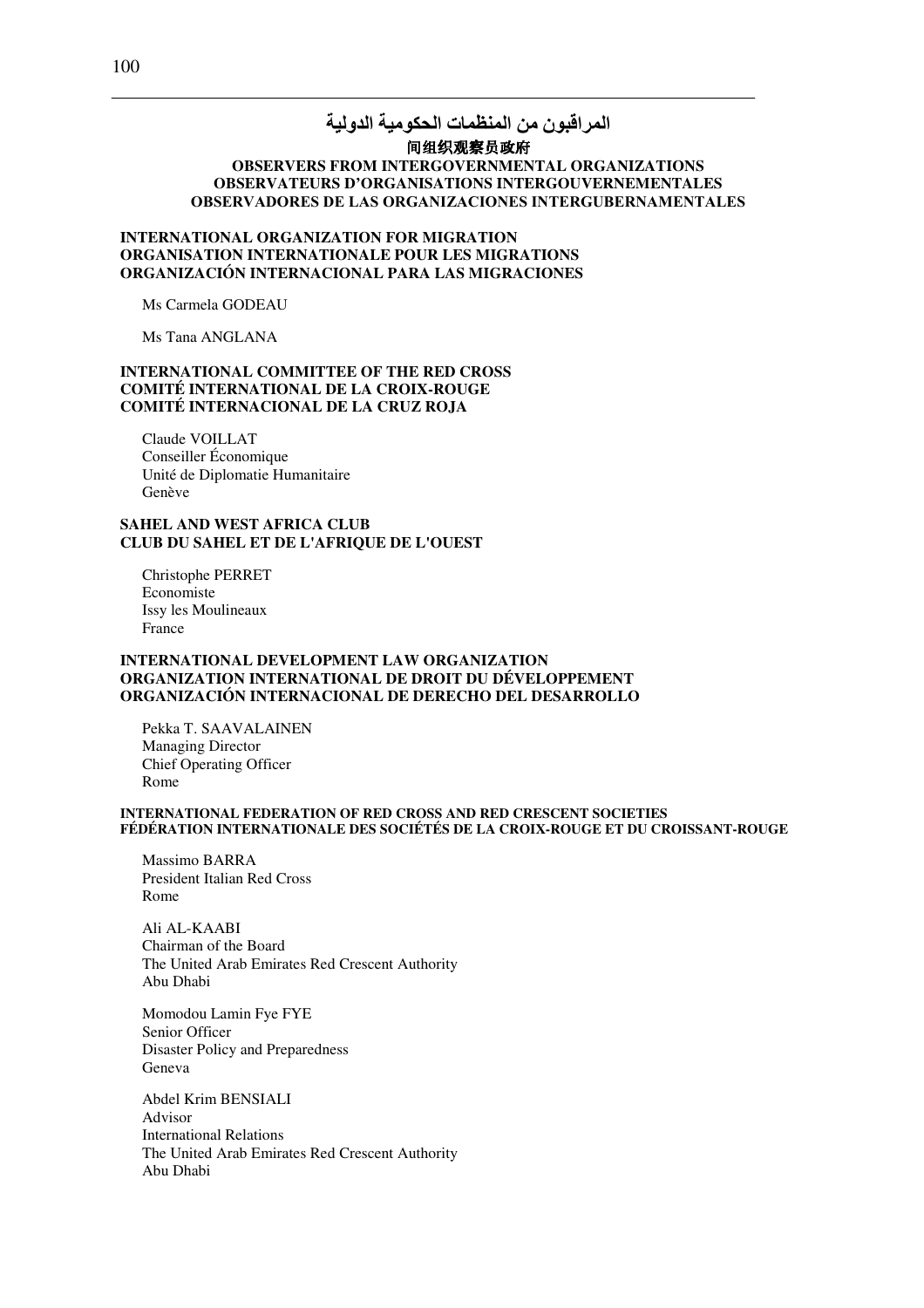Federico FADIGA Advisor International Affairs Department Italian Red Cross Rome

Ms Flavia CALISTI Italian Red Cross Rome

#### **SENEGAL RIVER DEVELOPMENT ORGANIZATION L'ORGANISATION POUR LA MISE EN VALEUR DU FLEUVE SÉNÉGAL ORGANIZACIÓN PARA EL DESARROLLO DEL RÍO SENEGAL**

Mohamed Salem OULD MERZOUG Haut Commissaire Dakar

Mohamed Fawzi OULD BEDREDINE Expert Environnementaliste Haut Commissariat Dakar

Tamsir NDIAYE Chef de l'Observatoire de l'environnement Haut Commissariat Dakar

## **AFRICAN DEVELOPMENT BANK BANQUE AFRICAINE DE DÉVELOPPEMENT BANCO AFRICANO DE DESARROLLO**

Magatte WADE Chief External Relations and Communication Tunis

Donald KABERUKA President Tunis

Graham STEGMANN Special Adviser to the President Tunis

Aly Abdelhamid ABOU-SABAA Director for Agriculture Tunis

### **AFRICAN UNION UNION AFRICAINE UNIÓN AFRICANA**

Jean PING Chairperson of the African Union Commission Addis Ababa

Babagana AHMADOU Director Department of Rural Economy and Agriculture Addis Ababa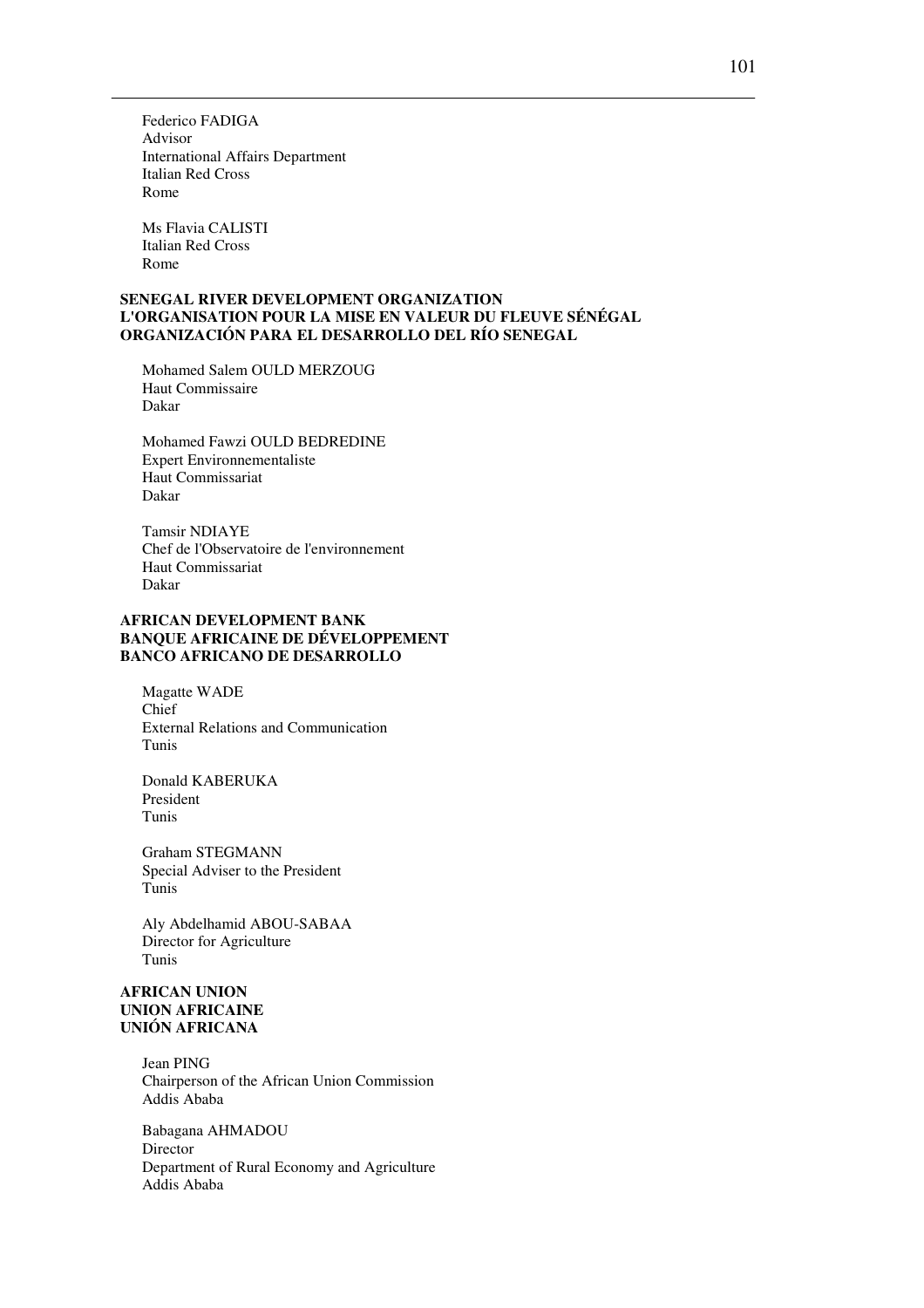**Samson WOSSENE** Addis Ababa

### ARAB AUTHORITY FOR AGRICULTURAL INVESTMENT AND DEVELOPMENT AUTORITÉ ARABE POUR LES INVESTISSEMENTS ET LE DÉVELOPPEMENT AGRICOLES ORGANISMO ÁRABE PARA INVERSIONES Y DESARROLLO AGRÍCOLAS -الـهيئـة الـعربيـة للاستثمـار الزراعي والتنميـة

Al-Arabi Mohammed HAMDI **Acting Director** Regional Office Khartoum

العربي محمد حمدي<br>المدير<br>المكتب الاقلي*مي*<br>الخرطوم

### ARAB BANK FOR ECONOMIC DEVELOPMENT IN AFRICA **BANOUE ARABE POUR LE DÉVELOPPEMENT ÉCONOMIQUE EN AFRIQUE BANCO ÁRABE PARA EL DESARROLLO ECONÓMICO DE ÁFRICA -**المصرف العربي للتنمية الاقتصادية في أفريقيا

Abdelaziz MAHMOUDI Expert Khartoum

عبد العزيز محمودي<br>خبير<br>الخرطوم

# ARAB ORGANIZATION FOR AGRICULTURAL DEVELOPMENT ORGANISATION ARABE POUR LE DÉVELOPPEMENT AGRICOLE ORGANIZACIÓN ÁRABE PARA EL DESARROLLO AGRÍCOLA – المنظمة العربية للتنمية المزراعية

Salem AL LOZI Director-General Khartoum

سالم اللوزي<br>المدير العام<br>الخرطوم

**Jehad ABU MUSHREF** Head of the AOAD Office in Jordan Amman

جهاد أبو مشرف<br>رئيس المنظمة العربية للتنمية الزراعية في الأردن<br>-

### **ASIAN DEVELOPMENT BANK BANQUE ASIATIQUE DE DÉVELOPPEMENT BANCO ASIÁTICO DE DESARROLLO**

Kunhamboo KANNAN Director Agriculture and Natural Resources Division Philippines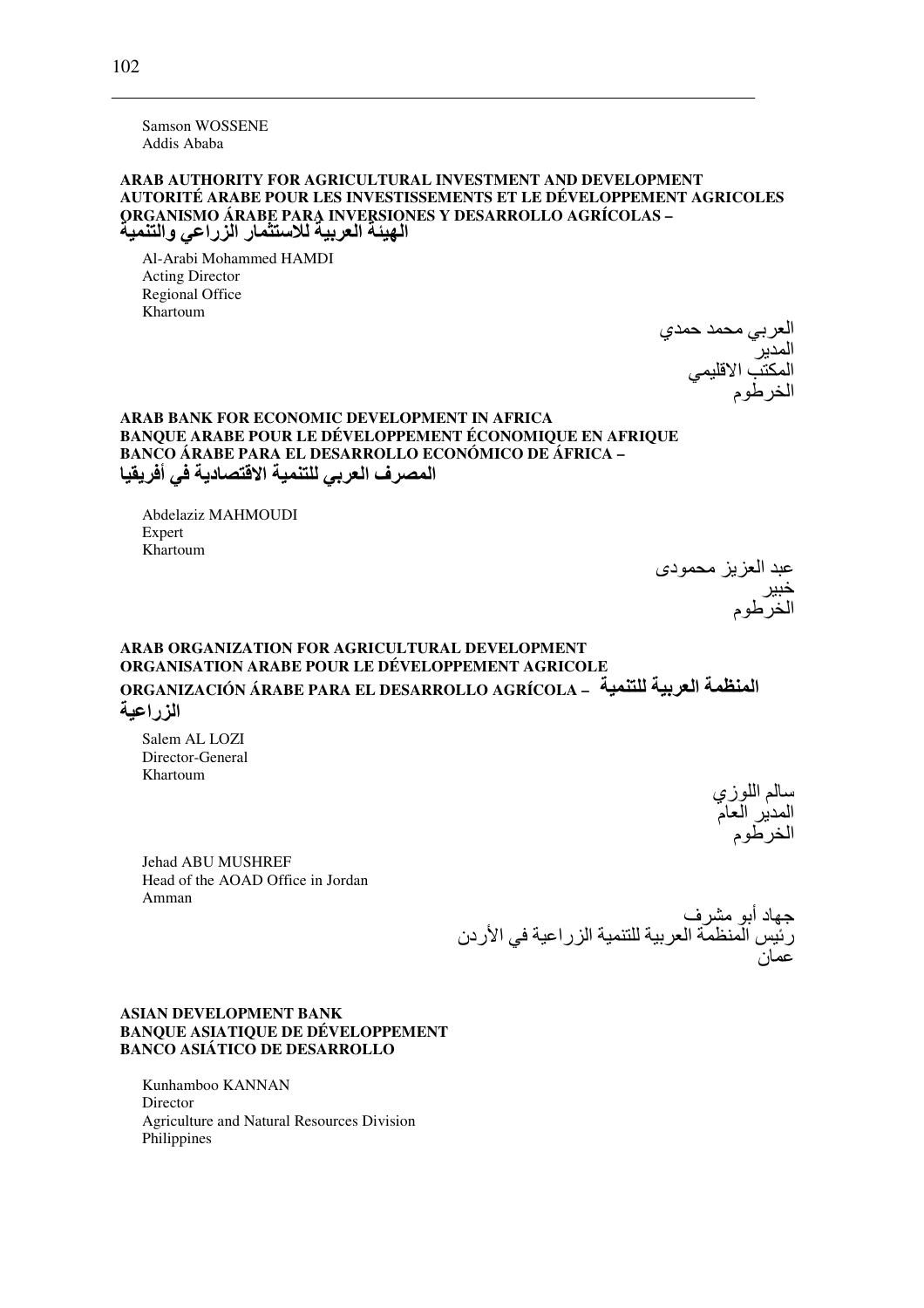#### **CABI INTERNATIONAL CENTRE FOR AGRICULTURE AND BIOSCIENCE**

Dennis RANGI Executive Director Kenya

#### **CARIBBEAN COMMUNITY CLIMATE CHANGE CENTRE**

Ulric TROTZ Science Adviser Belmopan, Belize

### **CARIBBEAN DEVELOPMENT BANK BANQUE DE DÉVELOPPEMENT DES CARAÏBES BANCO DE DESARROLLO DEL CARIBE**

Compton BOURNE President Barbados

### **CENTRAL AMERICAN BANK OF ECONOMIC INTEGRATION BANQUE CENTRAMÉRICAINE D'INTÉGRATION ÉCONOMIQUE BANCO CENTROAMERICANO DE INTEGRACIÓN ECONÓMICA**

Ary ÁVILA Tegucigalpa

## **COMMON FUND FOR COMMODITIES FONDS COMMUN POUR LES PRODUITS DE BASE FONDO COMÚN PARA LOS PRODUCTOS BÁSICOS**

Ali MCHUMO Managing Director Amsterdam

Guy SNEYERS Chief Operations Officer The Netherlands

# **COMMONWEALTH OF NATIONS**

Kamalesh SHARMA Secretary-General United Kingdom

Derick ALLY Executive Assistant to the Secretary-General United Kingdom

Jonathan OCKENDEN Adviser and Head of International Finance and Capital Markets Section United Kingdom

### **CENTRAL AFRICAN ECONOMIC AND MONETARY COMMUNITY COMMUNAUTÉ ECONOMIQUE ET MONETAIRE DE L'AFRIQUE CENTRALE COMUNIDAD ECONÓMICA Y MONETARIA DE ÁFRICA CENTRAL**

Antoine NTSIMI Président de la Commmission Bangui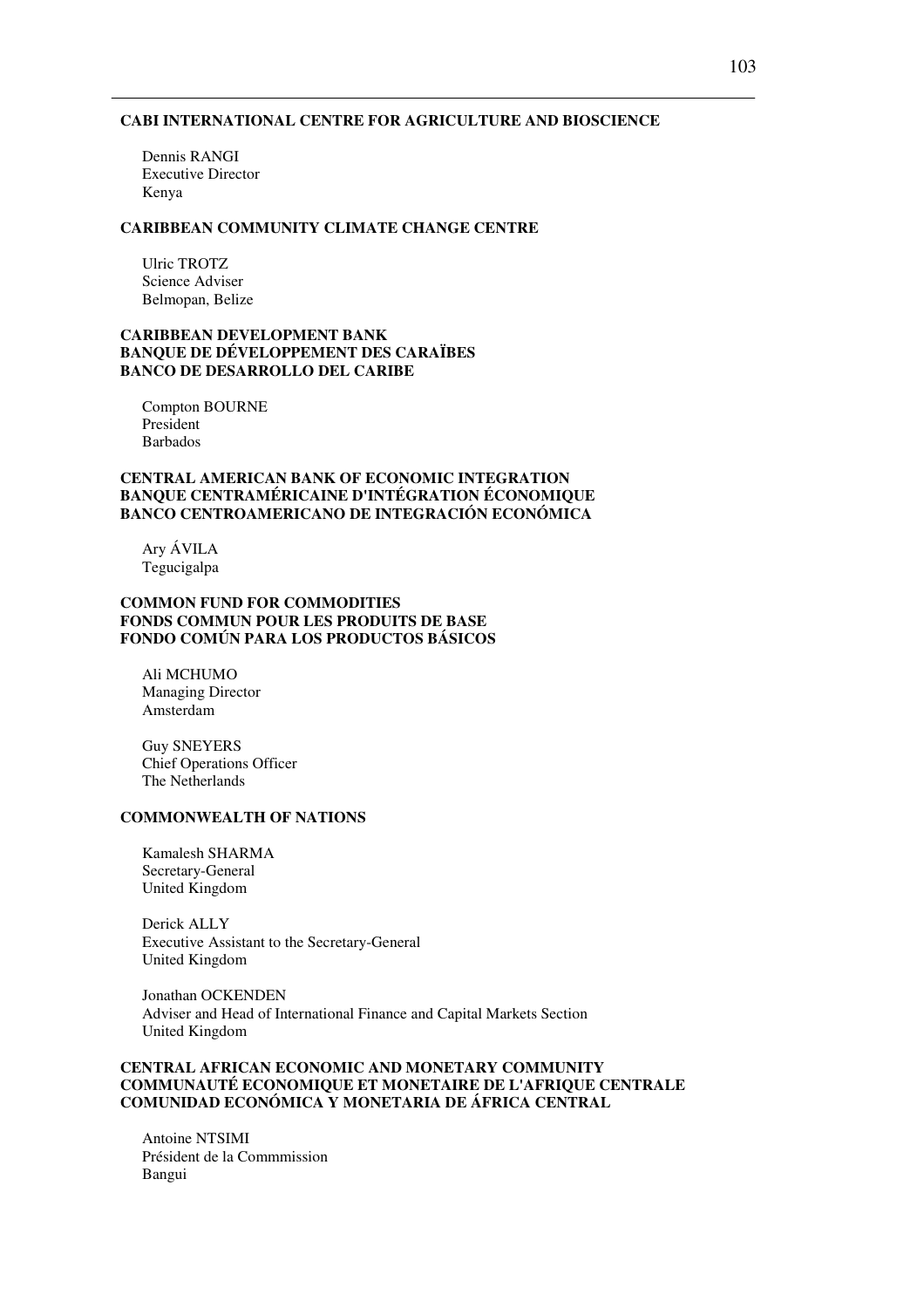Lamine MOHAMADOU Directeur de Cabinet Bangui

Isaias ANGUE OBAMA Directeur de l'Agriculture et de la Sécurité Alimentaire Bangui

### **ANDEAN COMMUNITY COMMUNITÉ ANDINE COMUNIDAD ANDINA**

Christian ESPINOSA Consejero del Secretario General Lima

Jorge TELLO COELLO Coordinador Secretaría General Lima

## **CORPORACIÓN ANDINA DE FOMENTO**

Gérman JARAMILLO Director for Europe Madrid

### **ECONOMIC COOPERATION ORGANIZATION ORGANISATION DE COOPÉRATION ÉCONOMIQUE ORGANIZACIÓN DE COOPERACIÓN ECONÓMICA**

Metin GENCKOL Director of Agriculture, Industry and Tourism Tehran

## **INTER-AMERICAN DEVELOPMENT BANK BANQUE INTERAMÉRICAINE DE DÉVELOPPEMENT BANCO INTERAMERICANO DE DESARROLLO**

Carlos JARQUE Principal Advisor to President Representative in Europe Paris

### **INTER-AMERICAN INSTITUTE FOR COOPERATION IN AGRICULTURE INSTITUT INTERAMÉRICAIN DE COOPÉRATION POUR L'AGRICULTURE INSTITUTO INTERAMERICANO DE COOPERACIÓN PARA LA AGRICULTURA**

James FRENCH Director of Technical Leadership and Knowledge Management Costa Rica

Carlos Américo BASCO IICA Representative Brasilia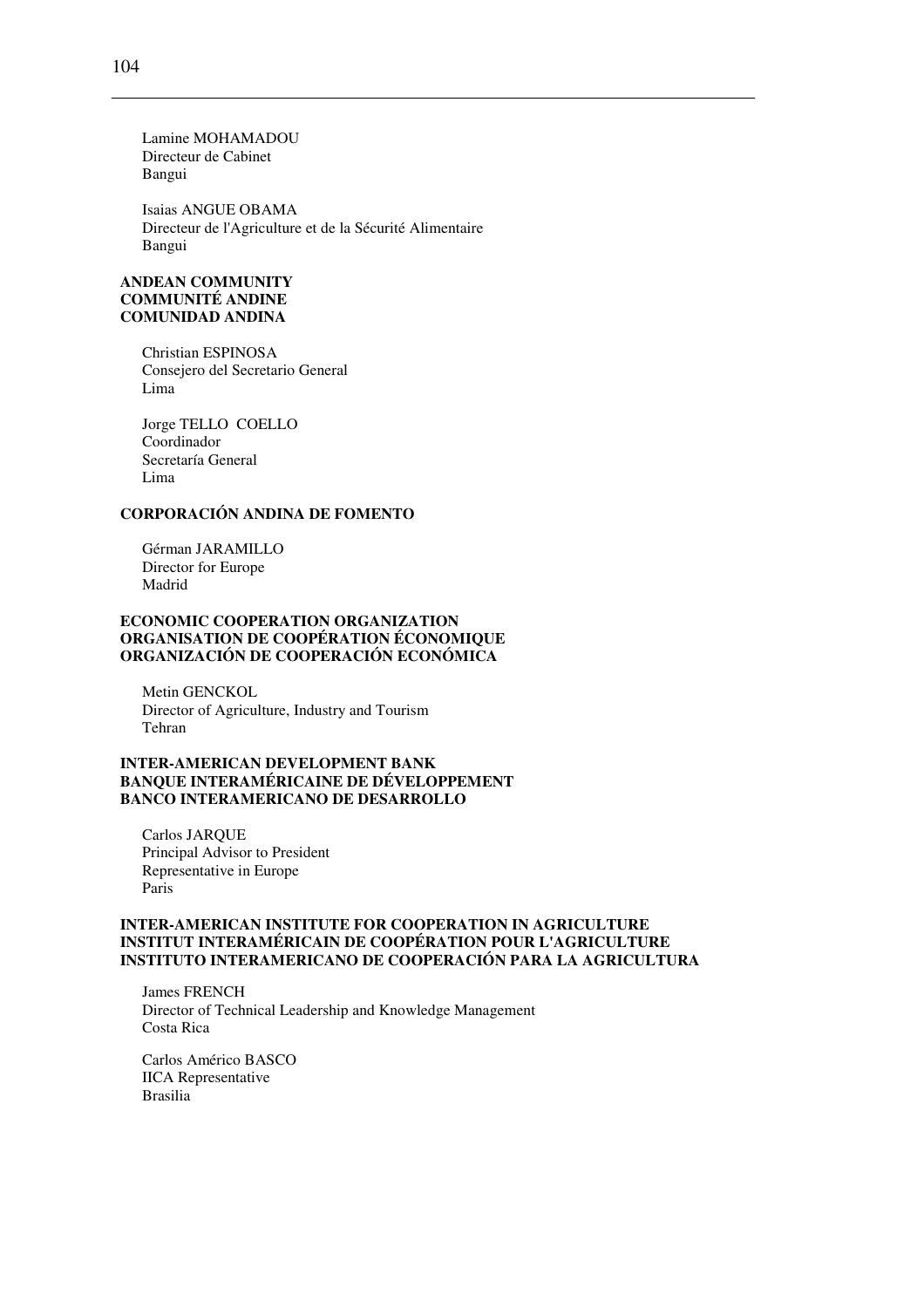### **ISLAMIC DEVELOPMENT BANK BANQUE ISLAMIQUE DE DÉVELOPPEMENT BANCO ISLÁMICO DE DESARROLLO**

Abdelwahab CHERIF Senior Economist and Division Chief Operations Planning and Service Department Jeddah

## **LEAGUE OF ARAB STATES LIGUE DES ÉTATS ARABES** جامعة الدول العربية – LIGA DE LOS ESTADOS ÁRABES

Amre MOUSSA Secretary General Cairo

Walid AL GARGANI **Head of Mission** Rome

Djamel Eddine DJABALLAH Counsellor Deputy Director Cairo

دجامل الدين دجابالله<br>مستشار<br>نائب المدير<br>القاهر ة

Ms Nada EGIZY Head of the Economic Section Cabinet of the Secretary General Cairo

> ندا عجيز *ي* سہ عقبیري<br>رئيس قسم الاقتصاد<br>ديوان السكرتير العام<br>القاهر ة

Ms Cherine KHALLAF Assistant to Secretary-General Rome

شيرين خلف<br>مساعد رئيس البعثة<br>روما

### OPEC FUND FOR INTERNATIONAL DEVELOPMENT

Faris HASAN Director Corporate Planning and Economic Services Vienna

وليد الجرجاني<br>رئيس البعثة<br>روما

عمرو موسى سكرتير عام<br>القاهرة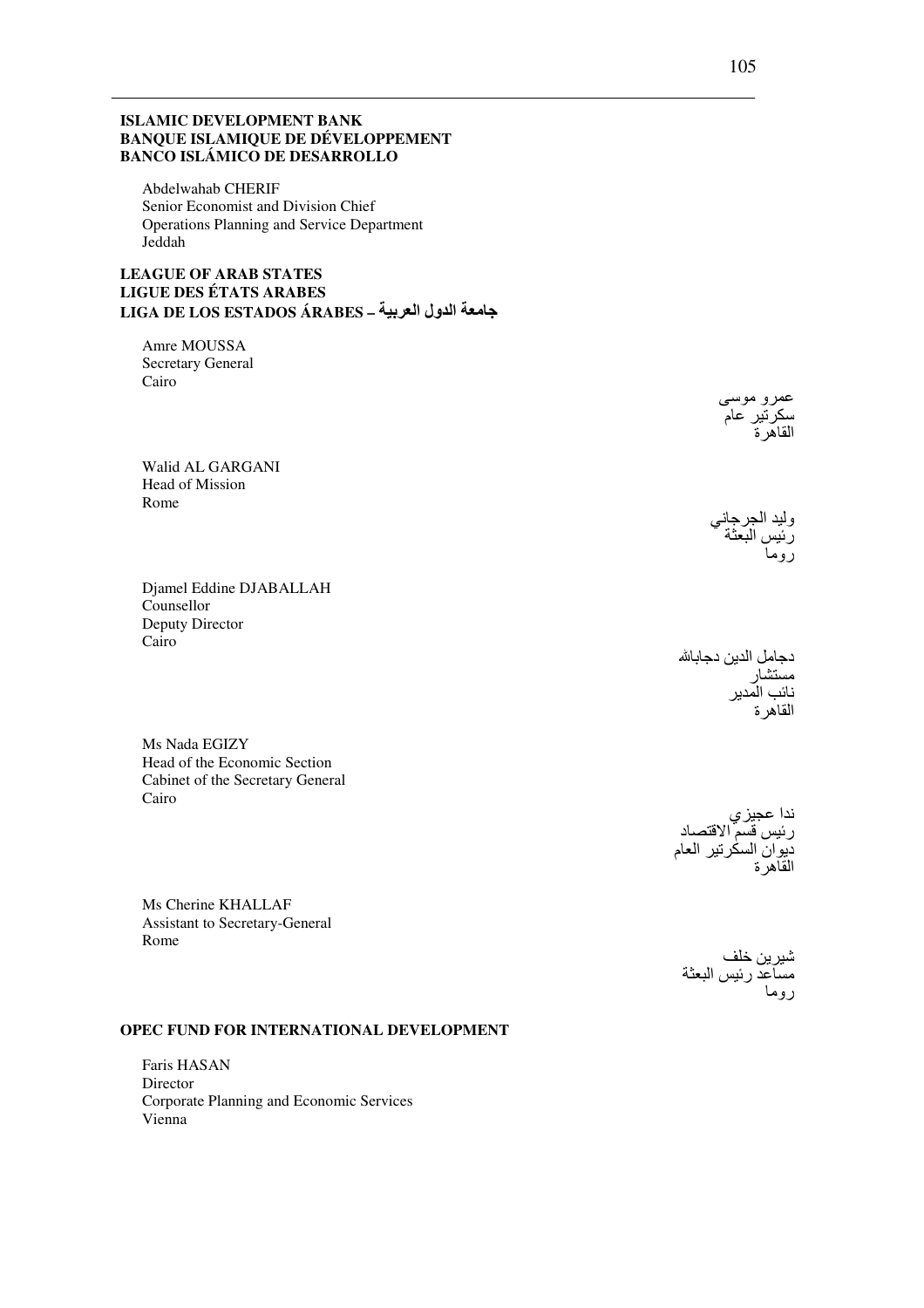Geoffrey SKIPPER Economist Corporate Planning and Economic Services Vienna

### **ORGANIZATION OF THE ISLAMIC CONFERENCE ORGANISATION DE LA CONFÉRENCE ISLAMIQUE ORGANIZACIÓN DE LA CONFERENCIA ISLÁMICA**

Babacar BA Ambassador Permanent Observer Geneva

### **PERMANENT INTERSTATE COMMITEE FOR DROUGHT CONTROL IN THE SAHEL COMITE PERMANENT INTER-ÉTATS DE LUTTE CONTRE LA SÉCHERESSE DANS LE SAHEL COMITÉ PERMANENTE INTERESTATAL PARA LA LUCHA CONTRA LA SEQUÍA EN EL SAHEL**

Alhousseini BRETAUDEAU Executive Secretary Ouagadougou

Dramane COULIBALY Coordinator of the Regional Programme to Food Security Combating Desertification-Population and Development Ouagadougou

### **SECRETARIAT OF THE PACIFIC COMMUNITY SECRÉTARIAT DE LA COMMUNAUTÉ DU PACIFIQUE SECRETARÍA DE LA COMUNIDAD DEL PACÍFICO**

Alekisanita SISIFA **Director** Land Resources Division Fiji

### **SOUTH PACIFIC REGIONAL ENVIRONMENT PROGRAMME PROGRAMME RÉGIONAL OCÉANIEN DE L'ENVIRONNEMENT PROGRAMA REGIONAL DEL PACÍFICO SUR PARA EL MEDIO AMBIENTE**

Taito NAKALEVU Secretariat of the Pacific Environment Programme Samoa

**SOUTHERN AFRICAN DEVELOPMENT COMMUNITY COMMUNAUTÉ DU DÉVELOPPEMENT DE L'AFRIQUE AUSTRALE COMUNIDAD PARA EL DESARROLLO DEL ÁFRICA MERIDIONAL** 

Ms Margaret NYIRENDA Director FANR SADC Secretariat Gaborone

Bentry Patrice CHAURA Senior Programme Manager Agricultural Information SADC Secretariat Gabarone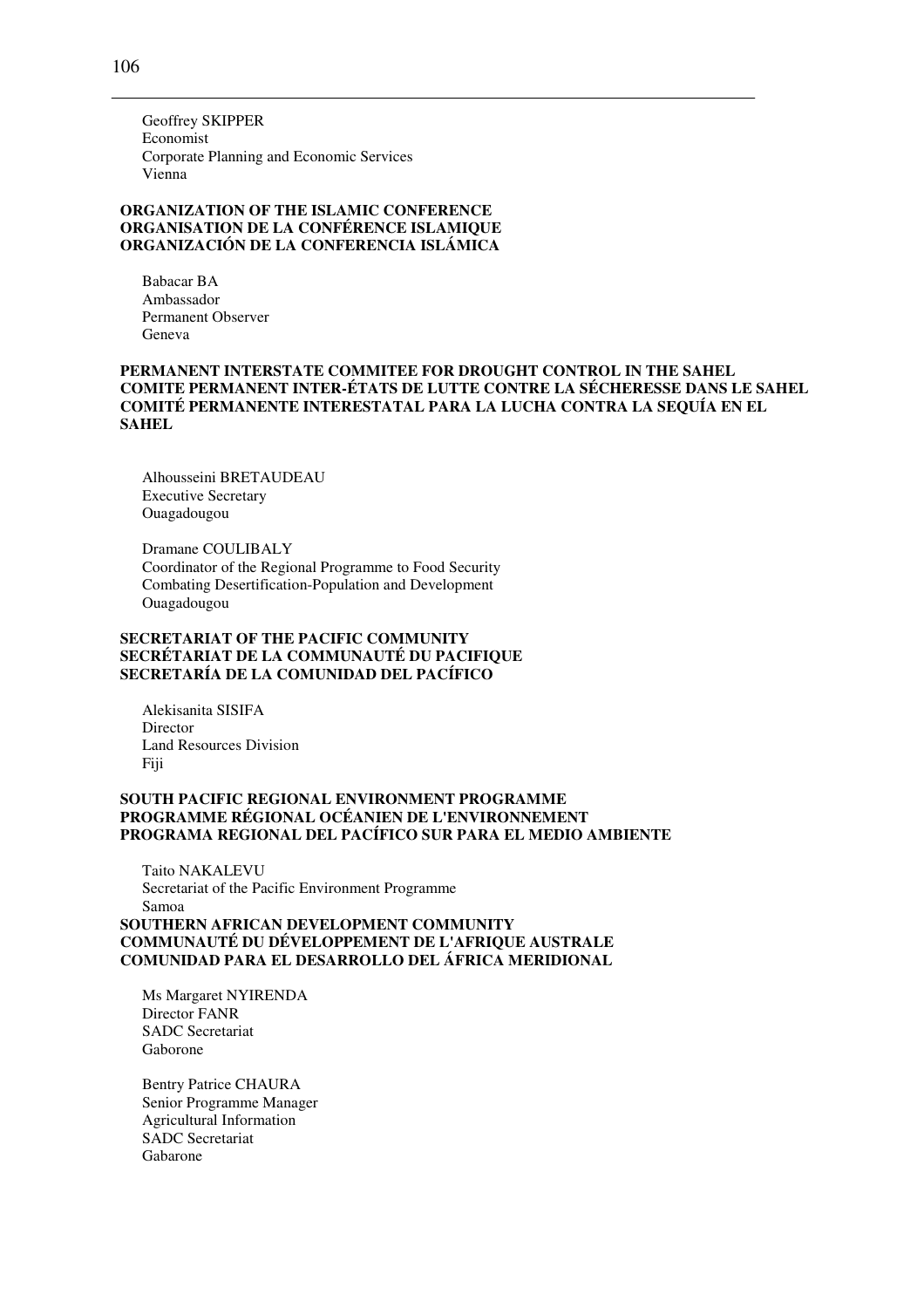#### **UNION DU MAGHREB ARABE**

Habib BEN YAHIYA Secrétaire général Rabat

Ahmed SRIKAH Chef de Département de la sécurité alimentaire Rabat

### **WEST AFRICA ECONOMIC AND MONETARY UNION UNION ÉCONOMIQUE ET MONÉTAIRE OUEST- AFRICAINE UNIÓN ECONÓMICA Y MONETARIA DEL ÁFRICA OCCIDENTAL**

Soumaïla CISSE Président de la Commission Ouagadougou

Mouslim MAÏGA Directeur de la sécurité alimentaire Ouagadougou

Mamadou DIANKA Coordinator du PRBE Ouagadougou

Roger B. KABORE Chargé de l'agriculture Ouagadougou

### **WEST AFRICAN DEVELOPMENT BANK BANQUE OUEST AFRICAINE DE DÉVELOPPEMENT BANCO DE DESARROLLO DEL ÁFRICA OCCIDENTAL**

Ganda Seyni HASSANE Directeur du développement rural et des infrastructures Lomé

Issa COULIBALY Vice President West African Development Bank Lome

### **WORLD ORGANISATION FOR ANIMAL HEALTH ORGANISATION MONDIALE DE LA SANTÉ ANIMALE ORGANIZACIÓN MUNDIAL DE SANIDAD ANIMAL**

William DROPPERS Chargé de mission Paris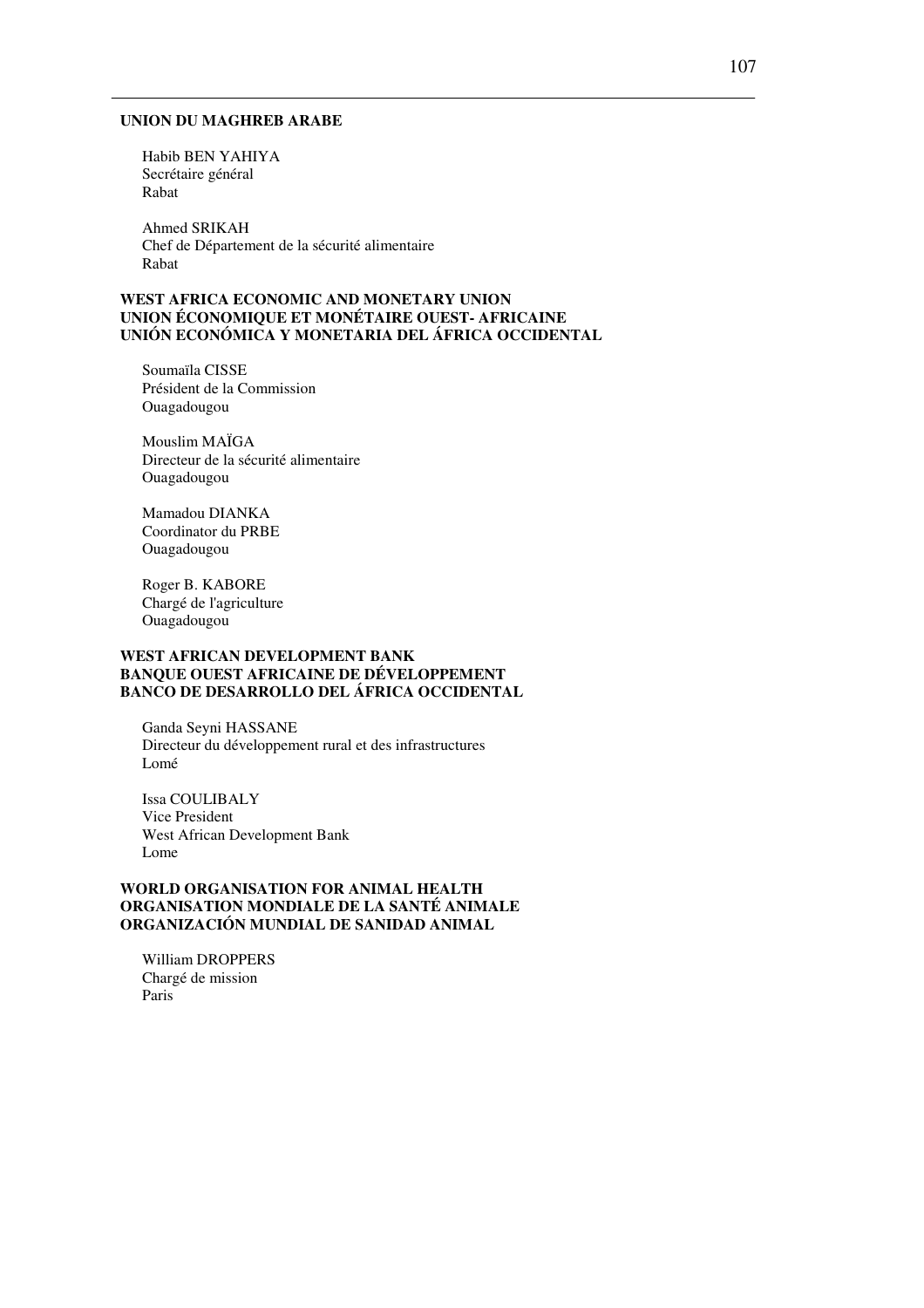#### 组织观察员非政府 **OBSERVERS FROM NON-GOVERNMENTAL ORGANIZATIONS**  OBSERVATEURS DES ORGANISATIONS NON GOUVERNEMENTALES OBSERVADORES DE LAS ORGANIZACIONES NO GUBERNAMENTALES

# **FOOD FIRST INFORMATION AND ACTION NETWORK INFORMATION ET RÉSEAU D'ACTION POUR LE DROIT À SE NOURRIR ORGANIZACION INTERNACIONAL DE DERECHOS HUMANOS PARA EL DERECHO DE ALIMENTARSE**

Enéias DA ROSA Secretário General Goiânia

Flavio Luiz SCHIECK VALENTE Secretary General Heidelberg

Armin PAASCH Trade Officer Köln

#### **INTERNATIONAL SAVE THE CHILDREN ALLIANCE**

Rudolph VON BERNUTH Director of Alliance Cooperation in Emergencies Westport

Michael O'DONNELL Head of Hunger Reduction London

#### **ALLIANCE FOR A GREEN REVOLUTION IN AFRICA L'ALLIANCE POUR UNE RÉVOLUTION VERTE EN AFRIQUE**

Kofi A. ANNAN Chairman of the Board Nairobi

Ms Ellen WILSON Senior Vice President Global Health and Science Team Burness Communications Bethesda

Akinwumi ADESINA Vice President Policy and Partnerships Nairobi

Ms Stella KIHARA Communications Consultant Nairobi

Jeff HASKINS Communications Consultant Nairobi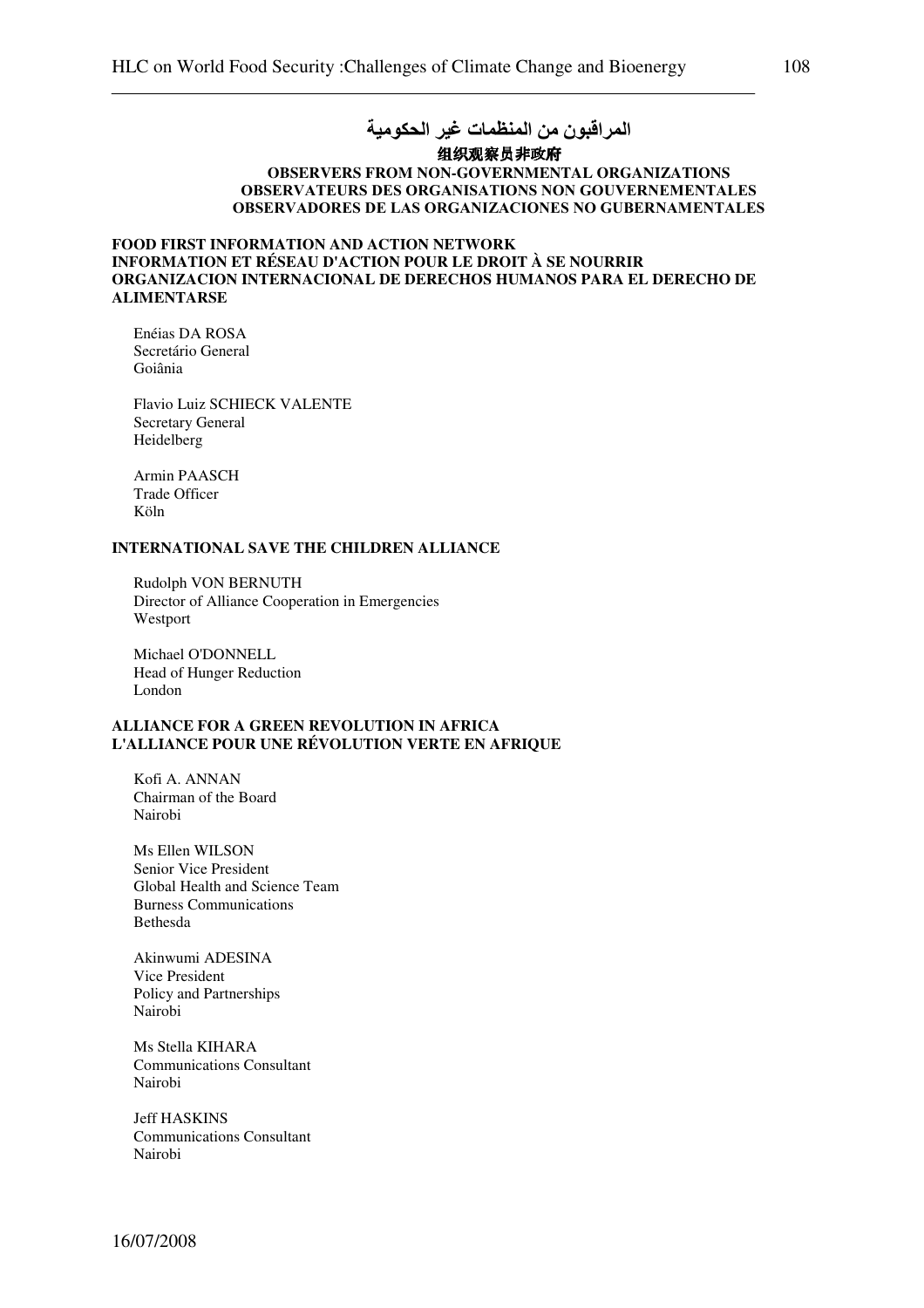Ms Maria MULINDI Executive Officer Nairobi

Suresh KUMAR Special Adviser Princeton

# **UNITED NATIONS FOUNDATION**

Ms Janet HALL Senior Policy Advisor Washington, D.C.

Ms Erica FABO Biofuels Research Coordinator Washington, D.C

Ms Marie-Vincente PASDELOUP Consultant Paris

#### **ACTION AID INTERNATIONAL AIDE ET ACTION INTERNATIONAL AYUDA EN ACCIÓN INTERNACIONAL**

Luca DE FRAIA Head Italian Advocatory and Partnership Department Milan

Marco DE PONTE International Director Europe, New Countries, Planning Secretary General for Italy Milan

Ms Toko TOMITA Programme Coordinatior for Benin Burkina Faso/Advocacy Manager Tokyo

Harjeet SINGH Policy Analist Tamil Nadu India

Ms Magdalena KROPIWNICKA Food and Hunger Policy Advisor Rome

Ms Livia ZOLI Partnership Unit Coordinator Rome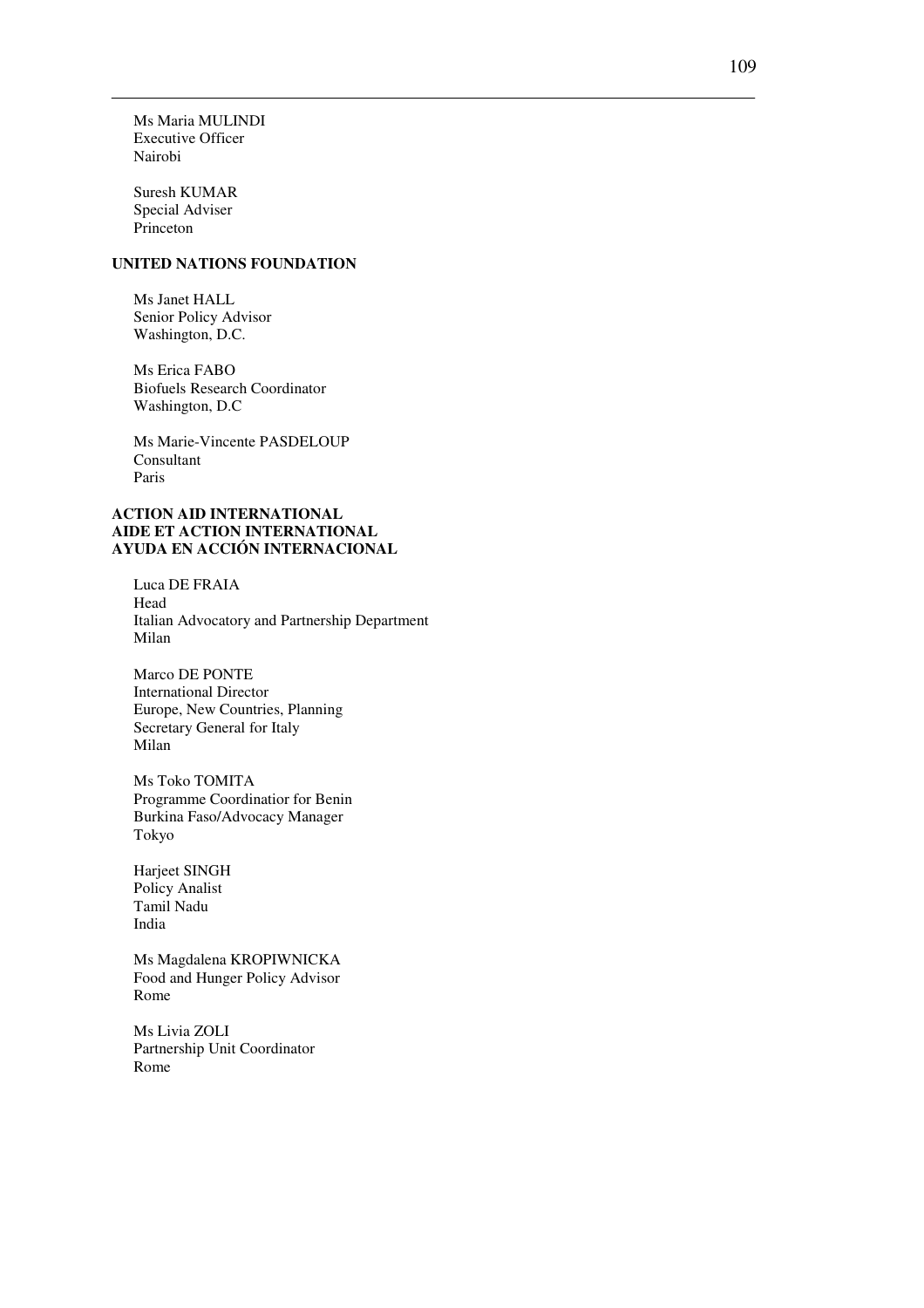# **ACTION GROUP ON EROSION, TECHNOLOGY AND CONCENTRATION GROUPE D'ACTION SUR L'ÉROSION, LA TECHNOLOGIE ET LA CONCENTRATION GRUPO DE ACCIÓN SOBRE EROSIÓN, TECNOLOGÍA Y CONCENTRACIÓN**

Patrick MOONEY Executive Director **Ottawa** 

Faris AHMED Delegate Ottawa

Michael BAUMAN Delegate Berne

Ms Sona PRAKASH Delegate Amsterdam

# **ASIAN FARMERS' ASSOCIATION FOR SUSTAINABLE RURAL DEVELOPMENT**

Ms Ma.Estrella PENUNIA Secretary General Quezon City

# **CARE INTERNATIONAL**

John PLASTOW UK Programme Director London

### **COMITÉ DES ORGANISATIONS PROFESSIONNELLES AGRICOLES DE L'UE/CONFÉDÉRATION GÉNÉRALE DES COOPÉRATIVES AGRICOLES DE L'UE**

Mr Pekka PESONEN Secretary General Brussels

Simon MICHEL-BERGER Press Officer Brussels

Vincenzo LENUCCI Responsible for Foreign Relations Confagricoltura Rome

# **CONSULTATIVE GROUP ON INTERNATIONAL AGRICULTURAL RESEARCH GROUPE CONSULTATIF POUR LA RECHERCHE AGRICOLE INTERNATIONALE GRUPO CONSULTIVO SOBRE INVESTIGACIÓN AGRÍCOLA INTERNACIONAL**

Kwesi ATTA-KRAH Deputy Director General Bioversity International Rome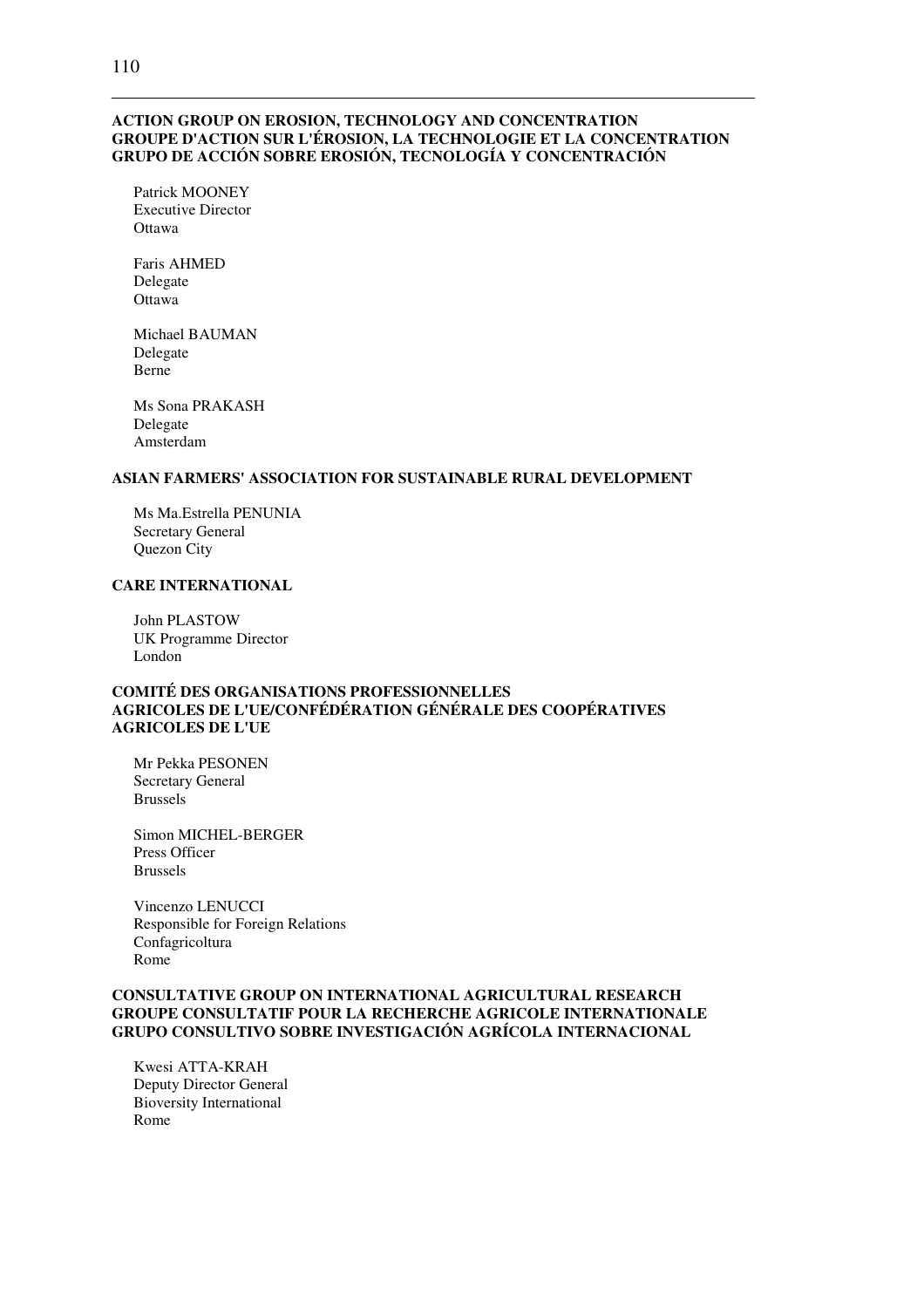Jeremy CHERFAS Assistant to the Director General Bioversity International Rome

Ms Sara TRIPODI Programme Assistant Bioversity International Rome

Joachim VON BRAUN Director General International Food Policy Research Institute Washington, D.C.

Mahmoud SOLH Director General International Center for Agricultural Research in the Dry Areas (ICARDA) Aleppo

Marc COHEN Research Fellow International Food Policy Research Institute (IFPRI) Washington, D.C.

Abdelmajid SLAMA Vice-Chair International Centre for Soil Fertility and Agricultural Development Alabama

Ms Louise SPERLING Senior Scientist International Center for Tropical Agriculture (CIAT) Rome

#### **EASTERN AFRICAN FARMERS FEDERATION**

Philip KIRIRO President Nairobi

# **ENDA TIERS MONDE**

Papa Gora NDIAYE ENDA/REPAO Coordinator Dakar

## **FRIENDS OF THE EARTH INTERNATIONAL RÉSEAU INTERNATIONAL DES AMIS DE LA TERRE AMIGOS DE LA TIERRA INTERNACIONAL**

Juan LÓPEZ Programme Coordinator Barcelona

Ms Juana CAMACHO OTERO International Climate Change and Energy Program Coordinator Bogotá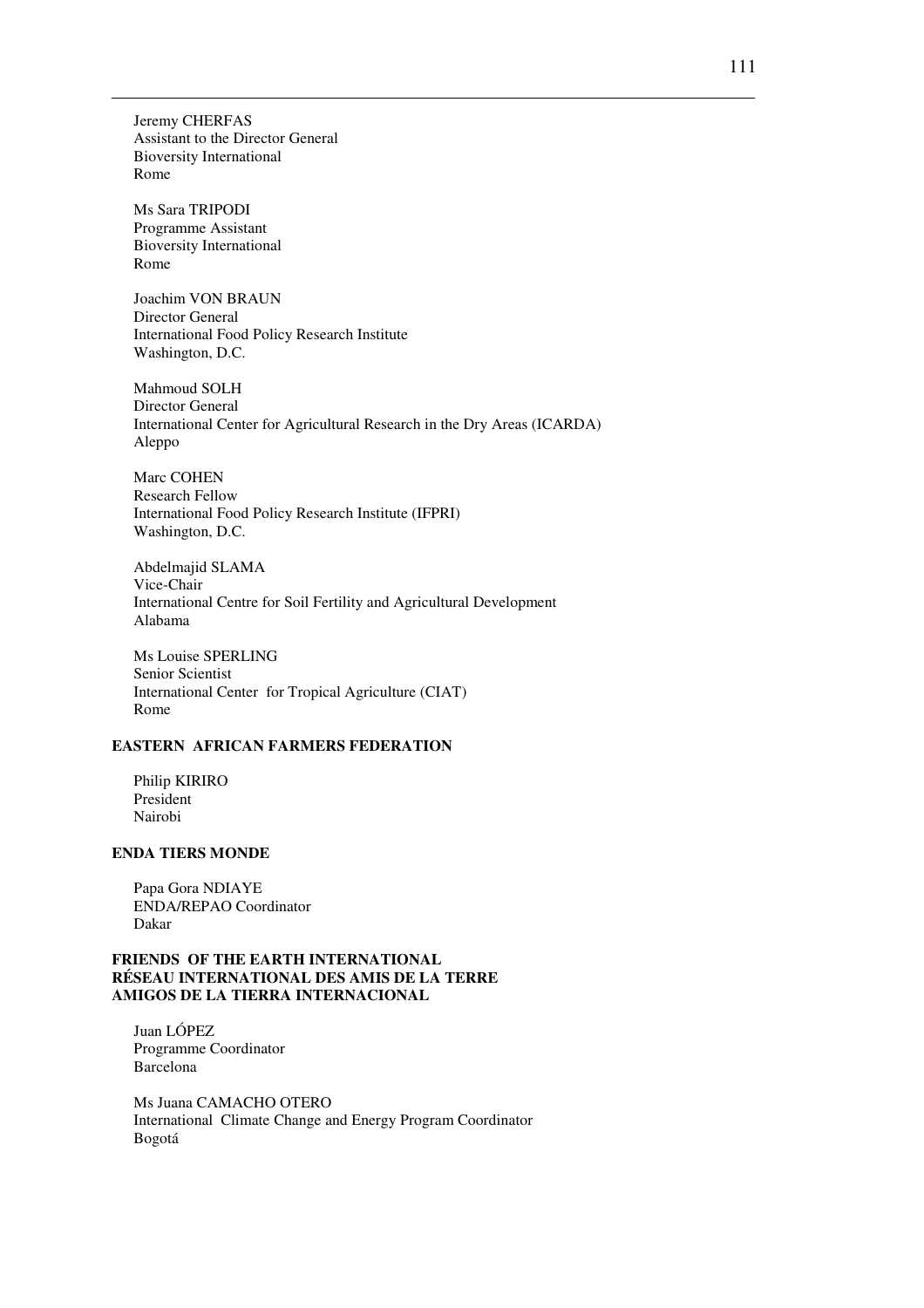Egidio Ángel STRAPPAZZON Movimiento Campesino Santiago del Estero Argentina

#### **GREENPEACE INTERNATIONAL**

Wolfgang RICHERT Policy Advisor Amsterdam

#### **HEIFER PROJECT INTERNATIONAL**

Arthur GETZ Director of Advocacy Little Rock

Ms Constance NEELY Senior Adviser, Carbon Dynamics and Climate Little Rock

### **INSTITUTE FOR AGRICULTURE AND TRADE POLICY INSTITUT POUR UNE POLITIQUE AGRICOLE ET COMMERCIALE INSTITUTO DE POLÍTICA AGRÍCOLA Y COMERCIAL**

Ms Carin SMALLER Director Trade Information Project Geneva

Fergal ANDERSON Logistic Assistant/ Interpreter Galway

### **INTERNATIONAL FEDERATION OF AGRICULTURAL PRODUCERS FÉDÉRATION INTERNATIONALE DES PRODUCTEURS AGRICOLES FEDERACIÓN INTERNACIONAL DE PRODUCTORES AGRÍCOLAS**

Paul Michael TEMPLE Vice-President Yorkshire

Christopher GARZA Director Congressional Relations American Farm Bureau Federation Washington, D.C.

Alarik SANDRUP Senior Energy Policy Adviser Stockholm

# **INTERNATIONAL FEDERATION OF ORGANIC AGRICULTURE MOVEMENTS FÉDÉRATION INTERNATIONALE DES MOUVEMENTS D'AGRICULTURE BIOLOGIQUE FEDERACIÓN INTERNACIONAL DE LOS MOVIMIENTOS DE AGRICULTURA BIOLÓGICA**

Ms Cristina GRANDI Liaison Officer to FAO and IFAD Rome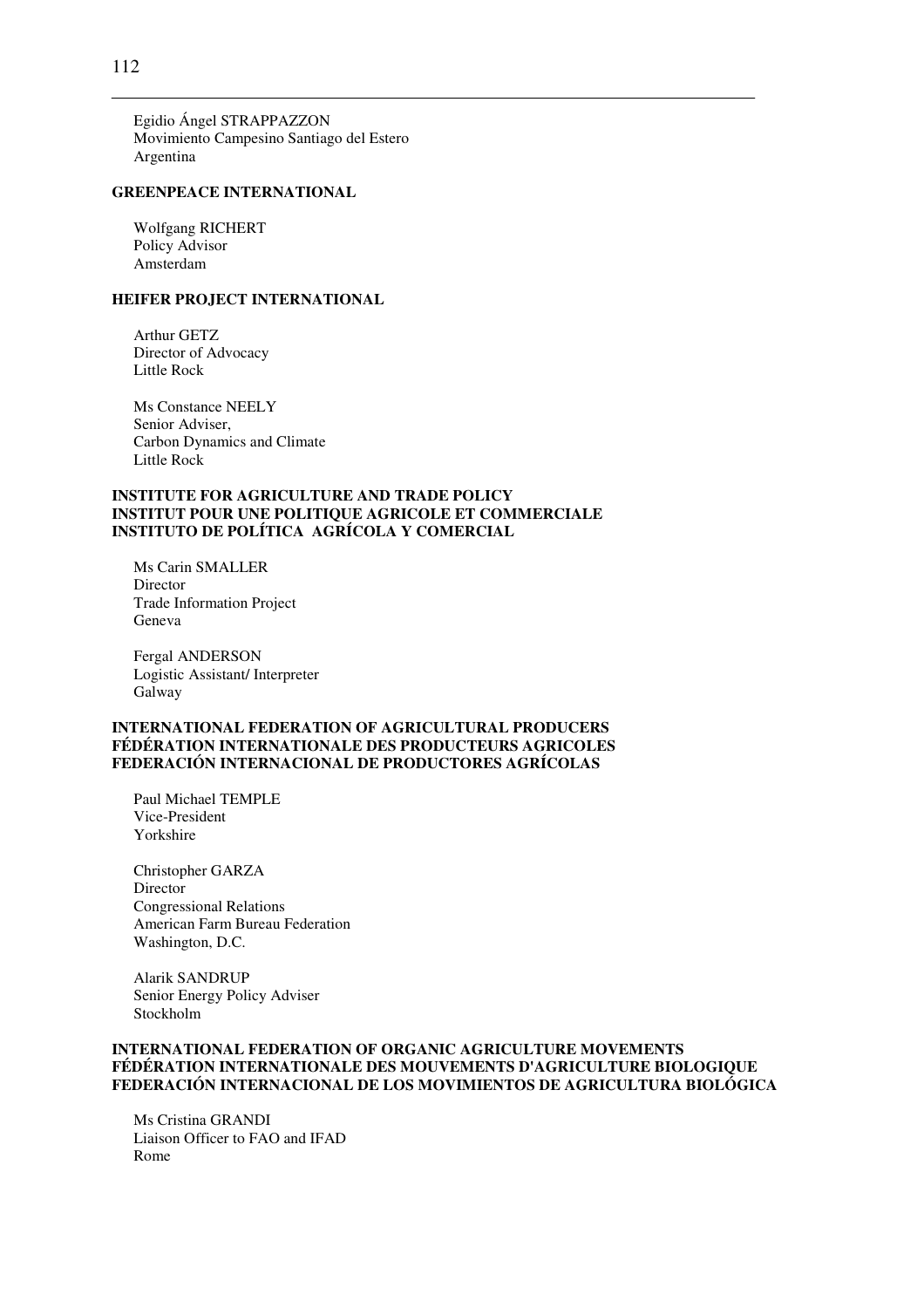#### **INTERNATIONAL NGO/CSO PLANNING COMMITTEE FOR FOOD SOVEREIGNTY COMITÉ INTERNATIONAL DE PLANIFICATION DES ONG/OSC POUR LA SOVERAINETÉ ALIMENTAIRE COMITÉ INTERNACIONAL DE PLANIFICATION DES ONG/OSC PARA LA SOBERANÍA ALIMENTARIA**

Antonio ONORATI International Focal Point of the IPC Centro Internazionale Crocevia Rome

Andrea FERRANTE Presidente Italian Association for Organic Farming Rome

Ms Beatriz GUERRERO GONZÁLEZ Coordinator Indigenous Fighting Women México

Ms Beatriz GASCO VERDIER Liaison Officer Viterbo Italy

Sergio MARELLI Director General Volontari nel Mondo Rome

Chiara MARTINELLI International Relations Officer Rome

Hendrikus Franciscus HOBBELINK GRAIN Barcelona

Akylberk RAKAEV Kyrgyz Sheep Breader's Association Kyrgystan

Stefano DELL'ANNA Viterbo

José BAENA RUIZ Rome

Jorge GALEANO Movimiento Agrario y Popular Paraguay

Héctor Daniel GÓMEZ Transantional Institute Amsterdam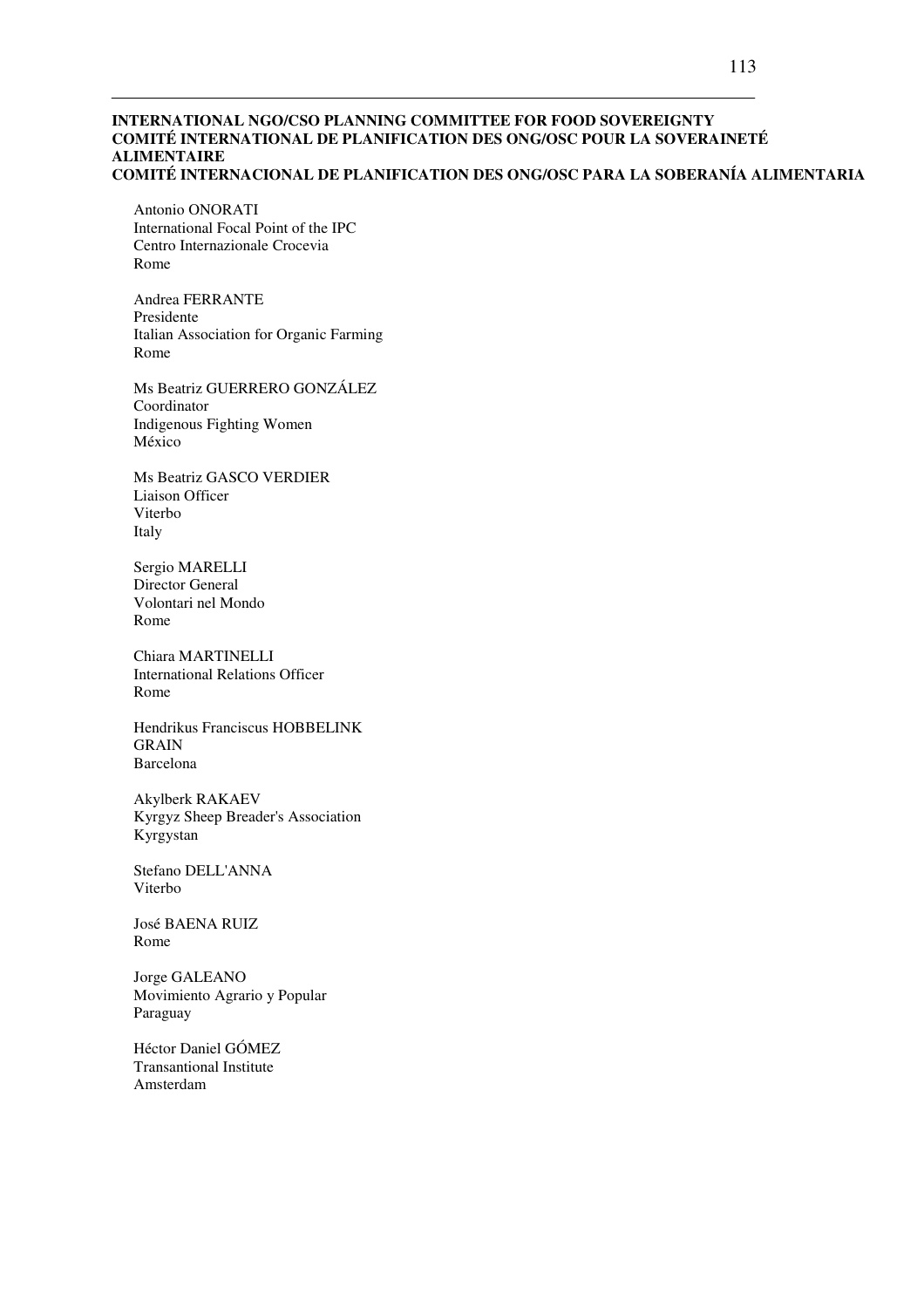# **LA VIA CAMPESINA**

Ms Dena HOFF Vice President/Regional Coordinator National Family Farm Coalition Massachusetts

Ms Ubali GUERRERO Coordinadora Ejecutiva Estatal Unión Nacional de Organizaciones Regionales Campesinas Autónomas México, D.F.

Alberto GÓMEZ FLORES International Coordinator /Regional Coordinator (North America) Unión Nacional de Organizaciones Regionales Campesinas Autonomas México, D.F.

Faustino TÓRREZ ARÁUZ Relaciones Internacionales Managua

Guy KASTLER Représentant pour l'Europe commission Biodiversité Le Sieure France

Mamadou BALLO Delegué Commission internationale de la biodiversité et ressources genetiques Lomé

Paul NICHOLSON Member ICC Vizcaya

Alvaro SANTIN São Paolo

Tejo PRAMONO Jakarta

Henry SARAGIH Jakarta

#### **MORE AND BETTER CAMPAIGN, FOR FOOD, AGRICULTURE AND RURAL DEVELOPMENT TO ERADICATE HUNGER AND POVERTY**

Aksel NAERSTAD Senior Policy Adviser Oslo

# **OXFAM INTERNATIONAL**

Ms Barbara STOCKING Chief Executive Oxford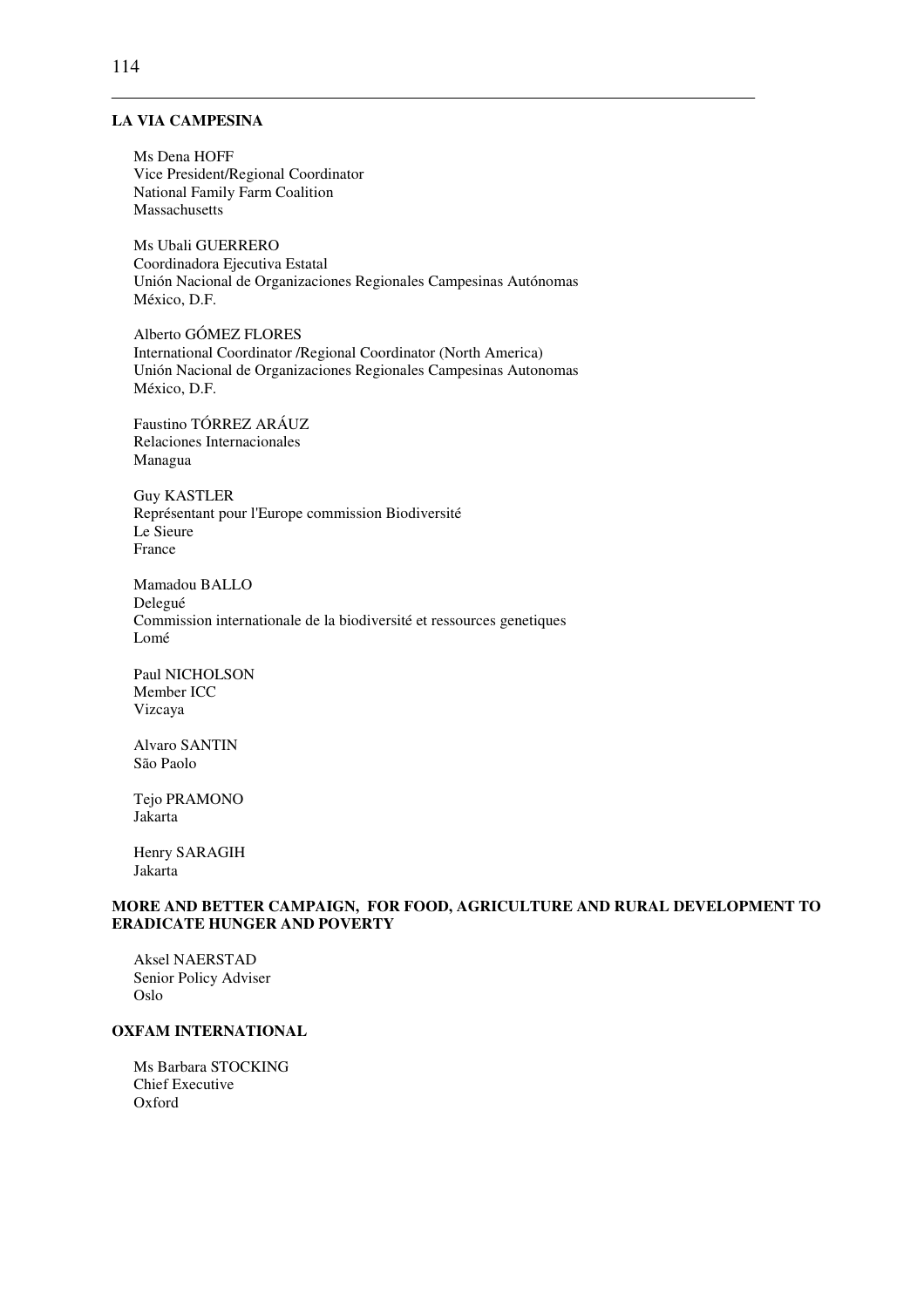Frederic MOUSSEAU Policy Advisor Oxford

Ms Nathalie BEGHIN Advocacy Adviser Oxfam International Brasília

Ms Jennifer HEAP Head Economic Justice Geneva

Ms Farida TCHAITCHIAN CHAPMAN Head of Campaign Office Unità e Cooperazione per lo Sviluppo dei Popoli Arezzo

#### **PRACTICAL ACTION ACTION PRATIQUE SOLUCIONES PRÁCTICAS**

Patrick MULVANY Senior Policy Advisor Rugby

Steven HUNT Energy Consultant and International Projects Manager Rugby

# **RÉSEAU DES ORGANISATIONS PAYSANNES ET DE PRODUCTEURS AGRICOLES D'AFRIQUE DE L'OUEST**

Ndiogu FALL President Senegal

Faliry BOLY CNOP

# **THE THIRD WORLD NETWORK RÉSEAU D'INFORMATION TIERS-MONDE RED DEL TERCER MUNDO**

Martin KHOR Director Malaysia

#### **WOMEN ORGANIZING FOR CHANGE IN AGRICULTURE AND NATURAL RESOURCES MANAGEMENT**

Ms Jeannette GURUNG Executive Director New York

Ms Rachel KNIGHT Attorney-at-law California